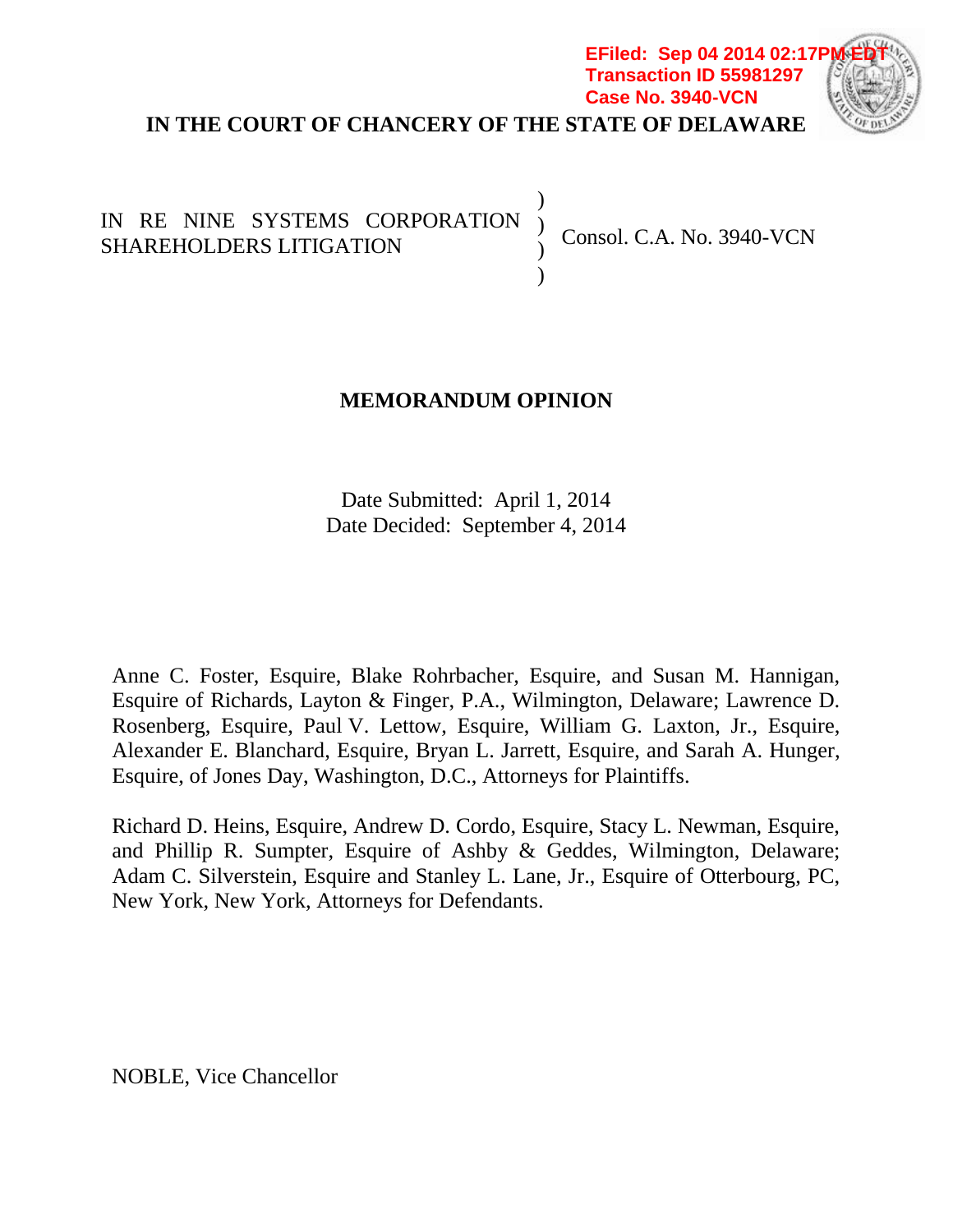#### **I. INTRODUCTION**

The board decisions and stockholder actions at the heart of this lawsuit present one of the long-standing puzzles of Delaware corporate law: for a conflicted transaction reviewed by this Court under the entire fairness standard, "[t]o what else are shareholders entitled beyond a fair price?"<sup>1</sup> The entire fairness standard of review has long mandated a dual inquiry into "fair dealing and fair price"<sup>2</sup> that this Court should weigh as appropriate to reach a "unitary" conclusion on the entire fairness of the transaction at issue.<sup>3</sup> Delaware courts have contemplated this issue before. $4$  What unites the resulting range of explications of this area of Delaware law is the principle that the entire fairness standard of review is principally *contextual*. That is, there is no bright-line rule on what is entirely fair.

Here, the Court concludes that a price that, based on the only reliable valuation methodologies, was more than fair does not ameliorate a process that was beyond unfair. At least doctrinally, stockholders may be entitled to more than

<sup>1</sup> Ronald J. Gilson & Jeffrey N. Gordon, *Controlling Controlling Stockholders*, 152 U. Pa. L. Rev. 785, 798 n.41 (2003) ("The court's reasoning [in *Weinberger v. UOP, Inc.*, 457 A.2d 701 (Del. 1983)] is unclear. Suppose the price is entirely fair, but the process is faulty. To what else are shareholders entitled beyond a fair price?").

<sup>2</sup> *Weinberger*, 457 A.2d at 711.

<sup>3</sup> *See Kahn v. Tremont Corp.*, 694 A.2d 422, 432 (Del. 1997).

<sup>4</sup> *See, e.g.*, *Reis v. Hazelett Strip-Casting Corp.*, 28 A.3d 442, 467 (Del. Ch. 2011) (citing *HMG/Courtland Props., Inc. v. Gray*, 749 A.2d 94, 116 (Del. Ch. 1999)) ("Depending on the facts and the nature of the loyalty breach, the answer can be a 'fairer' price.").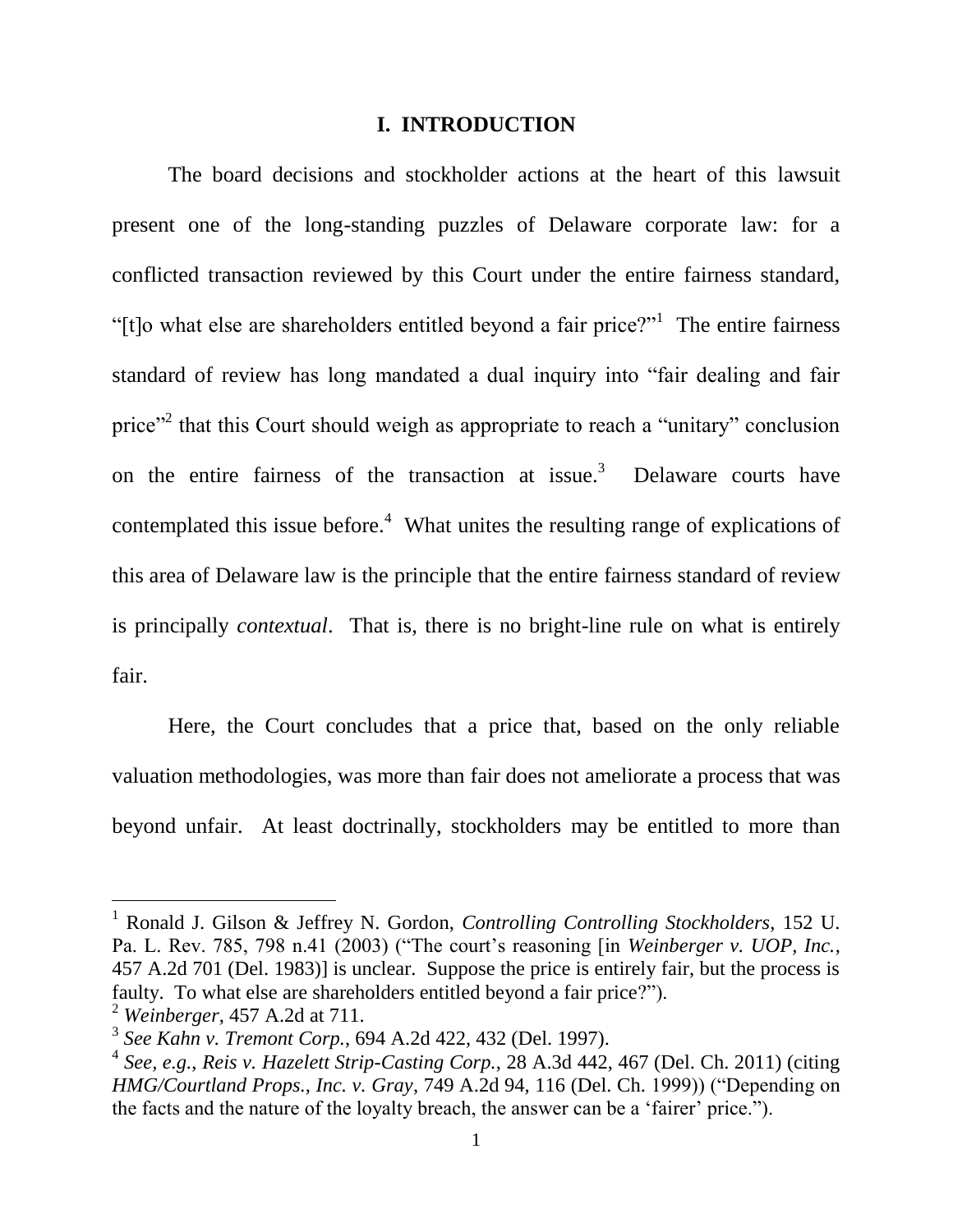merely a fair price, but the difficulty arises in quantifying the value of that additional entitlement. A more challenging question thus arises: what damages may stockholder plaintiffs receive where the transaction at issue was approved and implemented at a fair price? This memorandum opinion contemplates one practicable—and contextual—answer to that question.

This action centers on the 2002 recapitalization (the "Recapitalization") of a two-year-old start-up company in the streaming media industry: Streaming Media Corporation, later known as Nine Systems Corporation ("SMC," "Nine Systems," or the "Company"). In the Recapitalization, several Defendants increased their equity, and correspondingly diluted the Plaintiffs' equity, in the Company. Around four years later, in November 2006, the Company sold itself to Akamai Technologies, Inc. ("Akamai") for approximately \$175 million. The Plaintiffs, contending that the Recapitalization was a dilutive, conflicted transaction that was not entirely fair, seek over \$130 million in damages, plus interest, from the Defendants.

The five members of the Company's board of directors (the "Board") were each appointed, formally or otherwise, to reflect the interests of different stockholders: (i) Art Williams ("Williams") and then Troy Snyder ("Snyder"), each as the Company's Chief Executive Officer ("CEO"), presumably represented management; (ii) Dort A. Cameron, III ("Dort Cameron") represented Wren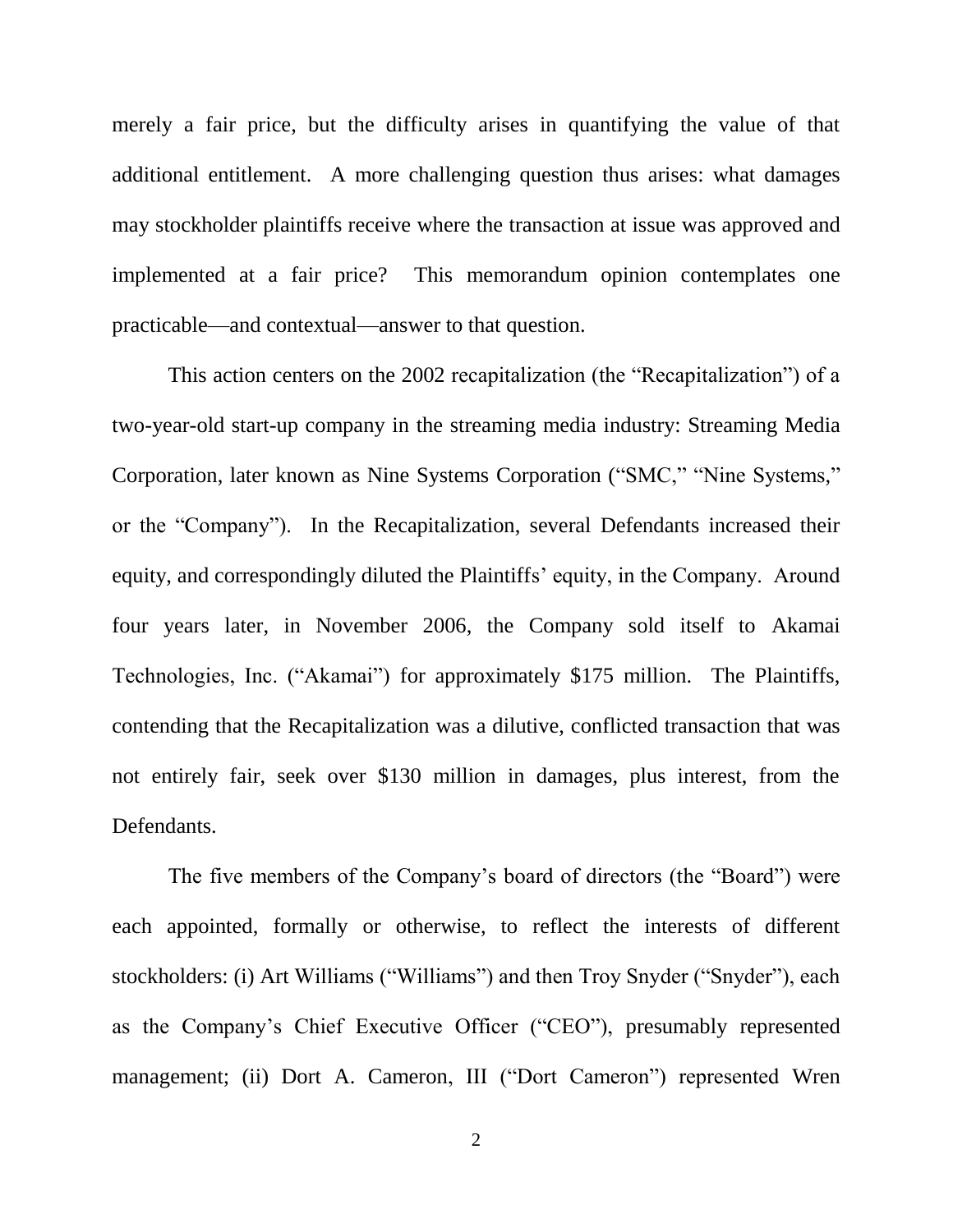Holdings, LLC ("Wren"); (iii) Howard Katz ("Katz") represented Javva Partners, LLC ("Javva"); (iv) Christopher Shipman ("Shipman") represented Catalyst Investors, L.P. ("Catalyst"); and (v) Abrahim Biderman ("Biderman") represented a group of minority stockholders introduced to the Company through Biderman's investment firm, Lipper & Co. ("Lipper").

By the beginning of 2002, Wren, Javva, and Catalyst owned approximately 54% of the Company's stock and held over 90% of its senior debt. The Plaintiffs owned approximately 26% of the Company's stock. Through the Recapitalization, Wren and Javva invested additional money in exchange for convertible preferred stock. In dispute is whether Catalyst received an option, formal or otherwise, to participate in the capital raise on the same terms as Wren and Javva. The new capital was to enable the Company to make two acquisitions: (a) a division of e-Media ("e-Media"); and (b) the streaming media group of NaviSite ("NaviSite SMG"). The Plaintiffs were not aware of the Recapitalization until after it was implemented.

The Board did not obtain any independent valuation of the Company, e-Media, or NaviSite SMG during the Recapitalization. Rather, the person most responsible for determining the relative values of the Company and the acquisitions, as well as the accompanying conversion rates for the convertible preferred stock, was Andrew T. Dwyer ("Dwyer"), who owned just under half of

3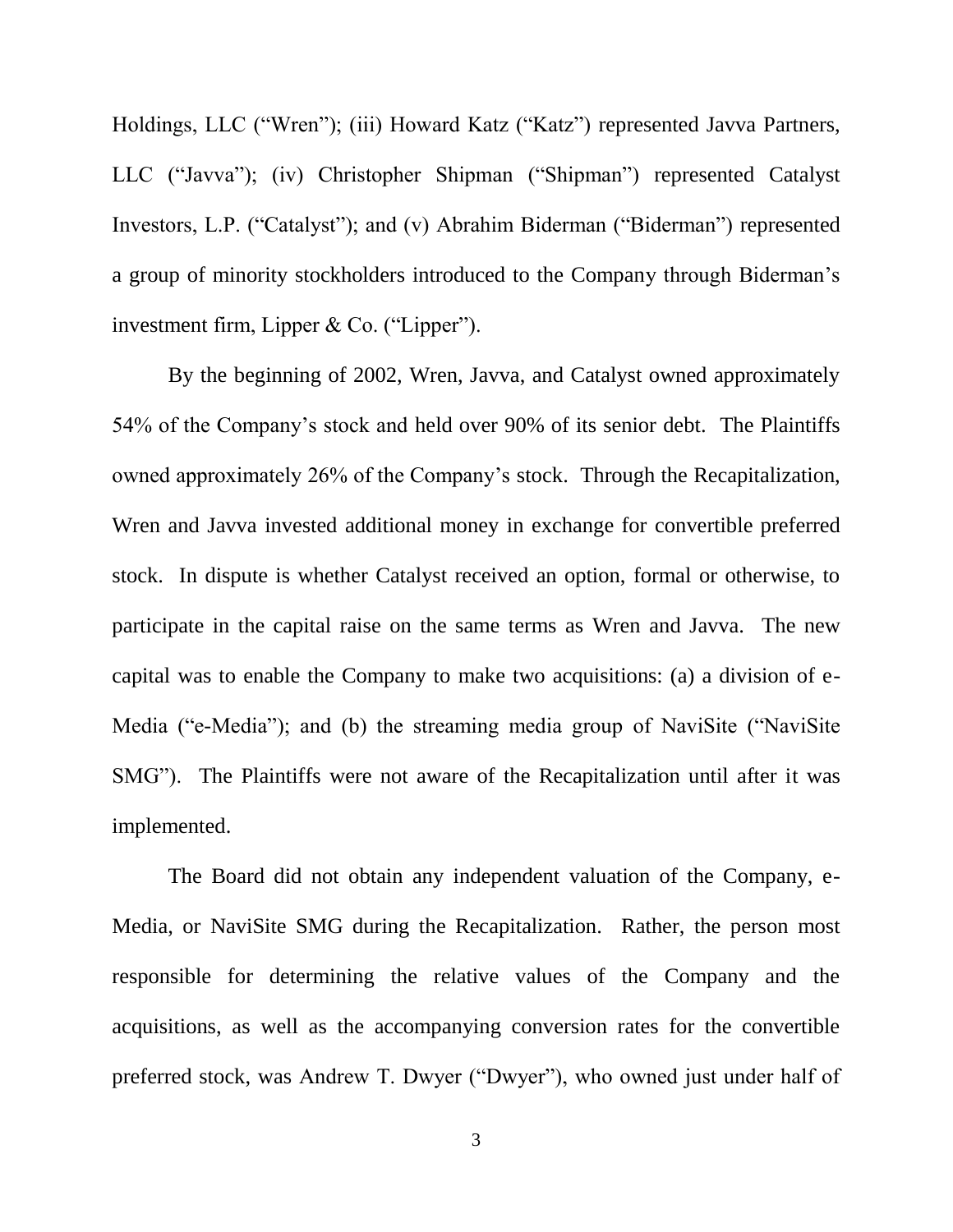Wren. Dwyer's valuation, which he came to on his own during several weeks in December 2001 and January 2002, was admittedly "back of the envelope": a series of handwritten guesstimates scratched out on a single piece of paper. Several of the terms then changed, in favor of the Defendants who participated, from when the Board initially approved the Recapitalization in January 2002 to when it issued the convertible preferred stock in August 2002. Also in August, a majority of the Company's common stockholders—Wren, Javva, and Catalyst—approved certain necessary changes to the Company's charter. Despite a general notice sent to stockholders about the Recapitalization, specific details about its key terms—most importantly, who was receiving the convertible preferred stock and on what terms—were not disclosed to the Company's other stockholders, including the Plaintiffs.

For the better part of the four years after the Recapitalization, the Company had sporadic, if any, communications with most of its stockholders. SMC became Nine Systems and moved its headquarters across the country. Some stockholders may have been notified of certain of these or similar developments, but never more than once a year. There were no annual meetings or director elections. The Company's strongest outreach effort yielded a February 2006 informational meeting that had "[l]ess than a handful" of attendees.<sup>5</sup>

 $<sup>5</sup>$  Trial Tr. ("Tr.") 971 (Snyder).</sup>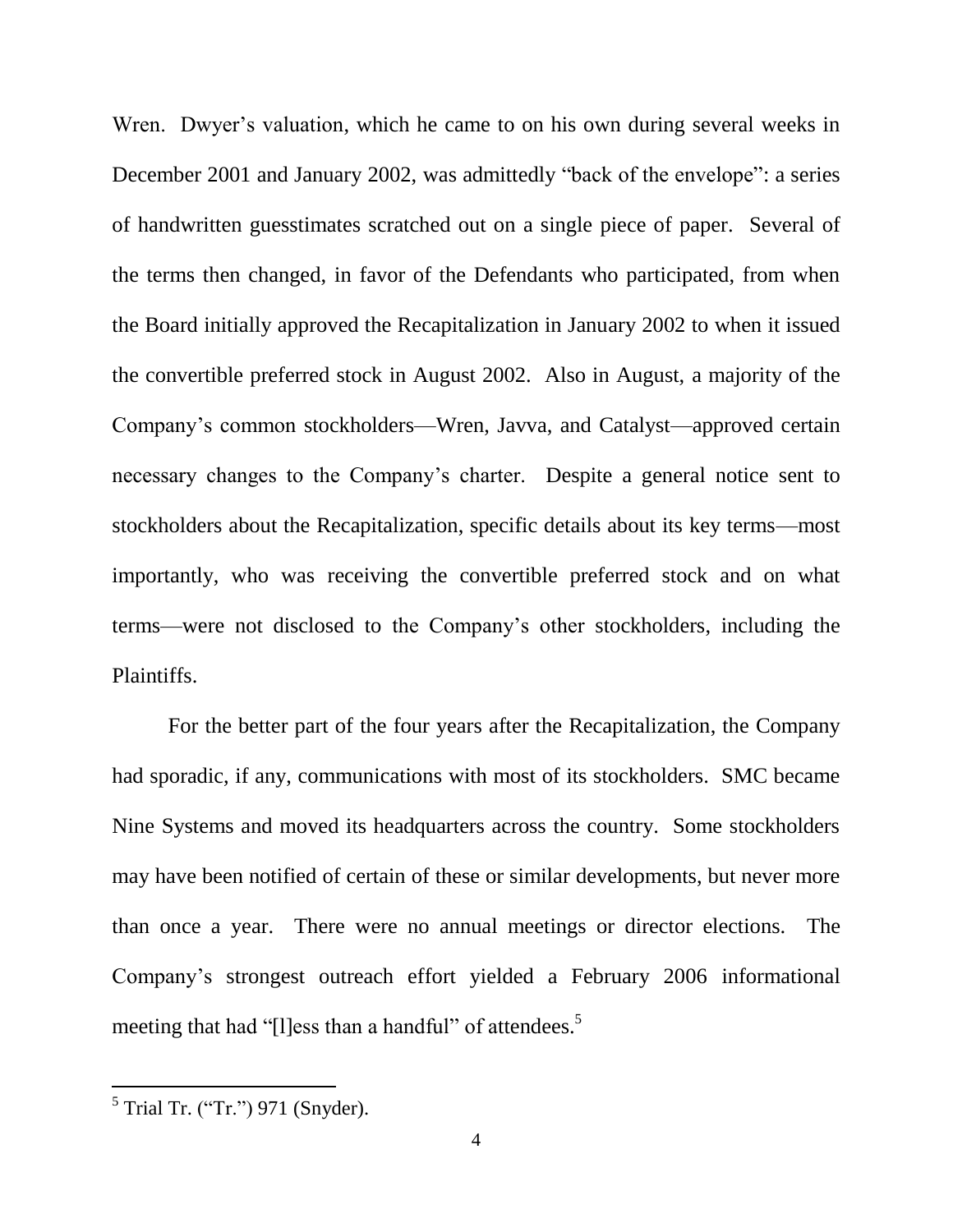By mid-2006, the Company was attracting the interest of larger competitors in the streaming media industry. In June, the Company repurchased 44,000 shares of stock from one of its earliest investors, Thomas Murphy, for \$1.00 per share. Later, in August, what started out as a \$25 million capital raise soon evolved into a bidding war. Akamai eventually acquired the Company in November 2006 in a \$175 million merger (the "Akamai Merger"), in which each stockholder of the Company received consideration worth approximately \$13.00 per share.

Almost all investors made a return on their initial investment in the Company because of the Akamai Merger. Some stockholders, however, made more of a return than others. When several of the Company's minority stockholders learned details about the potential conflicts of interest in the Recapitalization (presumably through the Akamai Merger proxy materials), those former stockholders filed suit and challenged the Recapitalization's fairness. More stockholders would later bring additional claims, and this litigation has existed (in one form or another) for around six years.

This case was tried over eleven days and involved approximately one thousand exhibits. The Plaintiffs' claims presented at trial were:

• Breach of fiduciary duty and unjust enrichment against Wren, Javva, and Catalyst as a purported control group that arranged the Recapitalization on unfair terms;

5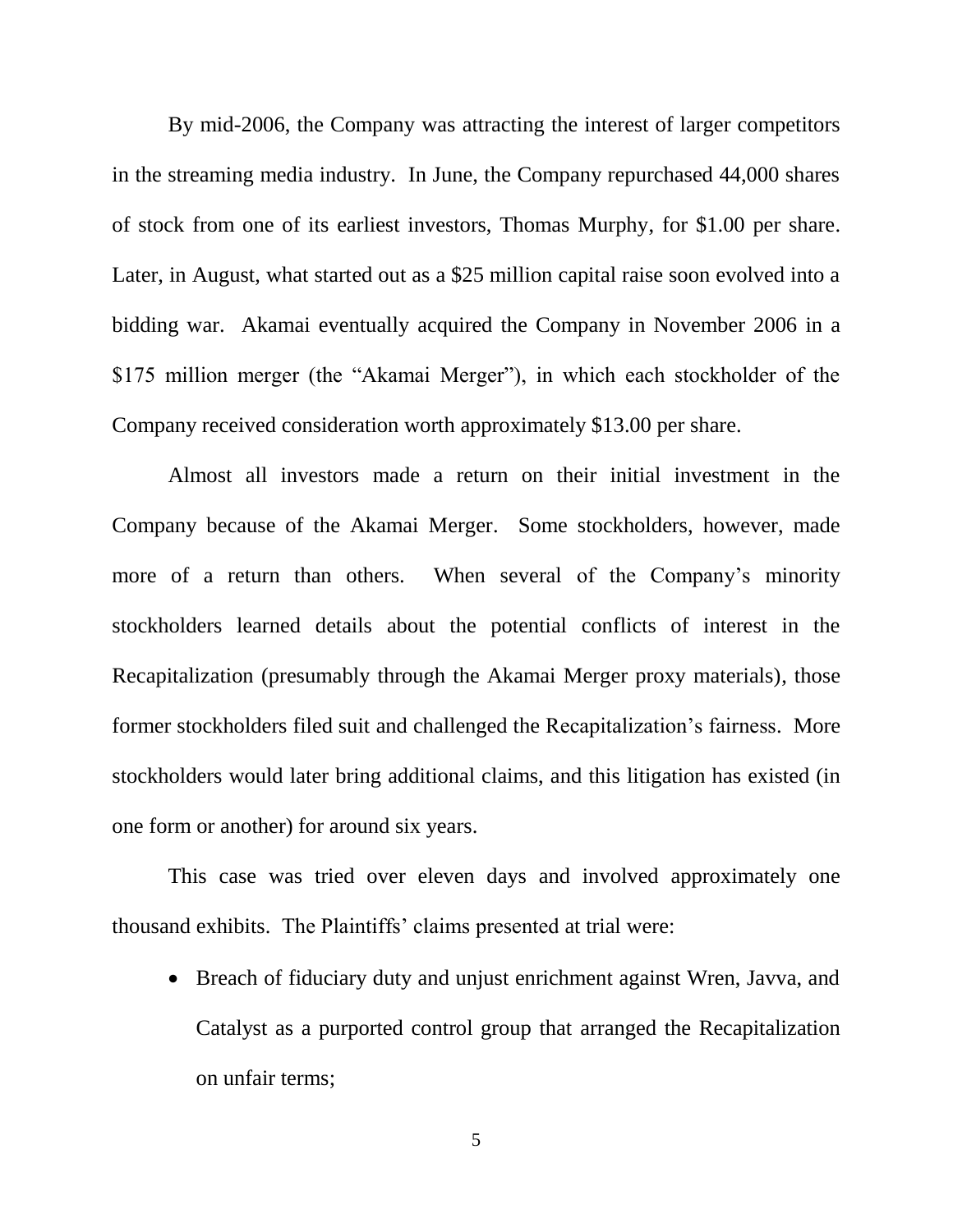- Breach of fiduciary duty against Dort Cameron, Katz, Shipman, and Snyder for (i) approving the unfair Recapitalization, and (ii) failing to disclose purportedly material information about the Recapitalization to the Company's stockholders;
- Aiding and abetting against Dwyer, Wren, Javva, and Catalyst for their conduct in the Recapitalization;
- Unjust enrichment against Cameron Family Partnership, L.P. ("CFP") for holding, at the time of the Akamai Merger, some of the convertible preferred stock that Wren had received in the Recapitalization; and
- Fraud against Dort Cameron, Katz, Shipman, and Snyder for their conduct in the Company's repurchase of stock from Thomas Murphy.<sup>6</sup>

The Defendants contend that the Plaintiffs' challenge to the Recapitalization must fail for lack of standing. Alternatively, the Defendants argue that the Recapitalization was entirely fair, and they also raise other defenses. Assuming that the Recapitalization was subject to entire fairness review, the parties presented expert testimony on the Company's value before, during, and after the Recapitalization.

This post-trial memorandum opinion represents the Court's findings of fact and conclusions of law. For the following reasons, the Court concludes that: (i) the

<sup>&</sup>lt;sup>6</sup> Pretrial Stipulation and Order ("Pretrial Stip.") ¶ 29.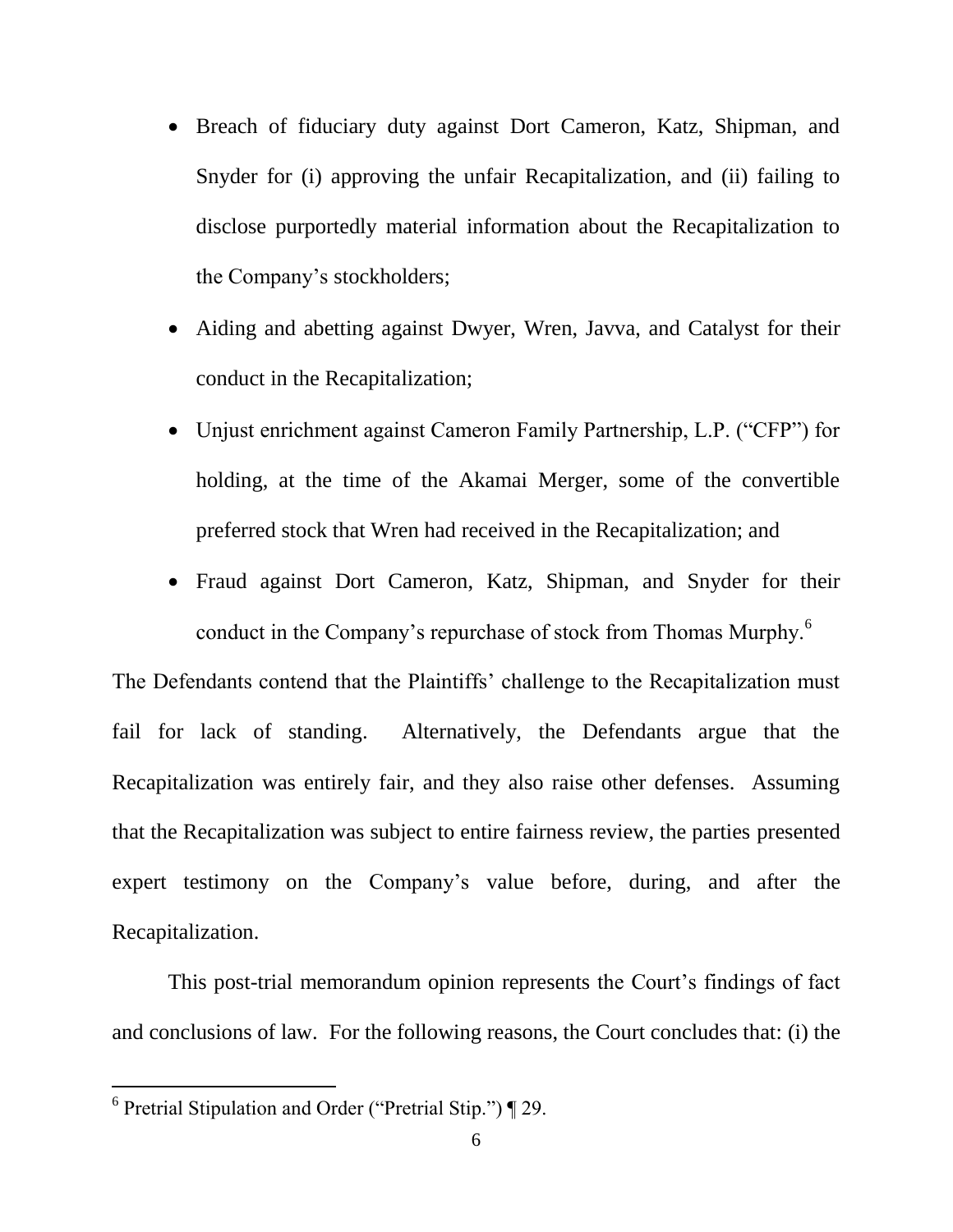Plaintiffs have standing to challenge the Recapitalization through a direct expropriation claim because (a) Wren, Javva, and Catalyst together represented a control group that, through their collective majority ownership of the Company, effected the Recapitalization to the exclusion and dilution of the Plaintiffs, or (b) alternatively, a majority of the directors who approved the Recapitalization were conflicted due to their fiduciary relationships with the entities that received the opportunity, not shared with the Company's other stockholders, to invest in the dilutive, convertible preferred stock; (ii) the Recapitalization, although it was approved and implemented at a fair price, was not entirely fair because of the Defendants' grossly unfair dealing; and (iii) Dwyer and (to the extent they were not a control group) Wren, Javva, and Catalyst are liable for aiding and abetting these breaches of fiduciary duty. But, given the only reliable valuation evidence, the Court concludes that the Defendants who breached their fiduciary duties or who aided and abetted those breaches are not liable for monetary damages. That said, the Plaintiffs are granted leave to petition the Court for an award of attorneys' fees and costs.

Separately, the Court also concludes that the Defendants are entitled to judgment in their favor on the Plaintiffs' other claims, including Thomas Murphy's fraud claim.

7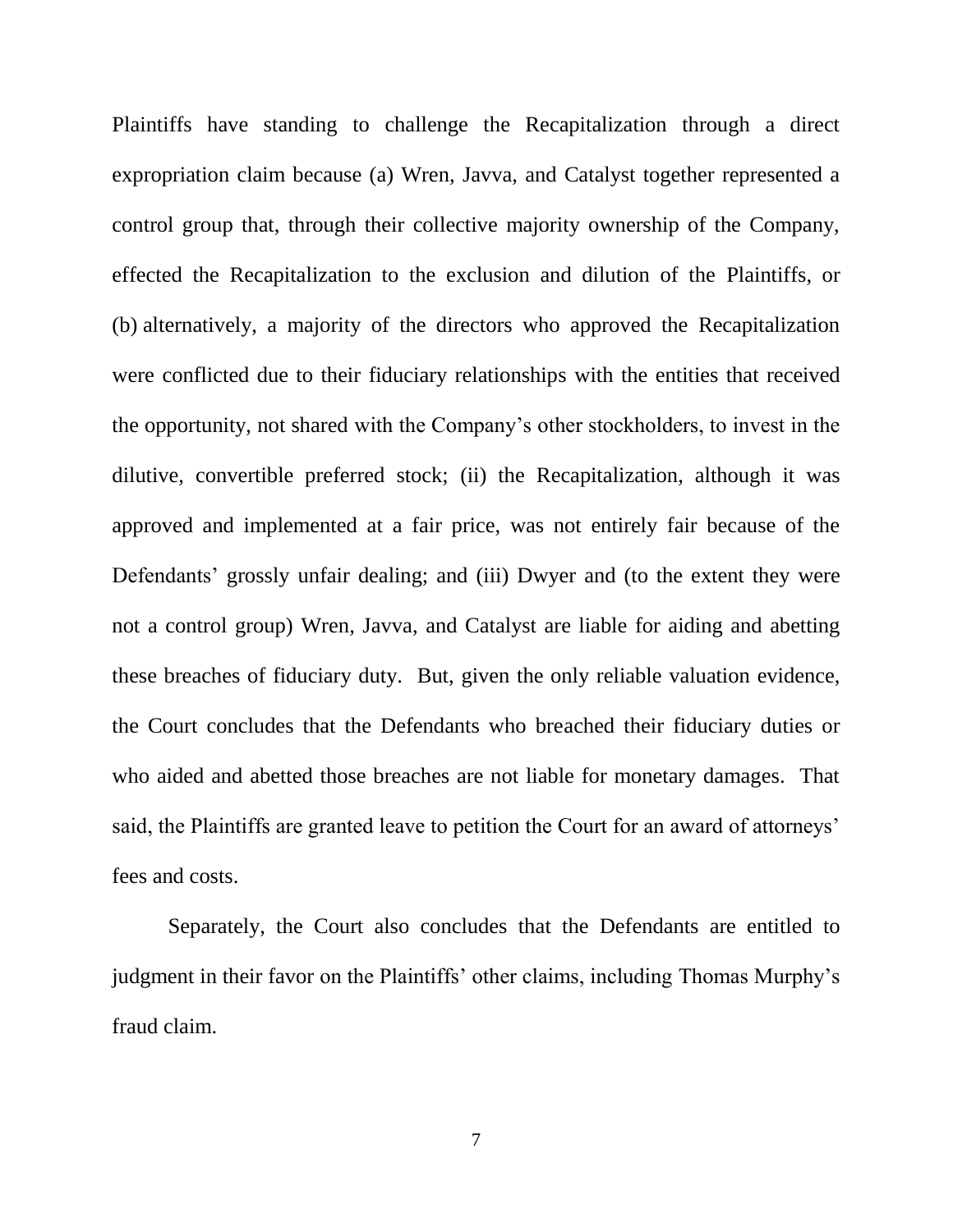#### **II. THE PARTIES**

## A. *The Plaintiffs*

Two former stockholders of the Company (the "Dubroff Plaintiffs") filed a putative class action lawsuit against the Defendants in August 2008. In 2009, the Court dismissed the Dubroff Plaintiffs' claims other than their disclosure claim.<sup>7</sup> The Court then denied class certification in August 2010.<sup>8</sup>

Forty-three former stockholders (the "Fuchs Plaintiffs") then filed individual claims against the Defendants in November 2010. The Court dismissed the Fuchs Plaintiffs' unjust enrichment claims against Dort Cameron, Katz, Shipman, Snyder, and Dwyer, and it granted in part the Fuchs Plaintiffs' motion for permissive intervention and consolidation in  $2011$ . The Fuchs Plaintiffs are composed of three identifiable groups of former stockholders: (i) individuals who initially invested in the Company by purchasing membership interests in Streaming Media Investment Group, LLC ("SMIG"), an investment vehicle formed by Lipper for "administrative convenience"<sup>10</sup> that dissolved and transferred its stock in the

<sup>7</sup> *See Dubroff v. Wren Hldgs., LLC*, 2009 WL 1478697 (Del. Ch. May 22, 2009) ("*Dubroff I*").

<sup>8</sup> *See Dubroff v. Wren Hldgs., LLC*, 2010 WL 3294219 (Del. Ch. Aug. 20, 2010) ("*Dubroff II*").

 $\mathbf{\dot{9}}$ *See Dubroff v. Wren Hldgs., LLC*, 2011 WL 5137175 (Del. Ch. Oct. 28, 2011) ("*Dubroff III*").

 $10$  Tr. 1062 (Biderman).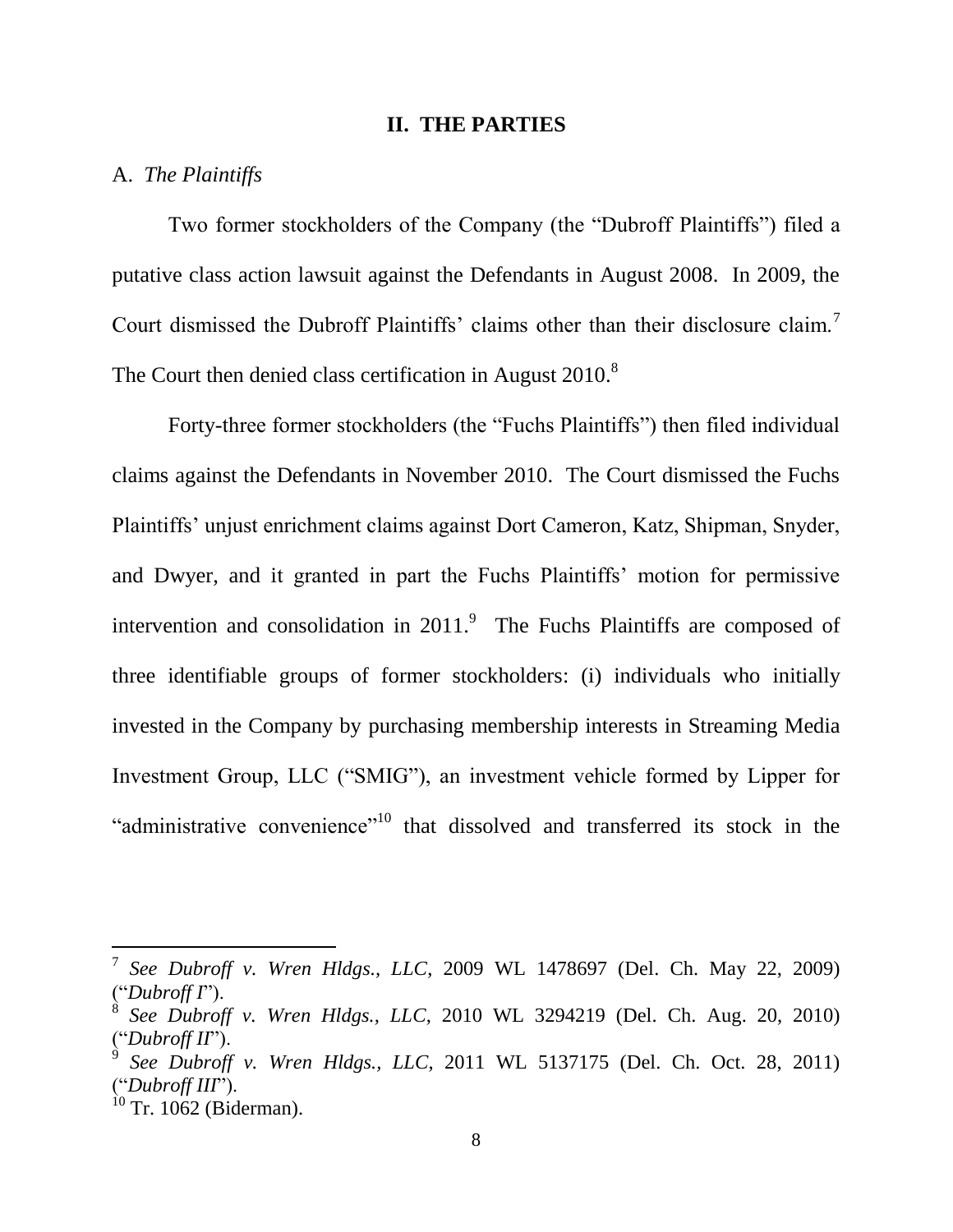Company to its former members in 2002 (the "SMIG Plaintiffs"); $^{11}$  (ii) the "Preferred A Plaintiffs" on whose claims the Court granted summary judgment in the Defendants' favor in  $2013$ ;<sup>12</sup> and (iii) four stockholders who invested directly in the Company. $^{13}$ 

Finally, six additional stockholders (the "Kim Plaintiffs") filed claims against the Defendants in October 2012. The claims of two of the Kim Plaintiffs were dismissed in  $2013.<sup>14</sup>$  The remaining Kim Plaintiffs (the "Founding Stockholders") are: (i) Rick Murphy, the Company's founder and first CEO; (ii) Thomas Murphy, Rick Murphy's father and the first investor in the Company; (iii) Rounseville Schaum ("Schaum"), the Company's first Chief Financial Officer ("CFO"); and (iv) Newport Capital Partners, Inc., the entity through which Schaum invested in the Company.

The remaining Fuchs Plaintiffs and the Founding Stockholders are the "Plaintiffs" for purposes of this memorandum opinion.

<sup>&</sup>lt;sup>11</sup> The SMIG Plaintiffs are: J. Paul Amaden, James P. Amaden, David Horowitz, Howard Horowitz, Steven Horowitz, Carrie Keating, John Keating, Gregory Loprete, Michael Loprete, Caroline Reckler, Gillian Reckler, Jon Reckler, Stephanie Reckler, Shlomo Schon, Edward Strafaci, Linda Strafaci, Joanne Visovsky, and Michael Visovsky.

<sup>12</sup> *See In re Nine Sys. Corp. S'holders Litig.*, 2013 WL 771897 (Del. Ch. Feb. 28, 2013) ("*Nine Sys. Corp. I*").

<sup>&</sup>lt;sup>13</sup> These four stockholders are: Morris Fuchs, Bernard Fuchs, The Greenberg Family Fund d/b/a ASR Ventures LLC, and The Golden Family Fund, LLC.

<sup>14</sup> *See In re Nine Sys. Corp. S'holders Litig.*, 2013 WL 4013306 (Del. Ch. July 31, 2013) ("*Nine Sys. Corp. II*").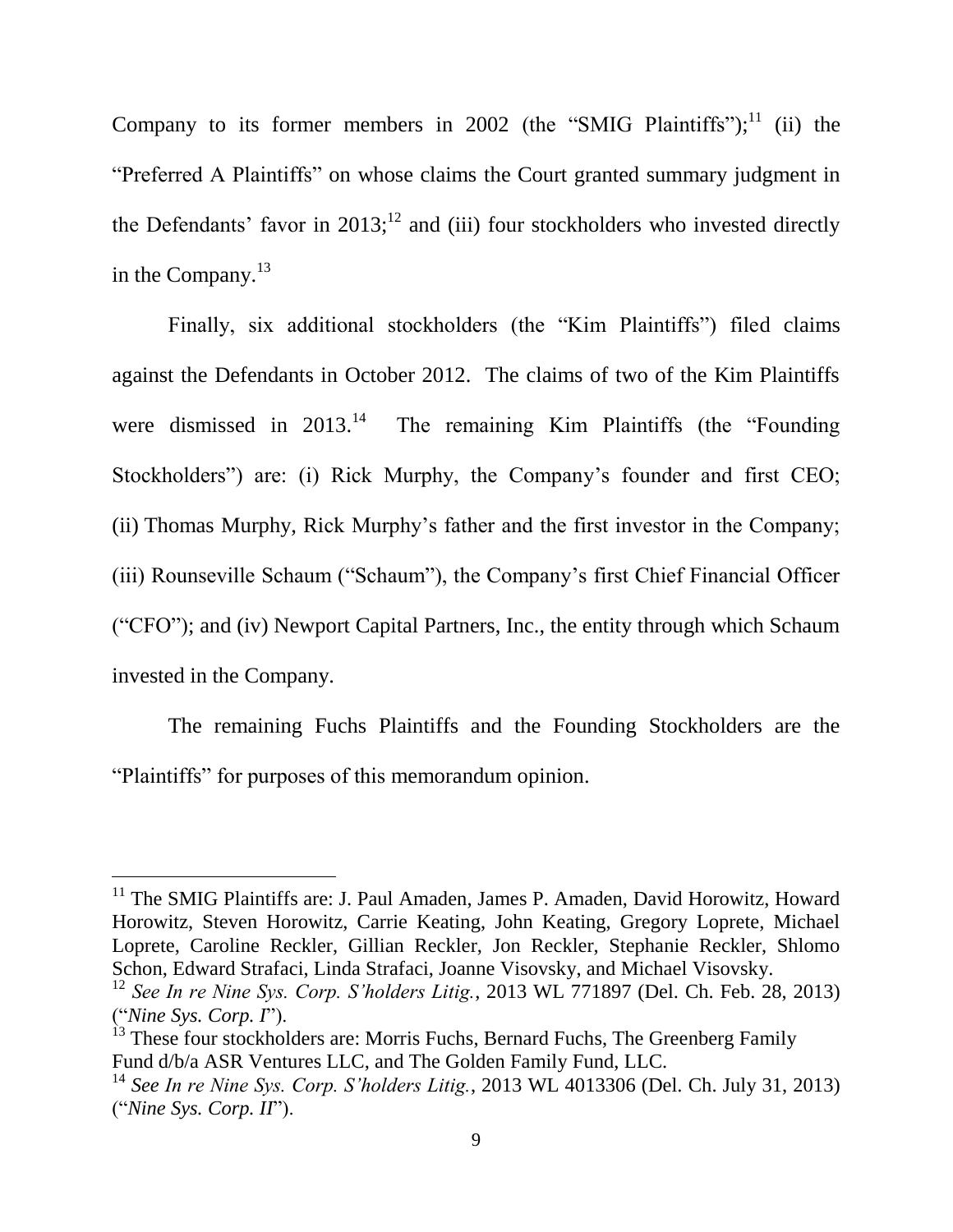## B. *The Defendants*

The Defendants are: (i) three stockholders of the Company (Wren, Javva, and Catalyst); (ii) those stockholders' representatives on the Board during the Recapitalization in 2002 (Dort Cameron, Katz, and Shipman); (iii) the Company's CEO and a director appointed in May 2002 (Snyder);<sup>15</sup> and (iv) an individual (Dwyer) and an entity (CFP) affiliated with Wren.

Wren, Javva, and Catalyst were stockholders of the Company by October 2000, and they had representatives on the Board by September 2001. Dort Cameron owned approximately 50% of Wren and was its managing member.<sup>16</sup> Dwyer owned the other approximately  $50\%$ .<sup>17</sup> Katz was the managing member and principal of Javva.<sup>18</sup> Shipman was a partner of Catalyst, and he served as Catalyst's representative on the Board until May 2006, when an associate who worked with him on the SMC/Nine Systems investment, non-party Tyler Newton ("Newton"), took over that position.<sup>19</sup> These and the other Board members generally did not receive compensation for their service as directors, likely due to the Company's continually struggling financial condition. For perhaps a similar reason, the Company did not purchase directors and officers liability insurance.

 $15$  Joint Exhibit ("JX") 219.

 $16$  Pretrial Stip.  $\hat{$  10.

 $17$  JX 684 ¶¶ 44-45.

 $18$  Pretrial Stip.  $\P$  8.

<sup>&</sup>lt;sup>19</sup> Pretrial Stip.  $\overline{\P}$  9.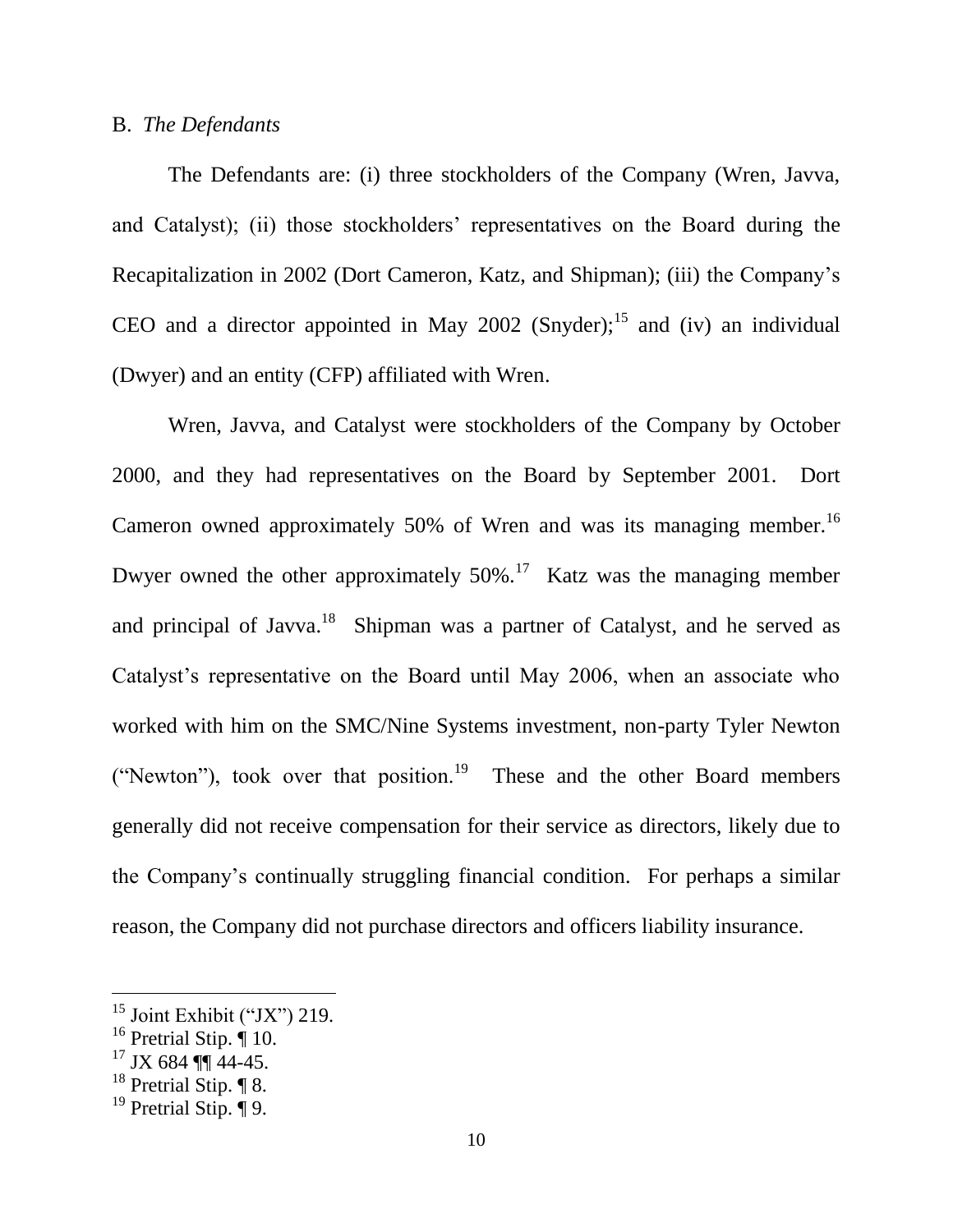Before their common investment in the Company and representation on the Board, none of Wren, Javva, or Catalyst had any material relationship with one another. The only connection among any of these entities or their representatives was that Newton was a college classmate and friend of Dort Cameron's son, Seth Cameron. $20$ 

## C. *Key Non-parties*

Biderman was the fifth member of the Board during the Recapitalization and until the Akamai Merger. He was an executive vice president at Lipper, a New York-based investment firm. Two of his junior colleagues at Lipper, Emily Grad ("Grad") and Patti Koo ("Koo"), worked with him on the SMC/Nine Systems investment. Lipper presented most of the Fuchs Plaintiffs with the opportunity to invest in the Company.

Biderman's religious practices feature somewhat prominently in the story of the Board's consideration and approval of the Recapitalization. Biderman is an observant Orthodox Jew, and, therefore, he is unable to transact any business on the Sabbath from sundown Friday to sundown Saturday. Often, he would have to leave Lipper's offices early in the afternoon on Fridays, especially in the winter months, to attend services. He made his "not negotiable" religious constraints

 $20$  JX 609 (Newton Dep.) at 29-30.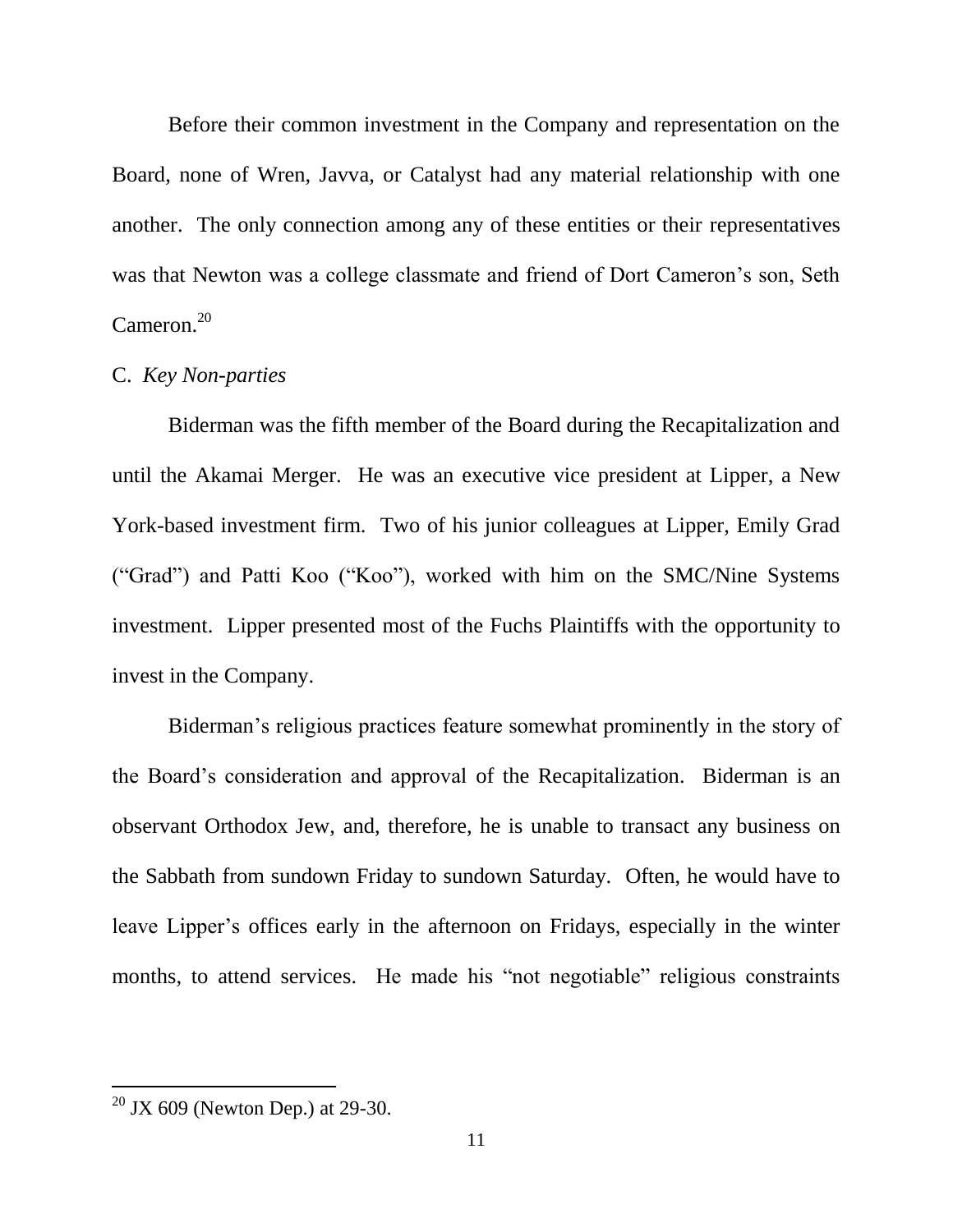known to the other directors "[f]rom the beginning" of his membership on the Board in June 2001.<sup>21</sup>

## **III. BACKGROUND**

## A. *The Founding of the Company*

In 1999, in the midst of the dot-com boom in the United States, Rick Murphy, Thomas Murphy, and Schaum founded the Company. They anticipated that it would be able to capitalize on the growth of a nascent technology: broadband streaming.<sup>22</sup> Thomas Murphy was the first investor. Rick Murphy was the first CEO, and Schaum was the first CFO. Wren, Javva, and Catalyst would all come to be stockholders of the Company by October 2000, and debtholders the following year.

## B. *The Early Days of the Streaming Media Industry*

The increasing speed and growing availability of broadband Internet access in the early 2000s was expected to revolutionize how consumers would interact with online content. Streaming media was thought to be one of the primary means to that end. Catalyst expected it to become "a 'killer app' that helps drive growth in broadband penetration."<sup>23</sup> It also had the potential to be financially lucrative: at the time, Bear Sterns estimated that the market for broadband streaming media

<sup>&</sup>lt;sup>21</sup> JX 645 (Biderman Dep.) at 713-14; JX 1045-0002.

 $22$  JX 684 [[ 35-37.

 $^{23}$  JX 113-0007.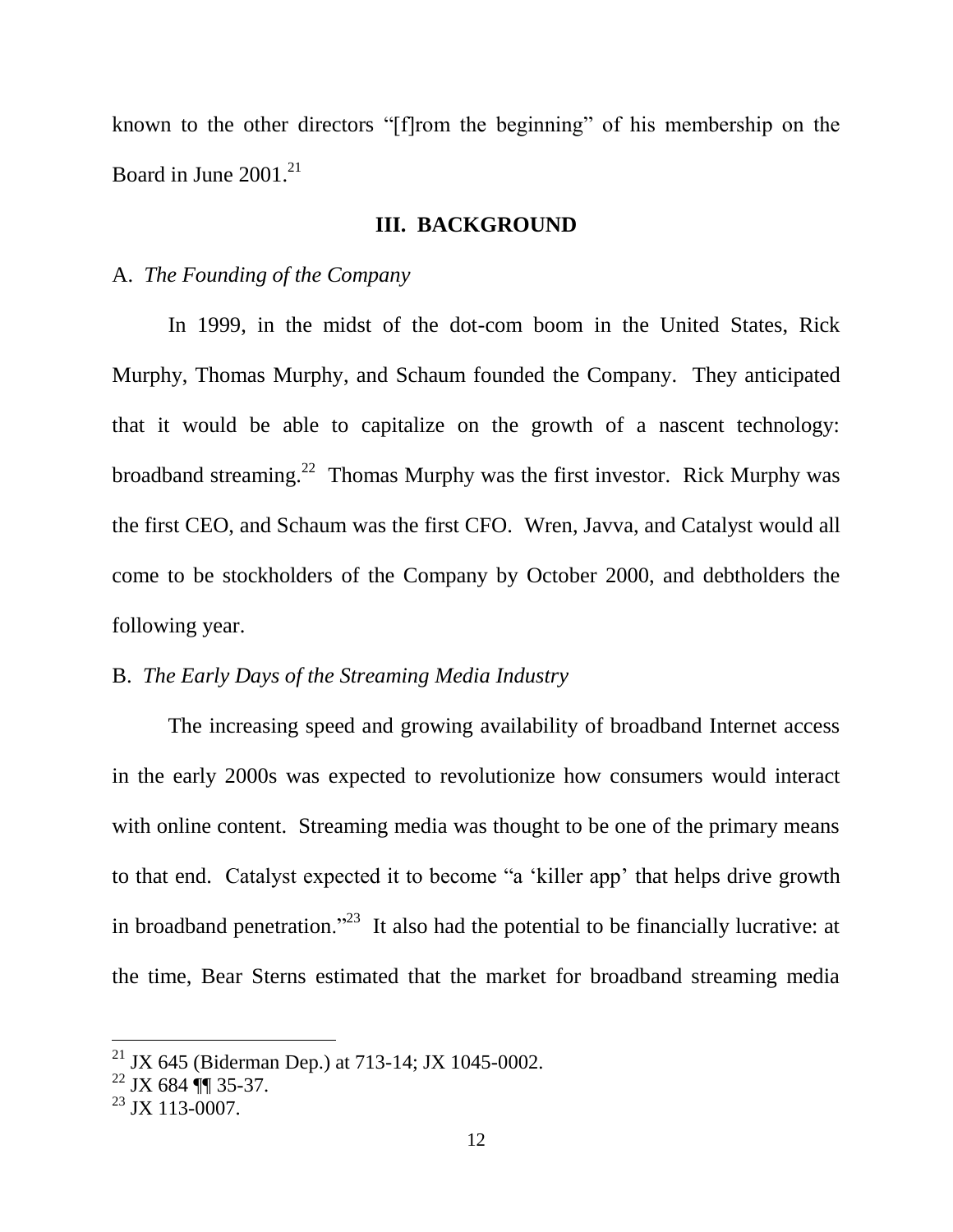would grow from \$300 million in revenue in 2000 to approximately \$5.7 billion in 2005.<sup>24</sup>

The Company appeared to be well-positioned to take advantage of industry's anticipated growth through its broadband-focused network architecture.<sup>25</sup> Catalyst thought the Company owned a "high-quality, low-cost network" that provided a "distinct cost advantage over its competitors."<sup>26</sup> However, despite the enthusiasm of many individuals initially involved with the technology, there was a not-sominor problem: the Company was suffering disruptive cash flow problems that threatened its continued existence.

# C. *The Capital Structure "Restart"*

In April 2001, Shipman sent a letter to Biderman at Lipper stating that Catalyst and the Company's other significant investors were contemplating a \$4.6 million round of equity financing. In Shipman's words, this was "essentially a 'restart' of the Company's capital structure."<sup>27</sup> Javva's Katz testified that the repeated references to "we" in this letter referred to Shipman, Dort Cameron, and himself.<sup>28</sup> The letter noted that "we" did not believe that it was appropriate for

<sup>24</sup> *Id.*

 $25$  Tr. 28 (Mountanos), 92 (Hampe).

 $^{26}$  JX 113-0001.

 $^{27}$  JX 111.

 $28$  Tr. 2026-27 (Katz).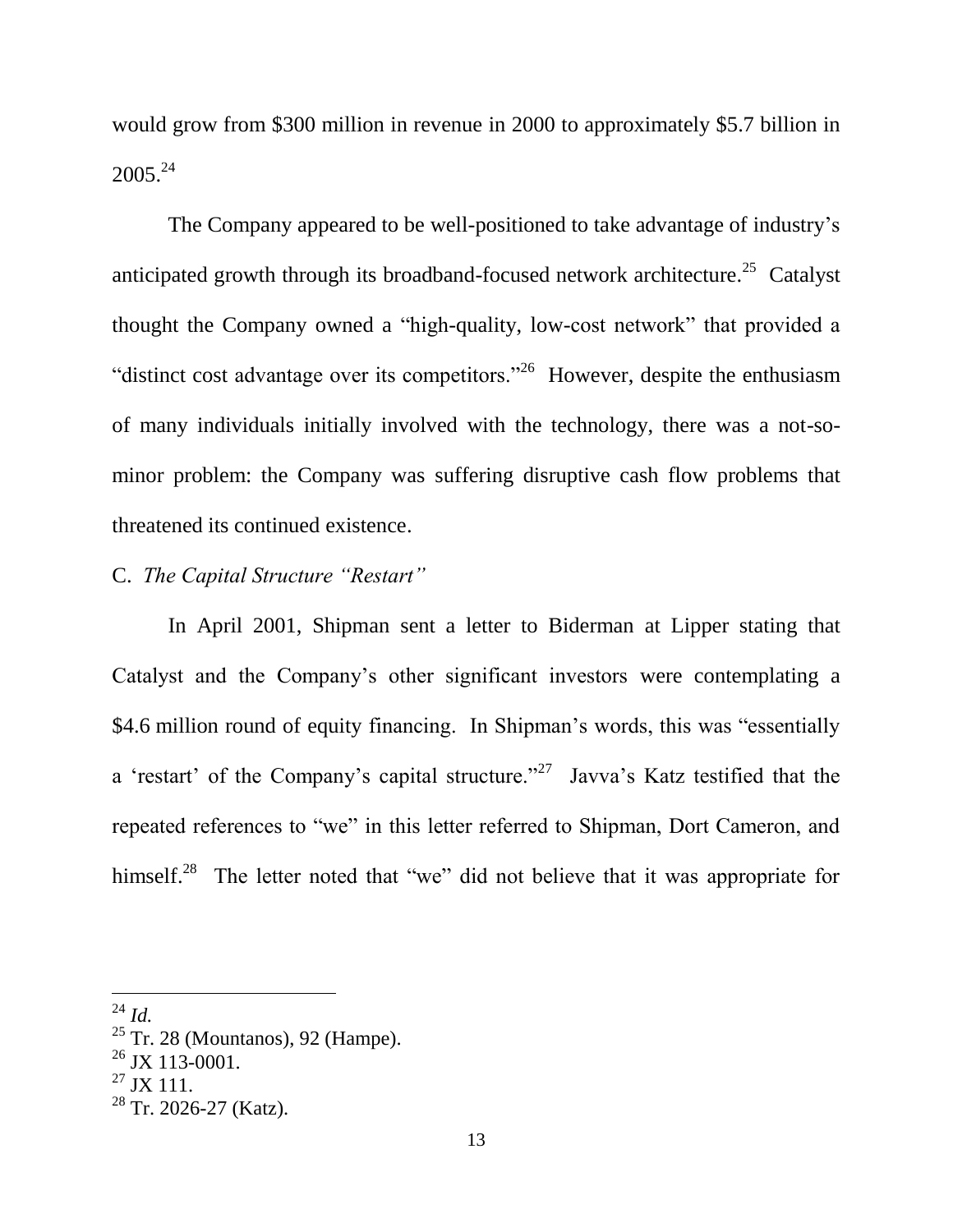Biderman to join the Board, despite his receiving a "firm commitment" to become a director only several months earlier.<sup>29</sup>

The letter sought to have Biderman encourage various holders of the Company's bridge debt, who had invested by way of Lipper, to convert into equity. Shipman suggested that, absent conversion, "we" might pursue "pari passu or secured debt in front of or alongside the bridge debt."<sup>30</sup> However, Shipman also noted, "We would absolutely welcome new funds from Lipper and its affiliates on the same terms and conditions which we are buying in at."<sup>31</sup>

After some discussions, many of the Lipper-affiliated investors would convert their debt into common stock.

## D. *The Catalyst Memo*

Several days later, on April 27, 2001, Shipman, Newton, and Catalyst's controller authored a thirteen-page Investment Memorandum (the "Catalyst Memo") to Catalyst's Investment Committee outlining the prospects for the firm's continued investment in the Company.<sup>32</sup> The equity investment proposal shared with Biderman shifted to a possible debt investment. The authors sought approval to invest an additional \$1 million during a three-to-four month "trial period" in

<sup>29</sup> *Id.* 1096 (Biderman).

<sup>&</sup>lt;sup>30</sup> JX 111.

 $^{31}$  *Id.* 

 $32$  JX 113.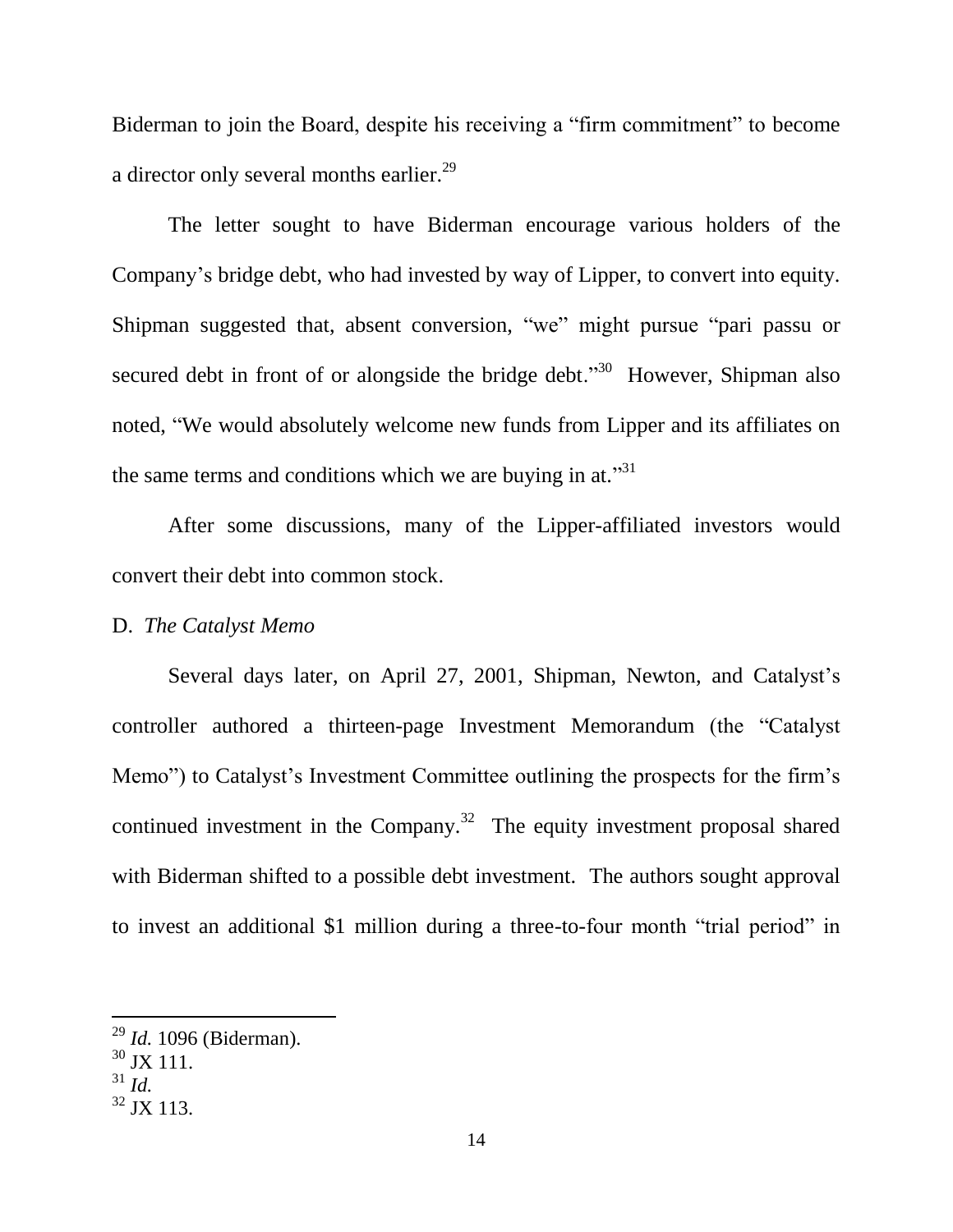which Wren, Javva, and Catalyst would implement an "austerity program . . . to cut costs and monitor revenue traction."<sup>33</sup>

Part of the planned revamp of the Company was to replace management. Specifically, Catalyst intended to replace Murphy as CEO and Schaum as CFO.

The Catalyst Memo further provided that:

The Board of Directors (namely Catalyst) will control the purse strings of the Company, and will make bi-weekly funding decisions that minimize cash outflows. All money advanced will be in the form of senior secured debt with attached warrants (double dip) at a decreased valuation (\$10 million), a 2x liquidation preference, and other terms that effectively give Catalyst (and to a lesser extent, [Wren] and Javva) control over the Company.<sup>34</sup>

In their description of the anticipated rights that Catalyst would receive for this additional investment, the authors again noted that "Catalyst will effectively control all major decisions made by the Company."<sup>35</sup>

Various persons at the Company—including Rick Murphy and Schaum were not shown the Catalyst Memo.<sup>36</sup> Neither did Biderman see it.<sup>37</sup>

<sup>34</sup> *Id.*

l <sup>33</sup> *Id.* at 0002.

<sup>35</sup> *Id.* at 0004.

<sup>36</sup> Tr. 320-21 (R. Murphy), 1554-55 (Schaum).

<sup>37</sup> *Id.* 1100-06 (Biderman).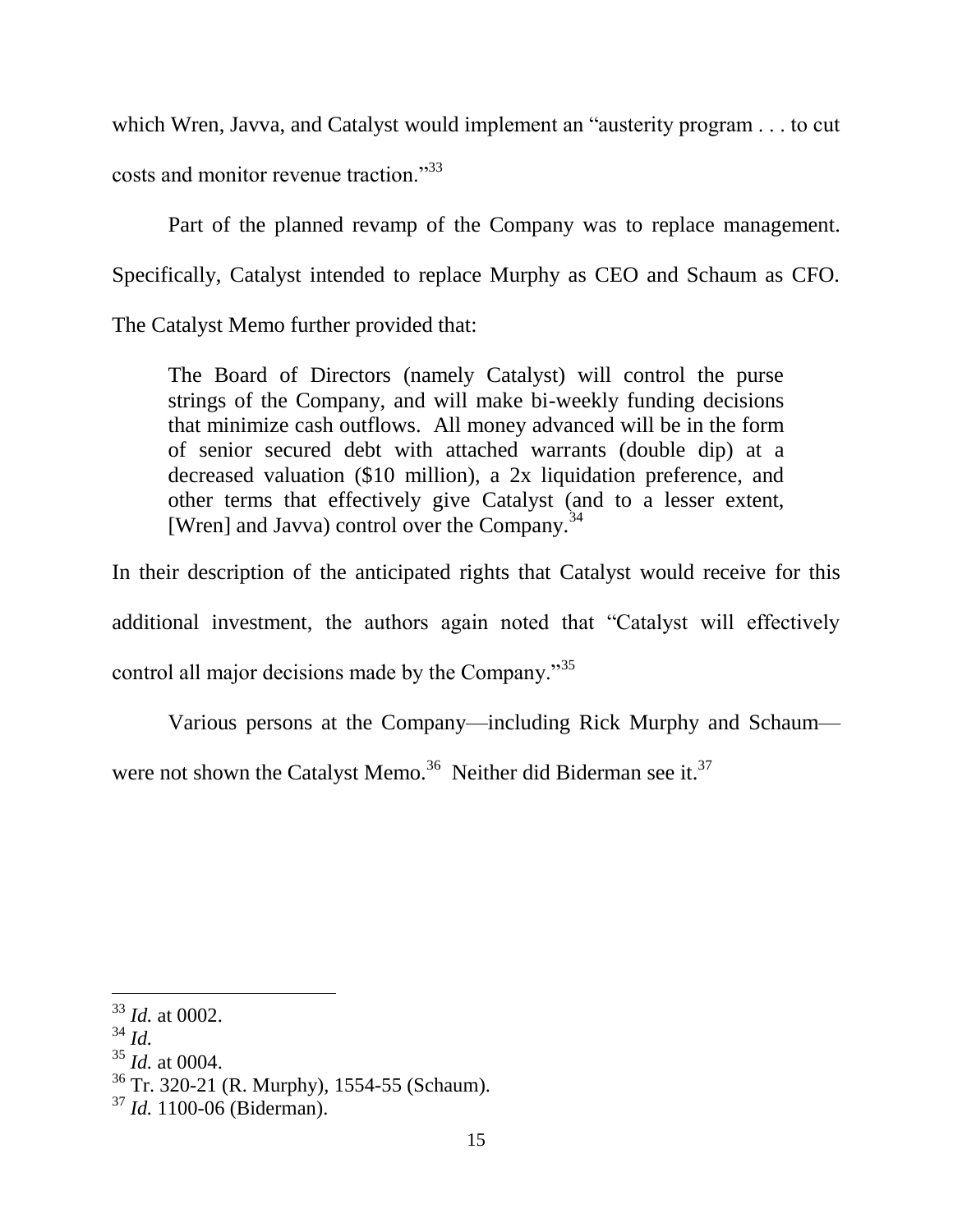## E. *The Company's Business Plan in the Midst of Management Changes*

In late 2000, the Company engaged Daniels & Associates, L.P. ("Daniels"), a financial advisor, to raise additional capital.<sup>38</sup> Their business relationship appears to have had extended periods without much activity. Daniels eventually compiled an investment memorandum to solicit \$5 to \$8 million in senior secured debt. An early version of the memorandum was presented to the Board at a meeting in June 2001.<sup>39</sup> A December 2001 draft of the memorandum (the "Daniels" Memo") included several years of revenue projections for the Company: \$889,528 for 2001; \$11,175,725 for 2002; and \$31,149,000 for 2003.<sup>40</sup> These projections were based primarily on assumptions about expanding the Company's sales  $department.<sup>41</sup>$ 

Daniels was generally unsuccessful in raising additional capital for the Company.<sup>42</sup> Instead, the Company raised several million dollars from existing investors.<sup>43</sup>

 $38$  JX 85.

 $39$  JX 1045-0044 – 79.

<sup>&</sup>lt;sup>40</sup> JX 154-0005. The Defendants object to the Daniels Memo and the included projections on the grounds of authenticity and hearsay. Defs.' Post-Trial Answering Br. ("Defs.' Answering Br.") 24 n.26. The Plaintiffs contend that Bob Hampe ("Hampe"), the Company's Senior Vice President for Operations at the time, authenticated the Daniels Memo and the projections. Pls.' Post-Trial Opening Br. ("Pls.' Opening Br.") 109 n.59 (citing Tr. 110-16 (Hampe)). The Court concludes that this document is admissible to the extent it is relied upon in this memorandum opinion.

 $41$  Tr. 137 (Hampe).

<sup>42</sup> *Id.* 425 (R. Murphy).

 $43$  JX 232-0003.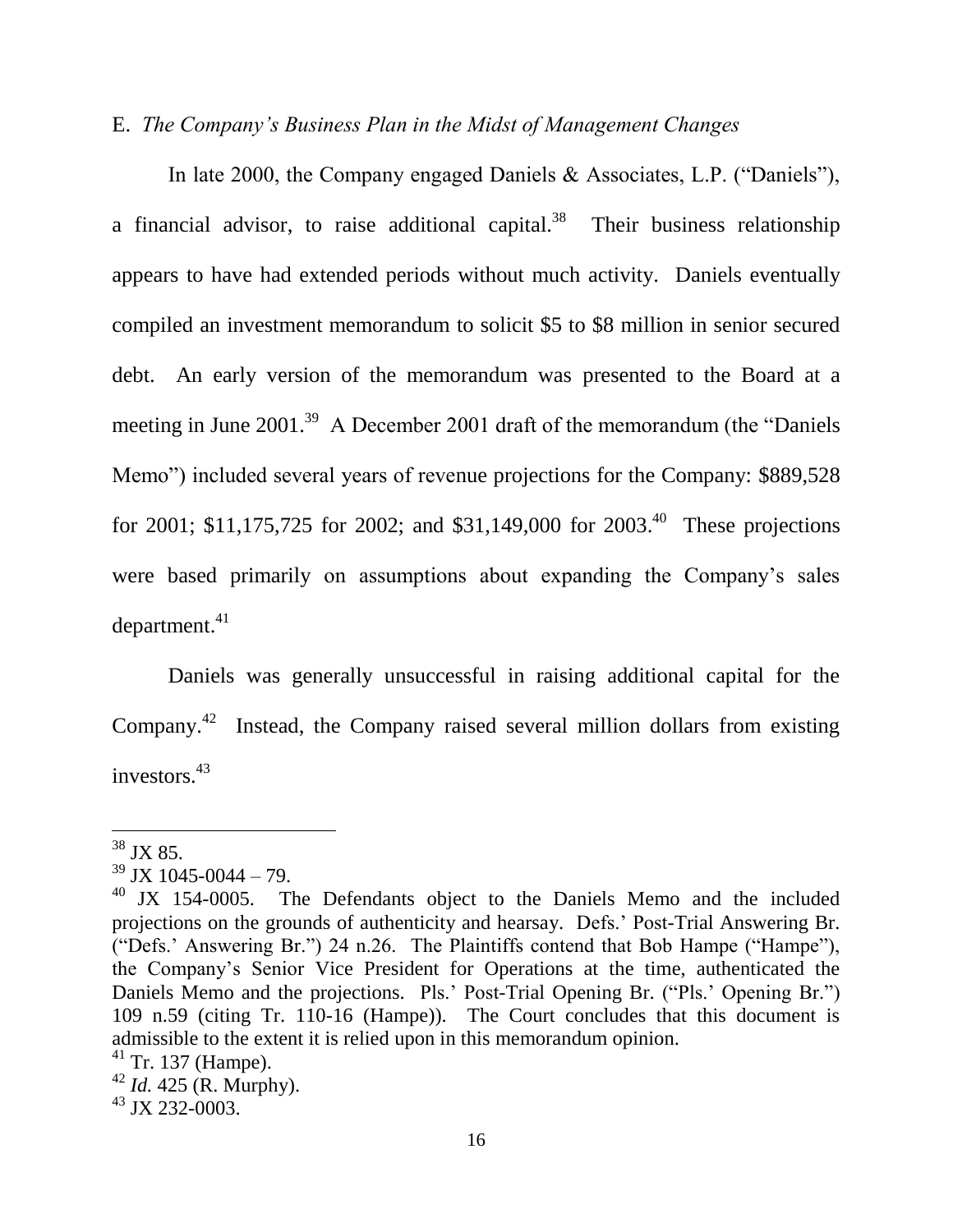As had been contemplated in the Catalyst Memo, top management at the Company was soon replaced. Rick Murphy was asked to resign, and Williams took over as CEO and as a director in mid-to-late  $2001<sup>44</sup>$  Also, around this time, Schaum left the Company, and Lorain Granberg ("Granberg") became the Company's CFO.<sup>45</sup>

On his way out of the Company, Rick Murphy sought to salvage his position (or at least good standing) by proposing that the Company look into minor acquisitions to increase its cash flows.<sup>46</sup> Potential targets included e-Media, which was one the Company's small competitors, and NaviSite SMG, which provided a streaming media software platform known as Stream OS. Rick Murphy continued to perform diligence on those acquisitions even after he left the Company.<sup>47</sup> He shared most of this information with Dwyer, Williams, and several others, but Biderman (who became a director in June 2001) was generally not informed.<sup>48</sup>

After he took over as CEO, Williams' business plan for the Company was, in part, to expand its customer base and revenues through small acquisitions.<sup>49</sup> He continued the process that Murphy had already begun with e-Media and NaviSite

 $44$  JX 147, 618 (Williams Dep.) at 16-17.

<sup>&</sup>lt;sup>45</sup> Tr. 344-45 (R. Murphy),  $1554-55$  (Schaum); JX 615 (Granberg Dep.) at 24.

 $^{46}$  Tr. 347-50, 354, 372 (R. Murphy), 663-65 (Snyder).

 $^{47}$  JX 157

<sup>48</sup> Tr. 1115-17 (Biderman), 1694-95 (Shipman), 2233 (Dwyer).

 $^{49}$  JX 618 (Williams Dep.) at 72-79.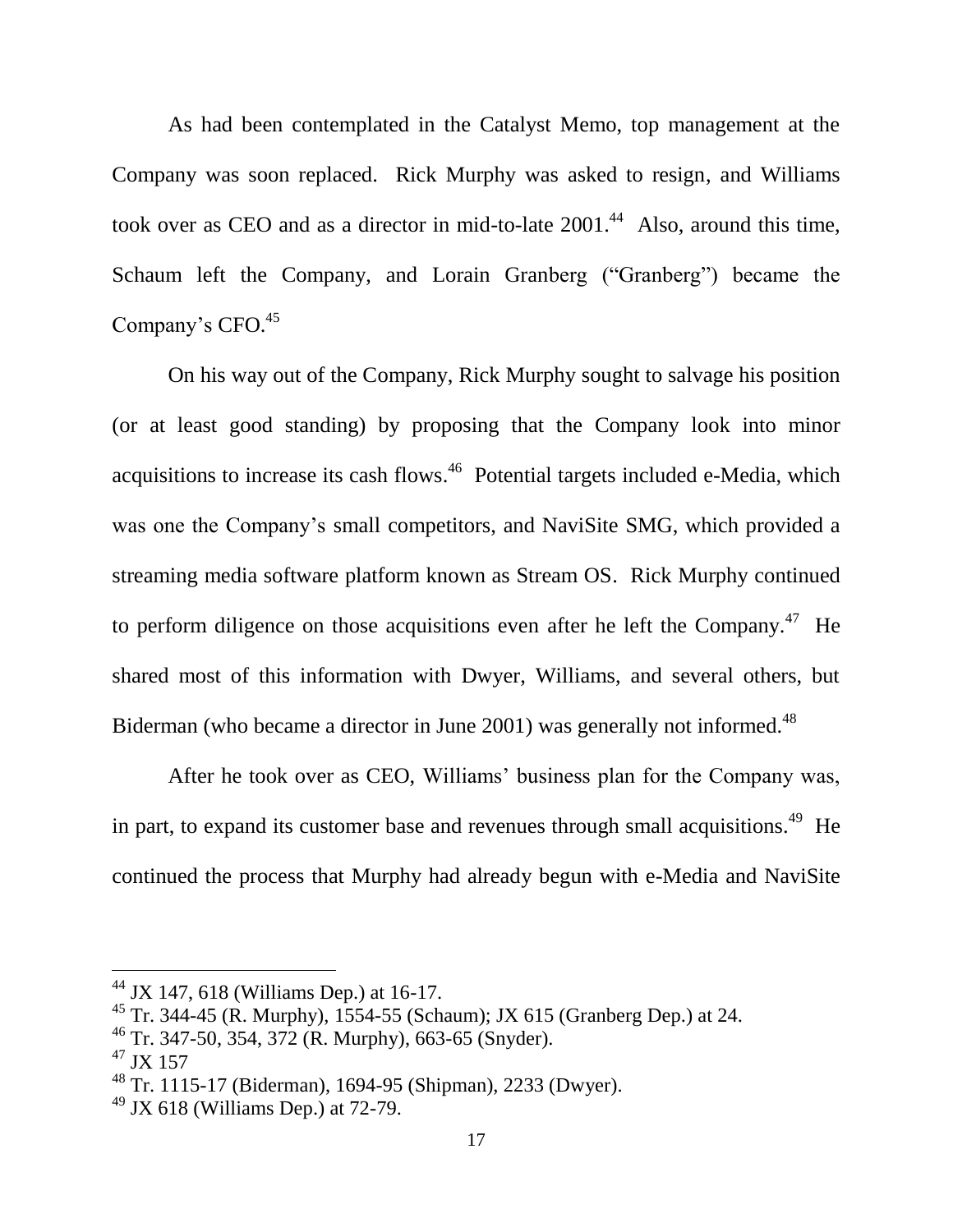$SMG<sup>50</sup>$  Both potential acquisitions had stronger revenues and cash flows than the Company.

# F. *The Major Events of December 2001*

## 1. Stock Ownership of the Company

By December 2001, as a result of their initial and subsequent investments, Wren, Javva, and Catalyst together owned 54% of the Company's stock.<sup>51</sup> Those three stockholders, which also held over 90% of the Company's senior debt,  $52$  each had a designee on the Board; Wren's Dort Cameron, Javva's Katz, and Catalyst's Shipman.<sup>53</sup> Wren's Dwyer, although not a director himself, often attended Board meetings and would regularly lead the Board's deliberations. For comparison, the Plaintiffs collectively held approximately 26%. Biderman was thought to be the Lipper-affiliated Plaintiffs' representative on the Board.

## 2. The December 21, 2001 Board Meeting

Near the end of 2001, the Company was facing what CFO Granberg described as "panic": it was quickly running out of money.<sup>54</sup> On several prior

 $50$  JX 697 (R. Murphy Dep.) at 530, 546-50, 558.

 $51$  JX 1000 at ¶ 5.

 $52$  JX 0181-0006.

 $53$  JX 1000 at ¶ 40.

 $54$  JX 615 (Granberg Dep.) at 60.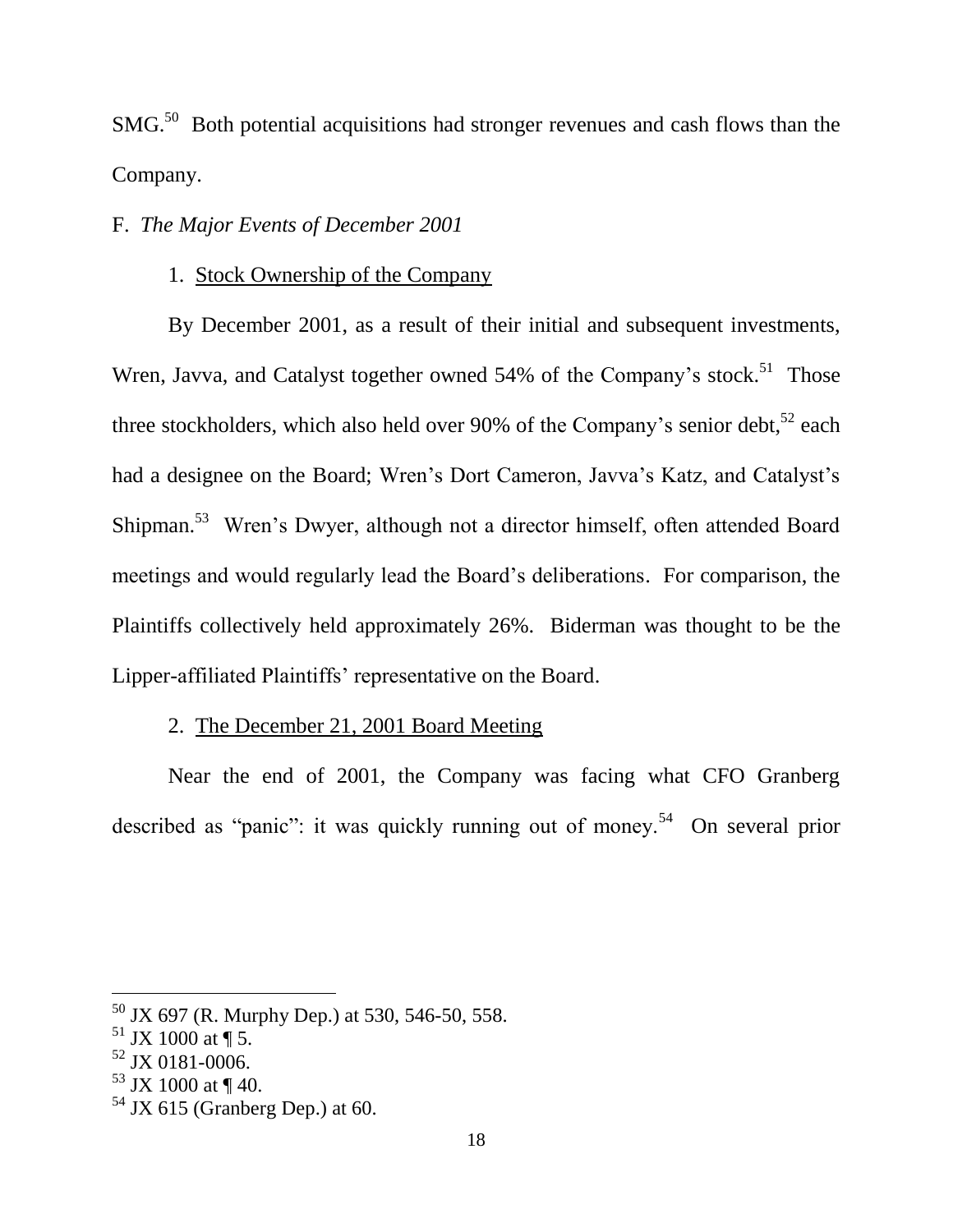occasions, the Company had needed interim funding to meet payroll.<sup>55</sup> The situation came to a head this time in December.

On December 20, Williams scheduled a Board meeting for Friday, December 21 at 2:00 p.m. This meeting would be to discuss the possible acquisitions of e-Media and NaviSite SMG as a way to boost the Company's revenues to positive, or at least to breakeven. Although Williams would schedule Board meetings, the trial record supports the inference that several directors and Dwyer (but not Biderman<sup>56</sup>) would have been consulted about their availability on December 21. Part of the hurry in scheduling the meeting was a concern that any acquisition needed to close quickly; e-Media was thought to have been in poor financial condition, similar to the Company's own predicament.<sup>57</sup>

However, December 21 also happened to be the winter solstice, the shortest day of sunlight of the year. Biderman, because of his religious obligations, was unable to attend a Board meeting at that time of day on a Friday in winter.<sup>58</sup> The

 $55$  JX 111.

 $56$  JX 159.

<sup>57</sup> JX 185-0001, 632 (Grad Dep.) at 237-38.

The Court notes that, although the Company was struggling through a financial crisis, this was not an unexpected emergency. Had the Defendants adequately discharged their fiduciary duties leading up to December 2001, they would have been aware of this issue well in advance of December 20.

<sup>58</sup> Tr. 1118-21 (Biderman), 790-91, 799-80 (Koo), 1476-78 (Grad).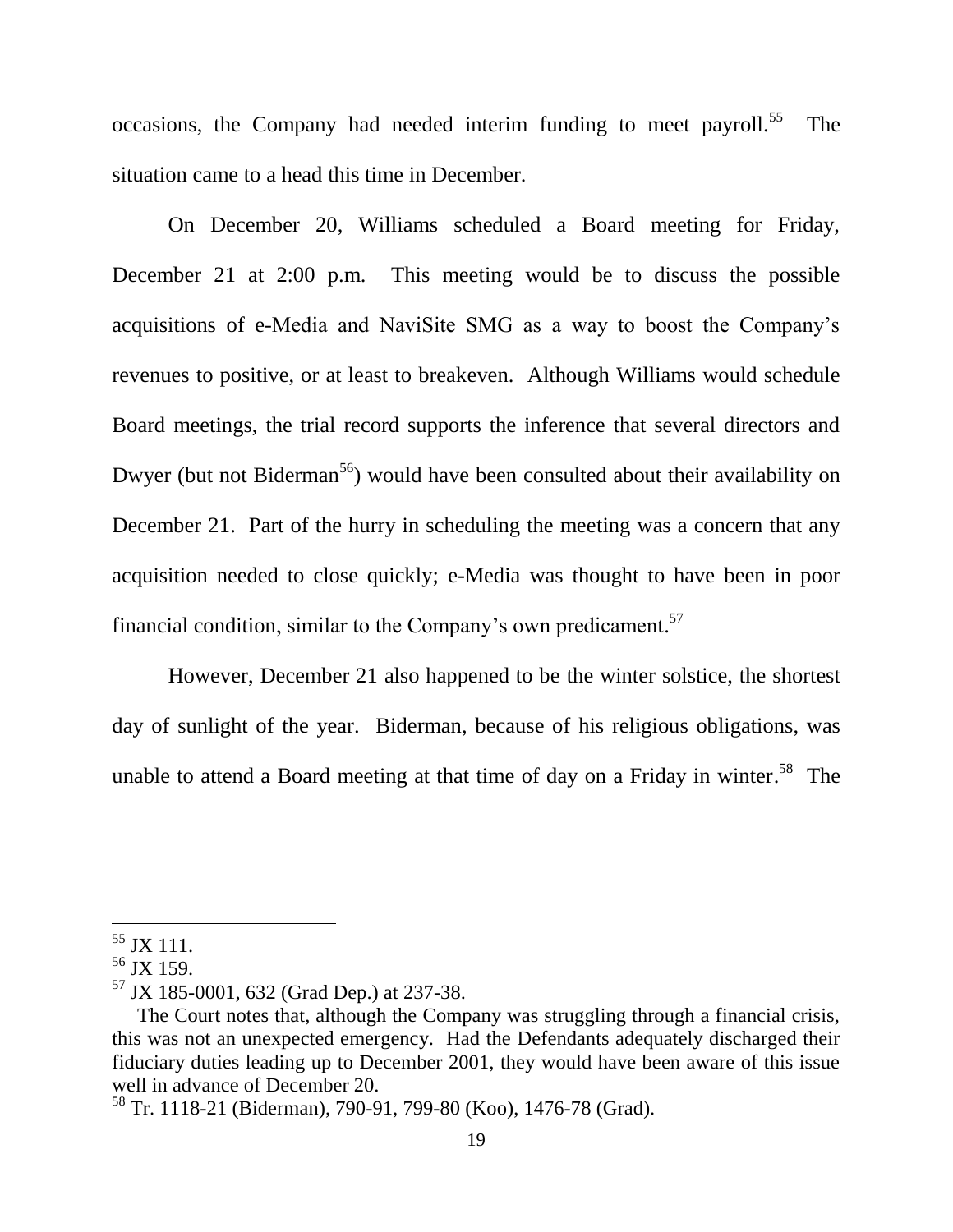Board was generally aware of these restrictions on his availability,<sup>59</sup> but they rejected his request to reschedule this meeting.<sup>60</sup>

## 3. Dwyer Starts to Plan the Recapitalization

Around Christmas, Williams contacted Dwyer and asked him to "figure out how [the Company] could raise money" in order to "stay alive."<sup>61</sup> Dwyer, generally working on his own, then began to sketch out what would become the Recapitalization. The Recapitalization would include two primary steps: (a) a conversion of certain secured debt to a new class of preferred stock; and (b) a class of convertible preferred stock to be issued in exchange for new capital that would finance the proposed acquisitions.

# 4. Biderman's Objection to the Proposal

Biderman only learned about what happened at the December 21 Board meeting through a phone call with Dwyer the following Monday.<sup>62</sup> There are no minutes for this meeting in the record.

From what he was told, the meeting was to discuss the terms of the Company's proposed acquisitions.<sup>63</sup> On December 28, Biderman submitted a harshly worded objection to the proposal through which he expressed his strong

<sup>59</sup> *Id.* 1701-02 (Shipman), 2237 (Dwyer).

<sup>60</sup> *Id.* 1118 (Biderman).

<sup>61</sup> *Id.* 2514 (Dwyer).

<sup>62</sup> *Id.* 1123-24 (Biderman); JX 645 (Biderman Dep.) at 718-19, 731-32.

 $^{63}$  JX 159.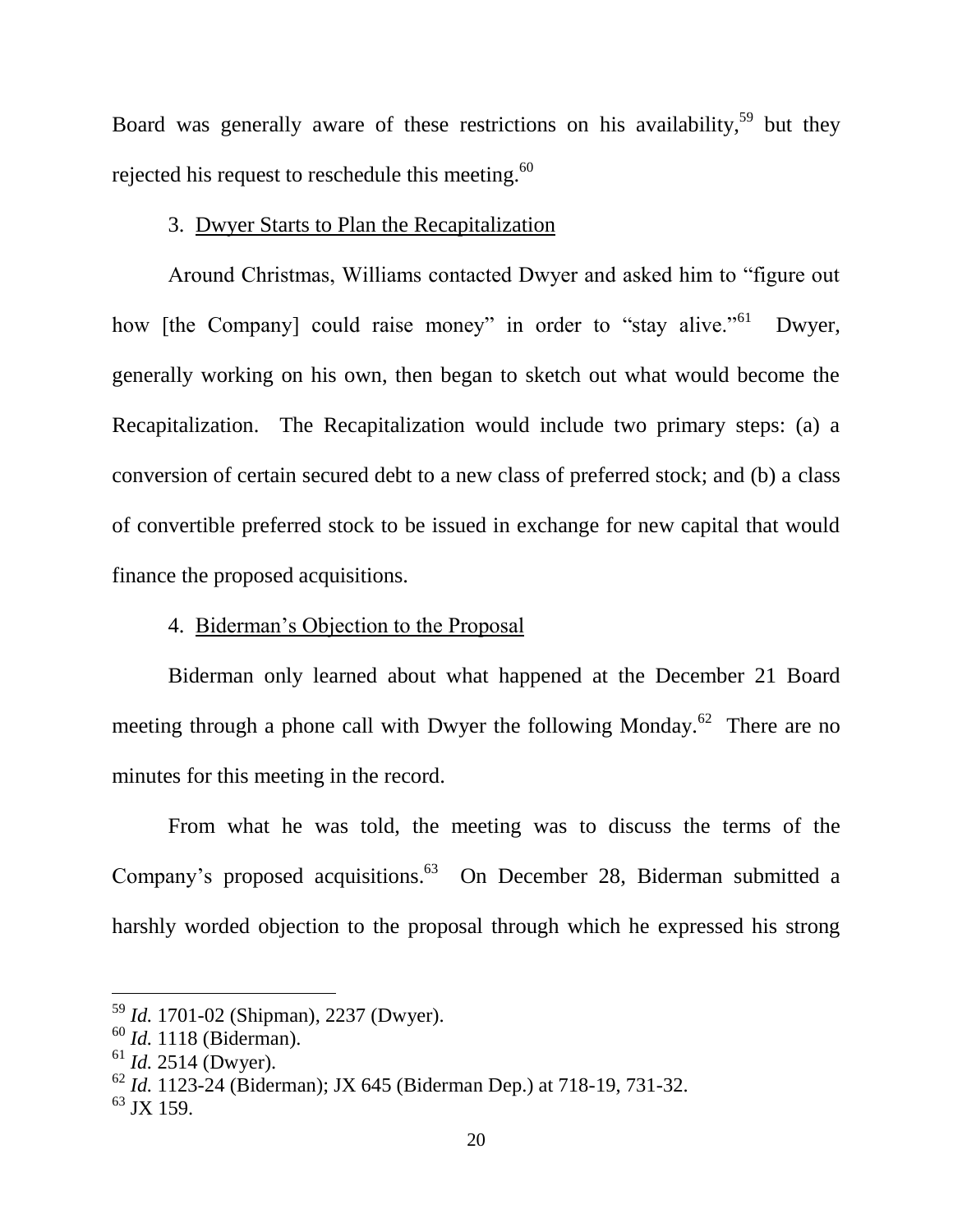dissatisfaction with what he thought was the unfair dilution of the Company's

existing stockholders by up to 70%. His letter stated, in part:

I would expect that the Board, in the exercise of its fiduciary duty to all of the Company's shareholders, will give this extraordinary corporate event the proper attention, consideration and due diligence that it deserves. Such an acquisition should, at a minimum, be reviewed and considered by the Company's Board of Directors as a whole. Moreover, all directors should be kept well-informed on a timely basis of all relevant facts concerning the acquisition and the effect of the acquisition on the Company and all of its shareholders. As a result, I would expect that the Company and the directors who are involved in the due diligence of this acquisition will forward all relevant information to all directors on a timely basis.

Moreover, as a director and shareholder of the Company, I find the possible dilution of existing shareholders' ownership interest in the Company as a result of the potential acquisition to be of great concern. In the event that the proposed acquisition were to proceed, the directors must carefully value the Company to ensure that the valuation is fair to all shareholders. This is especially important given that certain shareholders, who are represented on the Company's Board of Directors, may stand to benefit as a result of the transaction.

I look forward to continue working together for the best interests of Streaming Media Corporation.<sup>64</sup>

This letter reflected the growing tension between Dort Cameron, Katz, Shipman,

and Dwyer, on the one hand, and Biderman, on the other, over what would become

the Recapitalization.

There was no response to Biderman's letter.<sup>65</sup>

 $\overline{a}$ <sup>64</sup> *Id.*

<sup>65</sup> Tr. 1131 (Biderman), 1699 (Shipman).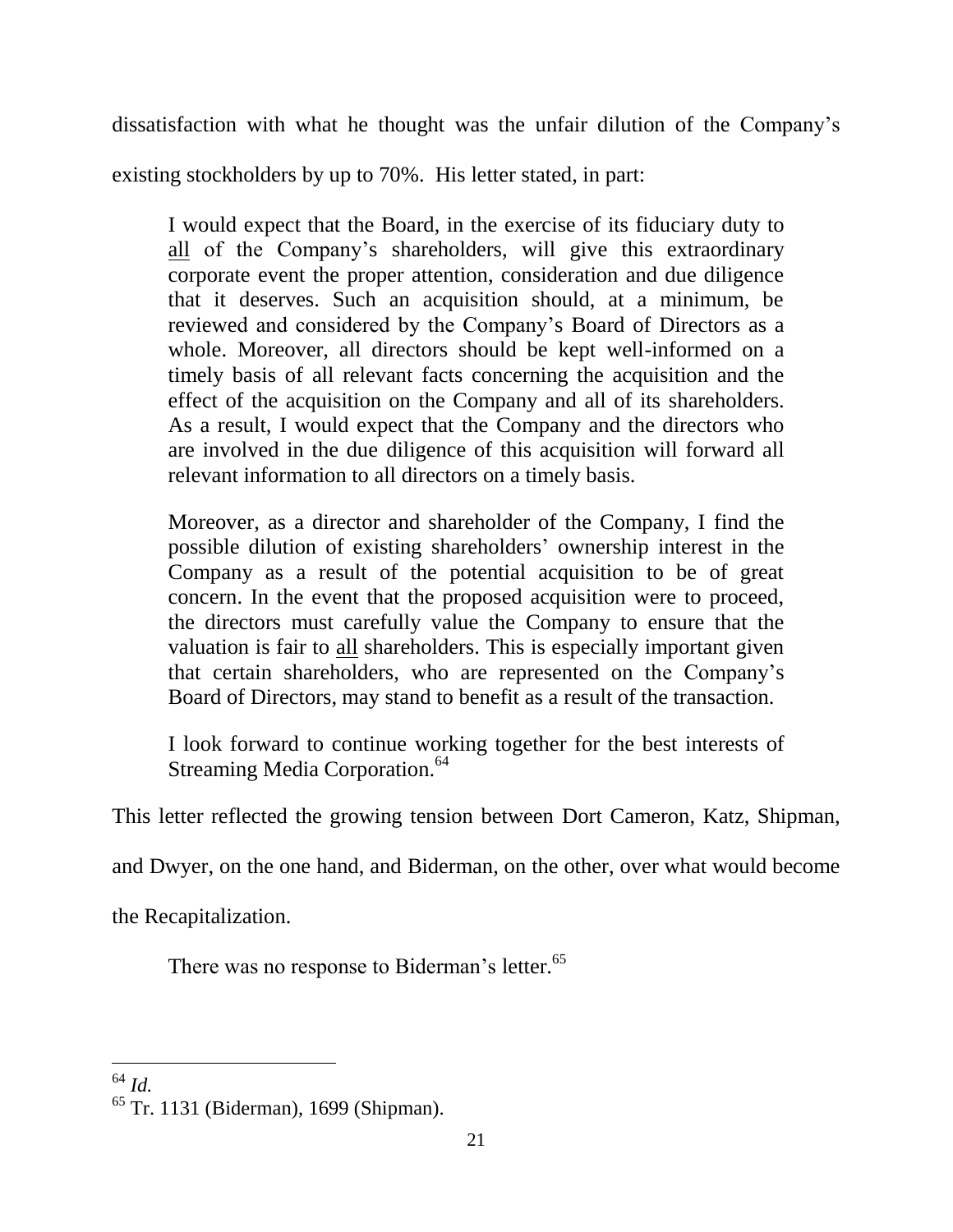## G. *The Recapitalization Becomes Concrete in January 2002*

## 1. January 7: Dwyer Proposes Initial Terms

The Board held its first meeting of 2002 on January 7 to discuss the latest developments in the Recapitalization. Biderman attended this meeting, along with Lipper's Grad and Koo. Wren's Dwyer and Catalyst's Newton also attended.<sup>66</sup>

At the meeting, Dwyer outlined the economic terms of his proposal. By this time, the general terms of the acquisitions had started to take shape, but the specifics were still being negotiated. The e-Media acquisition, which was primarily for customer contract assets, was expected to cost \$1 million in cash and a convertible promissory note of up to \$3.6 million. The NaviSite SMG acquisition, which was largely for its successful Stream OS business, was expected to cost \$1.3 million in cash up front and another \$1.3 million in twelve months.<sup>67</sup>

Dwyer presented to the Board his valuation of the Company: \$4 million.<sup>68</sup> He had performed this calculation on his own, documented by "handwritten scribbles."<sup>69</sup> The Board did not review the calculations that supported this valuation because Dwyer did not share the methods he used to arrive at that figure

<sup>&</sup>lt;sup>66</sup> JX 166.

<sup>67</sup> *Id.* at 0004.

<sup>&</sup>lt;sup>68</sup> Ironically, Dwyer thought that \$4 million was such a high value for the Company that using it "would avoid this litigation." Tr. 2521 (Dwyer).

<sup>69</sup> Tr. 2029-30 (Katz), 2242, 2521, 2611-12 (Dwyer), 2677 (D. Cameron).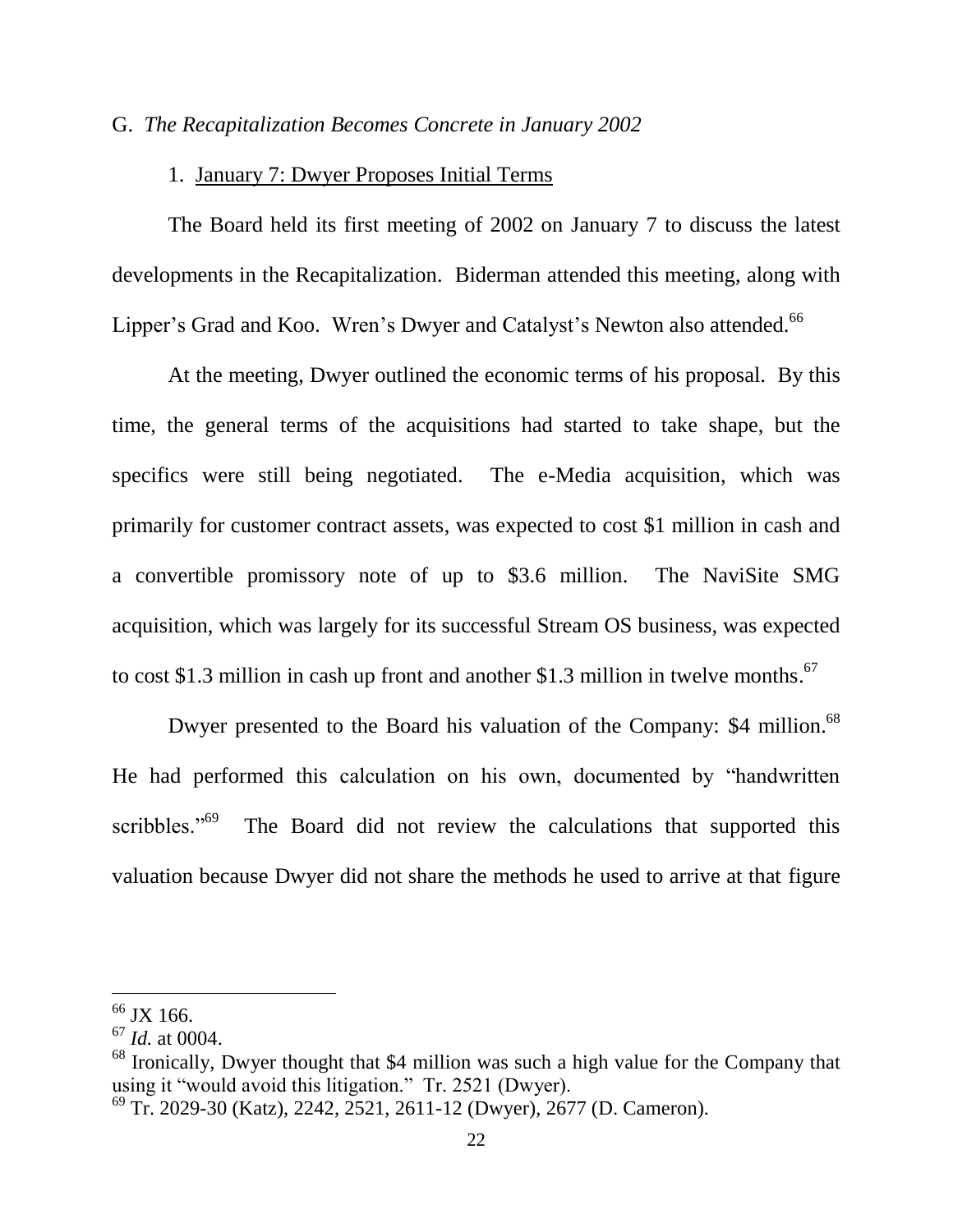with the directors.<sup>70</sup> Thus, no member of the Board was able to testify as to his understanding of how Dwyer came to value the Company at \$4 million.<sup>71</sup>

Dwyer's plan provided that the new investors who facilitated the e-Media and NaviSite SMG acquisitions would own approximately 40% of the combined entity, with current stockholders owning 30% and other constituents (including management and NaviSite SMG's parent) owning the remaining  $30\%$ <sup>72</sup> The postacquisitions enterprise value of the Company was thought to be its \$4 million value plus the money used to fund the acquisitions.<sup>73</sup> No one at the January 7 Board meeting presented any alternative to Dwyer's proposal.

<sup>70</sup> *Id.* 2242, 2521, 2611-12 (Dwyer).

 $71$  Dwyer valued the Company by comparing the revenue and acquisition prices for e-Media and NaviSite SMG and by adding an acquirer premium. *See id.* 2525 (Dwyer) ("I wanted to have a price that was greater than either of the acquisitions, because we were the acquiring company. And I thought SMC, as an acquiring company, should get some sort of premium for being the acquirer."); *id.* 2527 (Dwyer) ("So I came up with a number of \$4 million, for two reasons: One, it was higher than either of the other companies, even though Streaming Media Corporation was much lower; and, two, that when you did that \$4 million, even though SMC debt was impaired, which it clearly was, you had capital leases, negative working capital, and \$5.7 million. There was going to be some substantial part of this enterprise that would go to SMC. And then the proposal was that the SMC secured creditors make a deal with the common shareholders where they get part of the SMC part of the transaction. And that way, the common shareholders, who started off initially behind a whole bunch of debt in a tiny little company, would own something in a much, much bigger company that had some opportunity to be worth something some day.").

The Court does not doubt that Dwyer believed this valuation was appropriate at the time. Whether he is correct, there may be room to doubt. Whether the process by which he valued the Company could have been better, however, there is no doubt.  $^{72}$  JX 167.

 $^{73}$  JX 166-0004.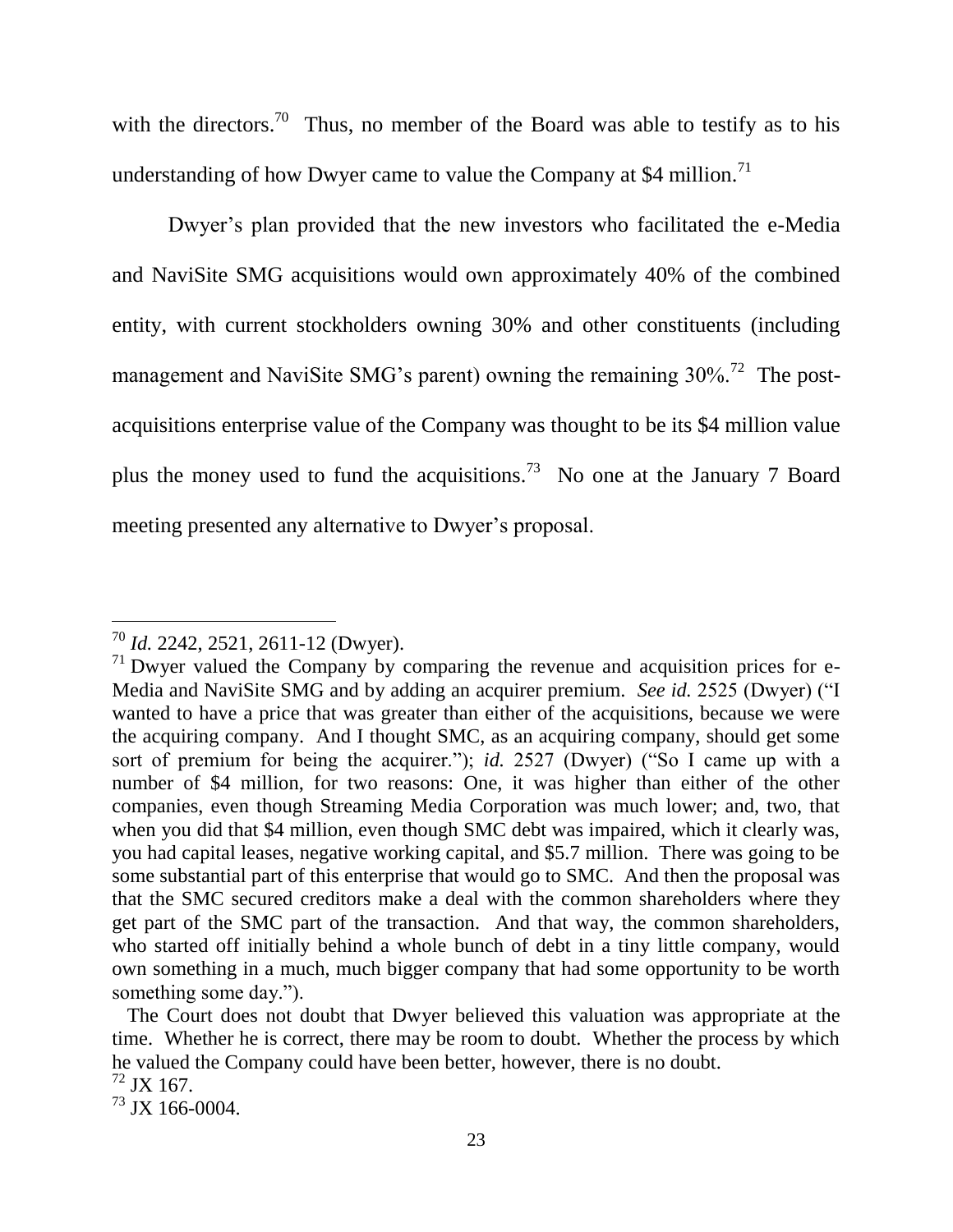Four of five directors—Dort Cameron, Katz, Shipman, and Williams—voted in favor of the Recapitalization. Consistent with his position in the December 2001 letter, Biderman abstained from this vote.<sup>74</sup> At trial, he explained his decision to abstain as twofold: first, he felt he did not have a chance to review the terms of the Recapitalization; and, second, he felt it was unfairly dilutive to current stockholders.

Despite their contrary trial testimony,<sup>75</sup> various Defendants likely held two informal meetings within days of the January 7 Board meeting.<sup>76</sup> Biderman was not invited to participate.<sup>77</sup> During these conversations, the Defendants discussed the terms of the e-Media and NaviSite SMG acquisitions in advance of a Board meeting to be held on January 10.

#### 2. January 10: Wren and Javva Agree to Invest

The full Board, Dwyer, Newton, Grad, and Koo attended this second January Board meeting. According to the subsequently revised minutes,<sup>78</sup>

<sup>74</sup> *Id.* at 0002.

<sup>75</sup> Tr. 1977-80 (Newton), 2121 (Katz), 2504 (Dwyer).

 $^{76}$  JX 169.

<sup>77</sup> Tr. 1134, 1140-42 (Biderman).

<sup>78</sup> Throughout late 2002 and early 2003, Dort Cameron's son, Seth Cameron, was tasked with "revising" the Board minutes. JX 327. He likely did so with the assistance of the Company's counsel. Tr. 1020-22 (S. Cameron). Before this time, Seth Cameron was not actively involved with Wren's investment in the Company, and he offered conflicting testimony regarding whether he had sat in on telephonic Board meetings in his father's office. *Compare id.* 1013-14 (S. Cameron), *with* JX 607 (S. Cameron Dep.) at 25. With his instructions from the Board, Seth Cameron revised what he described as the "very thorough," contemporaneous minutes taken by Granberg. Tr. 1012, 1021 (S. Cameron).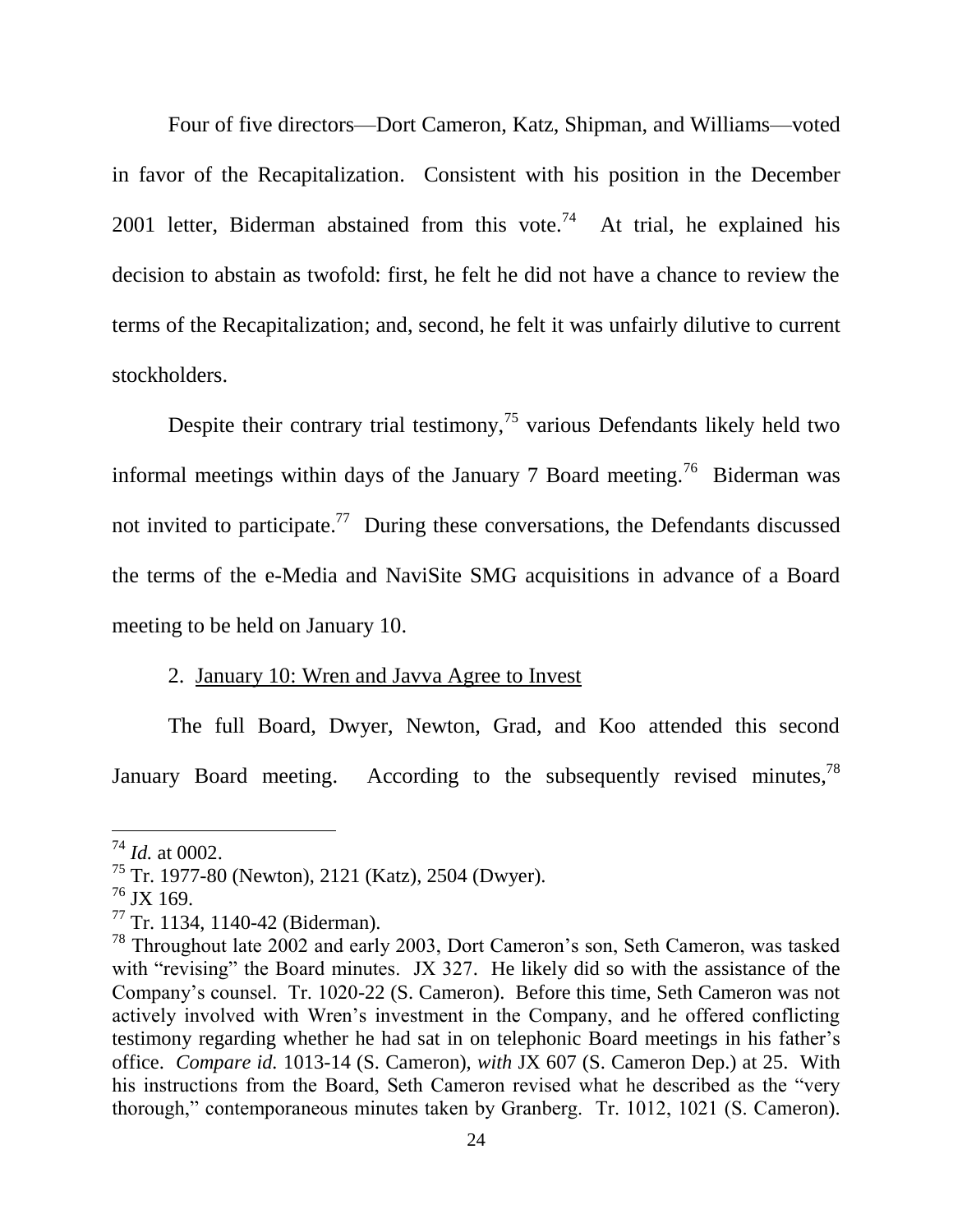Williams made clear that the Company "was no longer a viable stand-alone entity."<sup>79</sup> There was a choice for the Board to make, as "the alternative to securing funding and proceeding with the transactions was a complete liquidation of the business."<sup>80</sup> The Company did not have sufficient capital on hand to pay for either acquisition. The immediate funding necessary was \$2.5 million: \$1 million for the cash component of the e-Media acquisition; \$1.3 million for the NaviSite SMG acquisition; and \$200,000 for "integration and transaction costs."<sup>81</sup> Several Defendants believed that the Company would fail without these acquisitions.<sup>82</sup>

The required majority of the Company's senior debt holders—that is, Wren, Javva, and Catalyst, who together held over 90%—gave their consents to the acquisitions, which would be funded by this new capital raise. The new investors

Embellishments were made, new statements were added, and certain comments were deleted, but Seth Cameron was adamant at trial that he would not have added anything that he did not know to be a truthful statement. *Id.* 1015-16, 1018-25, 1028 (S. Cameron). These revised minutes—ultimately designed to "make sure that everyone on the board was on the same page in terms of what had happened," *id.* 1013 (S. Cameron)—were ratified at a Board meeting on April 23, 2003. JX 334. Biderman did not receive the revised minutes or attend that meeting. Tr. 1219-20 (Biderman).

Without delving into the similarities and differences of the Board-ratified minutes and Granberg's contemporaneous minutes, the Court notes that this post-hoc revision decreases the former's reliability. The Court draws on the different sets of documents as appropriate.

 $'$  JX 170-0002.

<sup>80</sup> *Id.*

<sup>81</sup> *Id.* at 0001.

 $82$  JX 1710 (Shipman), 2117 (Katz), 2531 (Dwyer).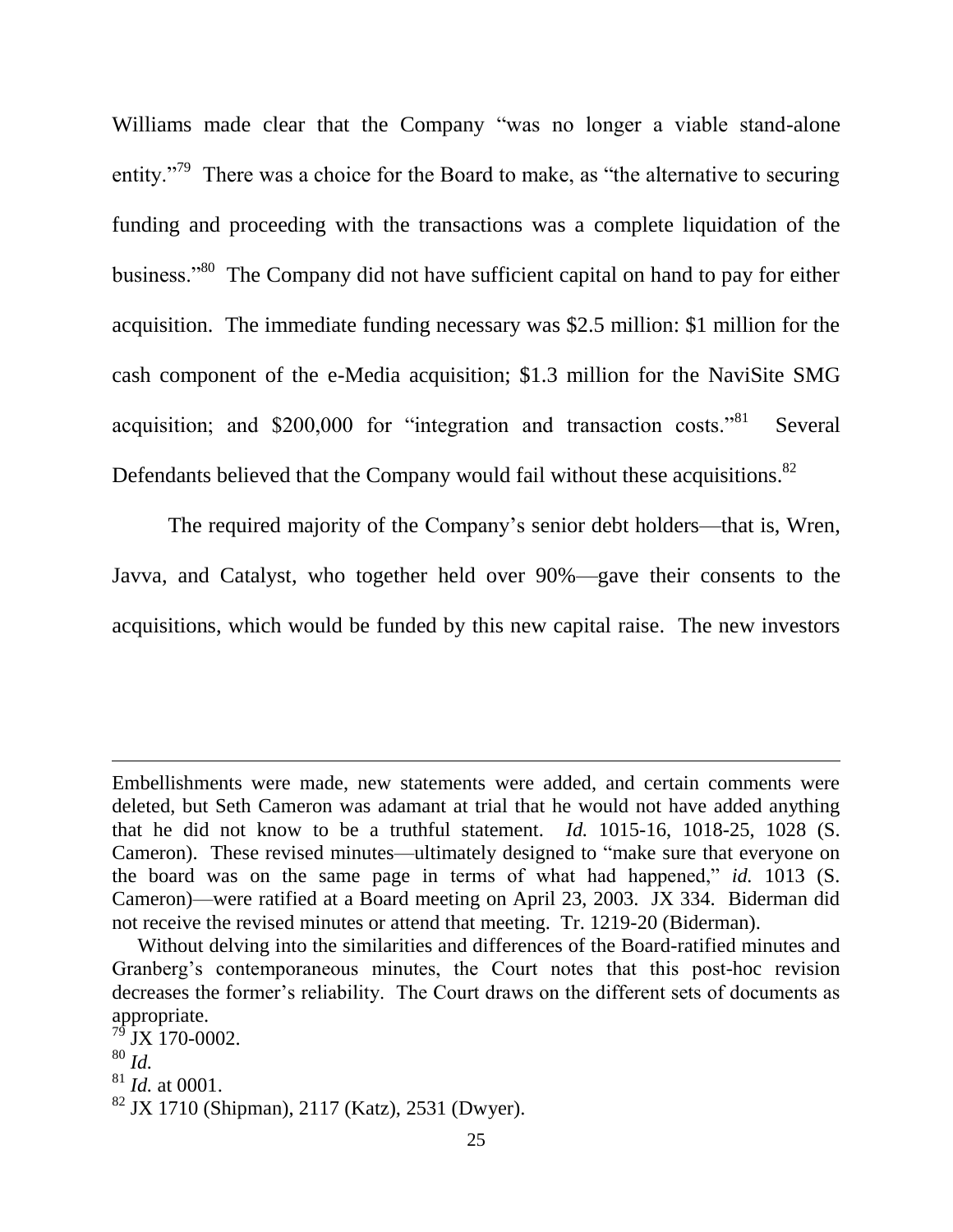were to receive a series of convertible preferred stock that would represent 38% of the Company's fully diluted equity.<sup>83</sup>

According to Granberg's contemporaneous minutes, Williams initiated a discussion among the Board and the other individuals present about how to fund the \$2.5 million needed for the acquisitions. Responses were mixed:

Javva agreed to fund \$0.5 mm immediately and [Wren] committed to \$2.0 mm. CEO Art Williams agreed to consider some contribution TBD. Catalyst deferred, saying the deal makes sense, but the timing is a problem and they had not done due diligence. Lipper also deferred, for reasons similar to those of Catalyst.<sup>84</sup>

Williams believed that Wren, Javva, and Catalyst each "made independent decisions for themselves."<sup>85</sup>

Based on the trial evidence, it is apparent that Dwyer and Wren suffered from the sunk cost fallacy: Wren was willing to participate in the financing, even if it "never intended to get as deep as [it] did," because it had the "most to lose" if the Company failed.<sup>86</sup> So too did Katz and Javva think the Recapitalization was an "all-in risk" without which the Company—and Javva's past investments—would be "gone."<sup>87</sup> Shipman and Catalyst, on the other hand, were aware of what it

<sup>83</sup> JX 170-0002.

<sup>84</sup> JX 170-0004.

 $85$  JX 618 (Williams Dep.) at 174-75.

<sup>86</sup> Tr. 2513, 2530 (Dwyer).

<sup>87</sup> *Id.* 2117, 2136 (Katz).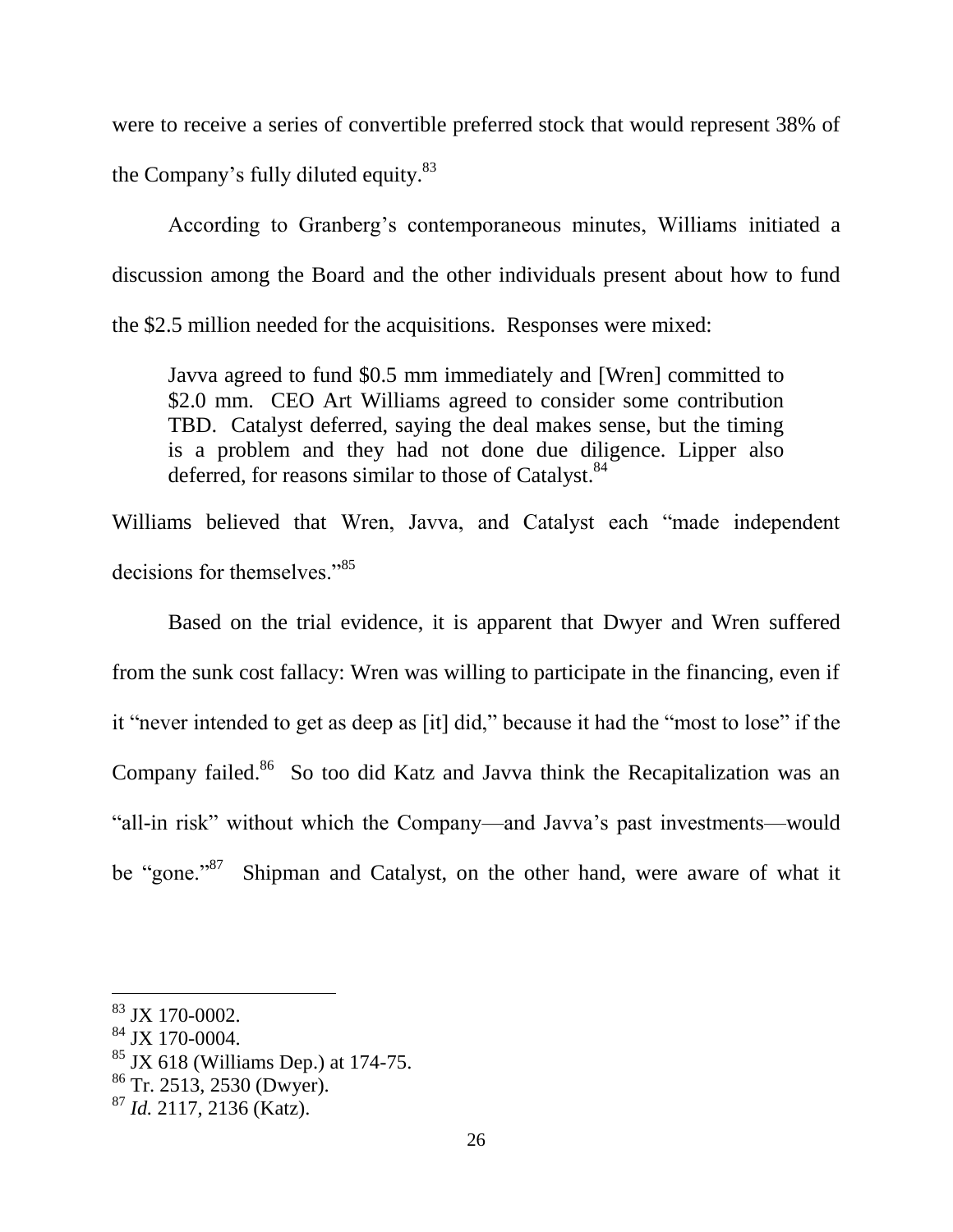meant to throw "good money after bad."<sup>88</sup> That is not to say, however, that Catalyst would not receive any material benefit in the Recapitalization.

The revised meeting minutes also reflect that management's "pro forma valuation of SMC post closing of the proposed acquisitions [was] \$23.0 million (assumed free-cash of \$2.3 million; multiple of  $10x$ ).<sup>89</sup> The record does not reflect any objection by the Board to this rough estimation of the Company's value after the acquisitions.

The Board, with Biderman now dissenting for the same reasons he had abstained three days earlier,<sup>90</sup> approved the borrowing of \$2.5 million from Wren and Javva to fund the e-Media and NaviSite SMG acquisitions.<sup>91</sup>

Once more, outside of a formal Board meeting, some combination of Dort Cameron, Katz, Shipman, and Dwyer (and probably Williams) continued to hammer out the details of the preferred stock issue and acquisitions.<sup>92</sup> Any meetings or phone calls they held were without Biderman.<sup>93</sup>

<sup>88</sup> *Id.* 1720, 1847-48 (Shipman) ("So I thought God bless people who were willing to fund this, because it keeps my investment alive, and you never know what will happen.").  $89$  JX 170-0002.

<sup>&</sup>lt;sup>90</sup> Tr. 1146-47 (Biderman).

 $91$  JX 170.

<sup>&</sup>lt;sup>92</sup> JX 174, 175; Tr. 1983 (Newton).

 $93$  Tr. 1149-50 (Biderman).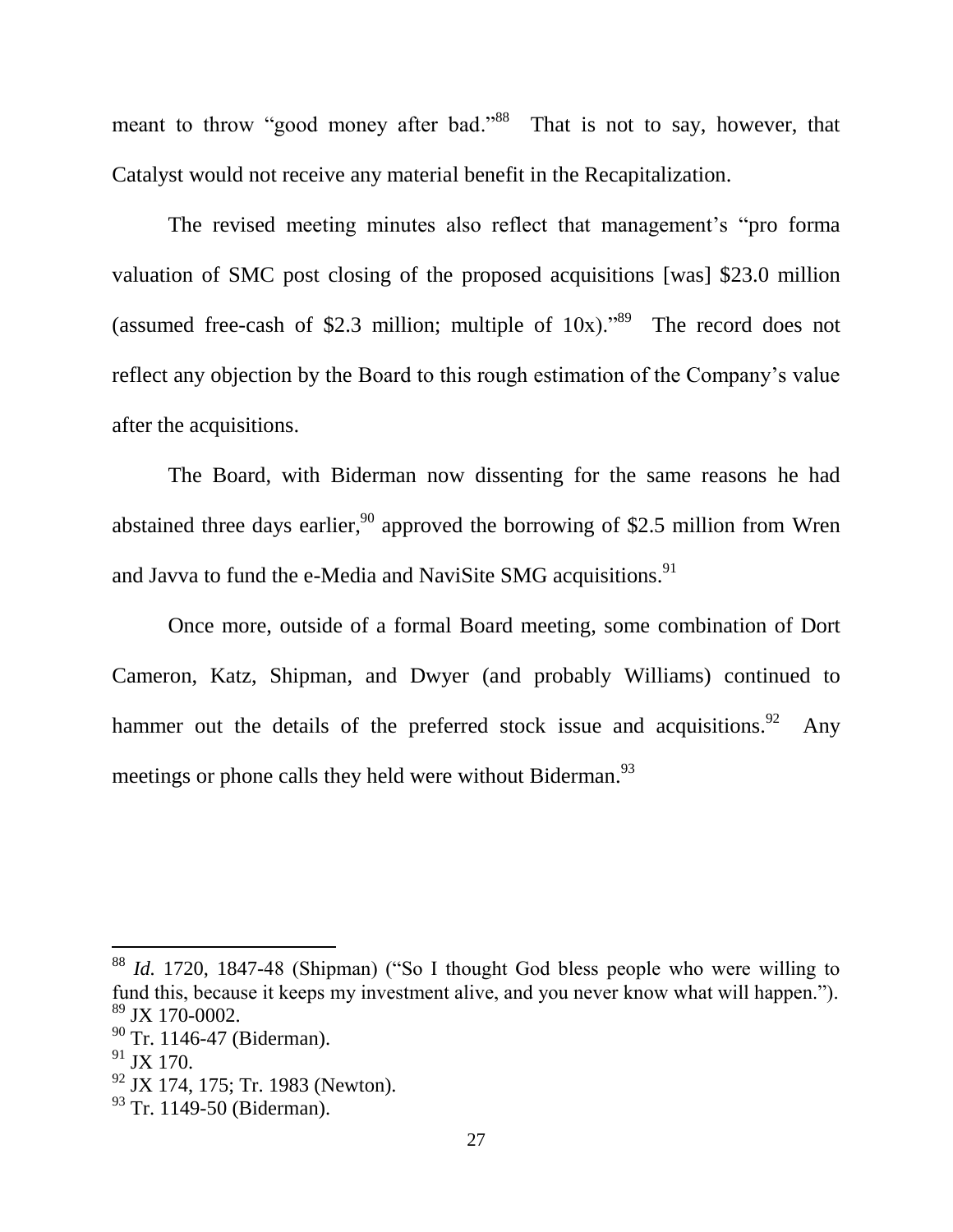## 3. Catalyst Receives a "Right to Invest"

It is undisputed that while Wren and Javva participated in the Recapitalization, the Plaintiffs did not. What remained in dispute, until the Court could weigh the evidence presented at trial, was whether Catalyst received anything from the Recapitalization.

Internal Catalyst documents provide the most credible evidence revealing how Shipman and Newton viewed the Recapitalization. In a January 18, 2002, memorandum to Catalyst's Investment Committee, Newton and Shipman noted that they did "not feel that sufficient due diligence has been performed on the acquisitions . . . to make [them] comfortable with investing in this round."<sup>94</sup> But, as Shipman and Newton wrote, Catalyst had "the right to invest in this round (at this valuation) for the next 90 days."<sup>95</sup> In a separate document, Catalyst again noted that, although it had not invested, it still had "the right to invest in the current financing round on identical terms for 90 days from closing."<sup>96</sup>

Shipman acknowledged that, as a general matter, he would not have written something in a memorandum to Catalyst's Investment Committee if it were not true.<sup>97</sup> He testified at trial that there was no legal option, but he seemed to

<sup>&</sup>lt;sup>94</sup> JX 181.

<sup>&</sup>lt;sup>95</sup> *Id.* ("While we will be diluted substantially if we do not exercise our 90-day option to invest, the alternative is shutting the company down.").  $96$  JX 161-0013.

<sup>&</sup>lt;sup>97</sup> Tr. 1742-43, 1746 (Shipman).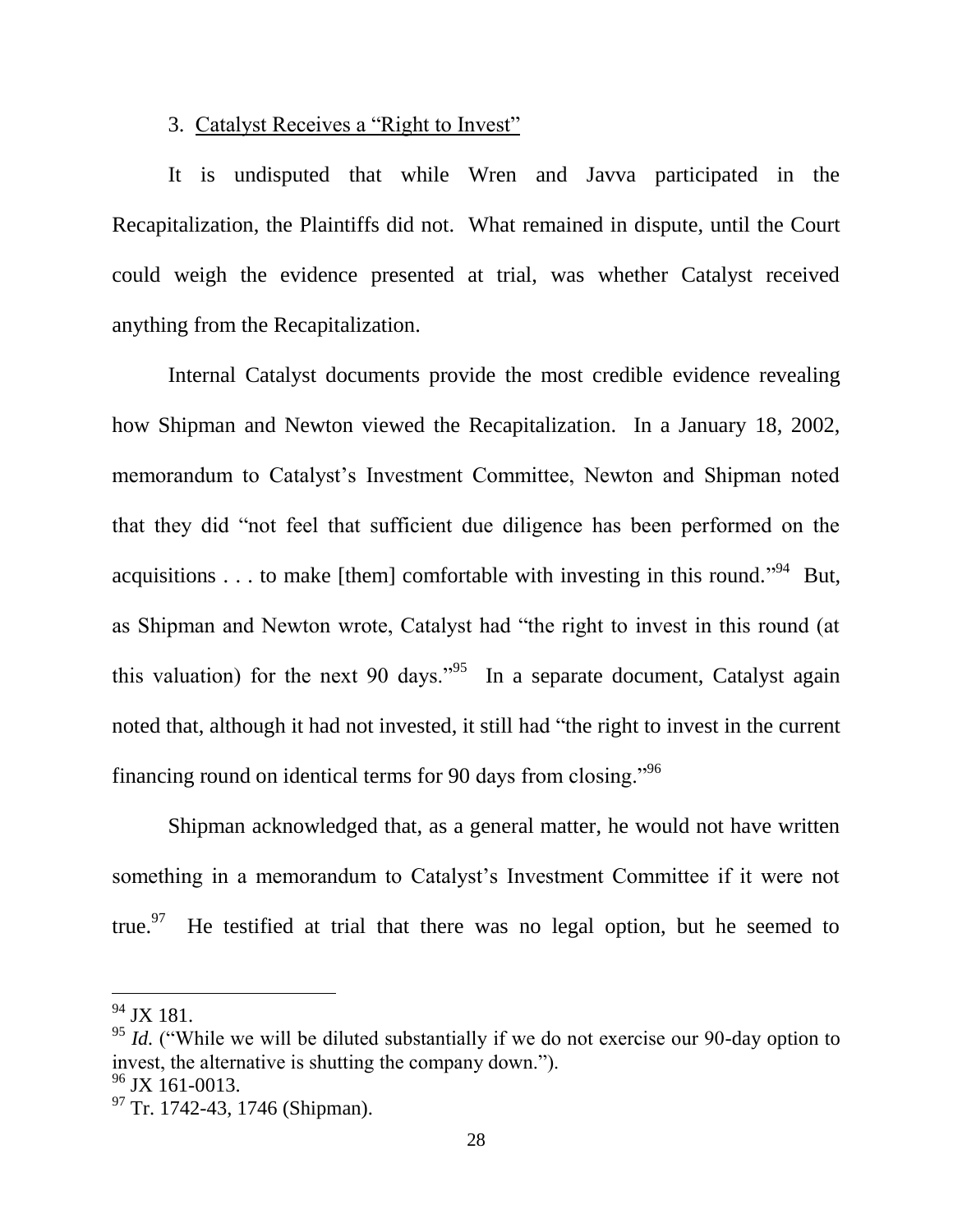recognize that the right to invest may have been a shared understanding about

Catalyst's opportunity to invest later:

We had good relations with Javva and Wren and the Company, right, and so . . . it was probably our belief that . . . if we want to put more money in, we can put more money in. Let's take ninety days to figure this out. . . .

I think it [*i.e.*, the "right to invest"] was a shorthanded way of saying that if we want to put more money in, we can. Let's take a little time to look at the industry, look at these two new deals. But it wasn't . . . a legal right to do it because we didn't have that.

They needed our approval, and based on the relationships that we had, and based on repeated meetings where the company is saying 'we need more money, we need more money,' we just believed that if we wanted to put more money in, we could.  $\frac{58}{98}$ 

Separately, Dwyer also recognized that it was "possible" that Catalyst had a ninety-day option to invest.<sup>99</sup> Other than the two internal Catalyst documents, there is no evidence in the record of an option agreement. The Court concludes that it is more likely than not that Wren and Javva (acting through Dort Cameron or Dwyer and Katz, respectively) informally extended to Catalyst (by way of Shipman), before the Board approved the Recapitalization, an invitation to participate in this \$2.5 million financing on the same terms for ninety days after the closing of the e-Media and NaviSite SMG acquisitions.<sup>100</sup>

<sup>98</sup> *Id.* 1752-54 (Shipman).

<sup>99</sup> *Id.* 2271-72 (Dwyer).

 $100$  This invitation to invest was never shared with any of the Company's minority investors that, by virtue of their most favored nation rights, most likely had preemptive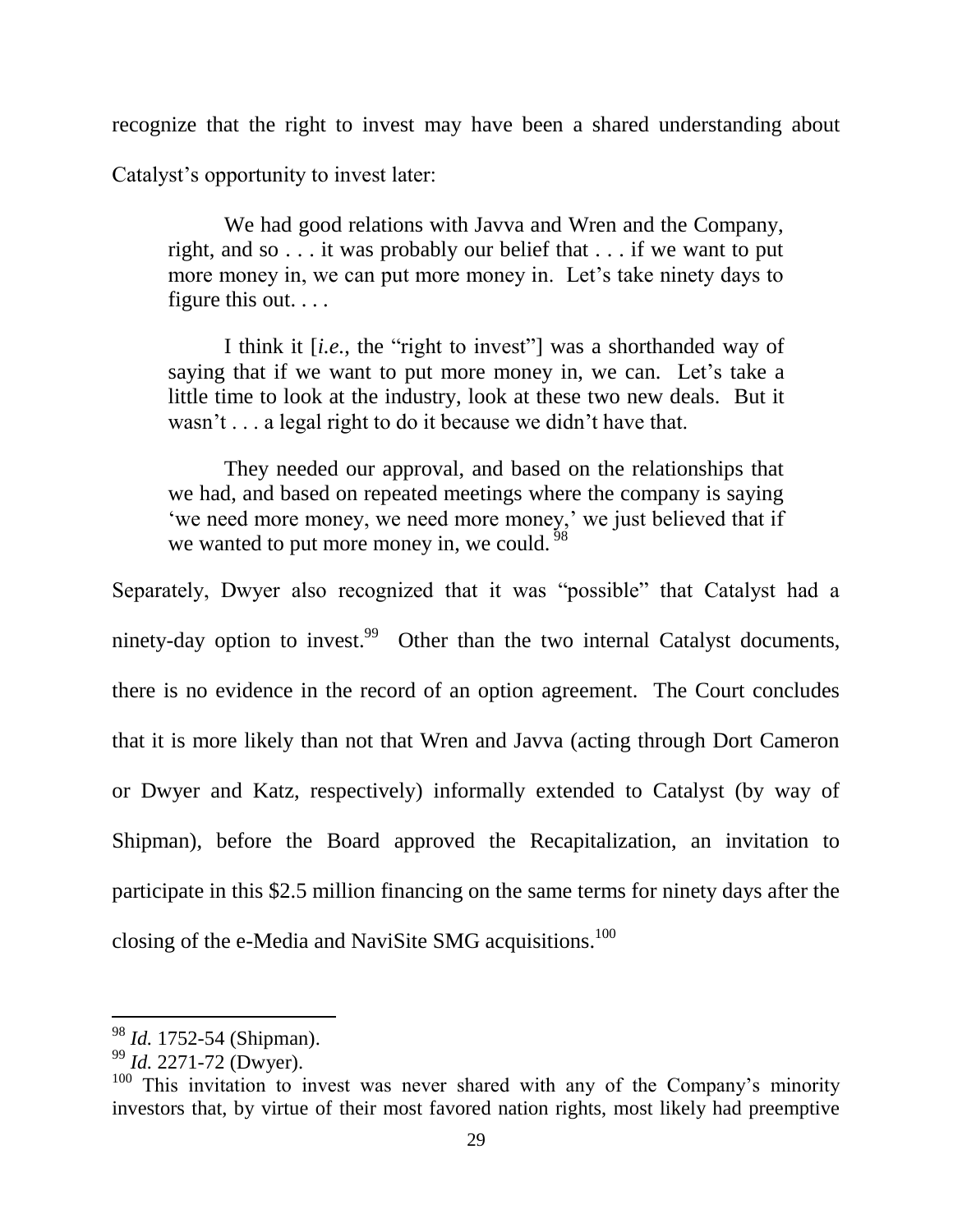## 4. January 17: Biderman Acquiesces to Dwyer's Revised Terms

During the next Board meeting on January 17, Dwyer described the current iteration of the Recapitalization. The NaviSite SMG price changed from \$1.3 million at closing and \$1.3 million in twelve months to \$2.1 million at closing. Based on the \$2.5 million in financing approved at the January 10 meeting, there was an \$800,000 shortfall for the NaviSite SMG acquisition. The Board proposed to fund this gap with a senior note.<sup>101</sup> This particular shortfall would later disappear when the terms of the NaviSite SMG acquisition changed.<sup>102</sup>

The Board also discussed a slightly revised capitalization table for the Company after the acquisitions. Due in part to Biderman's criticism at the last meeting, Dwyer proposed to fund the acquisitions by creating two new series of preferred stock—Preferred A and Preferred B—on slightly less dilutive terms.<sup>103</sup> Under this modified proposal, current stockholders would be "reduced to a final stakeholding in the Corporation after the proposed recapitalization of approximately 7% (versus 3% in [the January 10] proposal)"; the Company's senior debt would be exchanged for Preferred A stock that would own

rights. Tr. 1168-70 (Biderman). The Court discusses these rights in the context of the Defendants' challenge to the standing of Plaintiffs Morris and Bernard Fuchs.  $101$  JX 178.  $102$  JX 185-0003.  $103$  Tr. 2264-65 (Dwyer).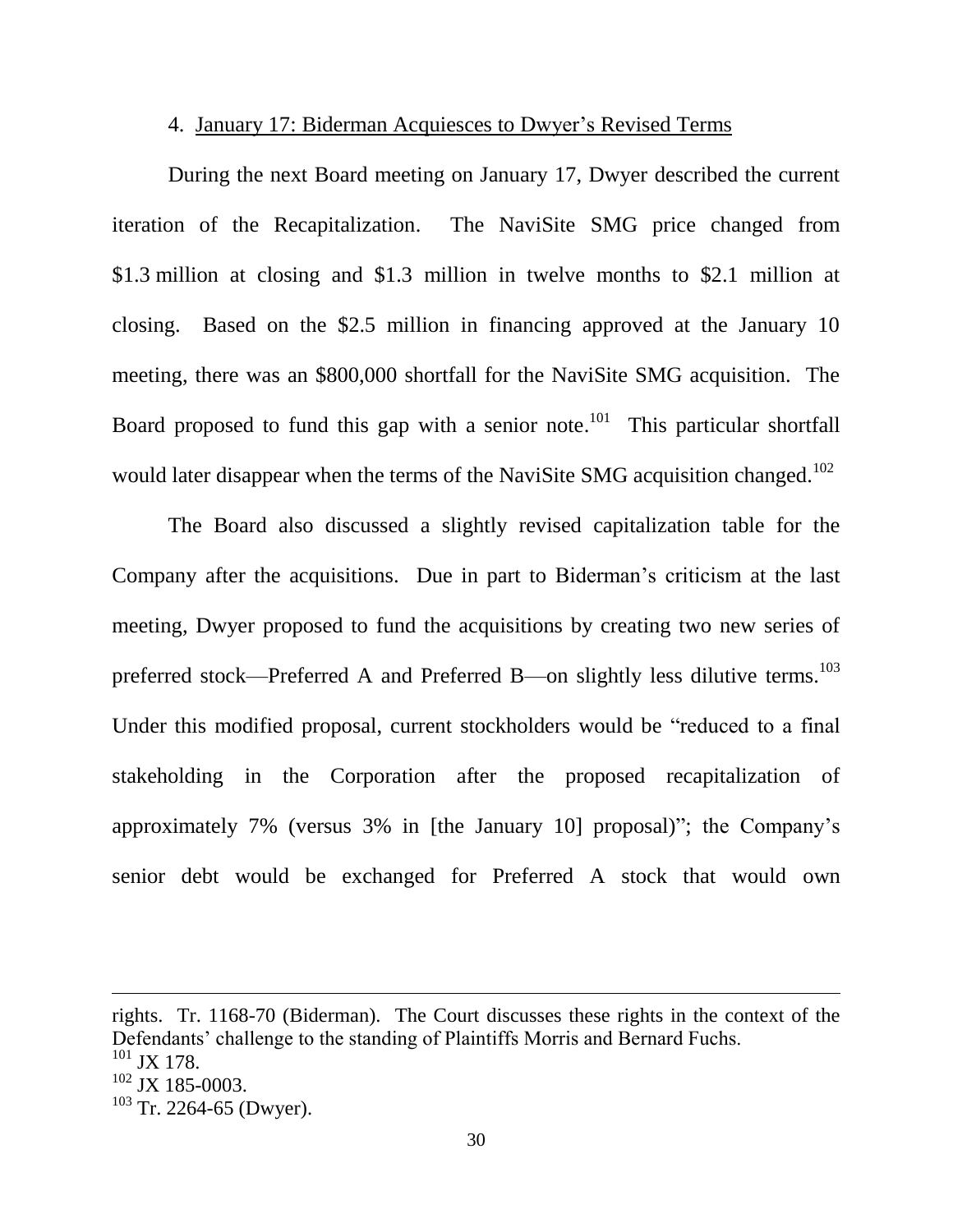approximately 20% of the Company; and the "new money" would receive Preferred B that would represent the rest of the Company's equity.<sup>104</sup>

In the midst of this discussion, Williams and the Company's management presented their pro forma revenue projections for 2002. The total pro forma projections for 2002 revenue for all three units (the Company, e-Media, and NaviSite SMG) was \$15,935,074. Broken down by unit, management projected: (i) Company revenue of  $$7,025,560$ ; (ii) e-Media revenue of  $$4,165,076$ ; and (iii) NaviSite SMG revenue of  $$4,744,438$ <sup>105</sup> The record does not contain any document in which the Board expressed its disagreement with these projections, <sup>106</sup> but the Board did not expressly adopt those projections at the meeting.<sup>107</sup>

It is likely that Catalyst's Newton was involved in creating the spreadsheets in which the Company's prior projections were presented—but not, as the Plaintiffs, contend, the underlying pro forma revenue projections for 2002. The sole evidence offered by the Plaintiffs on this point was a May 2001 email in which Newton outlined to Granberg how to manipulate the data and formulas in the spreadsheets.<sup>108</sup> This evidence does not establish that Catalyst (or any of the

<sup>104</sup> JX 178-0002.

<sup>105</sup> *Id.* at 0005.

 $106$  Tr. 1680-81 (Shipman), 2283 (Dwyer) ("I don't think we wrote anything that said we disagreed with the projections.").

 $^{107}$  JX 178.

<sup>108</sup> JX 1044.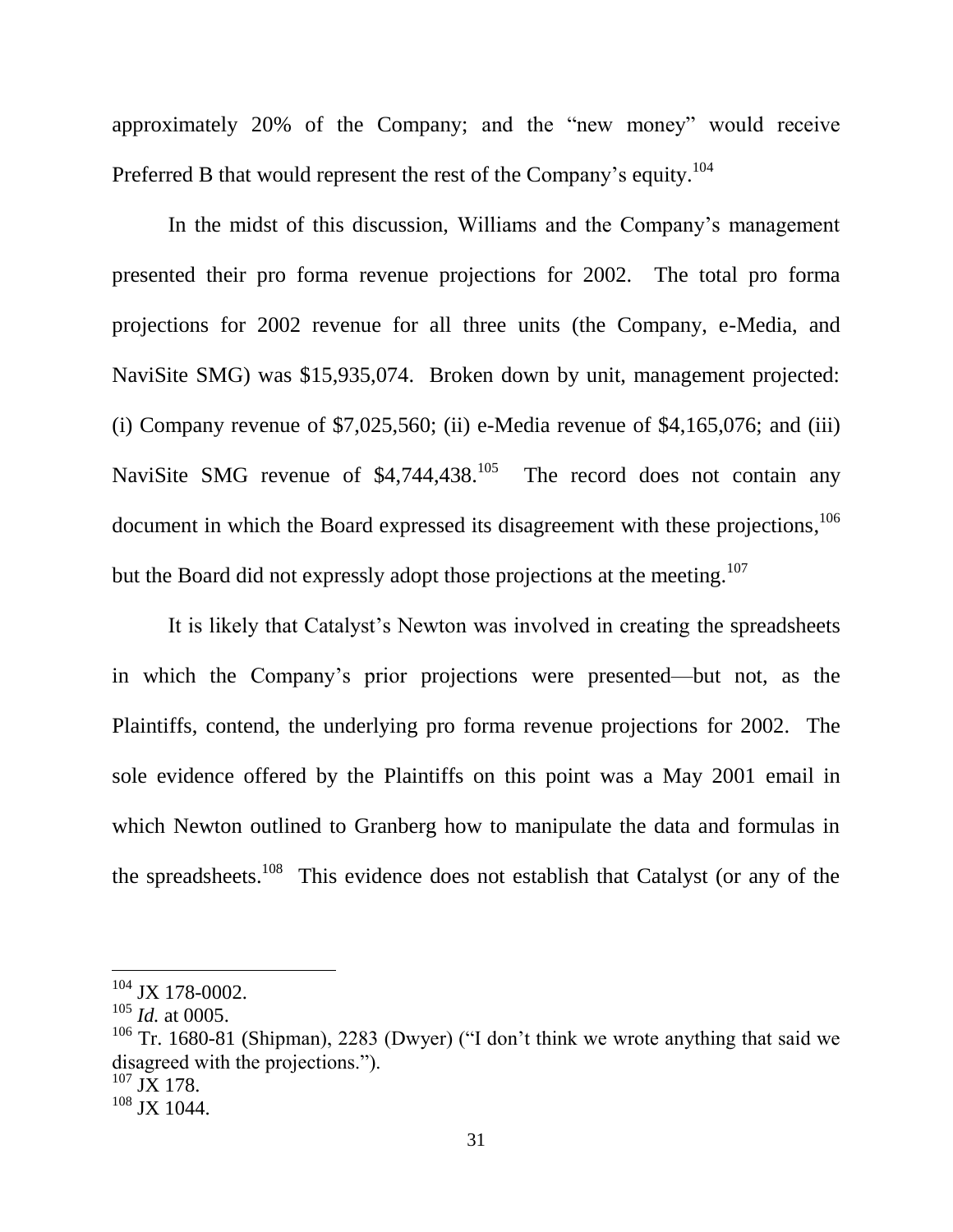other Defendants) was involved in projecting the Company's 2002 revenue for the January 17 Board meeting.

During the Board's deliberation of this proposed capital structure, Biderman again objected to the dilution. He did not explicitly object to the \$4 million valuation. Having been overruled on his objections earlier in January, Biderman now seemed to accept that the other members of the Board, because they represented a majority, would ultimately approve the Recapitalization regardless of his objections.<sup>109</sup> Hence, Biderman tried to make the best out of the situation. He agreed to vote in favor of the Recapitalization on two conditions: first, that he remained a director through 2004 unless there was a change in control; and second, that in the event a subsequent capital raise (other than an initial public offering) did not receive unanimous board approval, "then the shareholder[s] whose Board designee dissented to the issuance would be able to redeem [their] Preferred A in cash at 1.5 times its face amount."<sup>110</sup> The other directors acquiesced in Biderman's conditions, and the Board unanimously voted in favor of the Recapitalization at the January 17 meeting.

<sup>&</sup>lt;sup>109</sup> Tr. 1163-64 (Biderman) ("They just wanted to rubber-stamp what they had already discussed . . . and they wanted, ideally, for me to go along so it looked like it was unanimous.").

<sup>110</sup> JX 178-0002.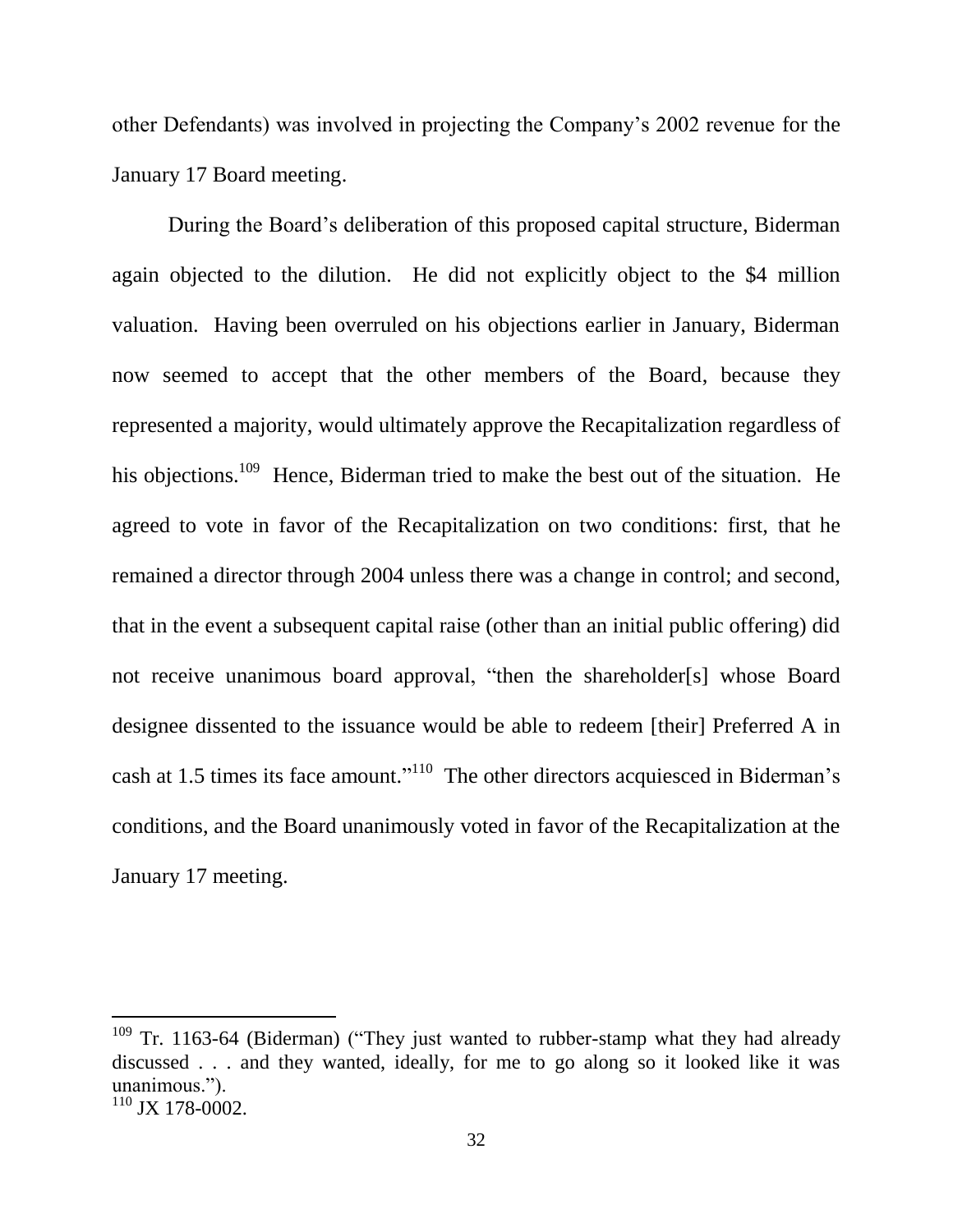The e-Media acquisition closed later on January  $17.<sup>111</sup>$  The Company paid \$1 million in cash plus a \$3.6 million note convertible into approximately 15.8% of the Company, which percentage could be adjusted were the acquisition not to meet certain revenue targets. $^{112}$ 

# H. *The Company Continues to Need Money During the Recapitalization*

## 1. The NaviSite SMG Acquisition

The NaviSite SMG closing was delayed multiple times from January to March, partially due to changes in the amount of money that the Company needed for the acquisition. In late February, the Company needed \$2.6 million to complete the acquisition as it was then proposed. The Company already had commitments for \$1.3 million, but the rest was still unfunded.

On February 25, 2002, two directors (Shipman and Williams), and representatives of Wren (Dwyer), Javva, and Lipper (Grad and Koo, at Biderman's request<sup>113</sup>) met to discuss how to fund the additional \$1.3 million that was needed due to weaker-than-expected revenues from the e-Media acquisition. This was not a Board meeting because there was no quorum. Based on some rough numbers that Dwyer had drawn up, the participants at the meeting expected that the new \$1.3 million would equate to approximately 15% of the Company after the

<sup>&</sup>lt;sup>111</sup> JX 185-0001.

 $112$  JX 260.

 $113$  JX 645 (Biderman Dep.) at 890-91.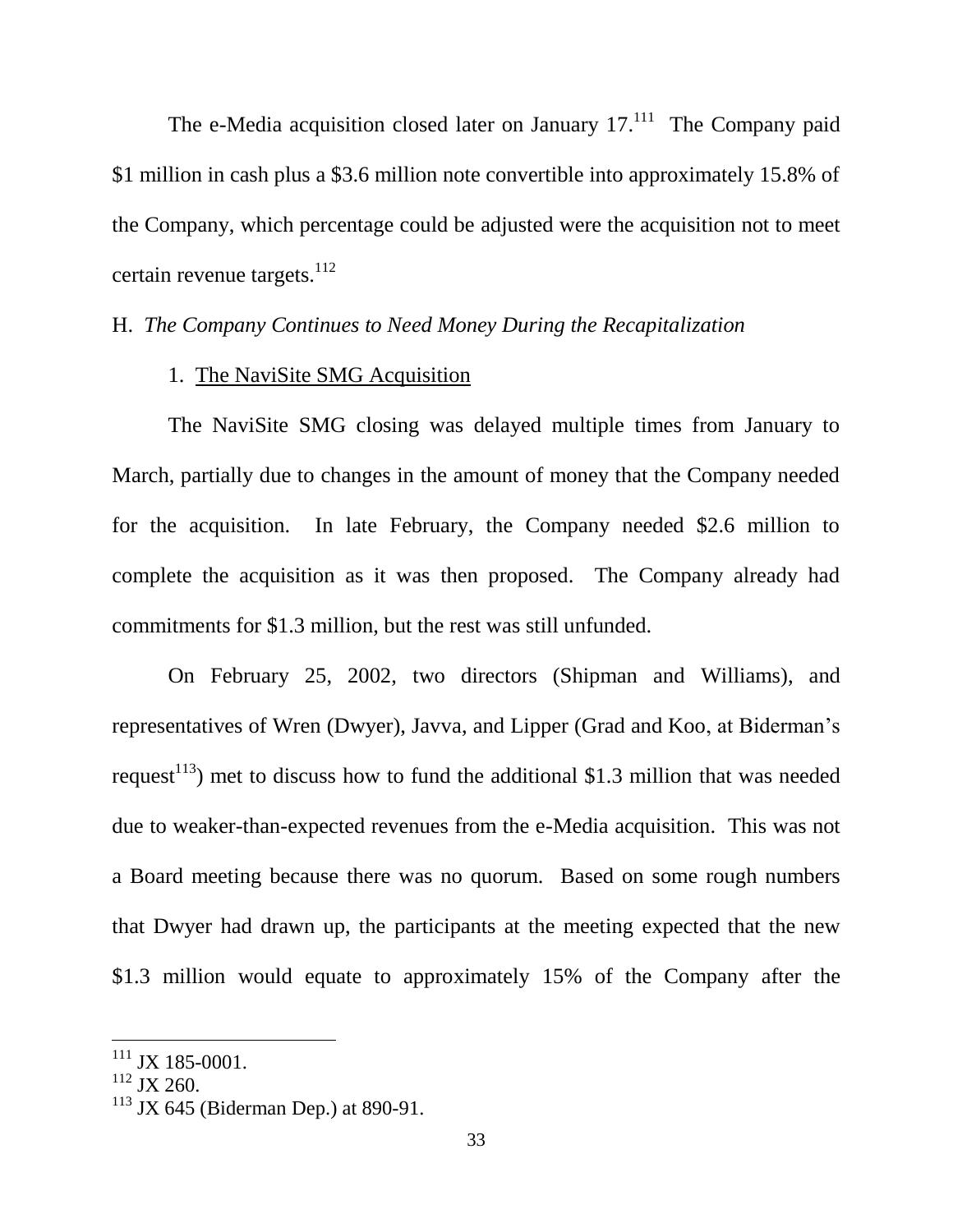NaviSite SMG acquisition closed.<sup>114</sup> These new terms were not discussed with Biderman prior to this meeting.<sup>115</sup> Wren committed to fund \$800,000 if the remaining \$500,000 could be raised, and Javva committed to fund an incremental  $$100,000$ .<sup>116</sup> Wren and Javva would later invest approximately \$700,000 and \$100,000, respectively, as equity.<sup>117</sup> Thus, overall, Wren and Javva together invested approximately \$3.3 million in the Company, for which they were to receive convertible preferred stock.

# 2. A Warning from Lipper's Grad about Communications with Stockholders

The next Board meeting was on March 6, during which the directors continued to discuss the terms of the NaviSite SMG acquisition. All directors except Biderman attended; Grad and Koo were there in his stead.<sup>118</sup>

At this meeting, Grad warned the Board that it needed to update the Company's other stockholders about the Recapitalization and the accompanying changes to the capital structure. Based on Grad's contemporaneous notes, the directors in attendance agreed, and management discussed whether to hold a

<sup>114</sup> JX 188.

 $115$  Tr. 2286-87 (Dwyer).

 $116$  JX 188.

 $117$  JX 741-0003-04.

 $118$  JX 741.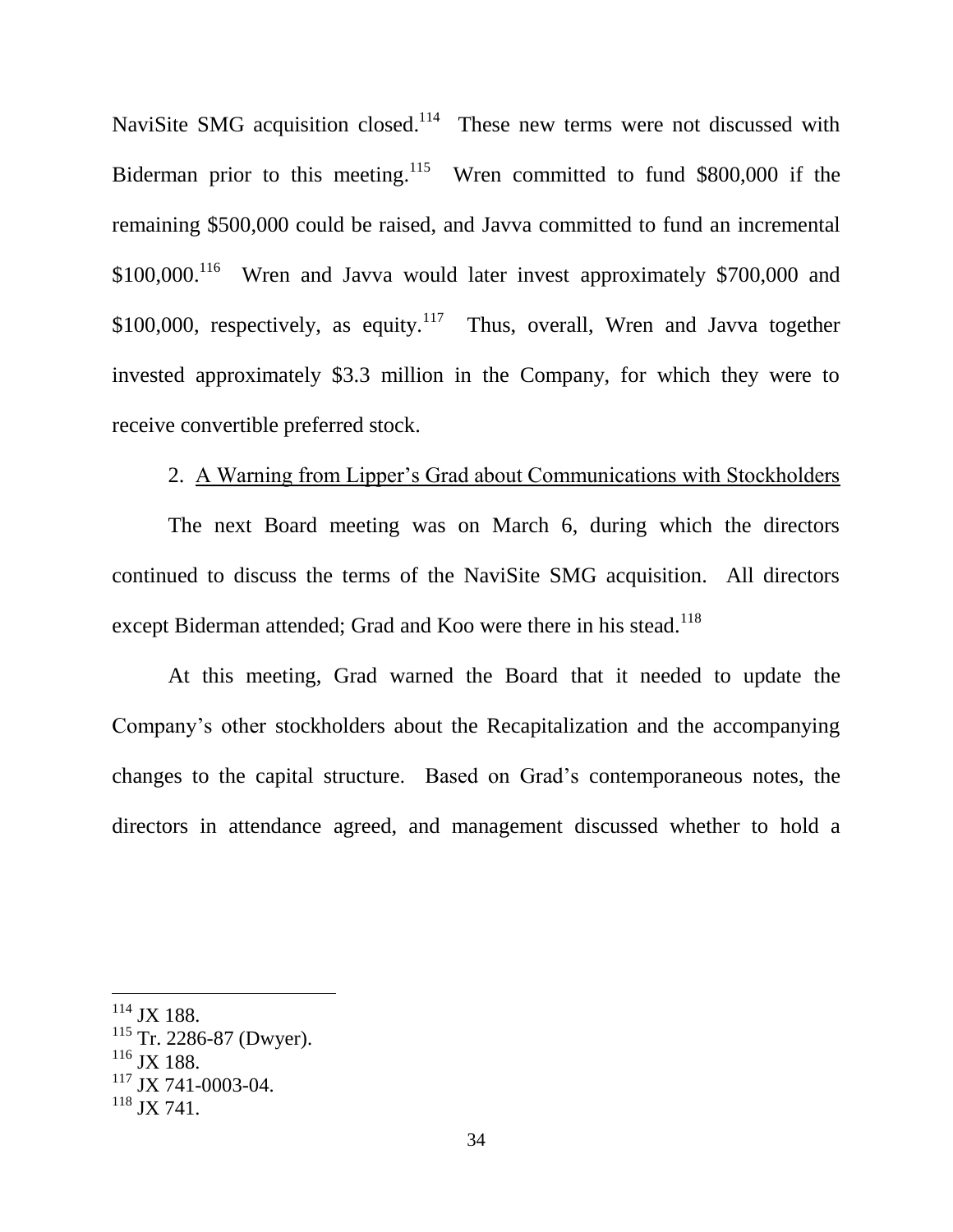stockholder meeting to approve the new stock issuances.<sup>119</sup> This issue was generally not discussed again, and no annual meeting was ever held.

It is difficult to discern whether Biderman's absence from Board meetings around this time was due to his lingering dissatisfaction with the Recapitalization, to serious financial and regulatory problems at Lipper, or to some combination of these and other explanations. The Court concludes it is more likely than not that Biderman's absence was chiefly because of the problems at Lipper.<sup>120</sup> Several Defendants, including Snyder and Dwyer, were aware of the limitations on Biderman's time due to this stressful situation.<sup>121</sup>

<sup>119</sup> *Id.* at 0003-04.

 $120$  In January 2002, the Securities and Exchange Commission ("SEC") opened an investigation into alleged financial fraud regarding the value of certain Lipper-managed funds. The allegations of impropriety at Lipper centered around the conduct of Edward Strafaci, a Plaintiff in this action, who would eventually serve seven years in prison. Tr. 1153-54 (Biderman).

As a Lipper executive, Biderman became overwhelmed with the SEC investigation, which became public when it was reported in major newspapers in February 2002. JX 628 (Biderman Dep.) at 91-96, 105-106; JX 645 (Biderman Dep.) at 889. He gave "perfunctory" attention to matters unrelated to Lipper, including his position on the Board. Tr. 1380-81 (Biderman). Additionally, Lipper's counsel instructed Biderman not to communicate with any Lipper investors, which meant that he never told any of the Lipper-affiliated Plaintiffs, including persons with whom he had been friends or colleagues for years, that he was being excluded from Board meetings or that the ongoing Recapitalization was unfair. *Id.* 1216-17, 1292, 1298-1302, 1414 (Biderman). Grad denied that Biderman ever asked her to inform the Company's Lipper-affiliated investors about these issues. Tr. 1485-86 (Grad).

 $121$  Tr. 679-81 (Snyder), 2259-60, 2299, 2373 (Dwyer).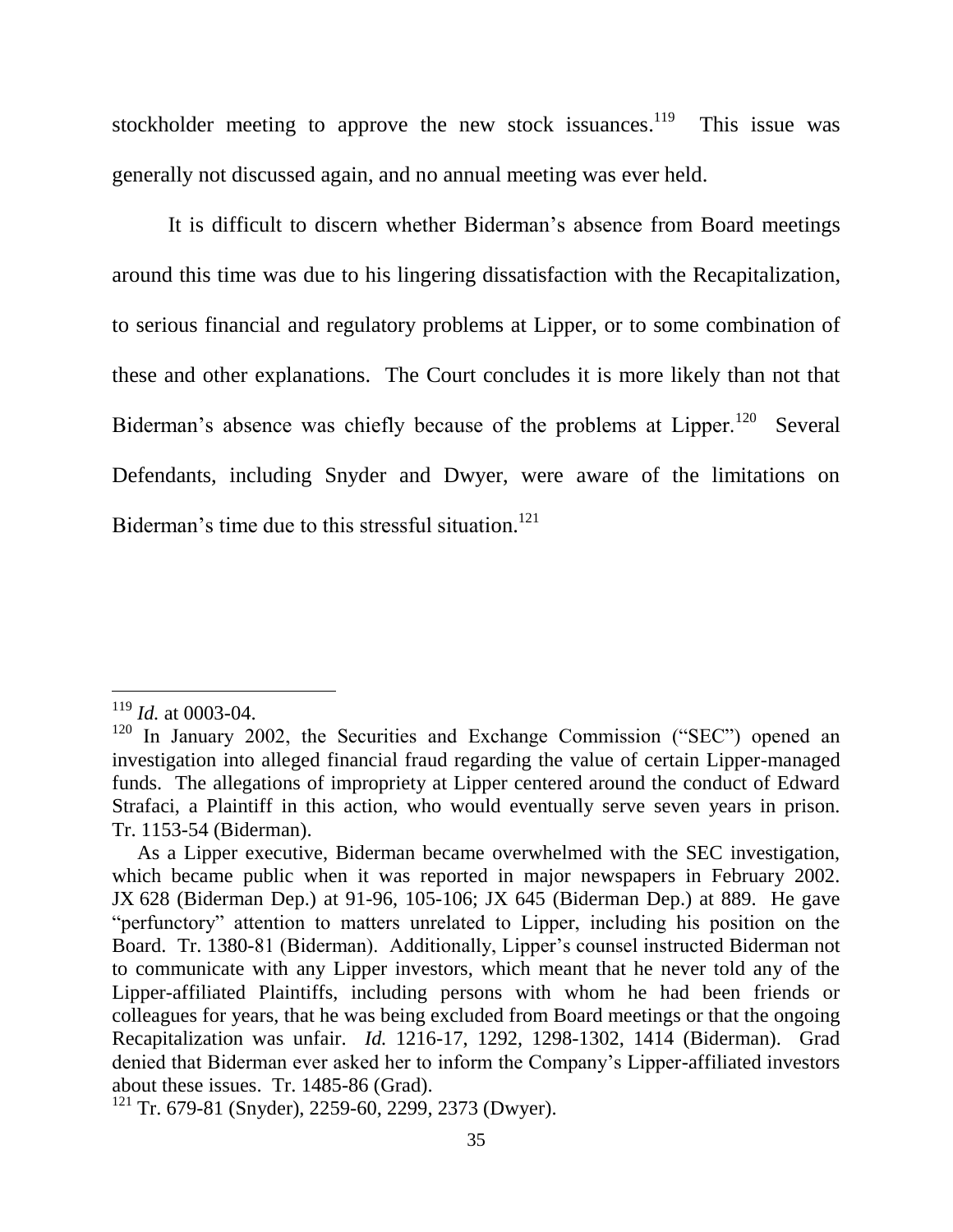The NaviSite SMG acquisition finally closed around March  $25$ ,  $2002$ <sup>122</sup> There did not seem to be much time pressure to close the acquisition, at least not that Snyder, who was a part of the NaviSite SMG team at the time, could recall.<sup>123</sup> After the acquisition, Snyder joined the Company.

### 3. Wren and Javva Loan Money to the Company as Williams is Forced Out

Biderman testified that when he contacted Dwyer in March 2002 to find out what was happening at the Company, he learned that a Board meeting was scheduled for around April 3. That date fell during Passover, which meant that Biderman would have been unable to attend. Biderman claims that his attempts to reschedule the meeting were rejected by Dwyer.<sup>124</sup> The record, however, does not include any minutes (formal or otherwise) reflecting an April 3 meeting. Separately, during the Passover holiday, the Company's counsel sent a draft term sheet for a potential series of Preferred B-3 stock and a 1:10 reverse stock split to both Dwyer at Wren and a representative of Javva. Dwyer shared the information with Catalyst, but no one shared it with Biderman.<sup>125</sup>

The Board held its next meeting on April 11. During a call among several directors and their associates in advance of the meeting, Dwyer proposed that

<sup>122</sup> JX 185-0005.

 $123$  Tr. 666-68, 676, 686 (Snyder).

<sup>124</sup> *Id.* 1191 (Biderman).

<sup>&</sup>lt;sup>125</sup> JX 201; Tr. 1195 (Biderman), 2375 (Dwyer).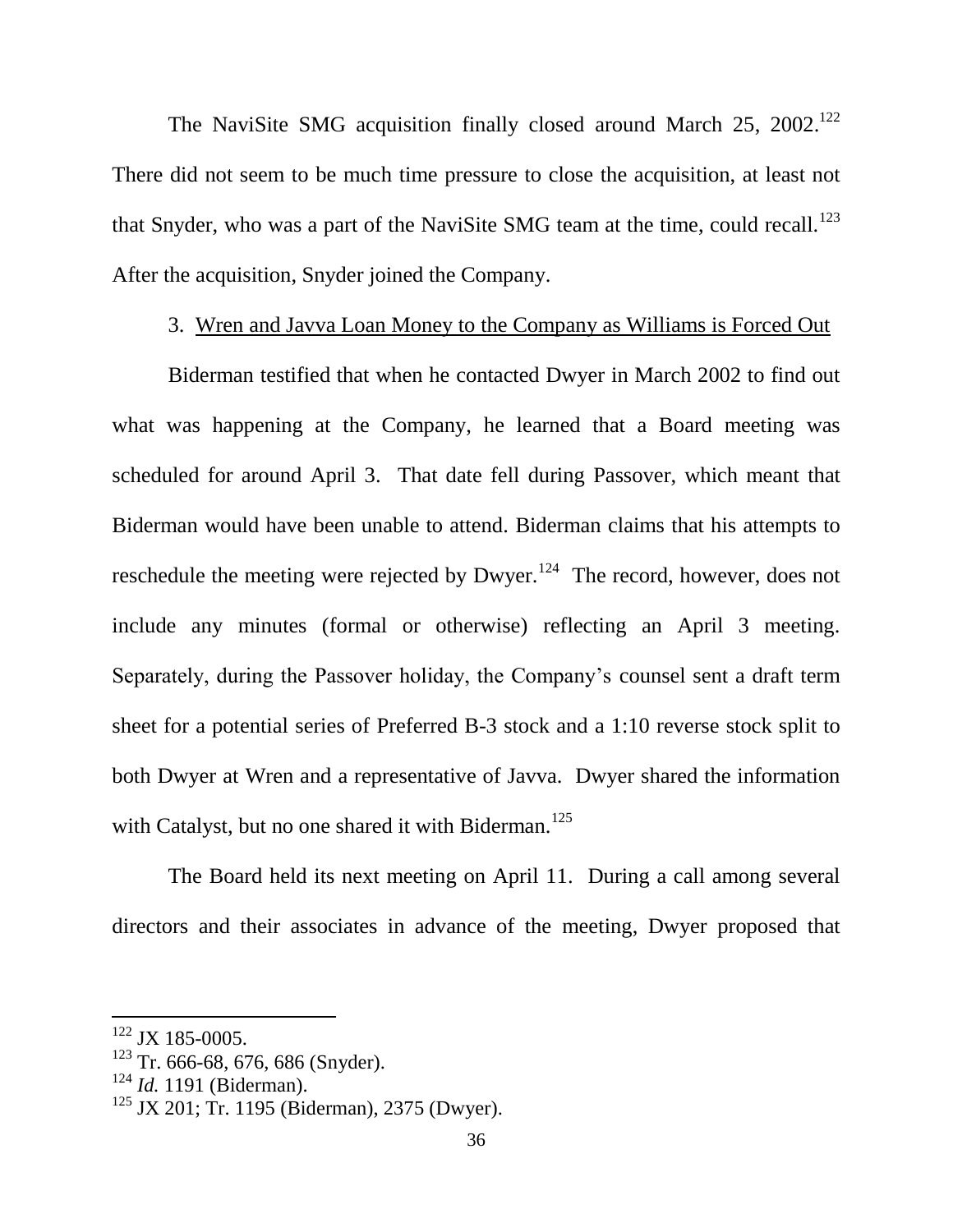Williams be replaced as the Company's  $CEO<sup>126</sup>$  Those on the phone call agreed.<sup>127</sup>

Biderman did not attend this April 11 Board meeting; instead, Grad again attended. The minutes reflect that Williams resigned as a director and as CEO, most likely at Wren's request.<sup>128</sup> Due to persistent revenue problems—now in part because the e-Media acquisition was not performing as projected—the Company faced a \$1 million cash shortfall. No one on the Board was willing to invest in additional equity, but Wren and Javva each agreed to loan \$400,000 to the Company. The remaining \$200,000 shortfall went unfunded.<sup>129</sup>

I. *Other Significant Events from April through July 2002*

### 1. SMIG Dissolves

SMIG, the Lipper-formed investment vehicle by which the SMIG Plaintiffs invested in the Company, dissolved on April 22,  $2002$ .<sup>130</sup> Biderman sent letters to the former members of SMIG informing them that they would now be direct

<sup>&</sup>lt;sup>126</sup> Tr. 2309, 2377 (Dwyer).

 $127$  JX 202; Tr. 1984 (Newton).

<sup>128</sup> JX 185-0005, 206-0001.

<sup>129</sup> JX 206-0002.

<sup>&</sup>lt;sup>130</sup> JX 208.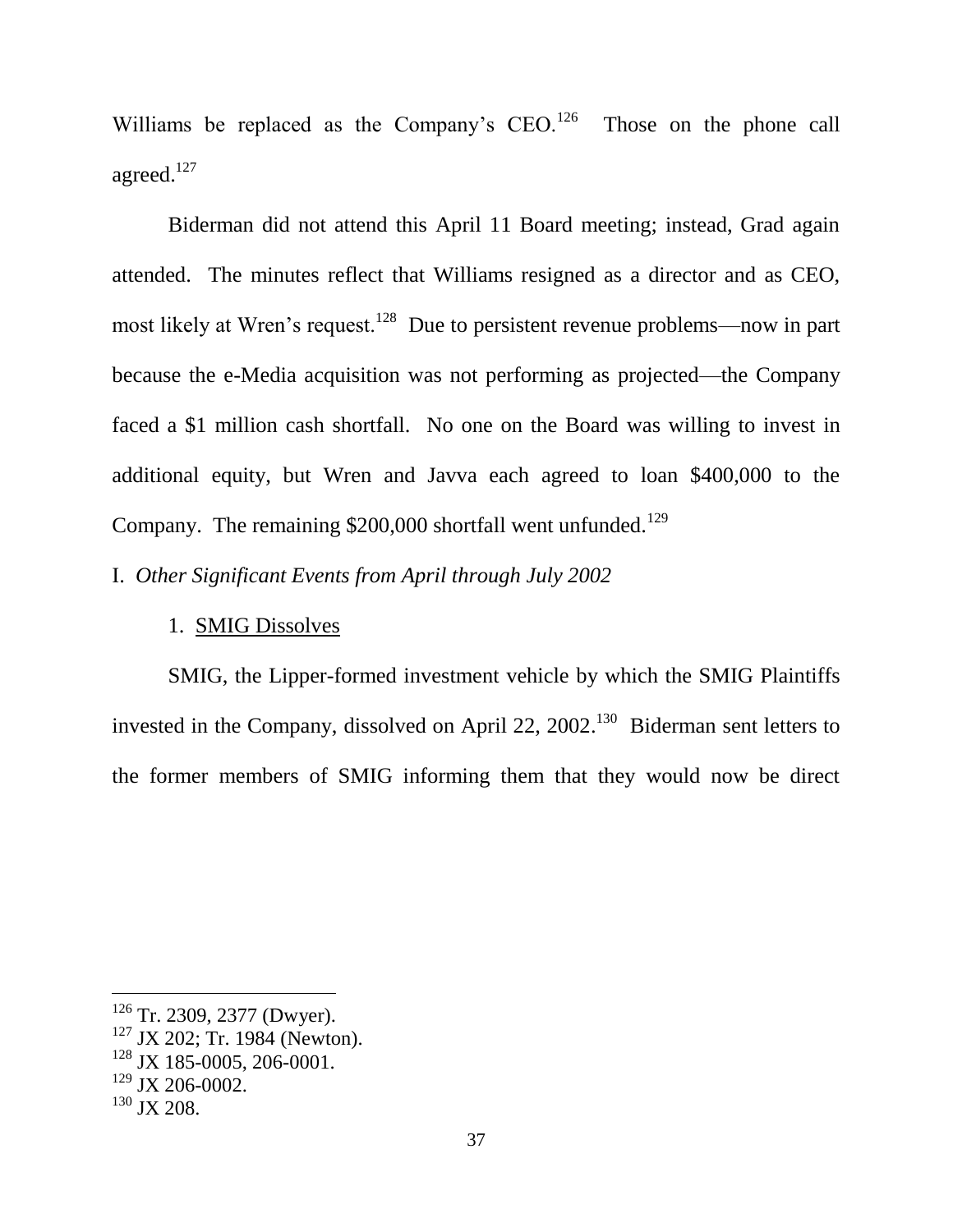stockholders of the Company.<sup>131</sup> The Company issued certificates to the SMIG Plaintiffs on May 30, 2002.<sup>132</sup>

# 2. Snyder is Elected CEO and Appointed to the Board

After Snyder joined the Company as part of the NaviSite SMG acquisition, he quickly proved to be a "very capable" manager. In particular, the Board thought he would be able to lead the Company's next stage of growth, primarily through the new Stream OS product it acquired with NaviSite  $SMG$ <sup>133</sup> Around the time that SMIG dissolved, the Board unanimously elected Snyder to be the Company's CEO; it also appointed him to the Board.<sup>134</sup> When Snyder joined the Board, the terms of the Recapitalization were not yet final.<sup>135</sup> Specifically, the percentages of the Company's equity to be allocated to the two new classes of preferred stock were still undefined.

# 3. Wren and Javva Receive Convertible Promissory Notes

One of Snyder's first significant acts as CEO was, in May 2002, to execute convertible promissory notes to Wren and Javva for the \$3.3 million they provided

<sup>&</sup>lt;sup>131</sup> JX 209, 210, 211, 212, 213.

 $132$  JX 223, 227. The Defendants contend that, due to a misreading of certain documents, the Company wound up issuing more stock to Plaintiffs Morris Fuchs and Bernard Fuchs than they were entitled based on their investments. Defs.' Answering Br. 97-99. Other than noting the apparent error, the Defendants do not contend that the stock issued to the Fuchs brothers is invalid.

 $133$  Tr. 2547-48 (Dwyer).

<sup>&</sup>lt;sup>134</sup> JX 219; Tr. 694 (Snyder).

 $135$  Tr. 696, 712-13 (Snyder), 2386-87 (Dwyer).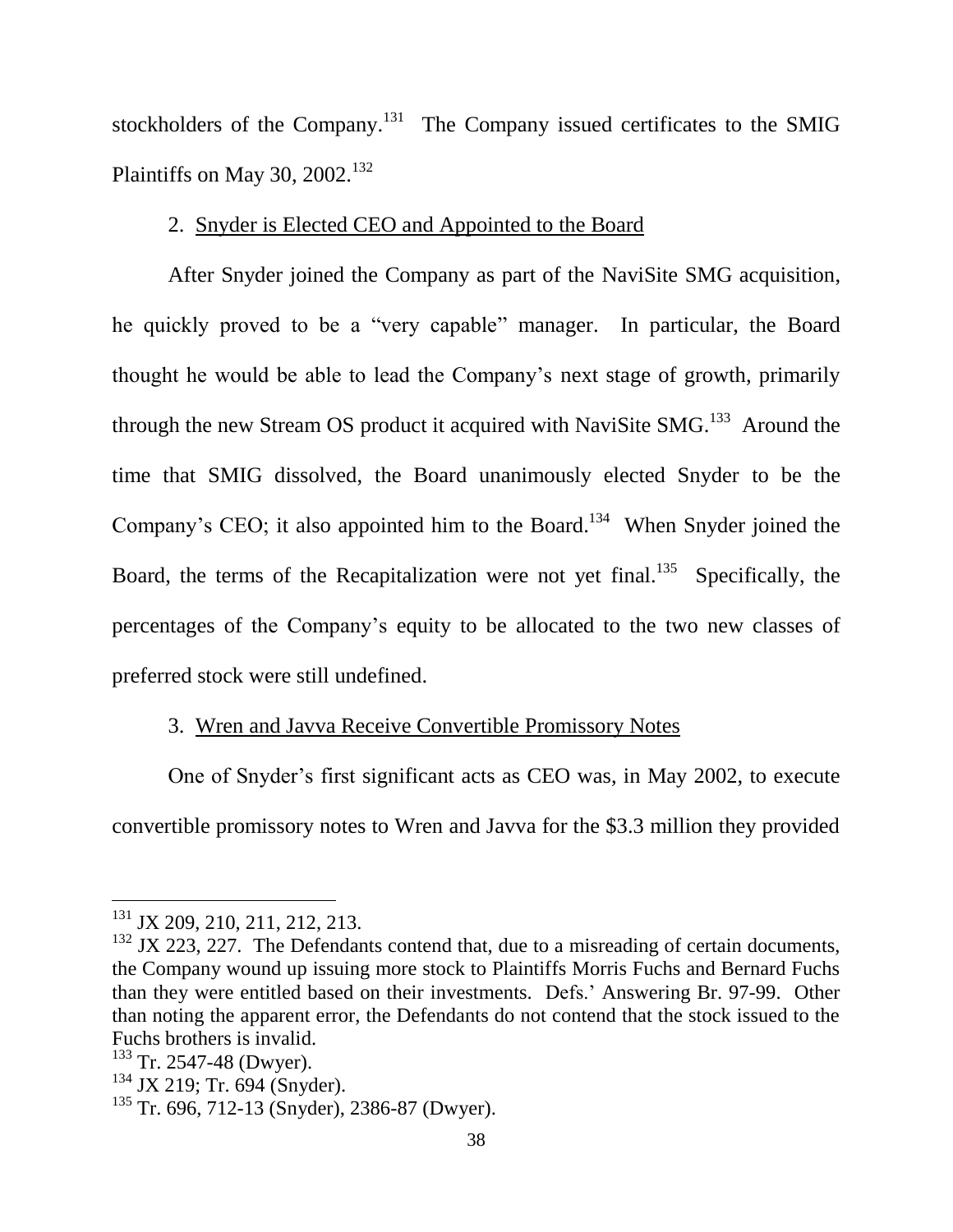to the Company to fund the e-Media and NaviSite SMG acquisitions. Interest on the notes would accrue at 10% and any accrued interest would also be convertible.<sup>136</sup> It does not appear that the Board expressly approved the latter term. Sometime later, and apparently also without Board authorization, the interest rates were retroactively increased to 12%.<sup>137</sup>

Wren's promissory note specified that it could receive no more than 34.65% of the Company's total outstanding equity, but it would end up receiving 39.9%. Javva's note specified no more than 9.10%, but it received  $11.2\%$ . <sup>138</sup> Javva also received (and later converted) an additional \$50,000 convertible note that the Board does not appear to have ratified.<sup>139</sup>

# 4. The Holders of Secured Debt Consent to Convert to Preferred A Stock

As an initial condition to the financing by Wren and Javva, the Company needed to persuade 100% of the holders of its senior debt to exchange their notes into equity.<sup>140</sup> But, the promissory notes that Wren and Javva received required only 85% of the senior debt to convert for the promissory notes to become convertible.<sup>141</sup> Because Wren, Javva, and Catalyst together held over that percentage, the consents of the holders of the remaining senior debt were not

 $136$  JX 216, 217.

<sup>&</sup>lt;sup>137</sup> JX 743; Tr. 703-04 (Snyder).

<sup>138</sup> JX 216, 217, 309; Tr. 707-09 (Snyder), 2070-71 (Katz).

<sup>139</sup> JX. 249-0002, 334-0003; Tr. 2073-76 (Katz).

 $140$  JX 185-0005.

<sup>&</sup>lt;sup>141</sup> JX 216, 217; Tr. 2069 (Katz).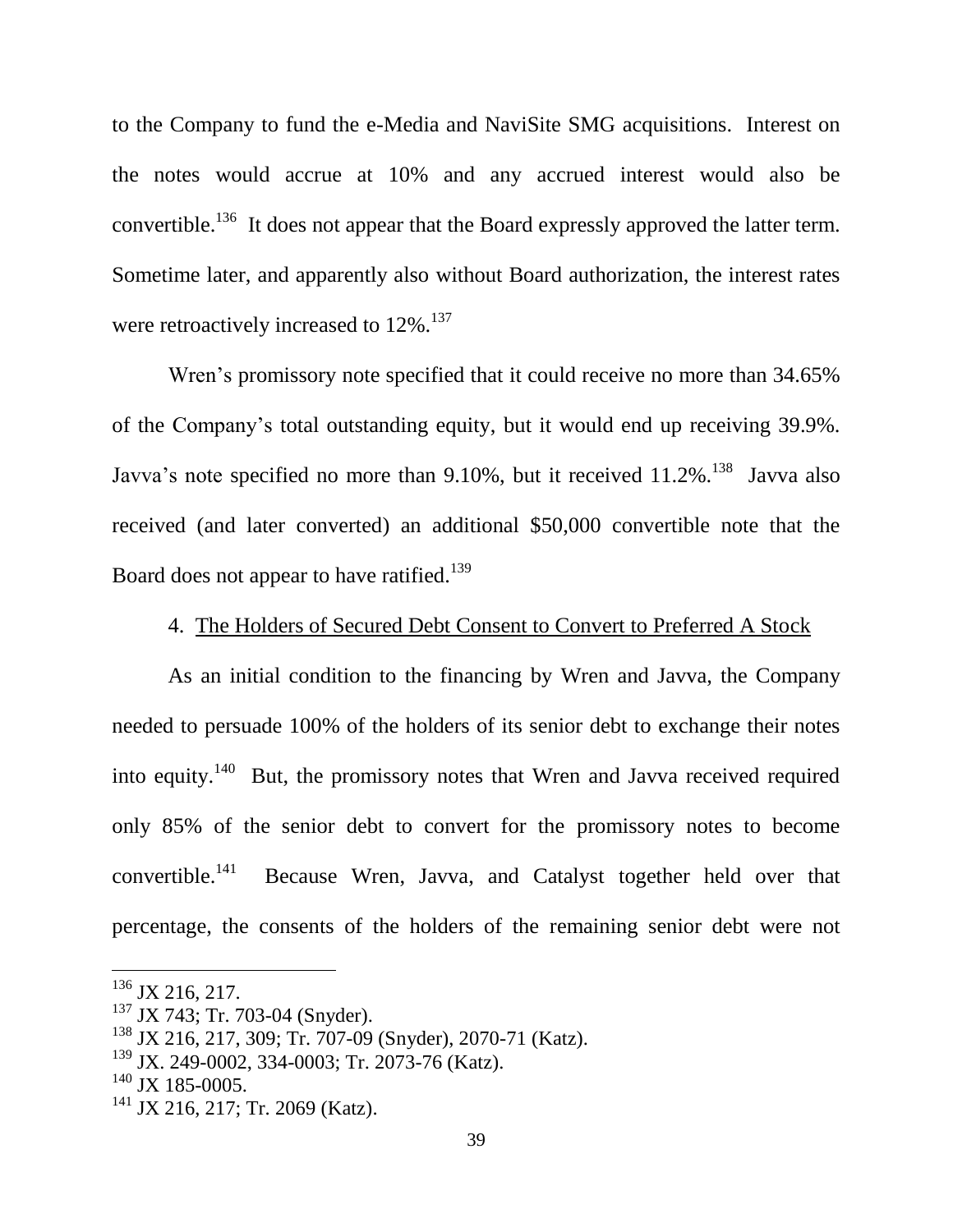contractually required for Wren and Javva to convert their notes into common stock.Thus, the holders of the senior debt appear to have had veto power over the debt-to-Preferred-A-stock exchange, but not necessarily for the convertible-noteto-stock conversion.

Although he was otherwise burdened with the financial and regulatory problems at Lipper, Biderman took charge of obtaining the consent of various individuals that, through Lipper, invested in the Company's debt.<sup>142</sup> To that effect, he sent a letter to at least one debtholder soliciting his consent to convert to Preferred A stock.<sup>143</sup> Accompanying this letter were various informational documents about the Company, but Biderman did not draft them.<sup>144</sup> The Company obtained all the consents it needed to exchange the senior notes for Preferred A stock.<sup>145</sup> The converting senior note holders were to receive Preferred A stock that reflected a pro rata allocation of the debt and warrants they held.

#### 5. Catalyst's Right to Invest

It is unclear precisely when Catalyst's 90-day option to invest in the \$3.3 million round of financing was to expire. Catalyst never took advantage of the opportunity. That is not evidence, however, that the right to invest did not exist.

 $142$  JX 185; JX 645 (Biderman Dep.) at 946-49.

<sup>&</sup>lt;sup>143</sup> JX 232.

<sup>&</sup>lt;sup>144</sup> Tr. 1212-13 (Biderman).

<sup>145</sup> *See, e.g.*, JX 250-0014.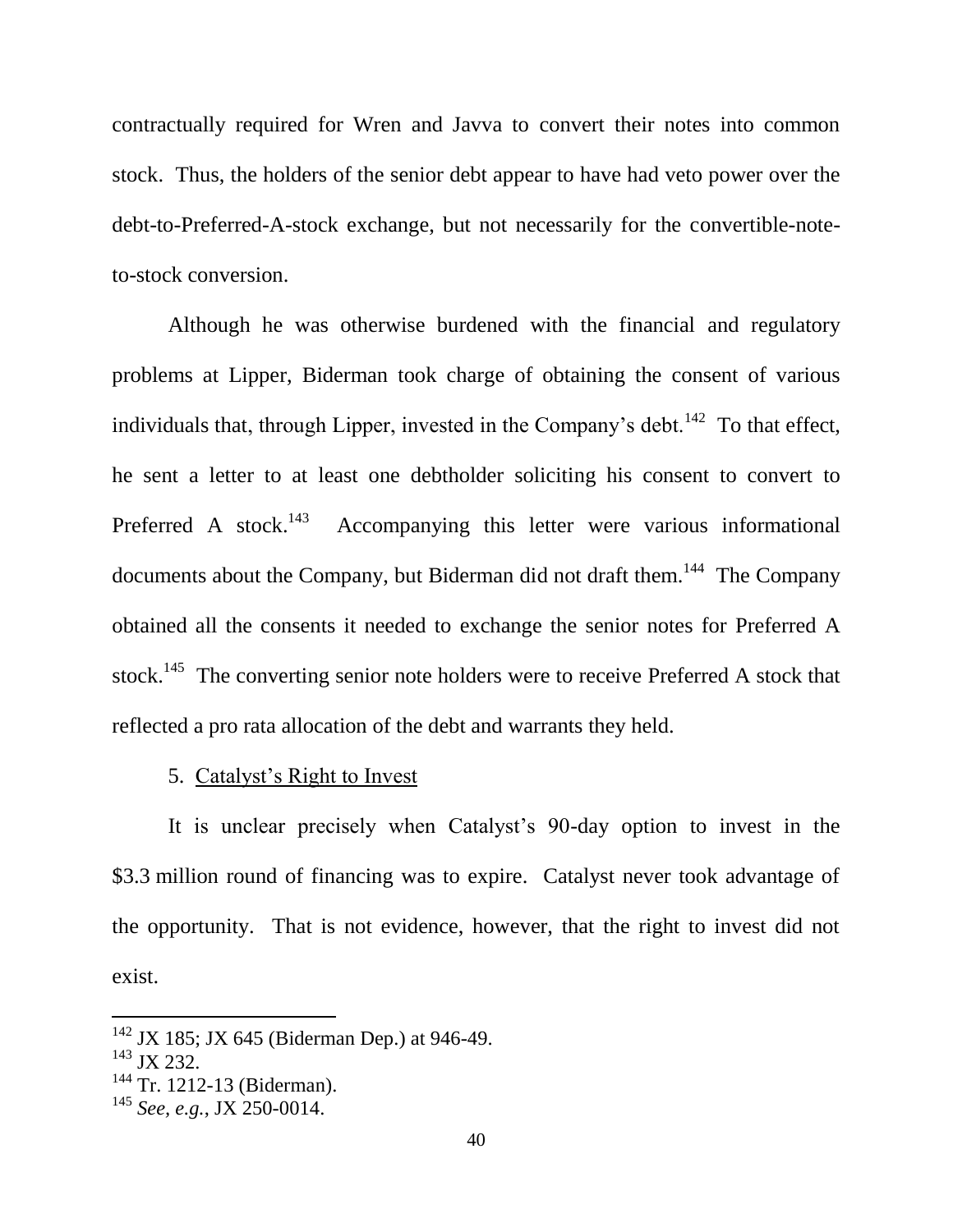# J. *Final Approval and Implementation of the Recapitalization*

The Company implemented the final steps of the Recapitalization during August 2002. The Company's charter needed to be amended to adjust the number of authorized shares and to effect a 1:20 reverse stock split.<sup>146</sup> On August 1, pursuant to 8 *Del. C.* § 141(f), the Board executed a unanimous written consent authorizing the necessary amendments to the Company's charter. That same day, pursuant to 8 *Del. C.* § 228(a), a majority of the Company's stockholders—Wren, Javva, and Catalyst, which collectively held 54%—executed written consents approving the charter amendments.<sup>147</sup> Only the Defendants were solicited for their consent. 148

Next, on August 9, 2002, the Board acted by unanimous written consent to issue Preferred A stock, representing 23% of the Company's total equity, to the holders of the Company's senior secured debt in exchange for their notes.<sup>149</sup> The Defendants received approximately 92% of the Preferred A stock.<sup>150</sup> The Preferred

 $146$  The 1:10 reverse stock split that had been contemplated earlier in the year became a 1:20 reverse stock split. JX 201; Tr. 2389, 2629 (Dwyer). According to the Plaintiffs, this change was intentional and led to further dilution. They contend that the 1:20 reverse stock split, which increased the per-share price of the Preferred B-1 stock to \$0.58 per share, was barely above the anti-dilution rights held by many Plaintiffs for equity issuances below \$0.50 per share. JX 45, 50, 57, 124, 131-0016, 135; Tr. 2392 (Dwyer). The other directors did not ask Biderman for his input on the appropriate reverse stock split. Tr. 1216 (Biderman).

 $^{147}$  JX 255.

<sup>148</sup> *See, e.g.*, Tr. 469-71 (M. Fuchs), 1558-59 (Schaum), 1910 (Horowitz).

 $^{149}$  JX 262.

 $150$  JX 309.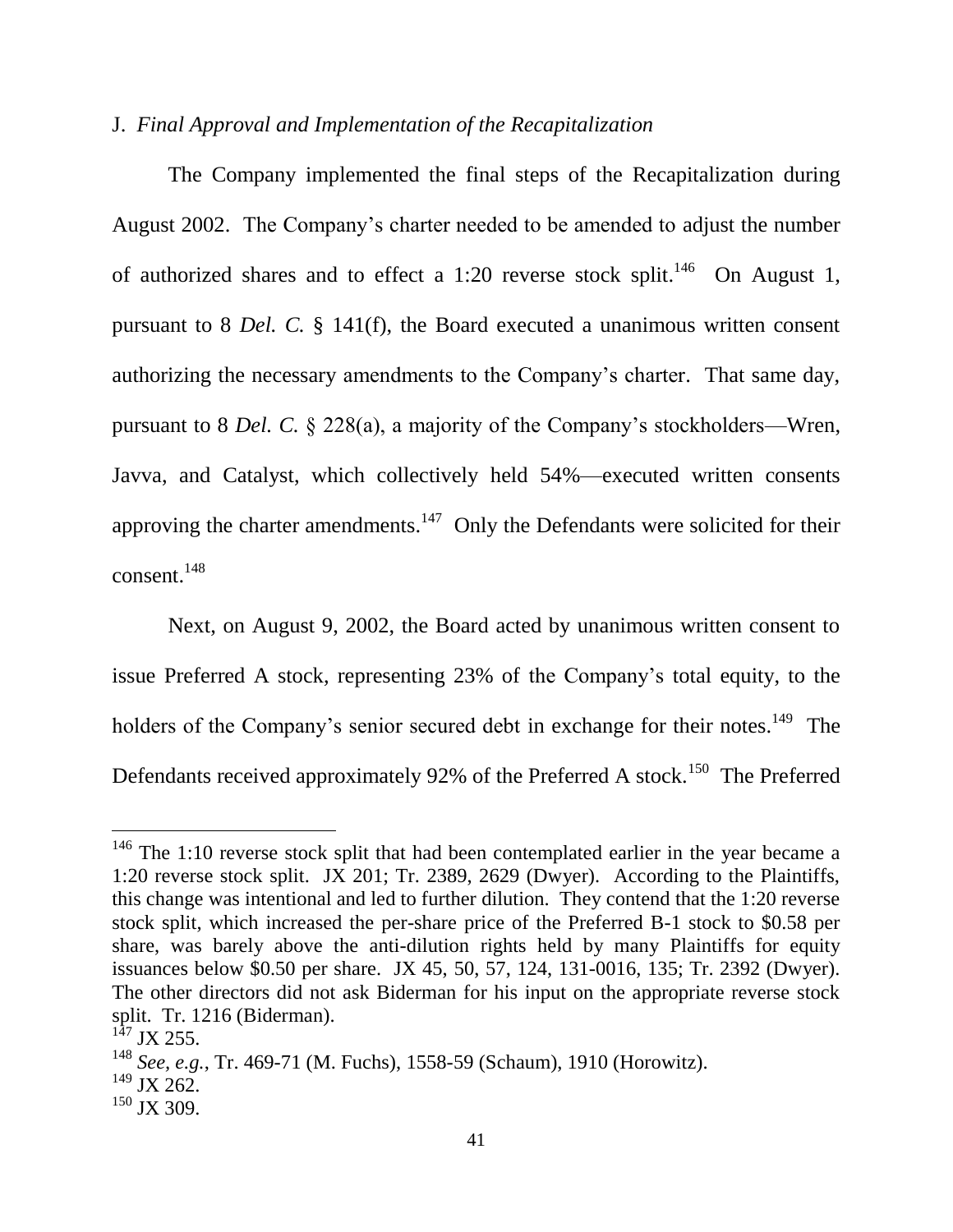A stock did not include the 1.5x liquidation preference that the Board had agreed to on January 17 as a condition for Biderman to approve the Recapitalization.<sup>151</sup>

Then, on August 12, the Board once more acted by unanimous written consent to issue Preferred B-1 stock, which represented approximately 51% of the Company's total equity, to Wren and Javva in proportion to the \$3.3 million that they invested in the Company to acquire e-Media and NaviSite  $SMG$ <sup>152</sup> The previously undefined conversion ratio was set at 172.41 shares of common stock per share of Preferred B-1 stock.<sup>153</sup>

The percentage of the Company's post-acquisitions equity represented by the Preferred B-1 stock included most of the roughly 15% of the equity that had been reserved as consideration in the e-Media acquisition.<sup>154</sup> Instead of receiving 15% of the Company, e-Media's parent received Preferred B-2 stock representing 2.6% of the Company.<sup>155</sup> This adjustment was due to lower-than-expected 2002 revenue for e-Media.<sup>156</sup> Neither Biderman nor any of the Plaintiffs had been notified of the transfer of the equity reserved for the e-Media acquisition to Wren and Javva. 157

<sup>&</sup>lt;sup>151</sup> JX 178.

<sup>152</sup> JX 729; Tr. 2391-92 (Dwyer).

<sup>&</sup>lt;sup>153</sup> JX 309.

<sup>154</sup> *See, e.g.*, JX 194, 260, 309; Tr. 2389, 2613 (Dwyer).

<sup>&</sup>lt;sup>155</sup> JX 309.

 $156$  JX 260.

 $157$  Tr. 2618 (Dwyer).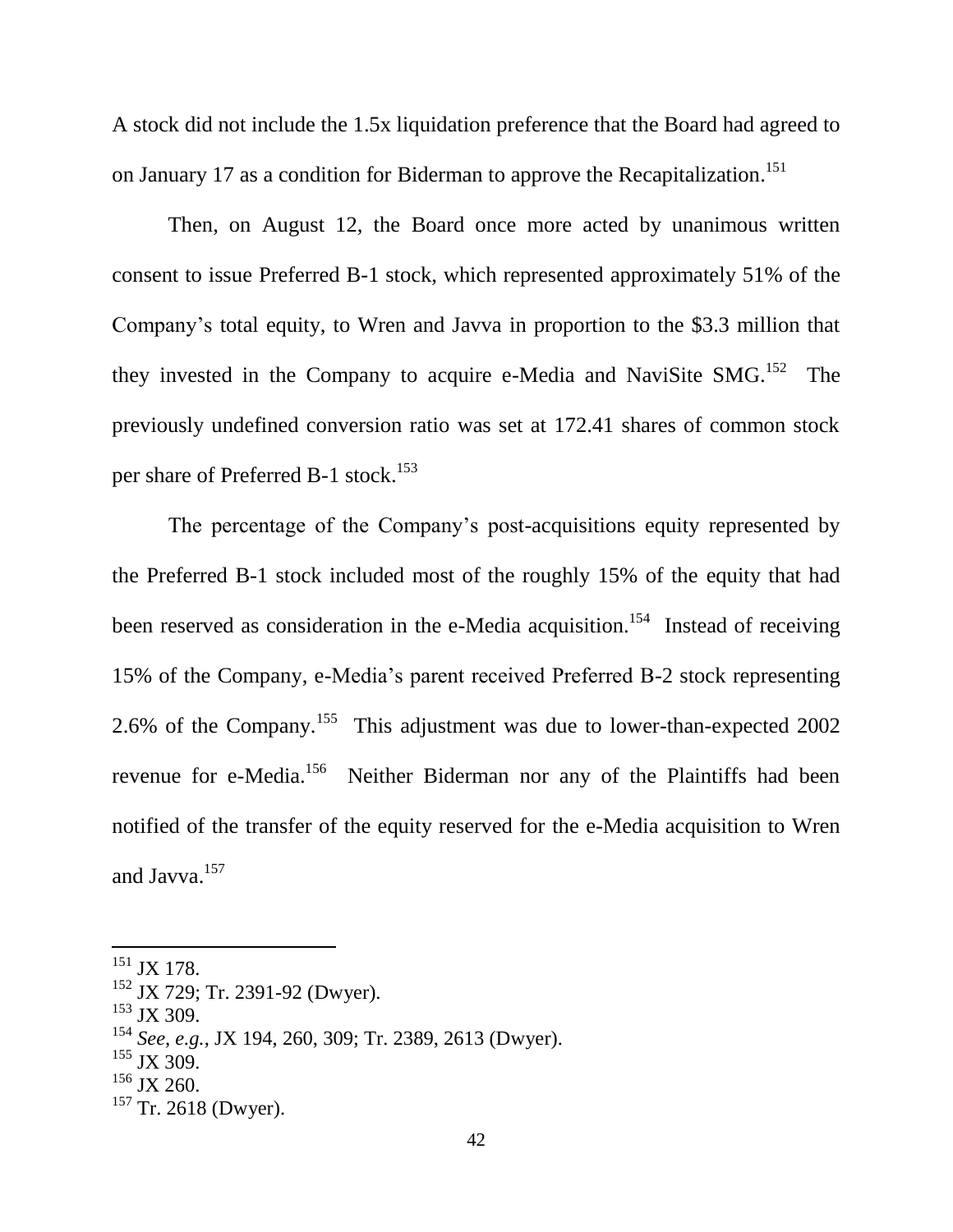All told, after the final adjustments to the Recapitalization during 2002, Wren, Javva, and Catalyst's fully diluted stock ownership of the Company increased from approximately 54% in January to approximately 80% by September: Wren held 54%, Javva held 17%, and Catalyst held 9%.<sup>158</sup> In contrast, the Plaintiffs' fully diluted ownership decreased from approximately 26% to approximately 2%. Many of the Plaintiffs testified that, had they been contacted by the Defendants, they were ready, willing, and able to provide additional capital to the Company by participating in the Recapitalization.<sup>159</sup> Dwyer testified that they did not contact the Company's other stockholders because they were not "accredited investors," but he later recognized that many of the Plaintiffs had previously signed stock purchase agreements in which they represented that they were accredited investors.<sup>160</sup>

### K. *Snyder Receives Options in the Company*

Soon after the Recapitalization, the Board awarded to Snyder 530,000 stock options at a post-reverse stock split strike price of \$0.50.<sup>161</sup> The Board unanimously approved the option grant to Snyder and the underlying employee stock option plan for the Company, and Wren, Javva, and Catalyst approved the

<sup>158</sup> *See, e.g.*, JX 309.

<sup>159</sup> *See, e.g.*, Tr. 464-66 (M. Fuchs), 507-08 (B. Fuchs), 626-27 (Visovsky), 1438 (Reckler), 1627 (Schaum), 1906-07 (Horowitz), 2185-86 (Minster). <sup>160</sup> *Id.* 2403-04 (Dwyer), 1540 (Schaum).

<sup>&</sup>lt;sup>161</sup> JX 314, 315, 320.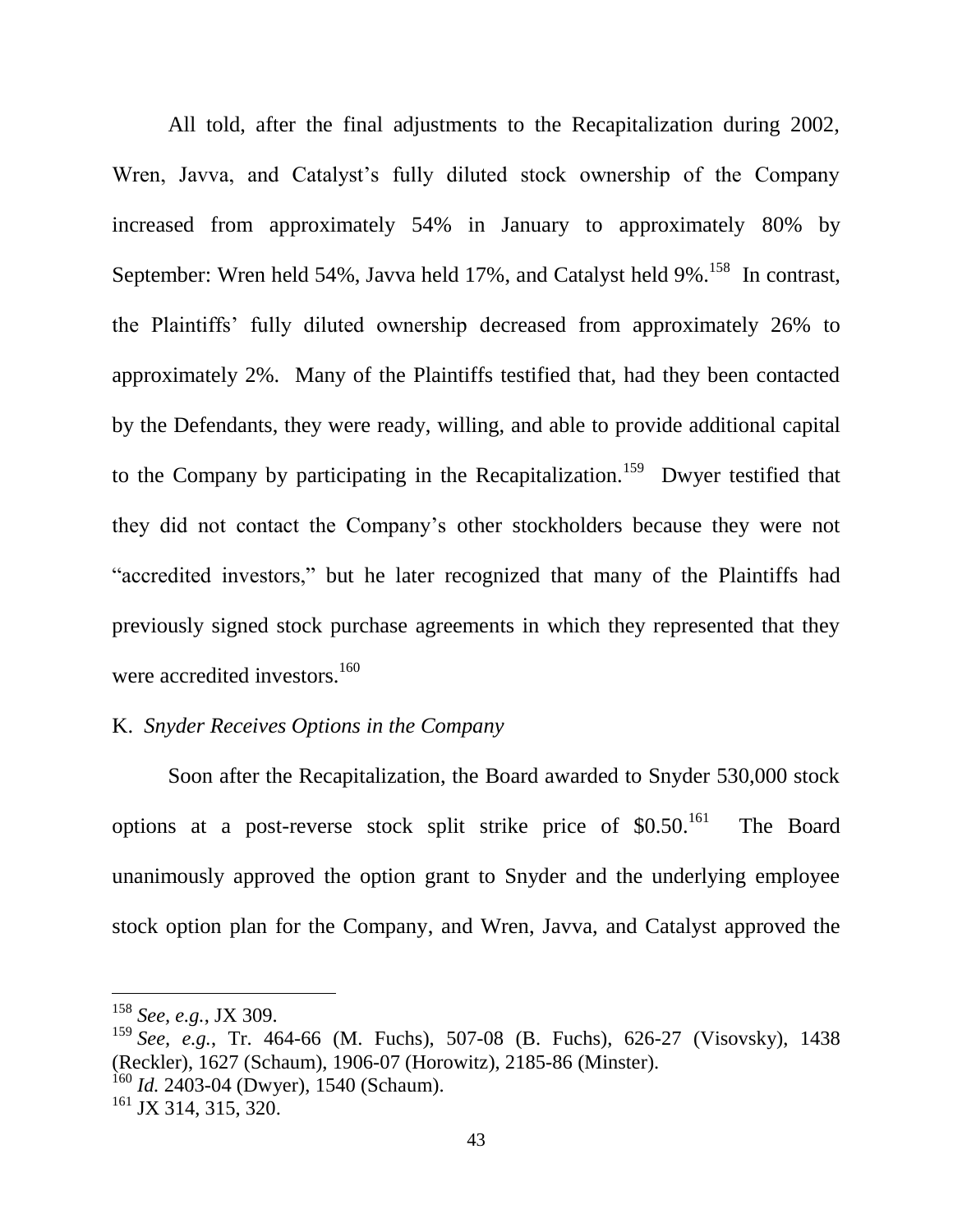latter by written consent.<sup>162</sup> Dwyer claimed that the \$0.50 strike price for the options granted to Snyder and other employees<sup>163</sup> was intended to create the right incentives for the Company to grow and thereby make a return on investment for the holders of Preferred B-1 stock—Wren and Javva.<sup>164</sup>

Snyder's award represented slightly more than 4.5% of the Company's equity. He would sign his options agreement on his own behalf and for the Company. $165$ 

# L. *The Company Notifies Stockholders about Some Terms of the Recapitalization*

The Company sent a document entitled SMC Update (the "Fall 2002 Update") to its stockholders at some point in the fall of  $2002$ .<sup>166</sup> Snyder and Dwyer were primarily responsible for drafting the document, but they likely would have also relied on the advice of counsel.<sup>167</sup> In the Fall 2002 Update, the Company announced that it intended, at some indeterminate time in the future, to "re-launch with a change of corporate name to Nine Systems Corporation." The Fall 2002 Update also described the Recapitalization in general terms—the conversion of subordinated debt into "several new series of convertible preferred stock" collectively representing 8,989,786 shares of common stock; the acquisitions of e-

 $162$  JX 314.

<sup>&</sup>lt;sup>163</sup> JX 316.

<sup>&</sup>lt;sup>164</sup> Tr. 2557-59 (Dwyer).

 $165$  JX 315.

 $166$  JX 774.

<sup>&</sup>lt;sup>167</sup> Tr. 747-48 (Snyder), 2413, 2560-62 (Dwyer); JX 643 (Tallan Dep.) at 149-51, 154.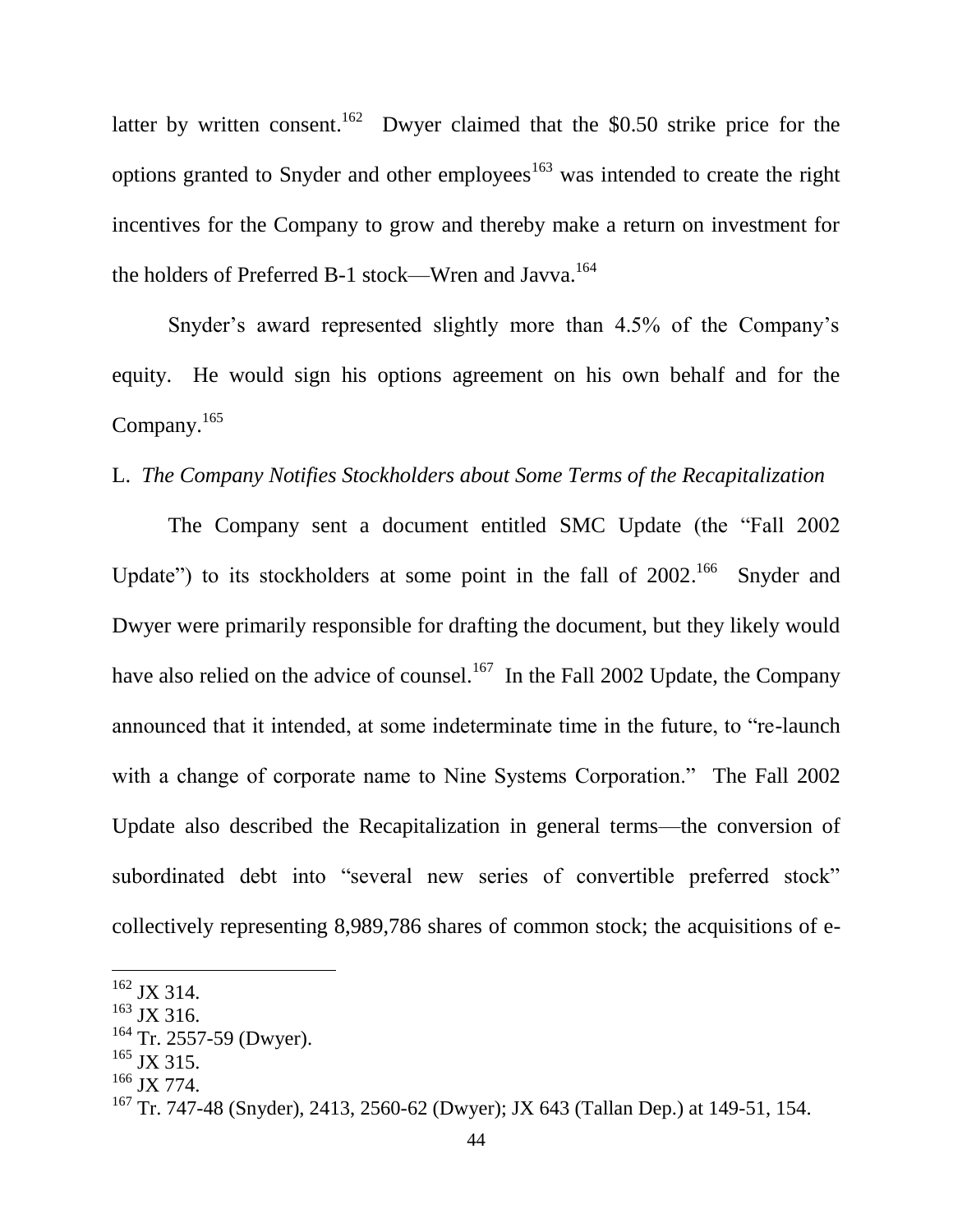Media and NaviSite SMG; and the 1:20 reverse stock split—but it failed to disclose who participated in the Recapitalization or on what terms.<sup>168</sup>

#### M. *The Company's Dormant Years of 2003-2005*

#### 1. Communications with Stockholders

The Board did not volunteer much information about the Company to its stockholders from the Fall 2002 Update until the beginning of 2006. That is not to say, however, that there were no material changes at the Company. The Company moved its headquarters from New Jersey to California and changed its name from SMC to Nine Systems, but no notice was sent to stockholders on either occasion. There were also no annual stockholder meetings in 2003, 2004, or 2005.<sup>169</sup>

The record does contain one letter on Nine Systems letterhead apparently sent by Snyder to certain stockholders of the Company.<sup>170</sup> But, that letter does not discuss the terms of the Recapitalization in any meaningful way, and Snyder could not recall preparing or authoring it. $171$  Neither did many of the Plaintiffs recall receiving it. $^{172}$ 

One particular scene epitomized the Defendants' conduct during this period. In January 2005, an employee and option holder (whose options had, unbeknownst

<sup>168</sup> JX 774.

<sup>&</sup>lt;sup>169</sup> JX 695 at Resp. 25.

 $170$  JX 2137A.

<sup>&</sup>lt;sup>171</sup> Tr. 967-68, 987-88 (Snyder).

<sup>172</sup> *See, e.g.*, Tr. 1910 (Horowitz).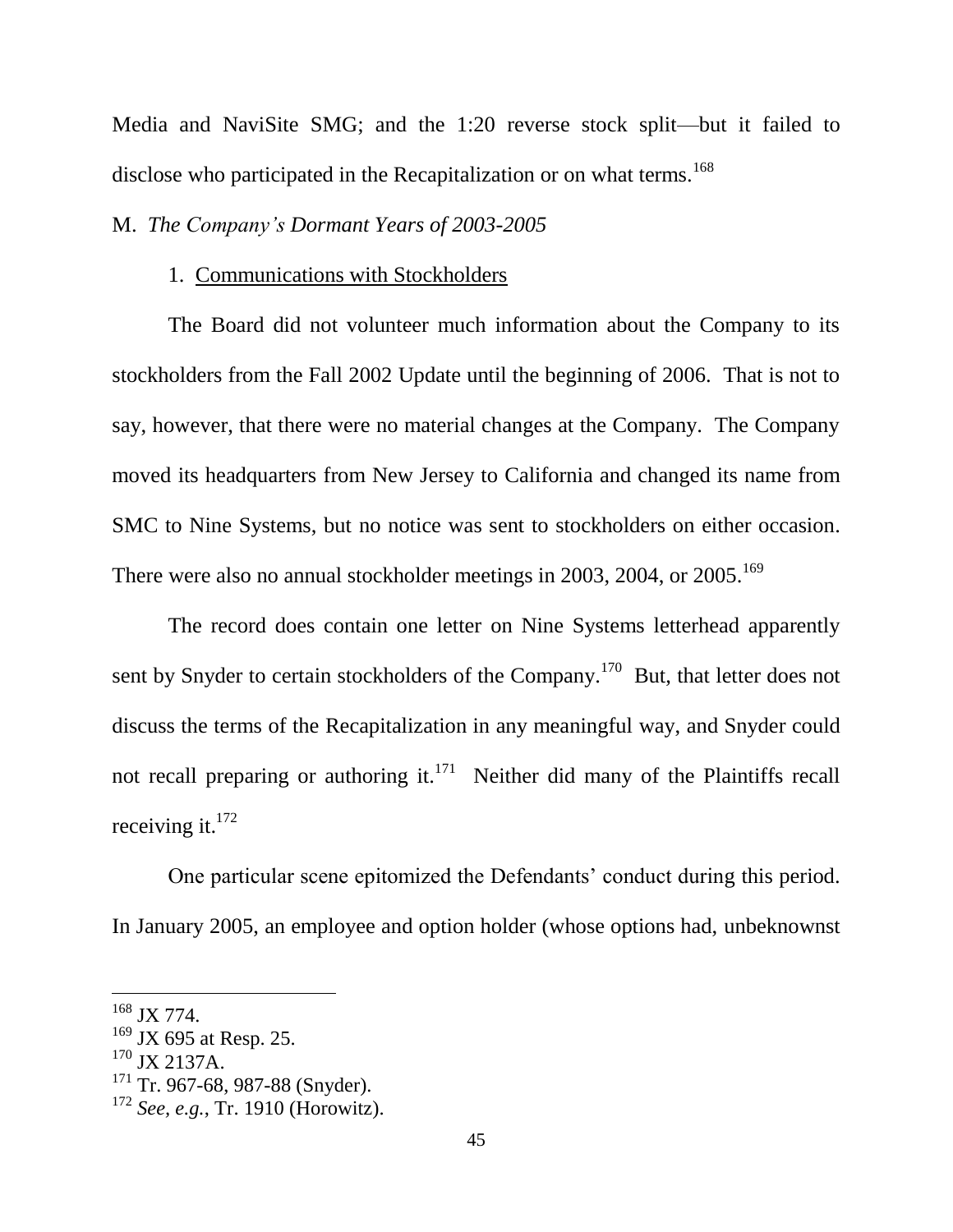to him, allegedly been cancelled) requested to see the Company's current capitalization table. Snyder flatly denied that request. As he sought Dwyer's input on how to handle the situation, Snyder explained, "[The employee] was very interested in seeing the cap table which I have denied him as I am sure he would not be happy."<sup>173</sup> Based on the weight of the trial evidence and testimony, the Defendants on the Board sought to avoid full and fair communications with the Company's stockholders.

This overall failure to communicate was, in part, due to the Board's mistaken belief that each director representative was responsible for his affiliated investors. In other words, they thought that the responsibility to inform the Lipperaffiliated stockholders (*i.e.*, most of the Plaintiffs) fell exclusively to the Lipper designee on the Board: Biderman.<sup>174</sup> This mistaken understanding of a director's fiduciary duties did not change even in 2002 when the Board knew that Biderman was generally prohibited from communicating with any investors associated with Lipper.<sup>175</sup> Moreover, any communications that Biderman could have had would have been compromised by the Board's failing to share information with him.

 $173$  JX 361.

<sup>174</sup> Tr. 1636-37 (Shipman), 2142, 2154 (Katz), 2709 (D. Cameron).

Biderman was not immune from this view, as evidenced by his January demand for a 1.5x liquidation preference for the Preferred A stockholder "whose Board designee dissented" to a subsequent capital raise. JX 178.

<sup>&</sup>lt;sup>175</sup> Tr. 679-81 (Snyder), 1150-57 (Biderman).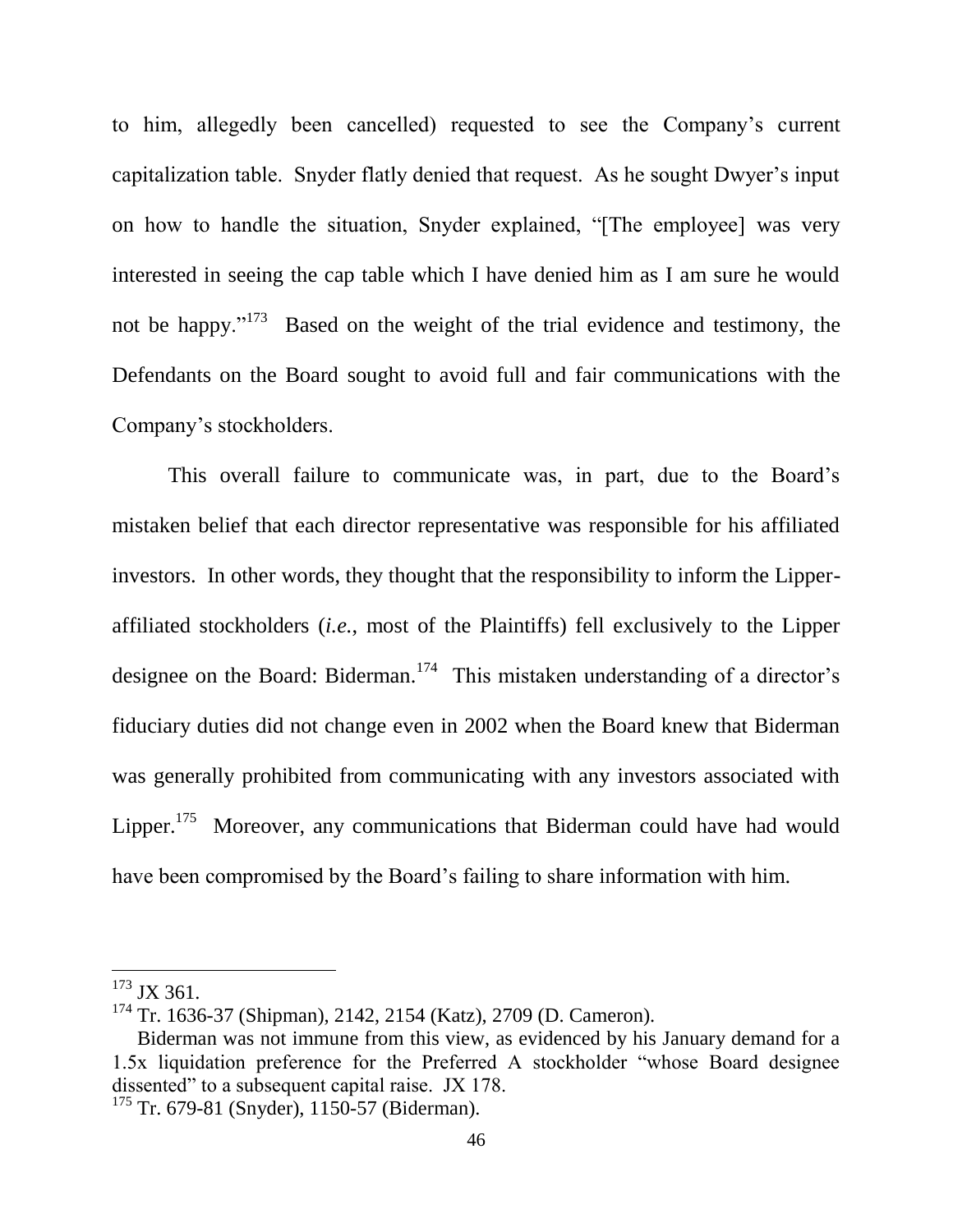### 2. Financial Performance

The financial problems that the Board thought it had solved with the Recapitalization still plagued the Company's growth. For example, in 2004, Snyder asked senior management to defer their paychecks for the Company to make payroll.<sup>176</sup> Each of Wren, Javva, and Dwyer (in his individual capacity) would make loans to the Company during this period.<sup>177</sup> Given time, however, Snyder was implementing the turnaround that the Board hoped he would. By reducing costs and expenses, including through staff reductions, the Company was operating at a break-even level in late  $2004$  or  $2005$ .<sup>178</sup> The Company would post its first annual profit for the fiscal year ended June 30, 2006.<sup>179</sup>

# N. *The February 2006 Letter to Stockholders*

Unexpectedly, the Company sent a letter to its stockholders in February 2006 (the "2006 Letter"). The 2006 Letter, which acknowledged "sporadic shareholder confusion related to their shareholdings after the reverse stock split three years ago," enclosed audited financials for 2004 and 2005 and invited stockholders to an "informational shareholders meeting" in New York on February 28.<sup>180</sup> Snyder recalled that "[I]ess than a handful" of stockholders would

<sup>176</sup> *Id.* 944 (Snyder).

<sup>177</sup> *Id.* 2564 (Dwyer).

<sup>178</sup> *Id.* 940-44 (Snyder).

 $179$  JX 509-0006-07.

 $180$  JX 419.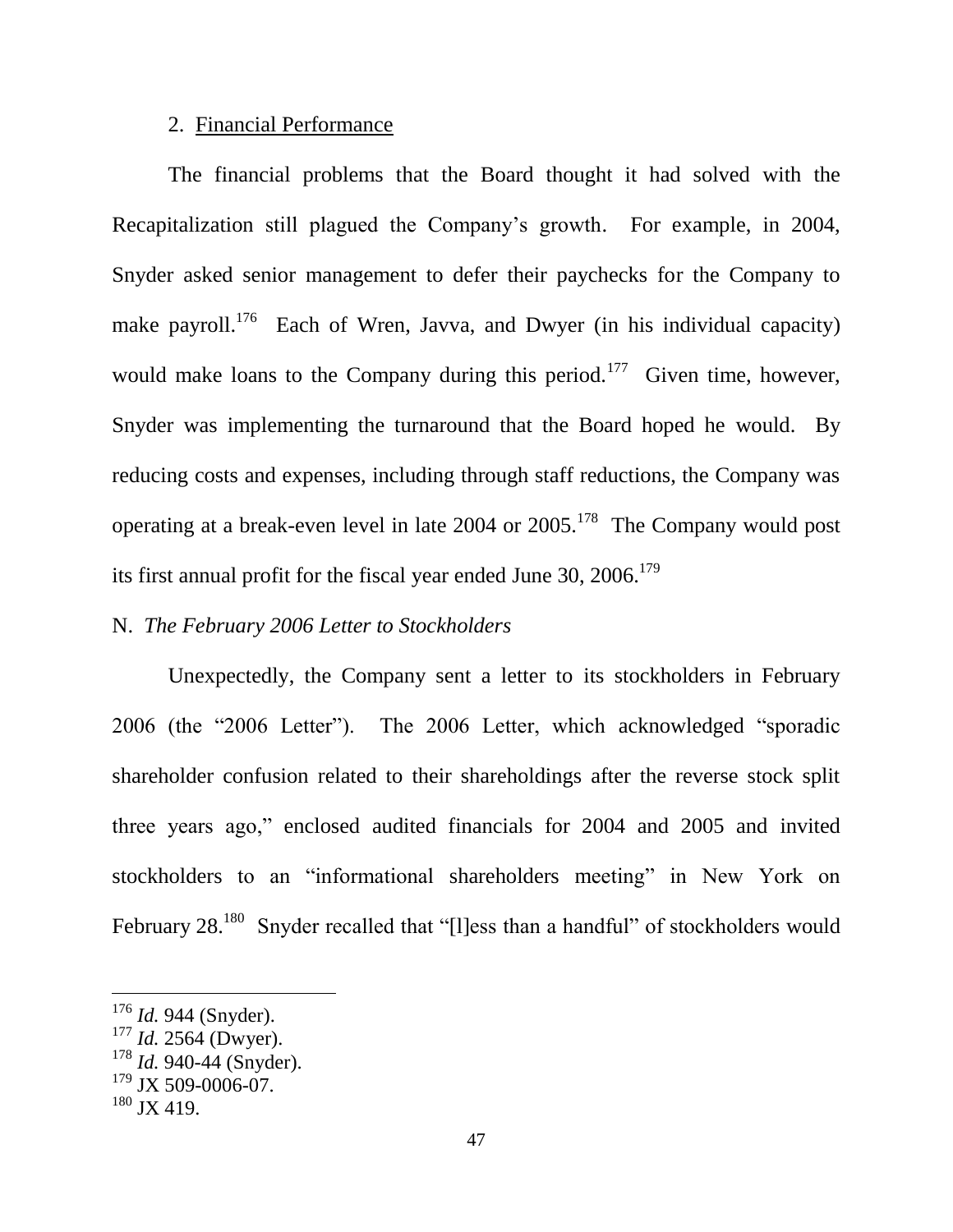attend.<sup>181</sup> The 2006 Letter also noted that the Company planned "to send each shareholder a letter with their shareholdings shortly after the information meeting."<sup>182</sup> Consistent with its pattern of conduct, the Company never sent any follow-up letters to stockholders.<sup>183</sup>

# O. *The Company Repurchases Stock from Thomas Murphy*

Thomas Murphy contacted the Company around May 2006, seeking to sell back some of his stock. He had conversations with several of the Defendants, including Snyder and Dwyer. The Court discusses these conversations and the surrounding circumstances when analyzing the merits of Thomas Murphy's fraud claim. For now, it suffices to note that, on June 2, 2006, Thomas Murphy executed a Stock Repurchase Agreement by which the Company repurchased 44,000 of his shares for \$1.00 per share.<sup>184</sup>

# P. *The Akamai Merger*

The 2006 Letter was part of a process undertaken by the Defendants to prepare for a possible investment or sale.<sup>185</sup> Dwyer and Newton (who had assumed Shipman's role as Catalyst's representative on the Board in 2006) thought the

<sup>&</sup>lt;sup>181</sup> Tr. 971 (Snyder).

 $182 \text{ JX}$  419.

<sup>&</sup>lt;sup>183</sup> Tr. 770-71 (Snyder).

 $184$  JX 450.

 $185$  Tr. 2422 (Dwyer).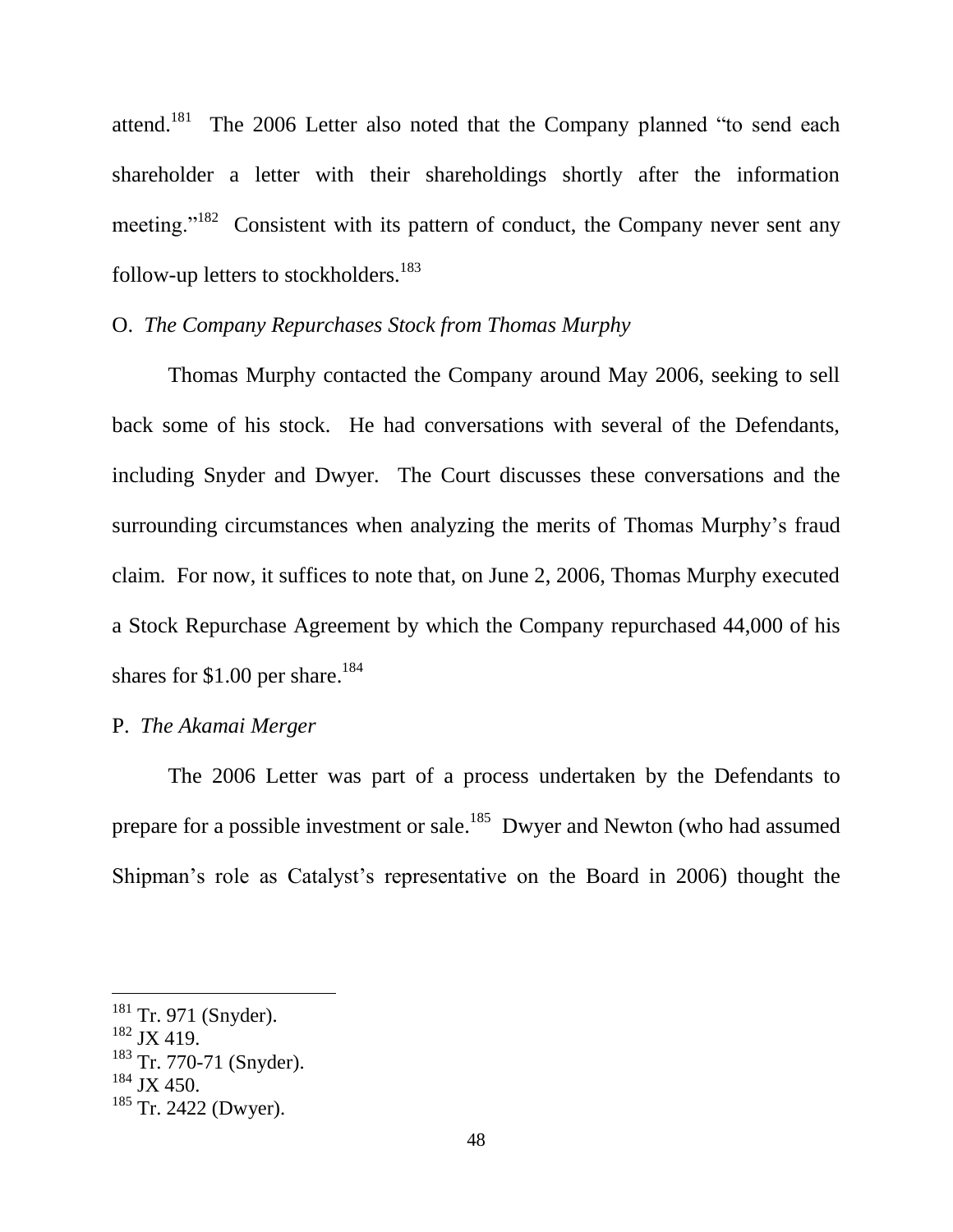Company might be worth at least  $$60$  million.<sup>186</sup> Others in the industry also thought the Company had value. Akamai, for one, approached Snyder to express an interest in a strategic investment, which Dwyer interpreted to mean that Akamai was interested in buying the Company.<sup>187</sup> Snyder and Dwyer were the two principal negotiators as the Board evaluated the Company' options.<sup>188</sup> An example of their communications is Snyder's "M&A FYI" email of May 2006 in which he informed Dwyer of his preliminary dialogues with Akamai, VitalStream, and Limelight.<sup>189</sup> The Court discusses this email when evaluating Thomas Murphy's claim for fraud.

In August 2006, the Company engaged a financial advisor, Merriman Curham Ford & Co. ("Merriman"), primarily to help raise \$25 million in new equity.<sup>190</sup> Merriman's secondary responsibility was to identify potential acquirers for all or part of the Company.<sup>191</sup> Alongside Merriman, Snyder went on a road show and received very favorable responses.<sup>192</sup> Based on this feedback, a decision was made to abandon the equity raise in favor of selling the Company.<sup>193</sup> Merriman's first meeting with Akamai about a potential acquisition of the

<sup>186</sup> *Id.* 1984-85 (Newton), 2426-27 (Dwyer).

<sup>187</sup> *Id.* 2435-36 (Dwyer).

<sup>188</sup> *Id.* 856 (Snyder), 1777 (Shipman), 2448-49 (Dwyer).

 $189$  JX 443; Tr. 836-44 (Snyder).

 $190$  JX 457.

 $191$  JX 2142.

<sup>&</sup>lt;sup>192</sup> Tr. 953-54, 981-84 (Snyder).

<sup>193</sup> *Id.* 959, 963, 983 (Snyder); JX 484-0004.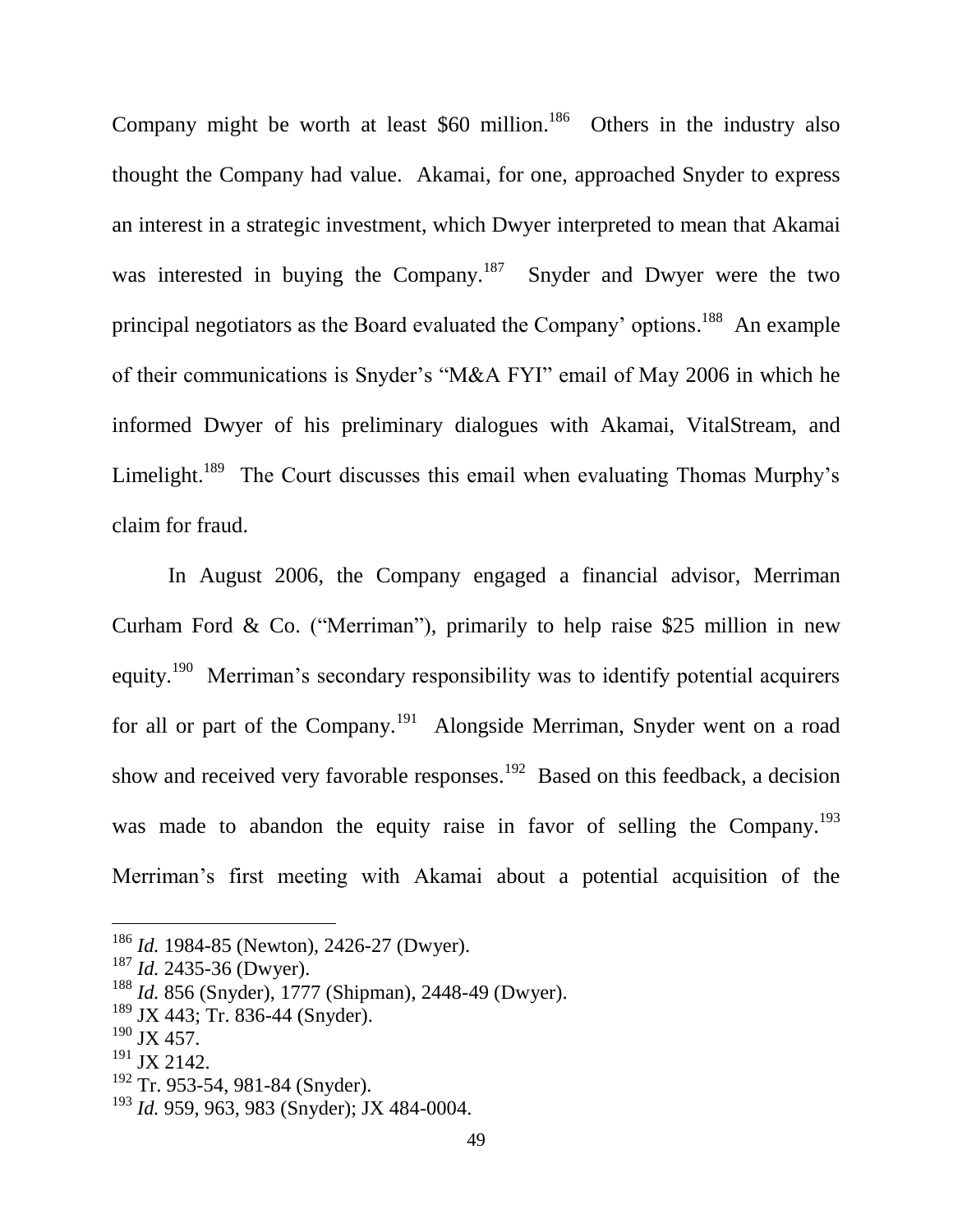Company was held on August 30; meetings with two other possible acquirers took place the following week.<sup>194</sup> After negotiations between the Company and its suitors, Akamai emerged as the highest bidder.

The Board—excluding Biderman, who had not been invited to the meeting—authorized the Company to enter into a letter of intent with Akamai on September 29, 2006.<sup>195</sup> The letter of intent contemplated a stock merger for approximately \$13.00 per share, which valued the Company at approximately  $$175$  million.<sup>196</sup>

The Board met on November 15, 2006, to discuss the specific terms of the Akamai Merger. Biderman was invited and attended, but he refused to approve the Akamai Merger on the grounds that the early investors in the Company "would not be receiving a comparable return on their investment as stockholders who had invested later<sup> $197$ </sup>—namely, Wren and Javva, by virtue of the Preferred B-1 stock they received in the Recapitalization. The Board, with Biderman dissenting, approved the Akamai Merger at this meeting.<sup>198</sup>

- $195$  JX 464; Tr. 2453 (Dwyer).
- $196$  JX 465.
- $197$  JX 497.
- <sup>198</sup> *Id.*

<sup>194</sup> JX 484-0004.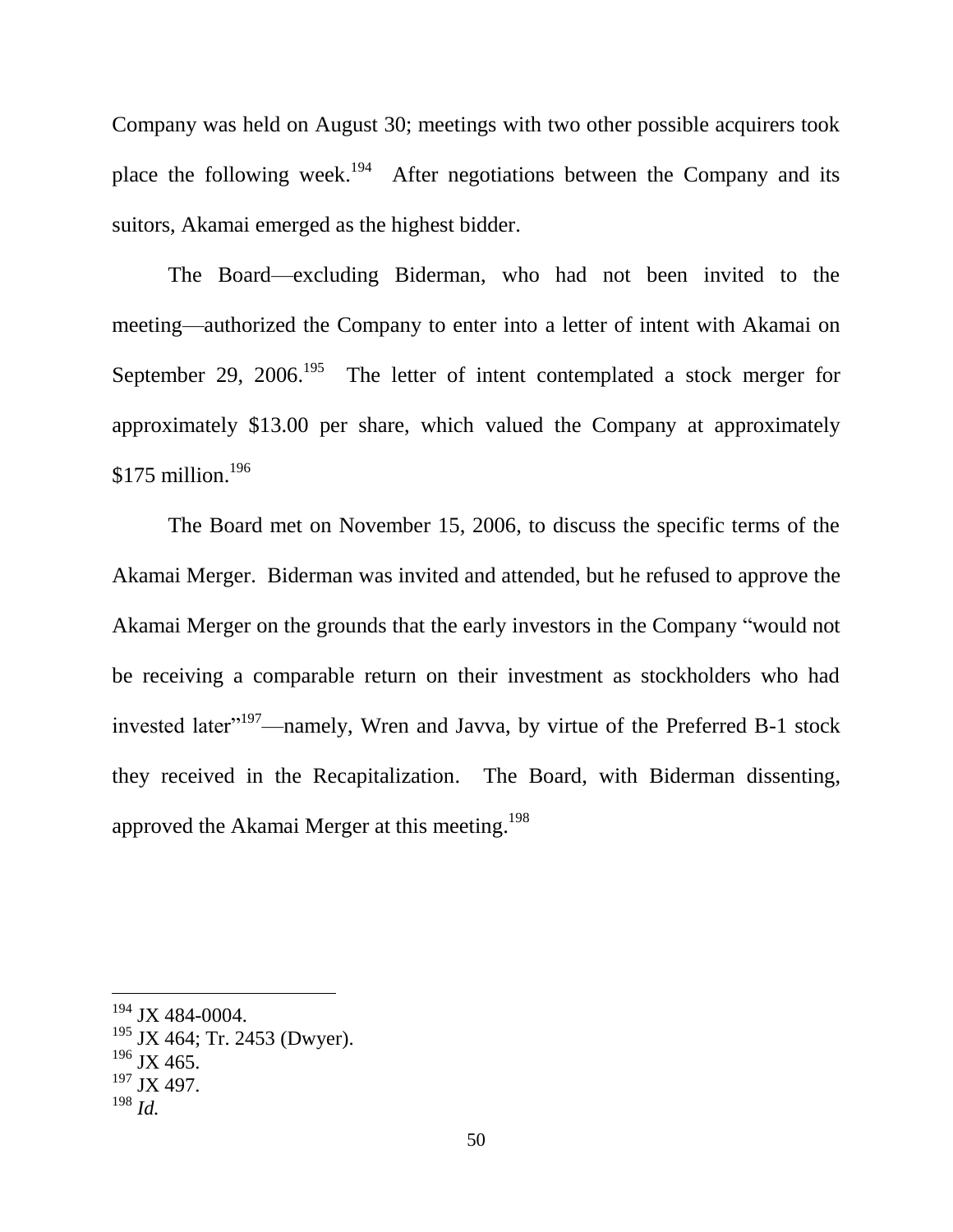Two days later, on Friday, November 17, the Board held a 5:00 p.m. meeting to discuss and approve minor changes to the Akamai Merger.<sup>199</sup> Biderman was not aware of this meeting,<sup>200</sup> and Snyder did not know whether Biderman had been invited.<sup>201</sup> The Court concludes that, more than knowingly excluding Biderman as it had done in December 2001, the Board now intentionally scheduled this meeting late on a Friday in the fall so that Biderman could not attend. Dywer thought that the Biderman "had already made his dissent," and the Board "just wanted to get the deal done."<sup>202</sup> With Biderman absent, the other members of the Board unanimously approved the minor revisions to the Akamai Merger.<sup>203</sup>

The Company delivered proxy materials to its stockholders near the end of November 2006. Those materials informed stockholders—for the first time—that the only investors who had received Preferred B-1 stock in the Recapitalization were Wren and Javva. $204$  After receiving this information, a number of stockholders complained that the Recapitalization had unfairly diluted their equity.<sup>205</sup> One Plaintiff testified that he "felt that [he] was had."<sup>206</sup>

<sup>&</sup>lt;sup>199</sup> JX 501.

<sup>&</sup>lt;sup>200</sup> Tr. 1238 (Biderman).

<sup>201</sup> *Id.* 865 (Snyder).

<sup>202</sup> *Id.* 2461-62 (Dwyer).

 $203$  JX 501.

 $204$  JX 510.

<sup>205</sup> *See, e.g.*, JX 520; Tr. 2465 (Dwyer).

 $206$  Tr. 474 (M. Fuchs).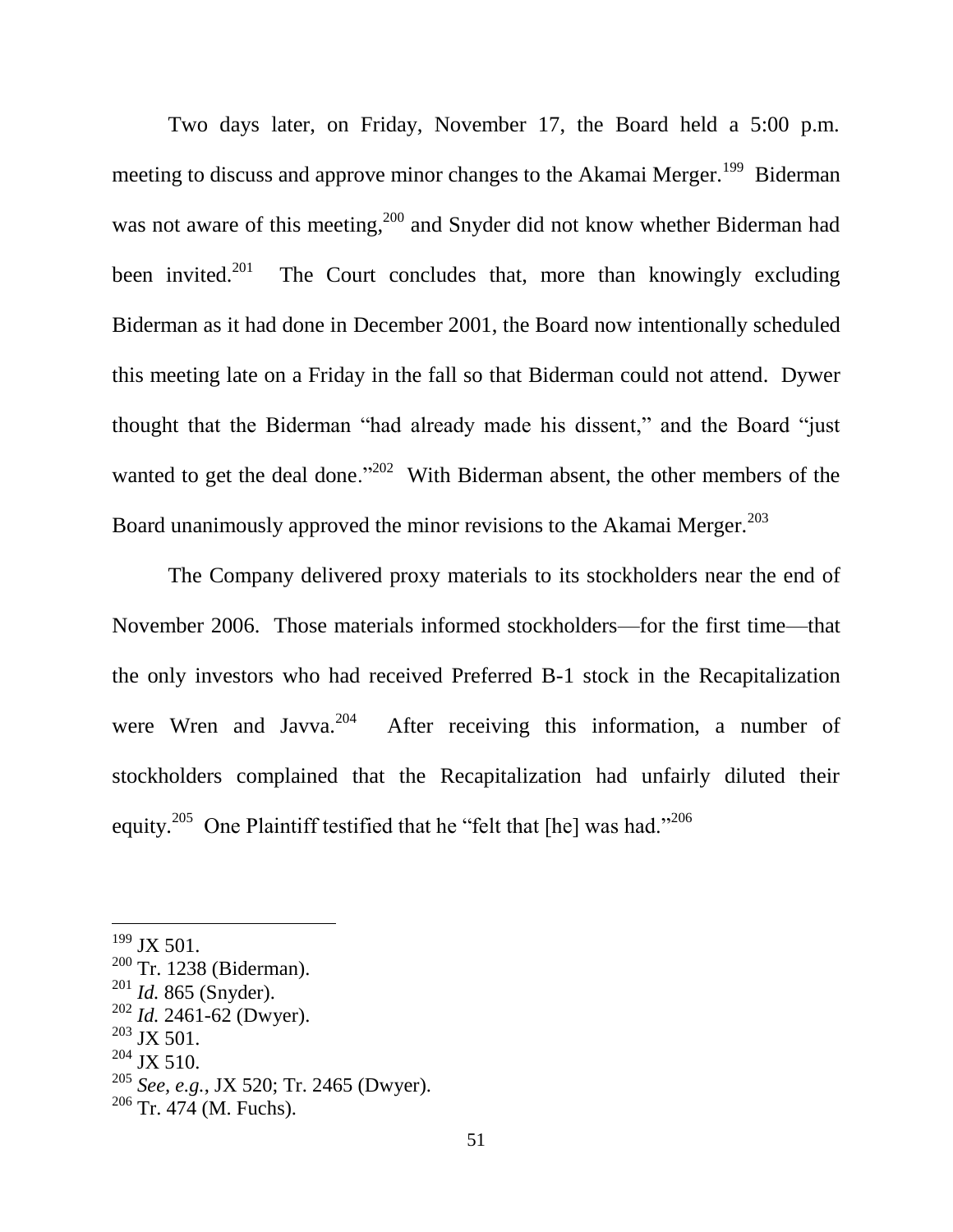More than 94% of the Company's stockholders voted in favor of the Akamai Merger. This percentage, however, is unsurprising given the Defendants' collective, fully diluted ownership of approximately 90% of the Company. Wren alone held approximately 52%, Javva held approximately 16%, and Catalyst approximately 9%.<sup>207</sup>

The Akamai Merger closed on December 13, 2006. The Defendants received approximately \$150 million of the \$175 million in consideration.<sup>208</sup> Those who had invested in the Preferred B-1 stock received almost a 2,000% return. $209$  Altogether, the Plaintiffs received approximately \$3 million in the Akamai Merger. Although many Plaintiffs profited from their initial investments in the Company, some did not: one lost nearly  $43\%$  of his investment.<sup>210</sup>

#### **IV. CONTENTIONS**

The Plaintiffs assert purportedly direct breach of fiduciary duty, aiding and abetting, and unjust enrichment claims against the Defendants. Their claims are for expropriation—namely that, through the Recapitalization, the Defendants unfairly expropriated the economic and voting rights of the Company's stockholders who did not participate in it. The Plaintiffs articulate two different theories of liability: (i) that Wren, Javva, and Catalyst constituted a control group,

<sup>207</sup> JX 703.

 $208$  JX 540.

<sup>209</sup> *Id.*

 $210$  JX 57, 540.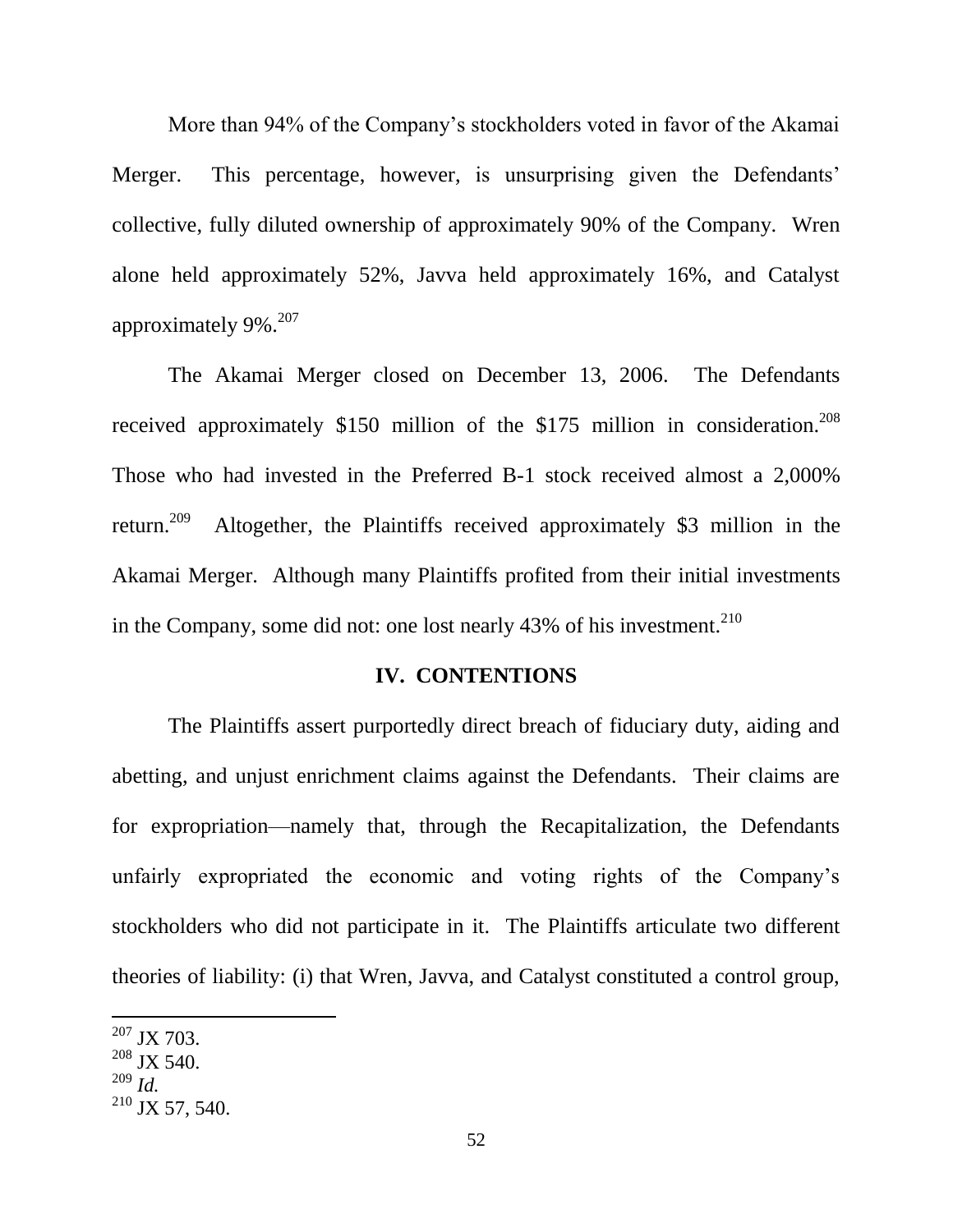and (ii) that Dort Cameron, Katz, Shipman, and Snyder were conflicted when they approved and implemented the Recapitalization because of the unique benefits they (or the entities they represented) received. In each case, the Plaintiffs contend that the Defendants failed to demonstrate the entire fairness of the Recapitalization, especially because they submit that the Company was worth \$30.89 million at the time—which is considerably higher than the \$4 million valuation that Dwyer attributed to the Company. The Plaintiffs also assert that Dwyer, Wren, Javva, and Catalyst aided and abetted the breaches of fiduciary duty by Dort Cameron, Katz, Shipman, and Snyder. Finally, their claim for unjust enrichment against Wren, Javva, and Catalyst is under a similar theory as their claim for breach of fiduciary duty.

The Defendants assert various defenses to the Plaintiffs' challenge to the Recapitalization. Foremost among these is that the Plaintiffs lack standing after the Akamai Merger because they have not demonstrated that Wren, Javva, and Catalyst constituted a control group. They do not accept that, under Delaware law, the Plaintiffs would have standing to bring their claim if a majority of the Board was conflicted when it approved the Recapitalization. But, assuming standing is theoretically available to bring a direct expropriation claim against Dort Cameron, Katz, Shipman, and Snyder, they contend that the Plaintiffs failed to carry their burden to establish that a majority of the Board was conflicted. Even were the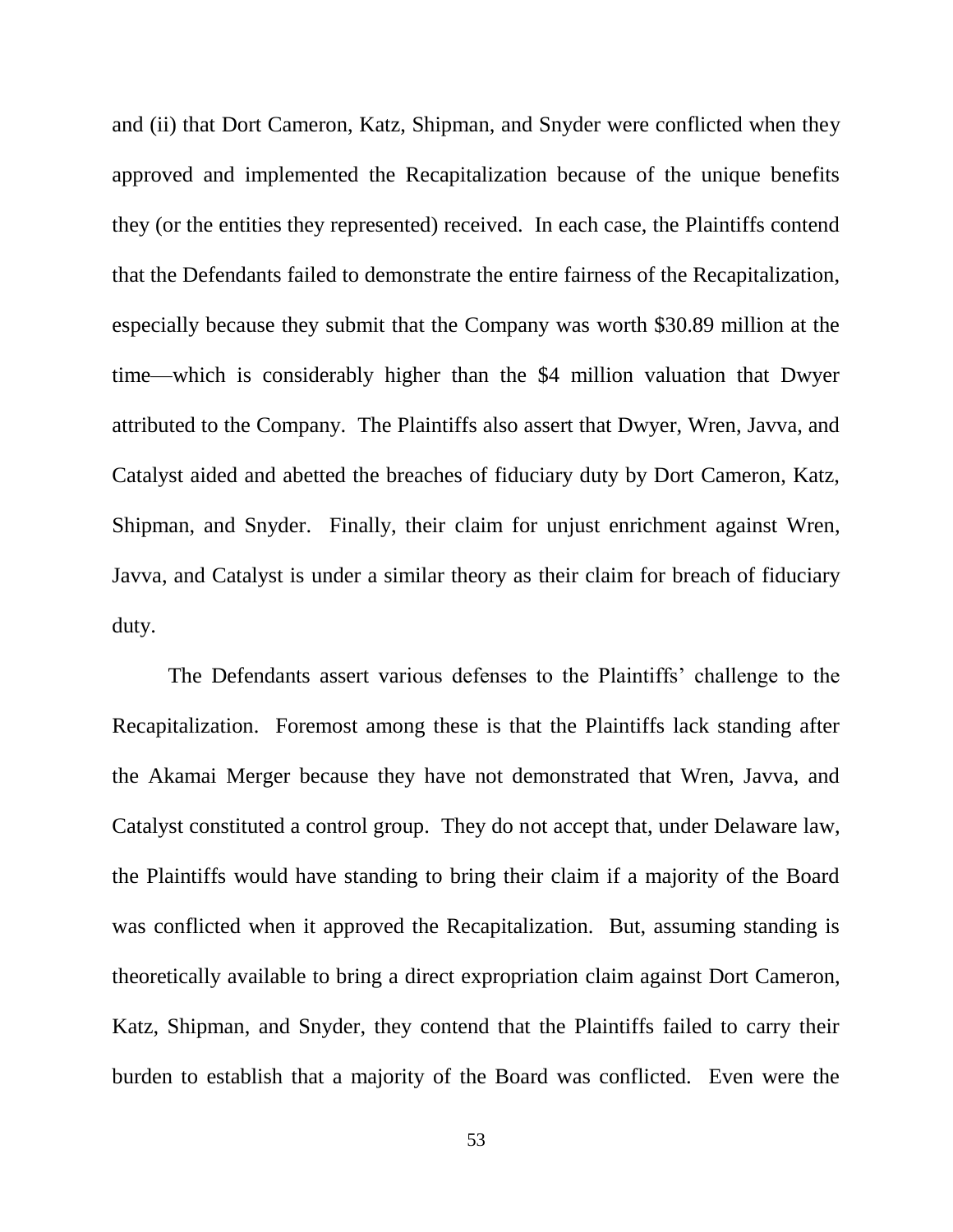Plaintiffs to establish standing, the Defendants insist that the Recapitalization was entirely fair, if for no other reason than because the Company's equity had no value when the Board approved the transaction. The Defendants also assert other standing and laches defenses to claims of certain Plaintiffs. As to the aiding and abetting and unjust enrichment claims, the Defendants primarily contend that they are entitled to judgment in their favor because the Plaintiffs failed to establish an underlying breach of fiduciary duty.

Separate from the Recapitalization, Thomas Murphy alleges that several of the Defendants defrauded him when the Company repurchased 44,000 of his shares in June 2006 without disclosing its merger negotiations with Akamai and other potential acquirers. The Defendants contend that Thomas Murphy failed to carry his burden of proof because they were under no duty to disclose those preliminary discussions. They also assert other defenses to this fraud claim.

#### **V. THE CLAIMS RELATED TO THE RECAPITALIZATION**

A. *Standing to Challenge the Recapitalization Directly*

#### 1. The Standing of the Plaintiffs

Before turning to the merits of the Plaintiffs' challenge to the Recapitalization, the Court addresses a potentially dispositive issue: standing. The parties recognize that, due to the non-fraudulent Akamai Merger, the only claims that the Plaintiffs may still have standing to assert are direct claims. The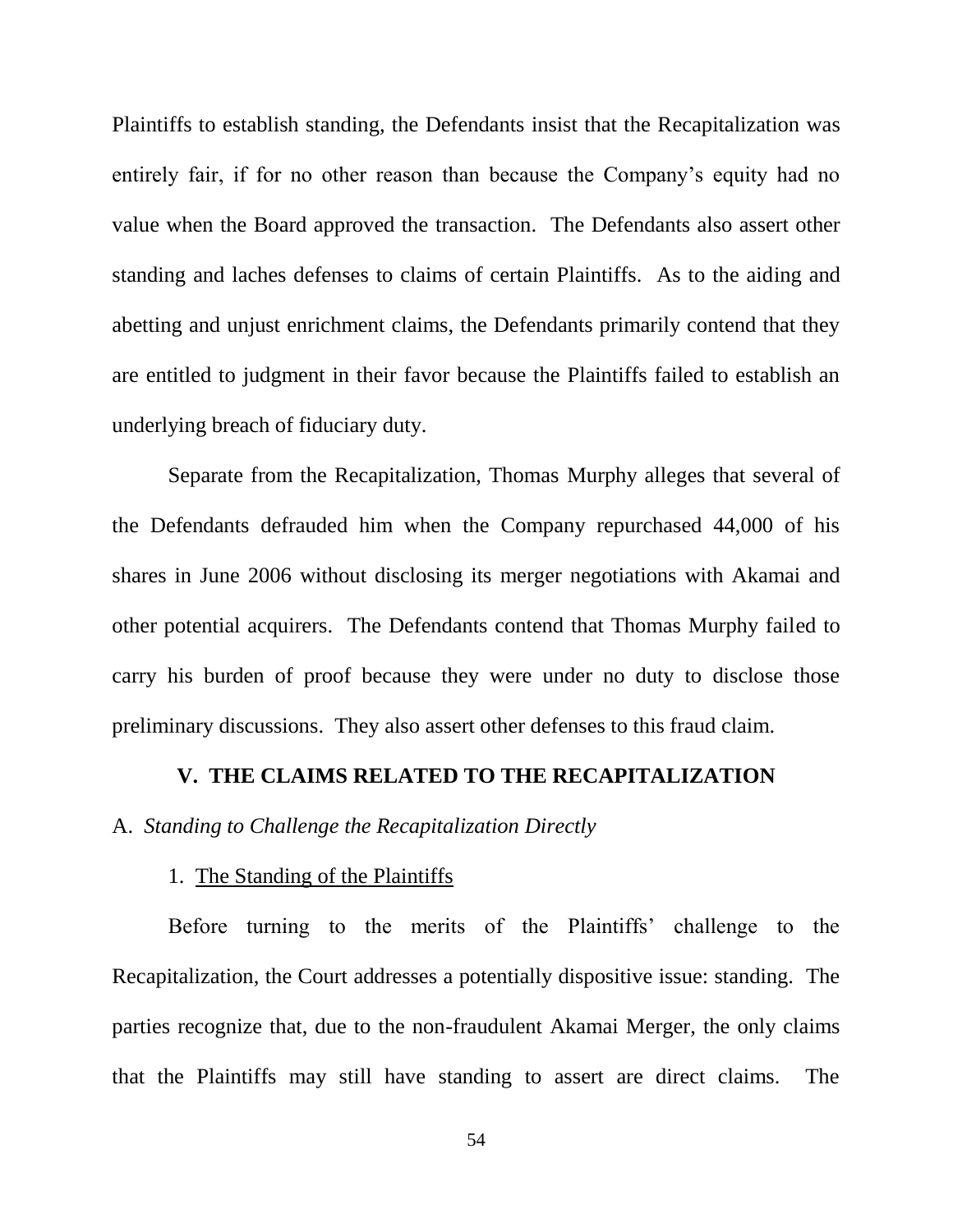Defendants contend that the Plaintiffs lack standing because Wren, Javva, and Catalyst did not constitute a control group that expropriated the minority stockholders' economic and voting rights in the Recapitalization.<sup>211</sup> According to the Plaintiffs, they have standing to assert their expropriation claim directly not only because there was a control group, but also because a majority of the Board was inherently conflicted in approving the Recapitalization.<sup>212</sup> The Defendants reject the Plaintiffs' interpretation of Delaware law and argue that standing may exist only if there is a controlling stockholder (or a control group). But, even if Delaware law permits stockholders to assert an expropriation claim directly against a majority-conflicted board, the Defendants contend that a majority of the Board here was not conflicted. $213$ 

"The party invoking the jurisdiction of [this Court] bears the burden of establishing the elements of standing."<sup>214</sup> In stockholder litigation, the issue of standing most often arises in the context of the continuous ownership rule. Rooted in statute<sup>215</sup> and reflected in Court of Chancery Rule 23.1, the continuous

 $^{211}$  Defs.' Answering Br. 57-63.

<sup>&</sup>lt;sup>212</sup> Pls.' Post-Trial Reply Br. ("Pls.' Reply Br.") 18-23; Pls.' Opening Br. 44-58.

<sup>213</sup> Defs.' Answering Br. 51-57.

<sup>214</sup> *Dover Historical Soc'y v. City of Dover Planning Comm'n*, 838 A.2d 1103, 1109 (Del. 2003).

<sup>215</sup> 8 *Del. C.* § 327 ("In any derivative suit instituted by a stockholder of a corporation, it shall be averred in the complaint that the plaintiff was a stockholder of the corporation at the time of the transaction of which such stockholder complains or that such stockholder's stock thereafter devolved upon such stockholder by operation of law.").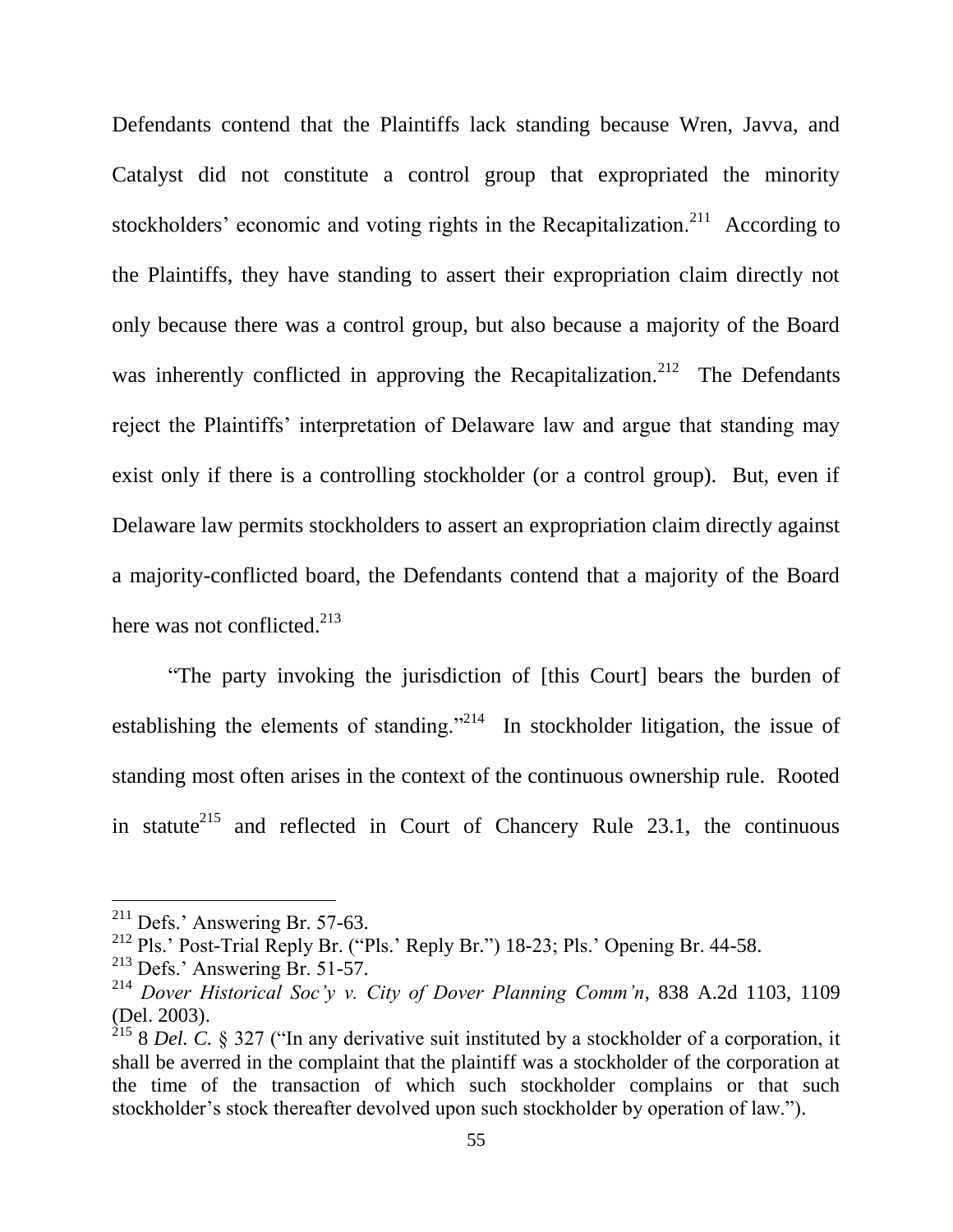ownership rule provides that "[a] plaintiff who ceases to be a shareholder, whether by reason of a merger or for any other reason, loses standing to continue a derivative suit."<sup>216</sup> This Court has "closely" adhered to this "bedrock tenet of Delaware law" for decades.<sup>217</sup>

When the Company completed the Akamai Merger in 2006, the continuous ownership rule foreclosed continued pursuit of any derivative claims against the Defendants. Thus, if the claims asserted by the Plaintiffs here are exclusively derivative in nature, then the Plaintiffs would lack standing to assert them, and the Defendants would be entitled to judgment in their favor. The burden is on the Plaintiffs to establish that they have standing by demonstrating that the Defendants' allegedly improper conduct may be challenged directly.

The Delaware Supreme Court defined how to distinguish between direct and derivative claims in *Tooley v. Donaldson, Lufkin & Jenrette, Inc.*<sup>218</sup> Under *Tooley*, the Court's inquiry involves answering two questions: "(1) who suffered the alleged harm (the corporation or the suing stockholders, individually); and (2) who

<sup>216</sup> *Lewis v. Anderson*, 477 A.2d 1040, 1049 (Del. 1984); *but see Ark. Teacher Ret. Sys. v. Countrywide Fin. Corp.*, 75 A.3d 888, 894 (Del. 2013) (citing *Lewis*, 477 A.2d at 1046 n.10) (reaffirming "two exceptions to the loss-of-standing rule": (i) "where the merger itself is the subject of a claim of fraud, being perpetrated merely to deprive shareholders of their standing to bring or maintain a derivative action"; and (ii) "where the merger is essentially a reorganization that does not affect the plaintiff's relative ownership in the post-merger enterprise").

 $^{217}$  See In re New Valley Corp. Deriv. Litig., 2004 WL 1700530, at \*3 (Del. Ch. June 28, 2004).

<sup>218</sup> 845 A.2d 1031 (Del. 2004).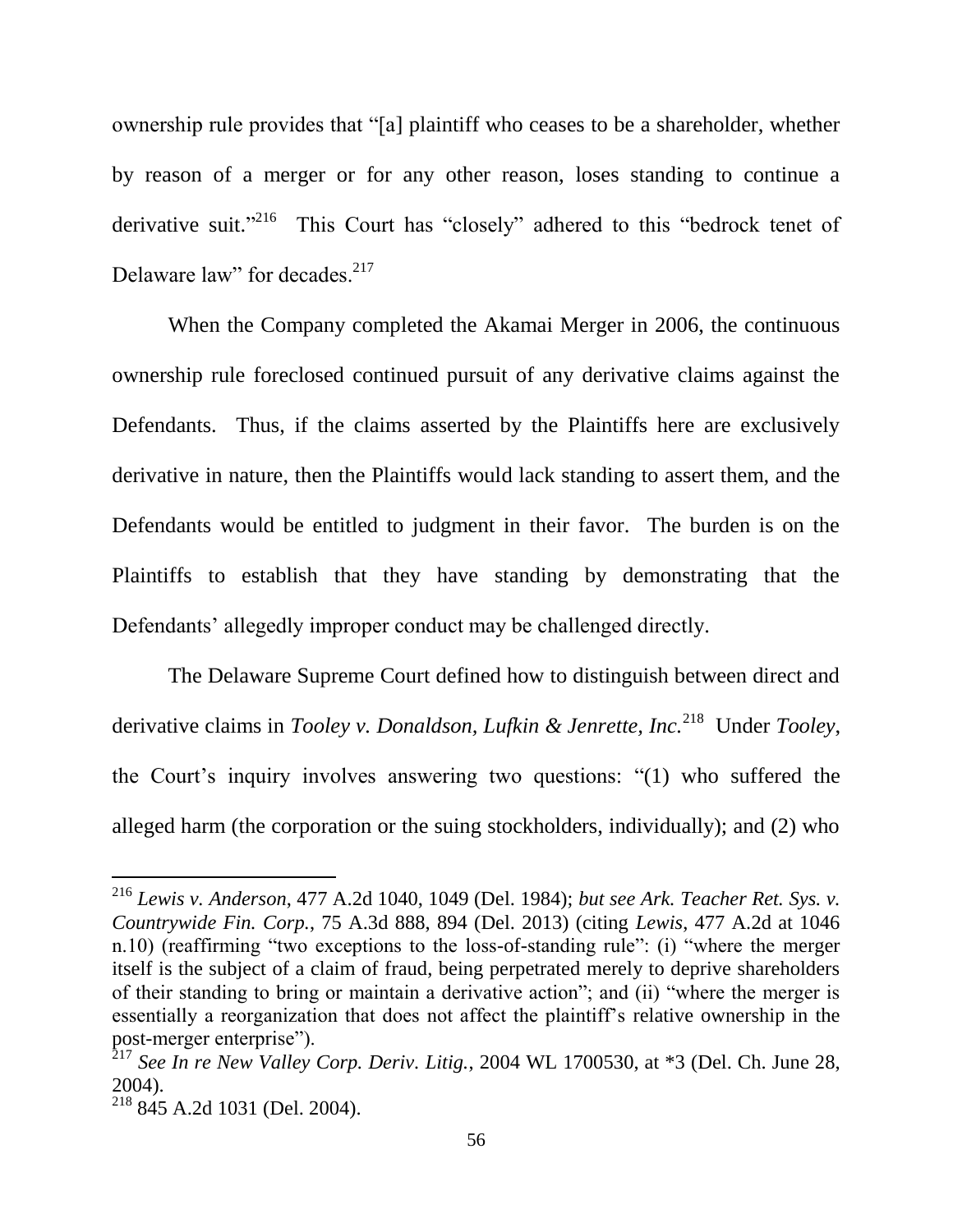would receive the benefit of any recovery or other remedy (the corporation or the stockholders, individually)?"<sup>219</sup> Harm to the corporation or to the stockholders pro rata with their stock ownership would typically give rise to a derivative claim.<sup>220</sup> In contrast, harm unique to the stockholders—the classic example of which is the board's failing to disclose all material information when seeking stockholder action—would give rise to a direct claim.<sup>221</sup> At times, divining a direct claim from a derivative claim is not a straightforward exercise, as certain wrongful conduct appears to harm stockholders derivatively and directly.<sup>222</sup> "Courts have long recognized that the same set of facts can give rise both to a direct claim and a derivative claim."<sup>223</sup> Most relevant here, in *Gentile v. Rossette (Gentile II)*,<sup>224</sup> the Delaware Supreme Court again acknowledged that the *Tooley* test is not necessarily a binary choice: "[t]here is . . . at least one transactional paradigm—a species of corporate overpayment claim—that Delaware case law recognizes as being both derivative and direct in character."<sup>225</sup>

<sup>219</sup> *Id.* at 1033.

<sup>220</sup> *See Feldman v. Cutaia*, 951 A.2d 727, 733 (Del. 2008).

<sup>221</sup> *See In re J.P. Morgan Chase & Co. S'holder Litig.*, 906 A.2d 766, 772 (Del. 2006). <sup>222</sup> *See In re Ebix, Inc. S'holder Litig.*, 2014 WL 3696655, at \*15-16 (Del. Ch. July 24, 2014) (discussing this tension in the context of a claim challenging the board's allegedly defensive-minded conduct that purportedly had unreasonable anti-takeover effects).

<sup>223</sup> *Grimes v. Donald*, 673 A.2d 1207, 1212 (Del. 1996).

<sup>224</sup> 906 A.2d 91 (Del. 2006).

<sup>225</sup> *Id.* at 99.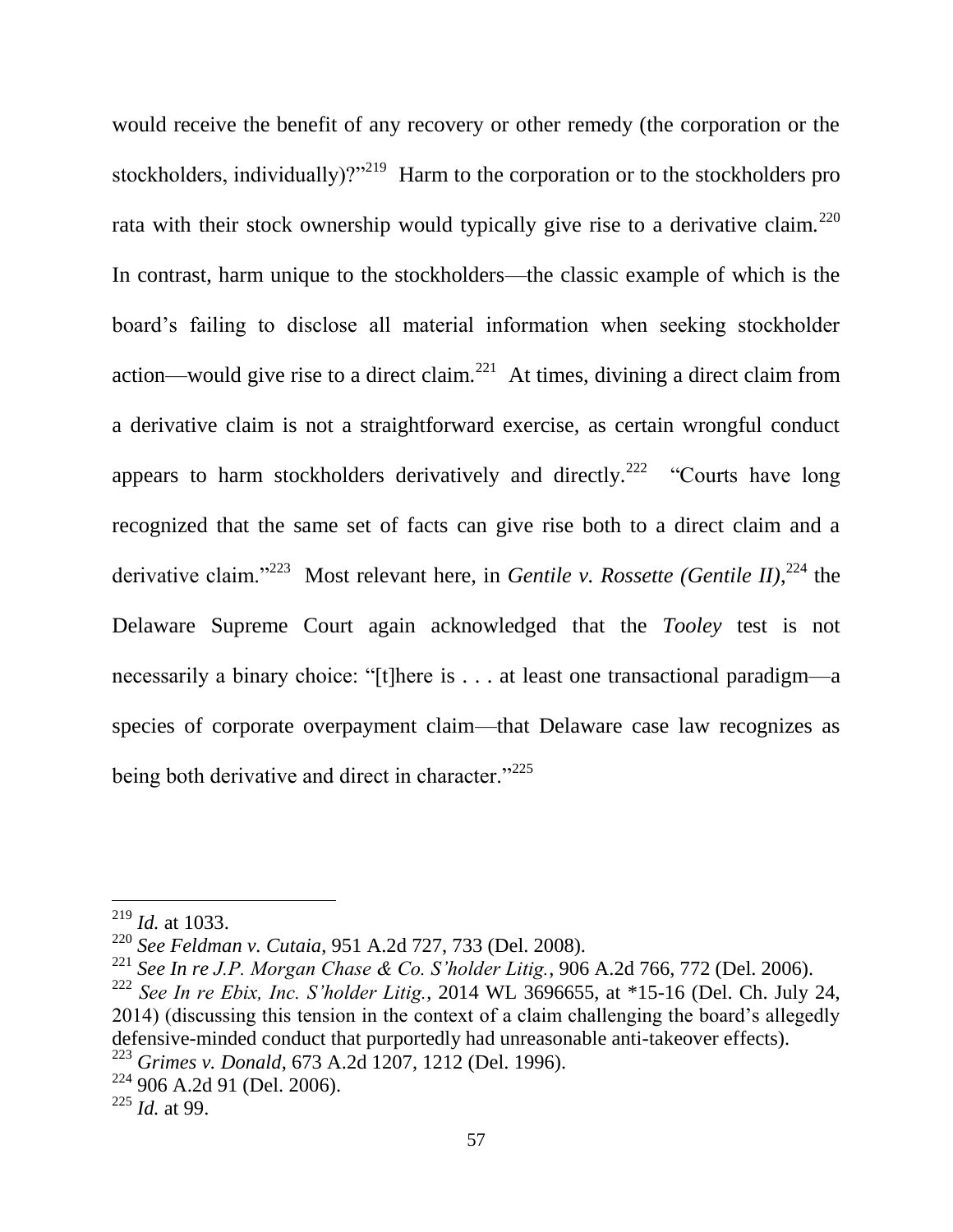The *Gentile* case featured allegations that a controlling stockholder who owned convertible promissory notes caused the corporation to permit him to convert the notes at a conversion rate lower than that specified in the relevant contracts. Through the debt conversion, the controlling stockholder increased his equity ownership from approximately to 61% to 93.5%. The corporation then merged with a third party, and only after the merger did the plaintiffs (who were stockholders before the merger) learn the terms of the debt conversion.

Because the plaintiffs were minority stockholders before and after the debt conversion, the trial court concluded that their breach of fiduciary duty claim was solely derivative in nature under *Tooley* such that they lost standing to pursue the claim under the continuous ownership rule.<sup>226</sup> The Supreme Court, however, reversed and concluded that the plaintiffs' claim for "expropriation" against the corporation's controlling stockholder could be asserted derivatively *and* directly:

A breach of fiduciary duty claim having this dual character arises where: (1) a stockholder having majority or effective control causes the corporation to issue "excessive" shares of its stock in exchange for assets of the controlling stockholder that have a lesser value; and (2) the exchange causes an increase in the percentage of the outstanding shares owned by the controlling stockholder, and a corresponding decrease in the share percentage owned by the public (minority) shareholders. Because the means used to achieve that result is an overpayment (or "over-issuance") of shares to the controlling stockholder, the corporation is harmed and has a claim to compel the

<sup>226</sup> *See Gentile v. Rossette*, 2005 WL 2810683, at \*4-5 (Del. Ch. Oct. 20, 2005) ("*Gentile I*"), *rev'd*, *Gentile II*, 906 A.2d at 91.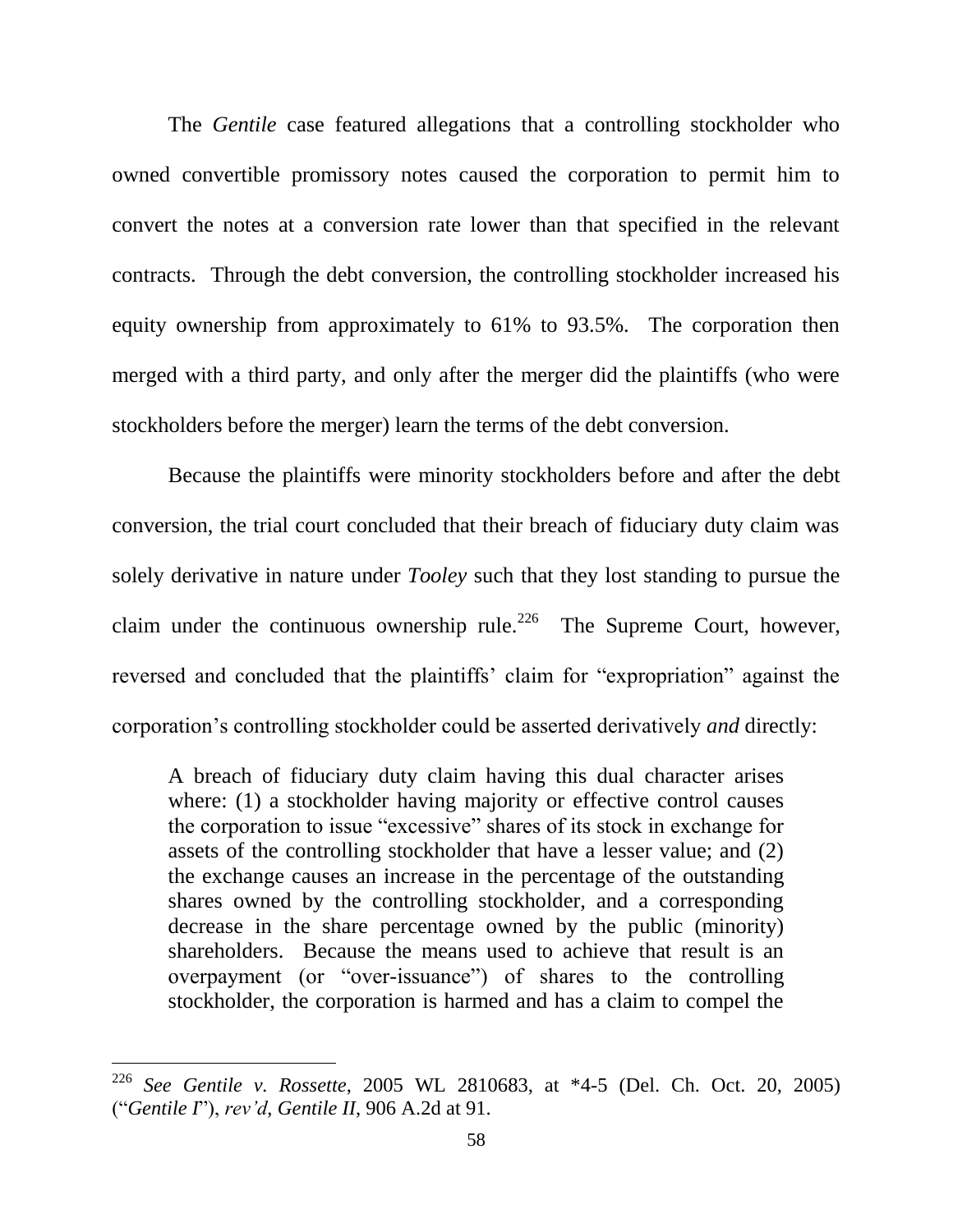restoration of the value of the overpayment. That claim, by definition, is derivative.

But, the public (or minority) stockholders also have a separate, and direct, claim arising out of that same transaction. Because the shares representing the "overpayment" embody both economic value and voting power, the end result of this type of transaction is an improper transfer—or expropriation—of economic value and voting power from the public shareholders to the majority or controlling stockholder. For that reason, the harm resulting from the overpayment is not confined to an equal dilution of the economic value and voting power of each of the corporation's outstanding shares. A separate harm also results: an extraction from the public shareholders, and a redistribution to the controlling shareholder, of a portion of the economic value and voting power embodied in the minority interest. As a consequence, the public shareholders are harmed, uniquely and individually, to the same extent that the controlling shareholder is (correspondingly) benefited.<sup>227</sup>

The Recapitalization here was a stock issuance that, primarily through the Preferred B-1 stock that Wren and Javva received, proportionately diluted the Plaintiffs' stock holdings in the Company.<sup>228</sup> That the Recapitalization did not increase Wren and Javva's ownership of the Company "to the same extent" that it diluted Plaintiffs' equity (since investors other than the Defendants would receive Preferred A stock) does not change the Court's conclusion that the Recapitalization may have given rise to direct and derivative harm. Whether the Plaintiffs have standing to challenge this expropriation directly is a separate question.

<sup>227</sup> *Gentile II*, 906 A.2d at 99-100.

<sup>228</sup> *See Carsanaro v. Bloodhound Techs., Inc.*, 65 A.3d 618, 655 (Del. Ch. 2013) ("A dilutive stock issuance can have the requisite dual character [articulated in *Gentile II*].").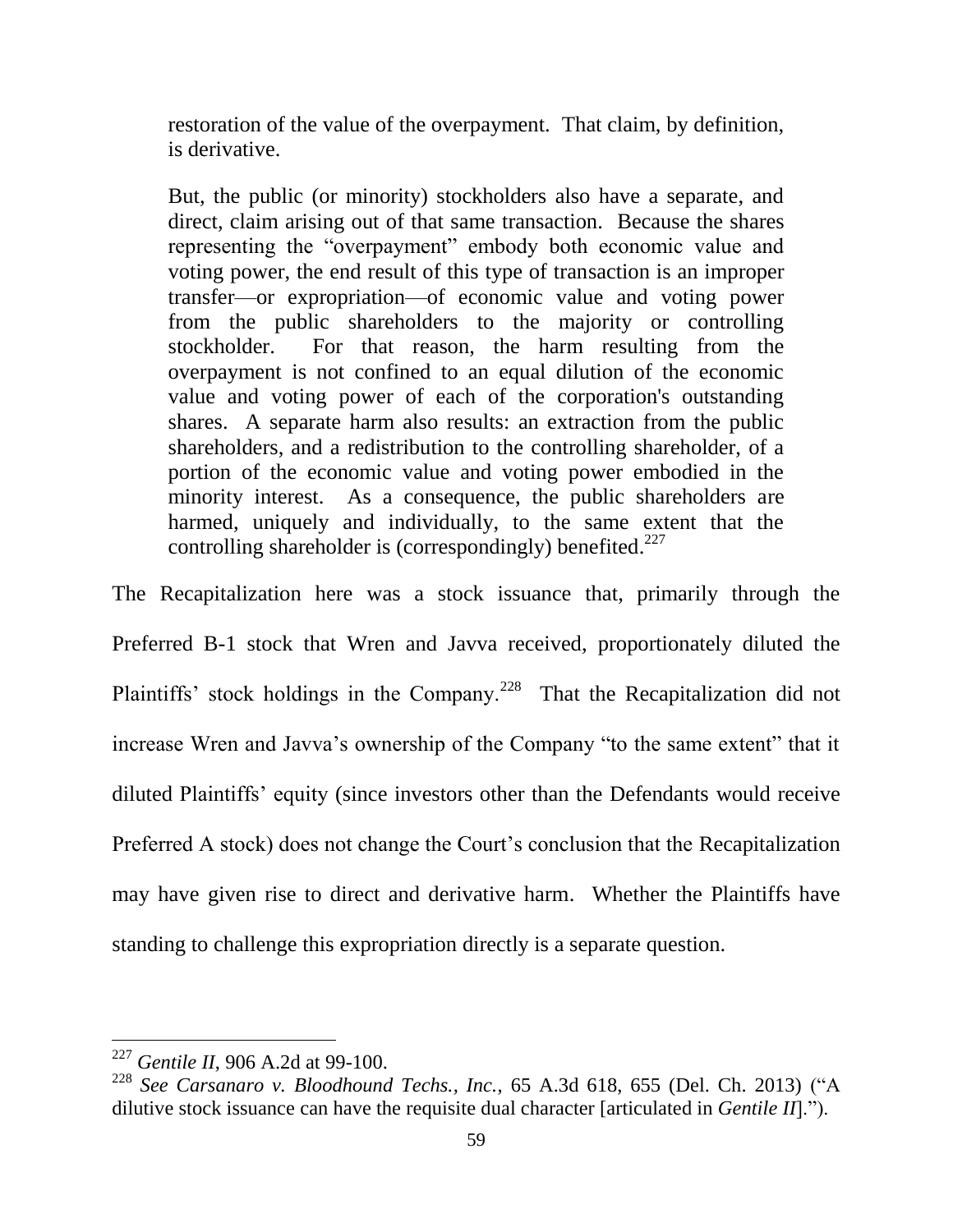### (a) *Whether Wren, Javva, and Catalyst Constituted a Control Group*

Under *Gentile II*, the Plaintiffs may establish direct standing by proving that Wren, Javva, and Catalyst constituted a control group—the functional equivalent of a controlling stockholder—during the Recapitalization.<sup>229</sup>

A controlling stockholder under Delaware law is one that "owns a majority interest in or exercises control over the business affairs of the corporation."<sup>230</sup> Because a controlling stockholder has the power, by definition, to act selfishly to the detriment of the corporation's minority stockholders, it is said to owe fiduciary duties to those stockholders in certain situations,<sup>231</sup> including when it "stands on both sides of [a] transaction" with the corporation.<sup>232</sup>

"A group of stockholders, none of whom individually qualifies as a controlling stockholder, may collectively be considered a control group that is analogous, for standard of review purposes, to a controlling stockholder.<sup>"233</sup> "[A] control group is accorded controlling shareholder status, and, therefore, its members owe fiduciary duties to their fellow shareholders."<sup>234</sup> Proving a control

<sup>229</sup> *See Gentile II*, 906 A.2d at 99-100.

<sup>230</sup> *Ivanhoe P'rs v. Newmont Min. Corp.*, 535 A.2d 1334, 1344 (Del. 1987).

<sup>231</sup> *See Citron v. Fairchild Camera & Instrument Corp.*, 569 A.2d 53, 70 (Del. 1989).

<sup>232</sup> *See Tremont Corp.*, 694 A.2d at 428.

<sup>233</sup> *Frank v. Elgamal*, 2014 WL 957550, at \*18 (Del. Ch. Mar. 10, 2014).

<sup>234</sup> *Dubroff I*, 2009 WL 1478697, at \*3.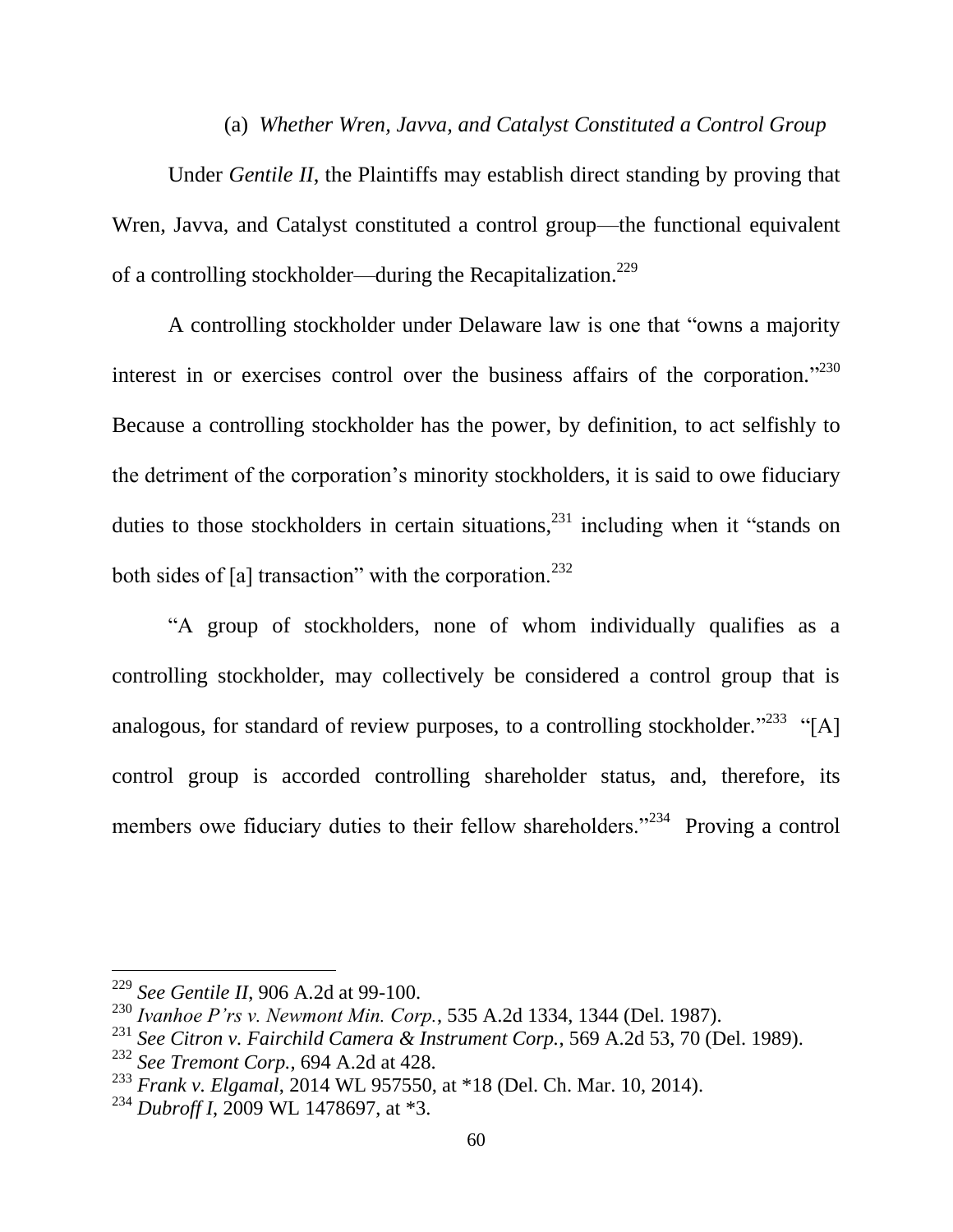group is not impossible, but it is rarely a successful endeavor<sup>235</sup> because it is a factintensive inquiry that requires evidence of more than mere "parallel interests."<sup>236</sup> A plaintiff must prove that the group of stockholders was "connected in some legally significant way—e.g., by contract, common ownership, agreement, or other arrangement—to work together toward a shared goal." $237$  The standard does not necessarily require control "over the day-to-day operations" of a corporation; "actual control with regard to the particular transaction that is being challenged" may suffice.<sup>238</sup>

The Plaintiffs assert that Wren, Javva, and Catalyst constituted a control group that used their collective ownership of a majority of the Company's stock to cause the Board to implement the Recapitalization by which they received additional equity at an unfair price. They draw on circumstantial evidence of a

 $235$  The Defendants submit that only once has a Delaware court found, after a trial, that a plaintiff successfully proved the existence of a control group. *See eBay Domestic Hldgs., Inc. v. Newmark*, 16 A.3d 1, 26 (Del. Ch. 2010) (citing *Dubroff I*, 2009 WL 1478697, at \*3) ("Even though neither Jim nor Craig individually owns a majority of craigslist's shares, the law treats them as craigslist's controlling stockholders because they form a control group, bound together by the Jim-Craig Voting Agreement, with the power to elect the majority of the craigslist board.").

<sup>236</sup> *Williamson v. Cox Commc'ns, Inc.*, 2006 WL 1586375, at \*6 (Del. Ch. June 5, 2006).

<sup>237</sup> *Dubroff I*, 2009 WL 1478697, at \*3 (citing *In re PNB Hldg. Co. S'holders Litig.*, 2006 WL 2403999, at \*9–10 (Del. Ch. Aug. 18, 2006); *Emerson Radio Corp. v. Int'l Jensen Inc.*, 1996 WL 483086, at \*17 (Del. Ch. Aug. 20, 1996)); *see also Zimmerman v. Crothall*, 62 A.3d 676, 700 (Del. Ch. 2013) (finding after trial that two stockholders that owned 65% of the company and that designated two of the board's five directors were not a control group because, in part, "[t]here [was] no showing that they acted as one unit or that one exerted control over the other").

<sup>238</sup> *See Williamson*, 2006 WL 1586375, at \*4.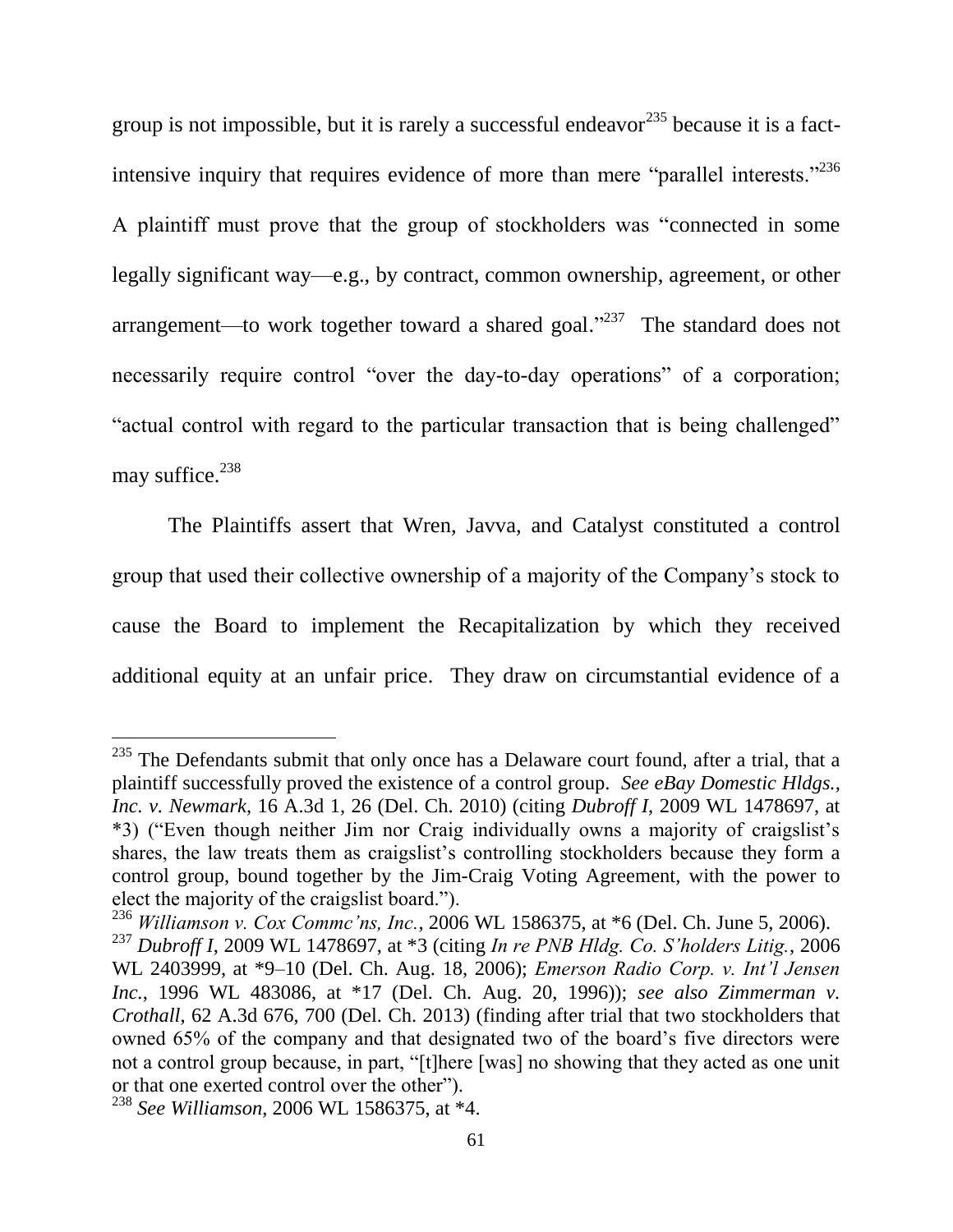plan to take control of the Company and to exclude Biderman from the process, all of which, in their estimation, supports the conclusion that Wren, Javva, and Catalyst were bound in a legally significant way to effect the Recapitalization.<sup>239</sup> In particular, the Plaintiffs emphasize Shipman's use of the word "control" in the Catalyst Memo, and they submit that Catalyst's 90-day option to invest is compelling evidence of a control group because that option, granted by Wren and Javva, was not shared with other stockholders or disclosed to Biderman.<sup>240</sup> The Defendants deny that any 90-day option was granted to Catalyst. They argue that, absent the option, the proffered evidence fails to demonstrate anything more than parallel interests among Wren, Javva, and Catalyst, let alone a legally significant relationship to control the Company.<sup>241</sup>

Aside from a college friendship between Wren's Seth Cameron and Catalyst's Newton, there is no evidence of a historical relationship among Wren, Javva, and Catalyst. The weight of the evidence demonstrates that they each independently came to invest in the Company. Once they became investors, these three stockholders had parallel interests in maximizing the value of the Company.

These interests shifted to become more than parallel, however, by mid-2001. The Catalyst Memo is persuasive evidence that Wren, Javva, and Catalyst sought

 $239$  Pls.' Opening Br. 47-58.

 $^{240}$  Pls.' Reply Br. 22-23.

 $241$  Defs.' Answering Br. 57-63.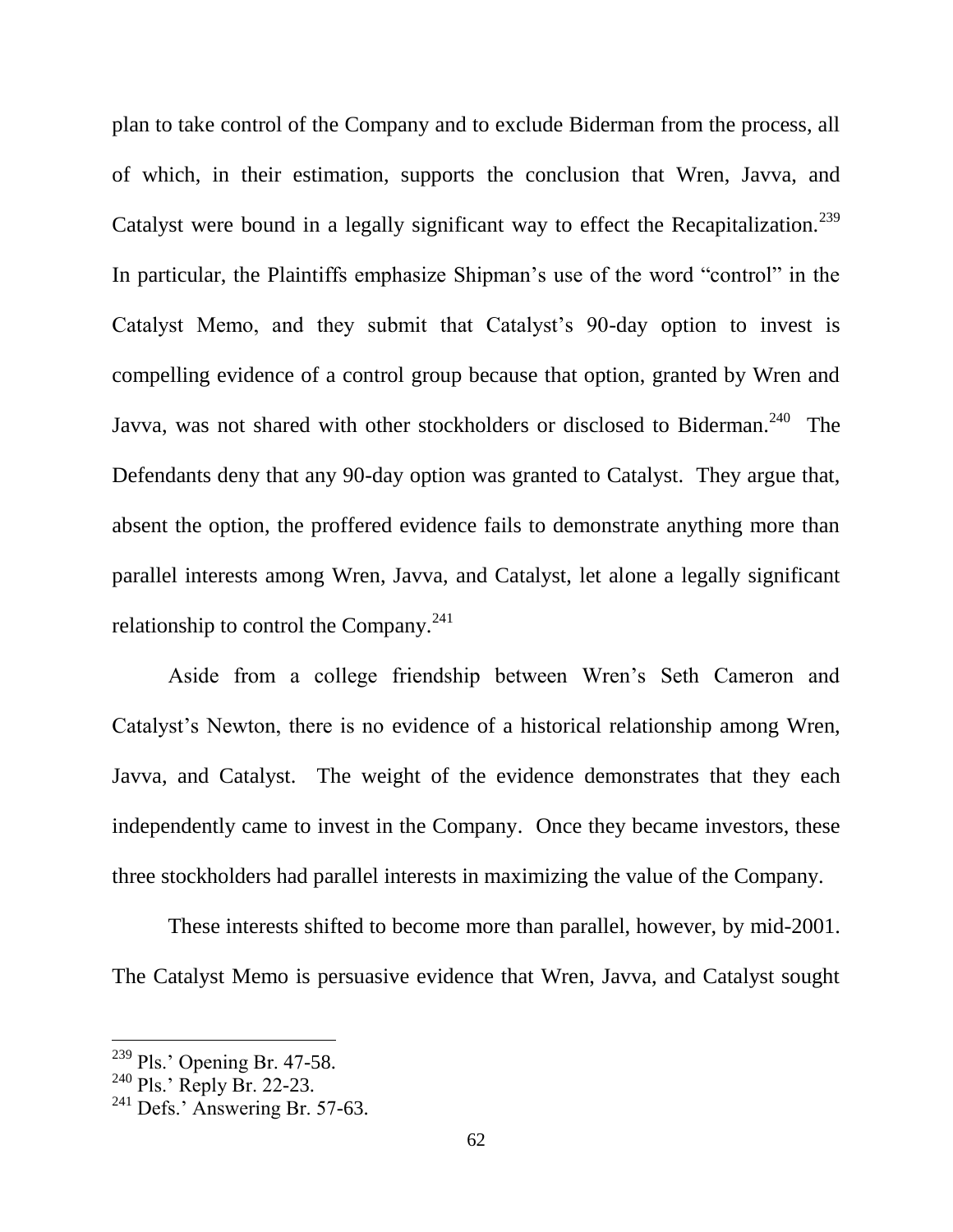to "implement an austerity program at the Company to cut costs and monitor revenue traction."<sup>242</sup> In the words of the Catalyst Memo, "control[ling] the purse strings of the Company" and investing in senior secured debt on favorable terms would "effectively give Catalyst (and to a lesser extent, [Wren] and Javva) control over the Company.<sup>243</sup> At this time, these three stockholders held over 50% of the Company's stock. They executed that general plan and thereby obtained over 90% of the Company's senior secured debt. Although this evidence alone does not necessarily demonstrate that Wren, Javva, and Catalyst subsequently constituted a control group during the Recapitalization, $^{244}$  it does demonstrate their willingness to work together toward a common goal and to control the Company's business affairs.

The initial structure of the Recapitalization was not a product of any control group. Wren's Dwyer—not anyone at Javva or Catalyst—came up with the structure and the accompanying \$4 million valuation. But, once Dwyer proposed the Recapitalization at the January 7 Board meeting, the interests of Wren, Javva, and Catalyst became further aligned—to the exclusion of the interests of the Company's other stockholders—during several phone calls among their director

 $242$  JX 113-0002.

<sup>243</sup> *Id.*

<sup>244</sup> *See, e.g.*, *Frank*, 2014 WL 957550, at \*18 (acknowledging implicitly that different stages of a transaction may lead to different conclusions on whether there is a control group).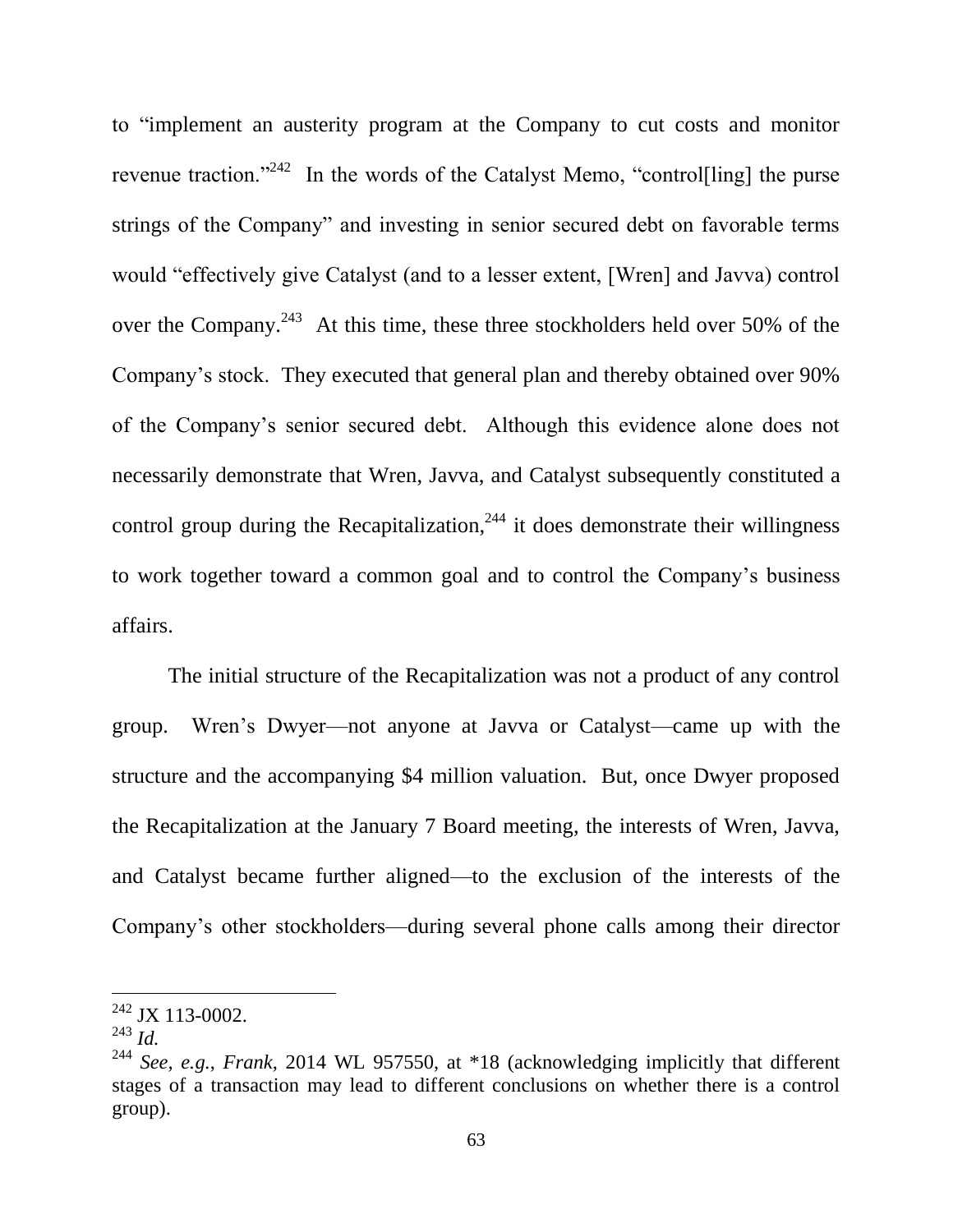representatives in which the Recapitalization's terms continued to evolve. The trial record is replete with evidence that Dort Cameron, Katz, and Shipman knowingly excluded Biderman from these informal phone calls among directors from December 2001 until August 2002. Personal disdain or even animosity of other directors toward Biderman does not, however, show that Wren, Javva, and Catalyst were united in interest during the Recapitalization.

The Court's conclusion that Wren, Javva, and Catalyst constituted a control group during the Recapitalization is ultimately supported by the facts and circumstances surrounding Catalyst's 90-day "right to invest." The Court previously concluded that, before the Board approved the Recapitalization on January 17, 2002, Catalyst received an informal right to invest in what would become the Preferred B-1 stock. Under the facts and circumstances here, the right to invest demonstrates that Wren, Javva, and Catalyst were a control group. First, this right to invest was not disclosed to the entire Board (namely, Biderman). Second, given that Catalyst received the right to invest in advance of the January 17 meeting, Wren and Javva must have together decided to provide it to Catalyst during one of the informal telephone meetings among their representatives, again without Biderman. Third, a right to invest was provided only to Catalyst, whose consent would be necessary to approve certain charter amendments by stockholder written consent instead of at a special meeting. Thus,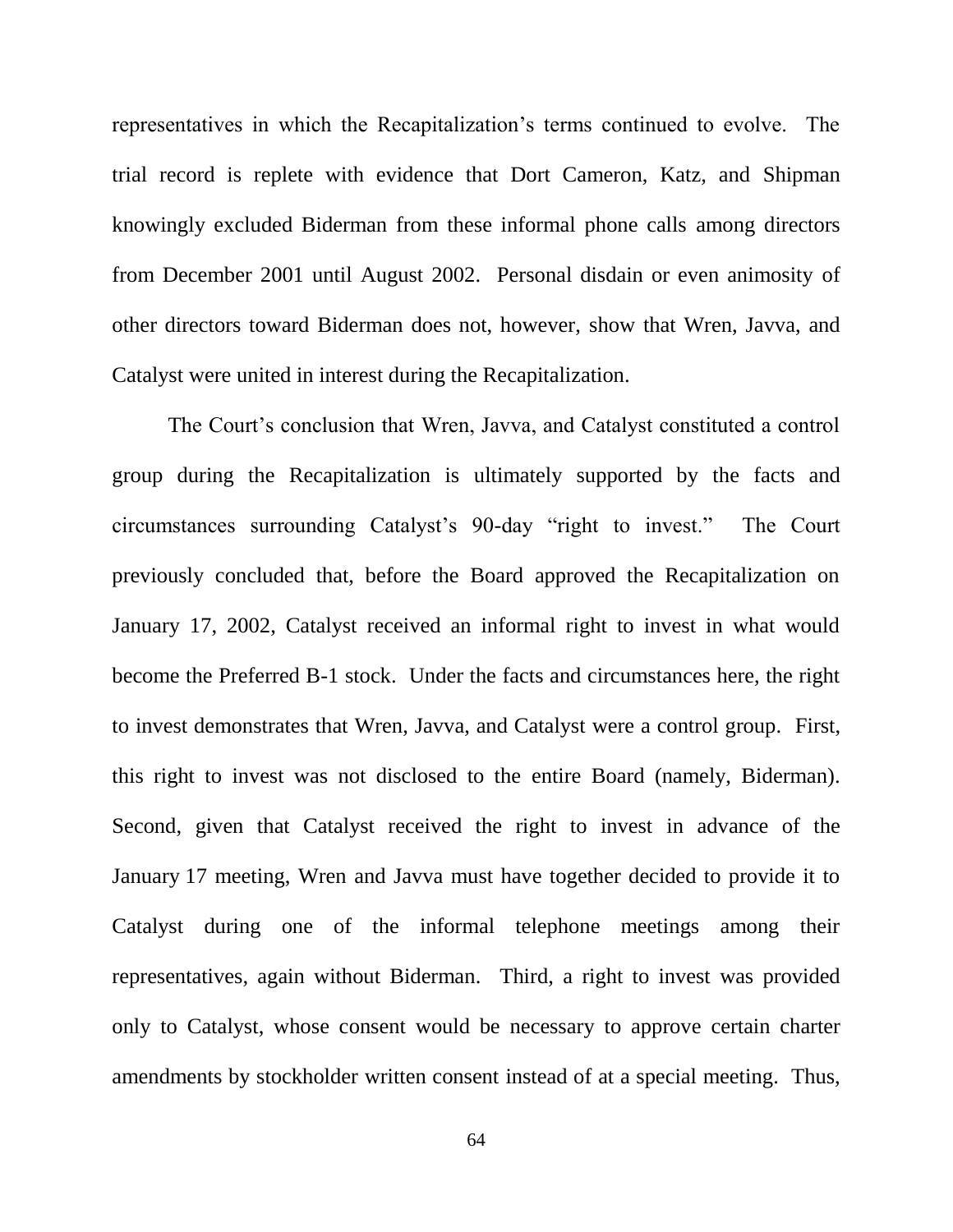the weight of the evidence supports the inference that, in exchange for agreeing to support the Recapitalization through Shipman's votes on the Board and Catalyst's stockholder written consent, Catalyst received the 90-day right to invest in the Recapitalization. Particularly in light of Catalyst's earlier comments in the Catalyst Memo, this conduct here demonstrates an agreement, arrangement, and legally significant relationship among Wren, Javva, and Catalyst—who together owned a majority of the Company's stock—to accomplish the Recapitalization. Catalyst's initial resistance toward investing immediately, its failure to document the right to invest, and its eventual decision not to invest do not undermine the Court's conclusion that, when the Board approved the Recapitalization on January 17, 2002, Catalyst, along with Wren and Javva, constituted a control group.

Nor does the ostensible offer for Biderman to have the Lipper-affiliated investors contribute in the Recapitalization alter the weight of the evidence. With Wren and Javva having already agreed to fund \$2.5 million on January 10, 2002, and Catalyst soon thereafter receiving the right to invest, those three stockholders were united in interest in excluding other investors to maximize their potential return from the Recapitalization. Granberg's contemporaneous notes from the January 10 Board meeting show that the Board offered Biderman the opportunity to ask the Lipper-affiliated investors to participate, but "Lipper . . . deferred"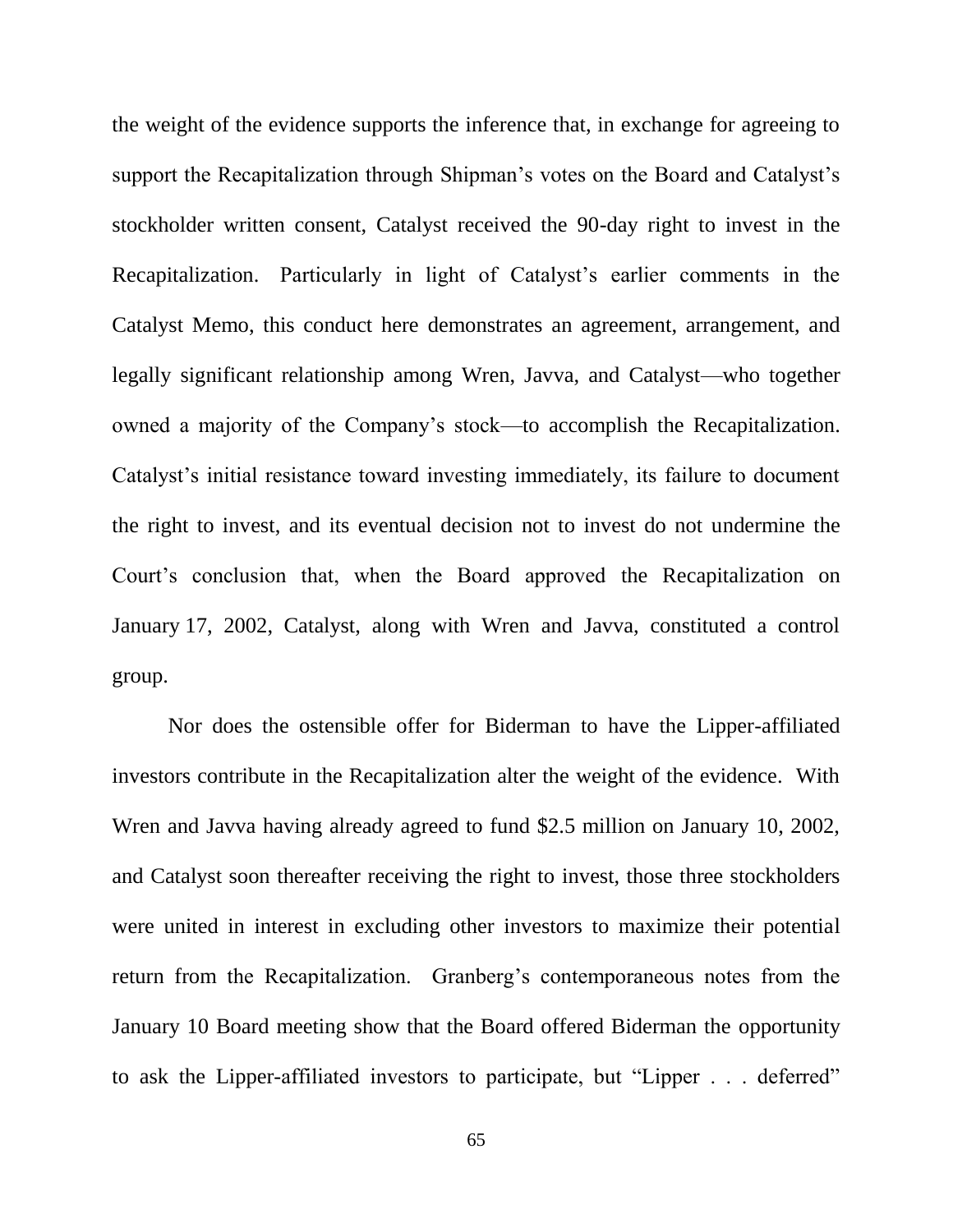because of concerns about timing and lack of due diligence.<sup>245</sup> This supposed offer was not genuine because Biderman had already twice complained—first, in his December 2001 letter rebuking the conduct of the Board, and then, at the January 7 Board meeting—that he did not have enough time to review the Recapitalization's terms. Biderman thus did not feel confident recommending the Recapitalization transaction to the Lipper-affiliated Plaintiffs, and the other directors did not contact those individuals.

All of this evidence undermines any contention by Wren, Javva, and Catalyst that they did not constitute a control group because Biderman was invited to participate and declined to do so. Rather, drawing on Biderman's characterization of other Board meetings, the Recapitalization was a *fait accompli*. 246

In sum, the Plaintiffs have proven, based on the evidence presented at trial, that it is more likely than not that Wren, Javva, and Catalyst constituted a control group during the Recapitalization. Thus, Wren, Javva, and Catalyst owed fiduciary duties to the Company's other stockholders. The Plaintiffs therefore have direct standing under *Gentile II* to challenge the conduct of Wren, Javva, and Catalyst in the Recapitalization.

 $^{245}$  JX 170-0004.

<sup>&</sup>lt;sup>246</sup> Tr. 1146, 1148, 1375 (Biderman).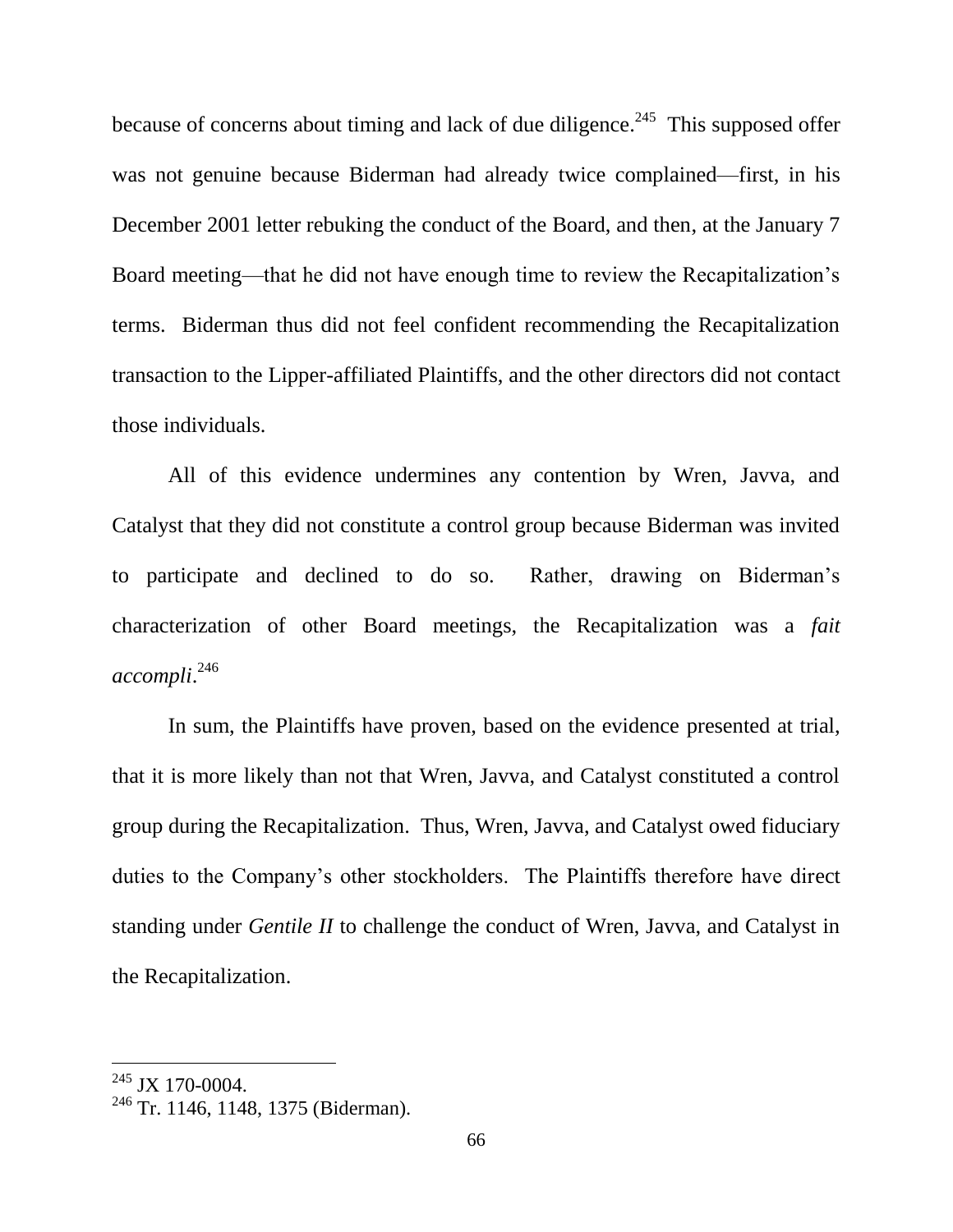### (b) *Alternatively, Whether a Majority of the Board which Approved the Recapitalization was Conflicted*

Because of the considerable attention devoted by the parties to this issue in their post-trial briefing and at post-trial oral argument, the Court also considers whether the Plaintiffs have direct standing to challenge the Recapitalization under *Gentile II* under the theory that a majority of the directors who approved the Recapitalization suffered impermissible conflicts.

The facts of *Gentile II* involved an undisputed controlling stockholder, which framed the Supreme Court's discussion of the "transactional paradigm" that could support direct and derivative expropriation claims. Early understandings of *Gentile II* assumed that direct standing was only available in circumstances in which there was a controlling stockholder<sup>247</sup> or, by implication, a functionally equivalent control group.<sup>248</sup> Support for this interpretation can be found in the

<sup>247</sup> *See, e.g.*, *Gatz v. Ponsoldt*, 925 A.2d 1265, 1280-81 (Del. 2007) ("In this case, . . . the fiduciary exercises its stock control to expropriate, for its benefit, economic value and voting power from the public shareholders. . . . Here, the ultimate transferee is a third party, with the controlling stockholder being an intermediary that transfers the benefits of its expropriation to the ultimate beneficiary in exchange for cash or other equivalent value."); *Feldman v. Cutaia*, 956 A.2d 644, 657 (Del. Ch. 2007) ("*Gentile* and *Gatz* are predicated on the idea that transactions of this type result in an improper transfer of both economic value and voting power from the minority to the controlling stockholder. Thus, it is clear from those decisions that the Delaware Supreme Court intended to confine the scope of its rulings to only those situations where a controlling stockholder exists. Indeed, any other interpretation would swallow the general rule that equity dilution claims are solely derivative, and would cast great doubt on the continuing vitality of the *Tooley* framework."), *aff'd*, 951 A.2d 727 (Del. 2008).

<sup>248</sup> *See, e.g.*, *Dubroff I*, 2009 WL 1478697, at \*3 (articulating some of the ways in which a group of stockholders may be deemed a control group).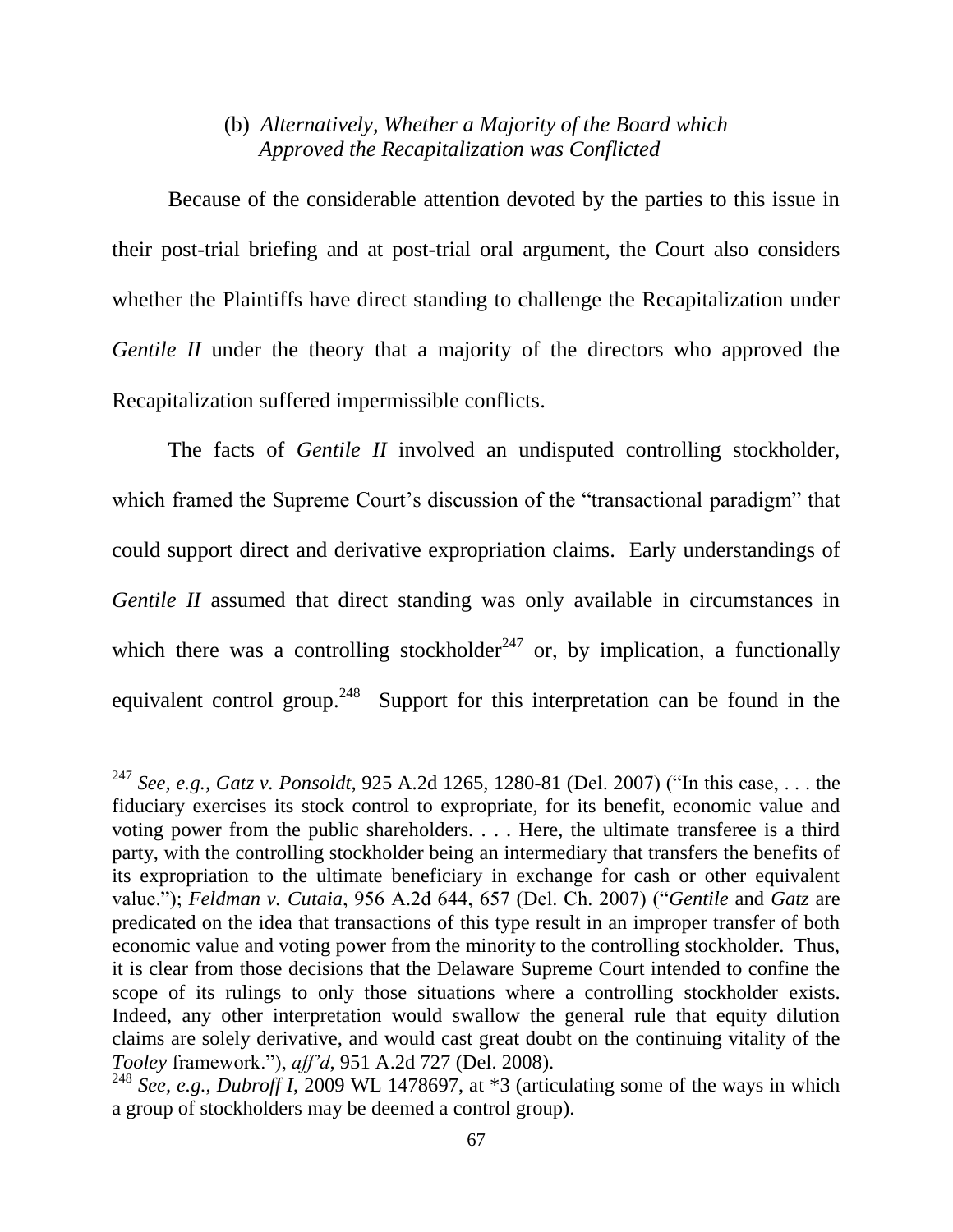same case upon which *Gentile II* relied for the proposition that expropriation gives rise to a direct claim: *In re Tri-Star Pictures, Inc., Litigation*,<sup>249</sup> where stockholder plaintiffs alleged that a controlling stockholder stood on both sides of a dilutive, assets-for-stock transaction.<sup>250</sup>

By its own terms, however, *Gentile II* expressly recognized that it only addressed what was "*at least one* transactional paradigm" that had the dual nature of causing direct and derivative harm and permitting direct and derivative recovery. 251 Broader language in *Gentile II* (or in *Tri-Star*) about situations not involving a controlling stockholder would arguably have been dictum.<sup>252</sup>

Thus, *Gentile II*'s holding does not necessarily warrant the interpretation that, by affording dispositive weight to the Supreme Court's discussion of the facts before it, forecloses direct standing for an expropriation claim absent a controlling stockholder. In other words, that a controlling stockholder's conduct may be challenged through an expropriation claim that is both direct and derivative under

<sup>&</sup>lt;sup>249</sup> 634 A.2d 319 (Del. 1993).

<sup>&</sup>lt;sup>250</sup> *Id.* at 329, 332-33.

<sup>251</sup> *See Gentile II*, 906 A.2d at 99 (emphasis added).

<sup>252</sup> *See generally In re MFW S'holders Litig.*, 67 A.3d 496, 521 (Del. Ch. 2013) ("Our Supreme Court follows the traditional definition of 'dictum,' describing it as judicial statements on issues that 'would have no effect on the outcome of [the] case.' In Delaware, such dictum is 'without precedential effect.' Thus, broad judicial statements, when taken out of context, do not constitute binding holdings.") (internal citations omitted), *aff'd sub nom.*, *Kahn v. M & F Worldwide Corp.*, 88 A.3d 635 (Del. 2014).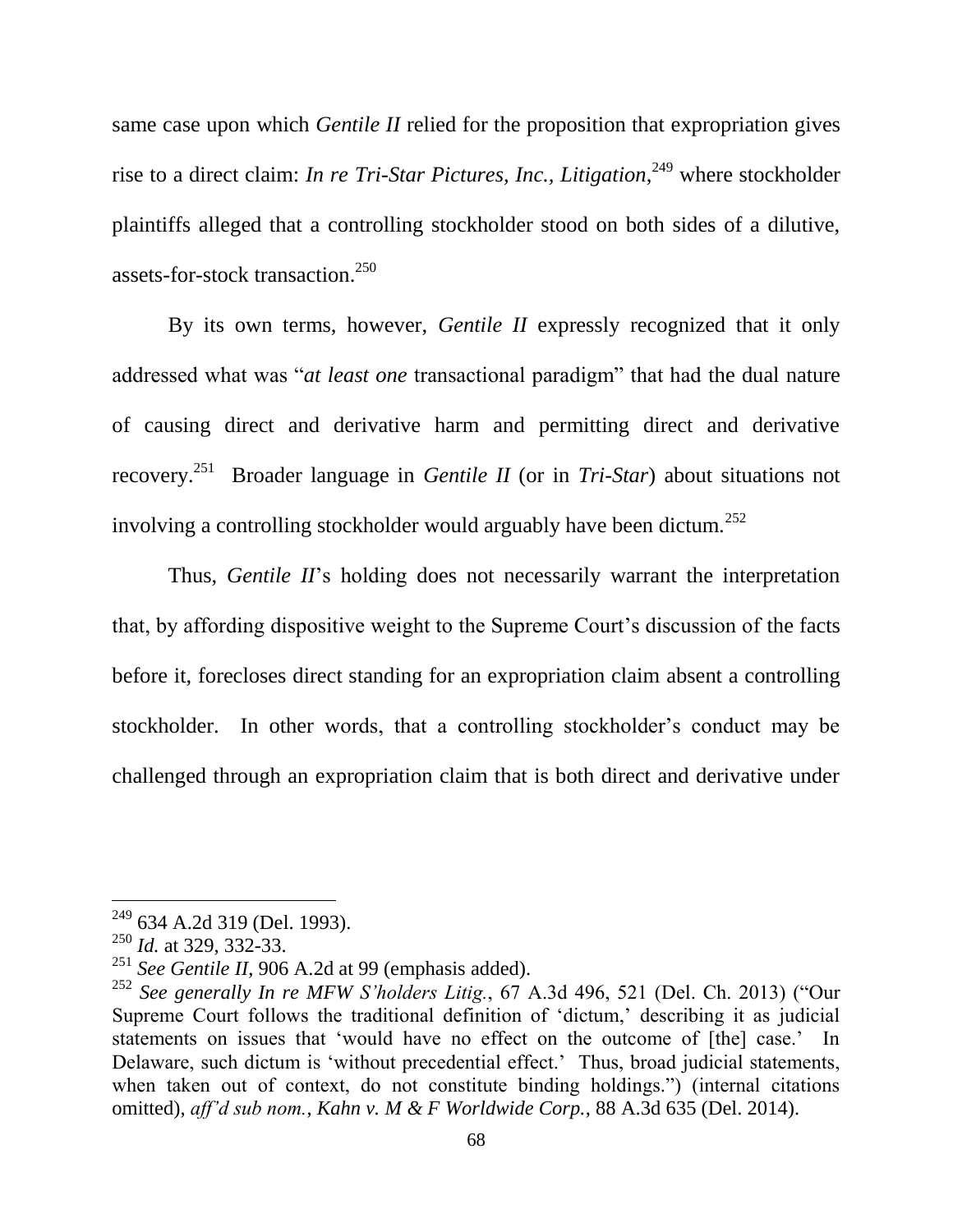*Gentile II* does not mean that an expropriation claim that is both direct and derivative may only be asserted against a controlling stockholder.

This Court revisited this doctrinal question in *Carsanaro v. Bloodhound Technologies, Inc.*<sup>253</sup> There, a former stockholder alleged that a majority of the board of directors was conflicted when setting and approving the terms of several preferred stock issuances because an overwhelming percentage of the preferred stock was issued to the directors personally or to the venture capital firms that had nominated the directors to the board. The plaintiffs challenged those stock issuances after the corporation merged with a third party, implicating the continuous ownership rule.

The court in *Carsanaro* concluded that the plaintiffs' breach of fiduciary duty claims were, in the language of *Gentile II*, for improper expropriation. The court then concluded, at the motion to dismiss stage, that the plaintiffs had standing to assert these expropriation claims on two independent grounds: (i) the venture capital funds and their director representatives constituted a control group; and (ii) "the board that effectuated the transaction [*i.e.*, the preferred stock issuances] lacked a disinterested and independent majority" because a majority of the directors who approved the stock issuances each "acted as a fiduciary for his

 $253$  65 A.3d 618 (Del. Ch. 2013).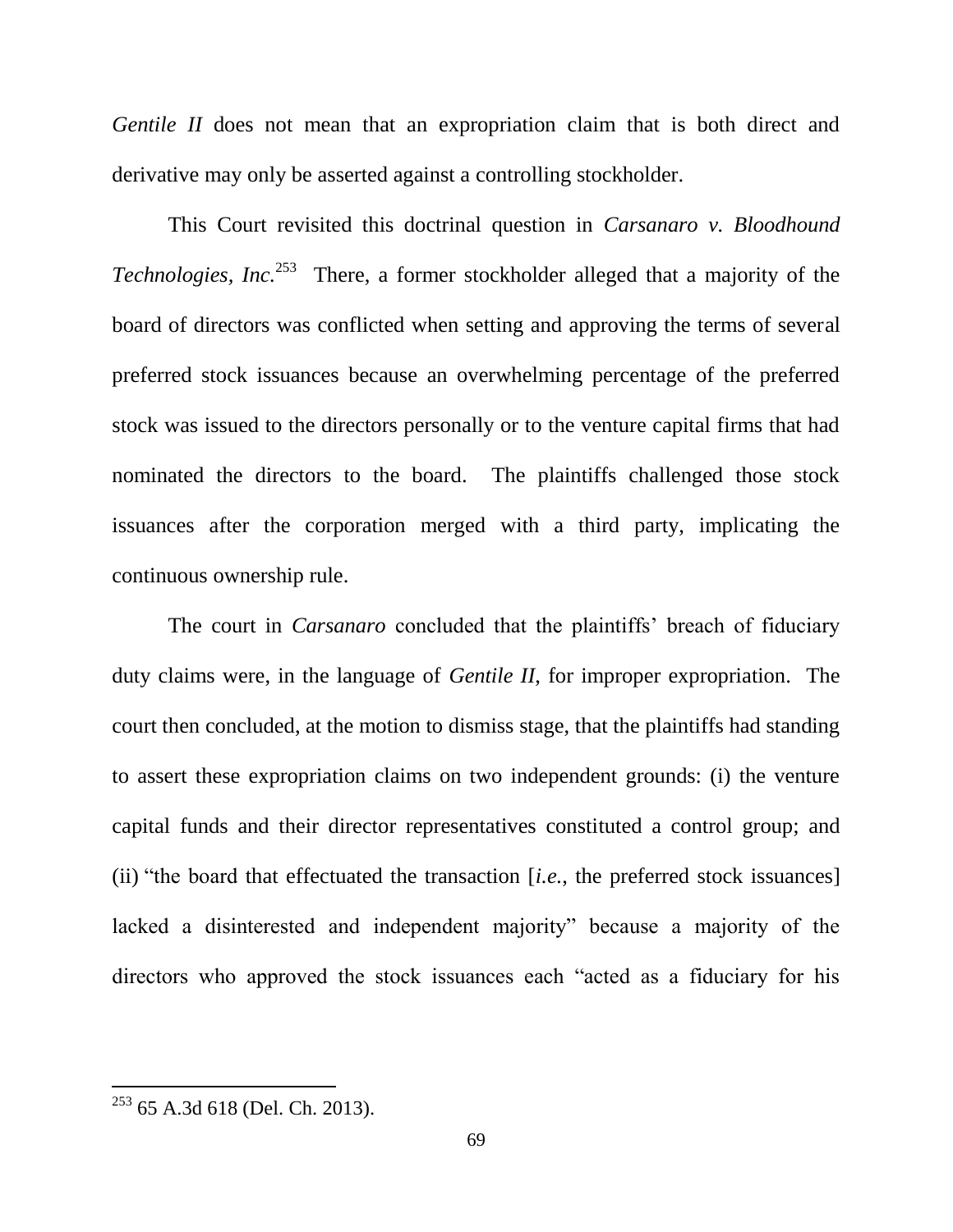affiliated fund [that received stock], creating divided loyalties giving rise to a conflict of interest."<sup>254</sup>

In support of the latter conclusion (which was actually reached first), the court presented an illustrative hypothetical in which the directors issue to themselves stock at a price that is below current market value. The court concluded that, under the "core insight" of *Gentile II*, stockholders in that hypothetical could bring a direct breach of fiduciary duty claim against the directors after a subsequent merger: "[a]lthough there was no controlling stockholder pre-merger, the directors could be said to have expropriated value from the common stockholders in the manner contemplated by *Gentile*."<sup>255</sup> This conduct would support a direct claim because the economic and voting rights of the corporation's stockholders would be harmed in proportion to the board's expropriation of those rights on unfair terms. $^{256}$ 

Under the doctrinal justifications that implicitly support *Carsanaro*, it makes little sense to hold a controlling stockholder to account to the minority for improper expropriation after a merger but to deny standing for stockholders to challenge a similar expropriation by a board of directors after a merger. After all, Delaware law endows the board—not a controller—with the exclusive authority to

<sup>254</sup> *Id.* at 639, 658.

<sup>255</sup> *Id.* at 658.

<sup>256</sup> *Id.* at 655-56.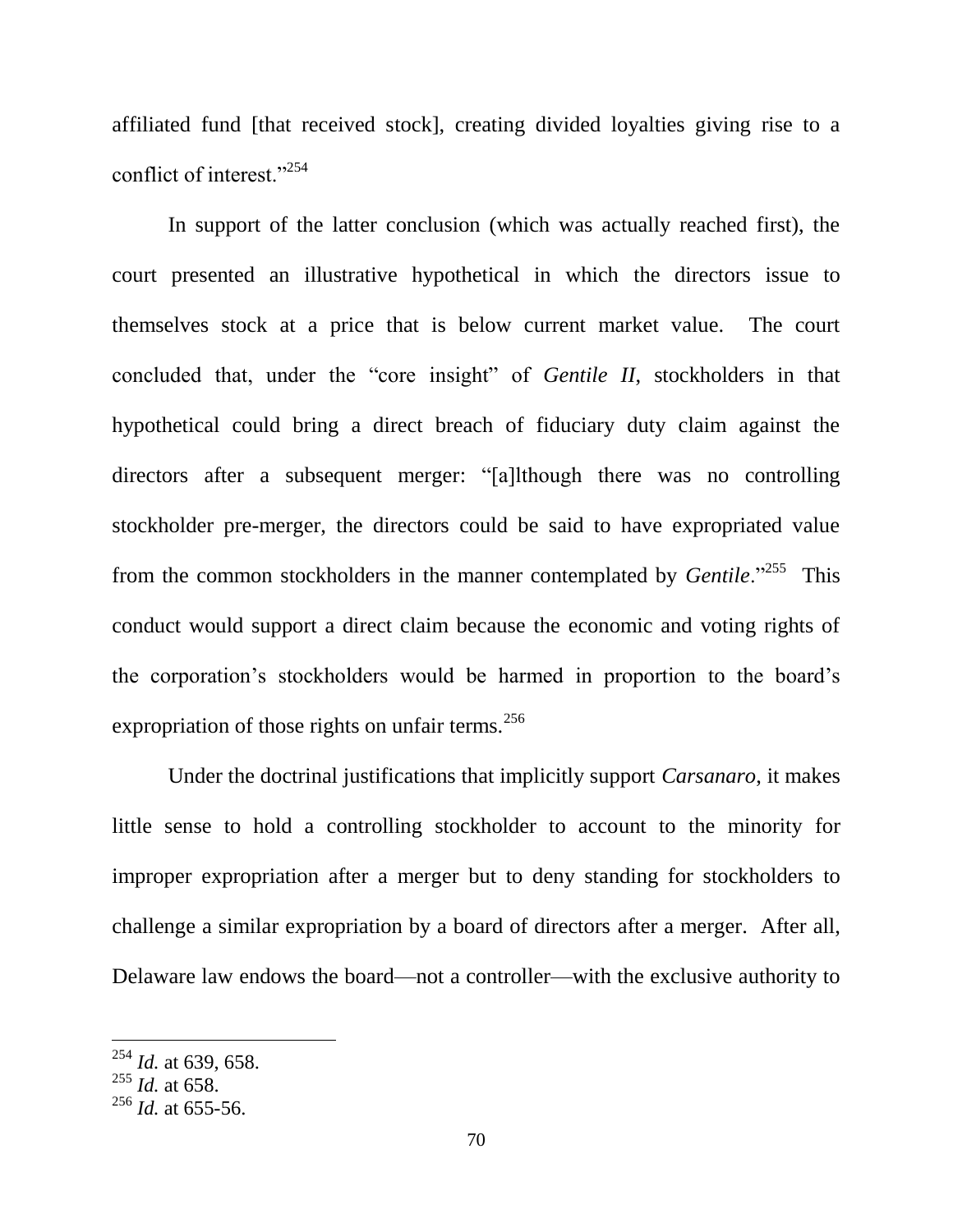manage and direct the corporation's business affairs, $257$  the foremost example of which is the power to issue stock.<sup>258</sup> Why, then, should Delaware law hold a controlling stockholder to a higher standard than the board of directors?<sup>259</sup> After careful reflection, the Court has struggled to articulate a satisfactory answer.

The *Carsanaro* decision is a more expansive interpretation of *Gentile II* than

other decisions of this Court.<sup>260</sup> It is not, however, an unprecedented approach.

l

The reality is that controlling stockholders have no inalienable right to usurp the authority of boards of directors that they elect. That the majority of a company's voting power is concentrated in one stockholder does not mean that that stockholder must be given a veto over board decisions when such a veto would not also be afforded to dispersed stockholders who collectively own a majority of the votes. Like other stockholders, a controlling stockholder must live with the informed (*i.e.*, sufficiently careful) and good faith (*i.e.*, loyal) business decisions of the directors unless the DGCL requires a vote. That is a central premise of our law, which vests most managerial power over the corporation in the board, and not in the stockholders.

*Hollinger Inc. v. Hollinger Int'l, Inc.*, 858 A.2d 342, 387 (Del. Ch. 2004); *see also In re CNX Gas Corp. S'holders Litig.*, 4 A.3d 397, 415 (Del. Ch. May 25, 2010) ("[D]irector primacy remains the centerpiece of Delaware law, even when a controlling stockholder is present[.]").

<sup>260</sup> *See, e.g.*, *DiRienzo v. Lichtenstein*, 2013 WL 5503034, at \*25 (Del. Ch. Sept. 30, 2013) ("As stated, a direct claim under *Tri–Star* and *Gentile* is against a majority or

<sup>257</sup> *See* 8 *Del. C.* § 141(a); *see also, e.g.*, *Aronson v. Lewis*, 473 A.2d 805, 811 (Del. 1984) ("A cardinal precept of the General Corporation Law of the State of Delaware is that directors, rather than shareholders, manage the business and affairs of the corporation.").

<sup>258</sup> *See, e.g.*, 8 *Del. C.* §§ 151-53, 157, 161, 166; *see also Grimes v. Alteon, Inc.*, 804 A.2d 256, 261 (Del. 2002) ("Taken together, these provisions confirm the board's exclusive authority to issue stock and regulate a corporation's capital structure.").

 $259$  On more than one occasion, this Court has emphasized how even controlling stockholders must accede to the decisions of the corporate body bestowed with exclusive management authority—the board of directors: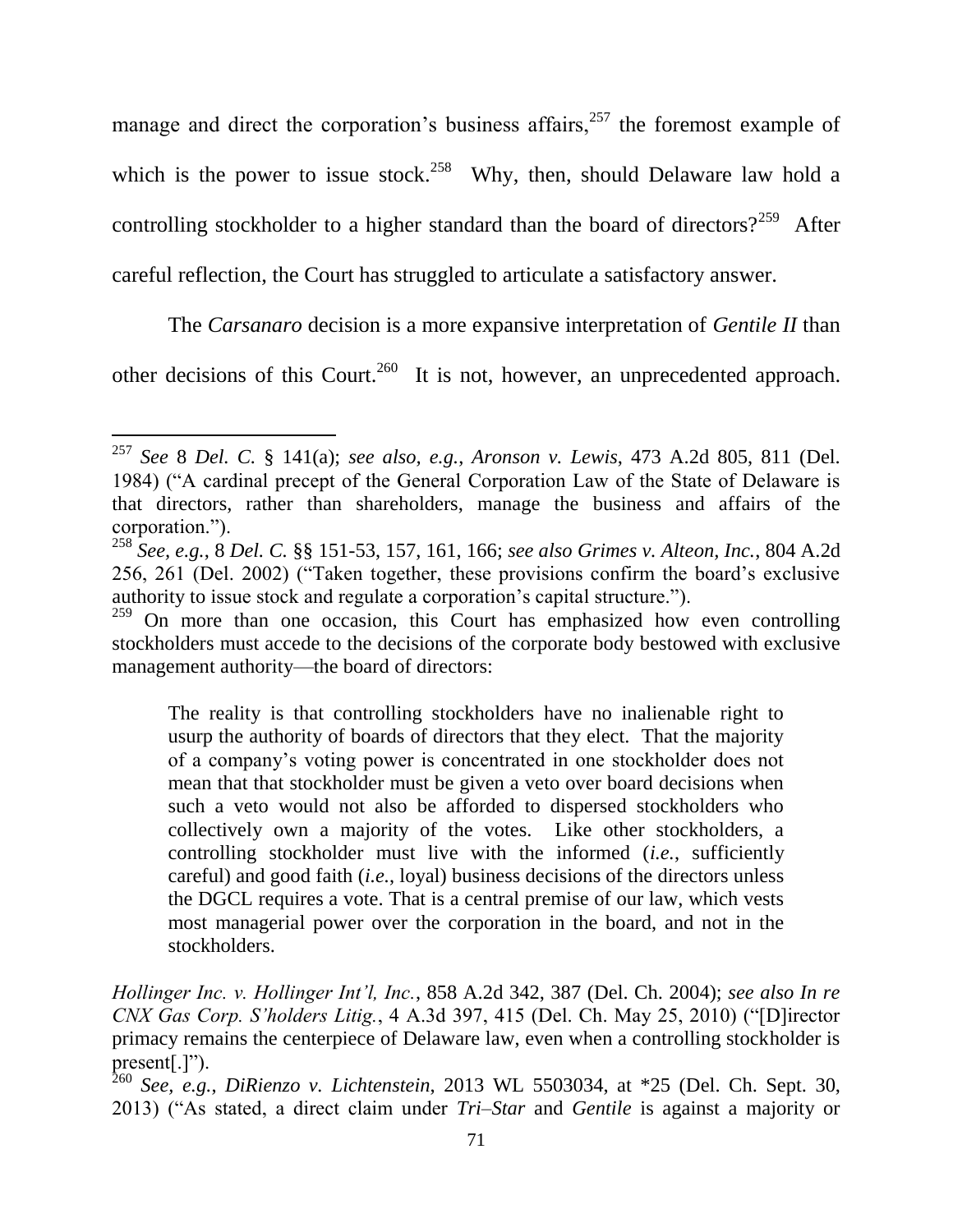This Court concluded in *Avacus Partners, L.P. v. Brian*, <sup>261</sup> under the thenprevailing "special injury" test,  $262$  that a stockholder stated a direct claim for dilution through allegations that the board of directors improperly issued "stock [to] friendly hands to protect against a threatened takeover."<sup>263</sup> Although there were allegations of entrenchment in *Avacus Partners*, there were no allegations of a controlling stockholder. The analysis of *Avacus Partners*—that a stockholder can assert an expropriation claim directly against a majority-conflicted board remains persuasive today, particularly since both *Tri-Star* and *Gentile II* favorably cite that case for the proposition that improper stock dilution gives rise to a direct claim. $264$ 

*Carsanaro* may also, perhaps, exceed what the Delaware Supreme Court intends in this area of Delaware law. But, the Supreme Court has not yet had the occasion to rule explicitly on this interesting question of corporate law. Until it does, the logic and reasoning of *Carsanaro* (and of its predecessor, *Avacus*  l

controlling shareholder only."), *appeal refused*, 80 A.3d 959 (Del. 2013); *Feldman*, 956 A.2d at 657.

<sup>261</sup> 1990 WL 161909, 16 Del. J. Corp. L. 1425 (Del. Ch. Oct. 24, 1990).

<sup>262</sup> *See Lipton v. News Int'l, Plc*, 514 A.2d 1075, 1078 (Del. 1986), *abrogated in part by Tooley*, 845 A.2d at 1038-39.

<sup>&</sup>lt;sup>263</sup> Avacus P'rs, L.P., 16 Del. J. Corp. L. at 1432, 1439 ("Shareholders do have a right to vote their shares, however, so a claim that the board improperly acted to entrench itself by issuing stock that impacts the shareholders' voting power may state either an individual or a derivative claim. Assuming the stock is issued for an adequate consideration, the claim will be only individual. If the stock is issued for inadequate consideration, the corporation itself will be directly injured as well and both individual and derivative wrongs might be alleged.").

<sup>264</sup> *See Gentile II*, 906 A.2d at 99 n.18; *In re Tri-Star Pictures, Inc.*, 634 A.2d at 330.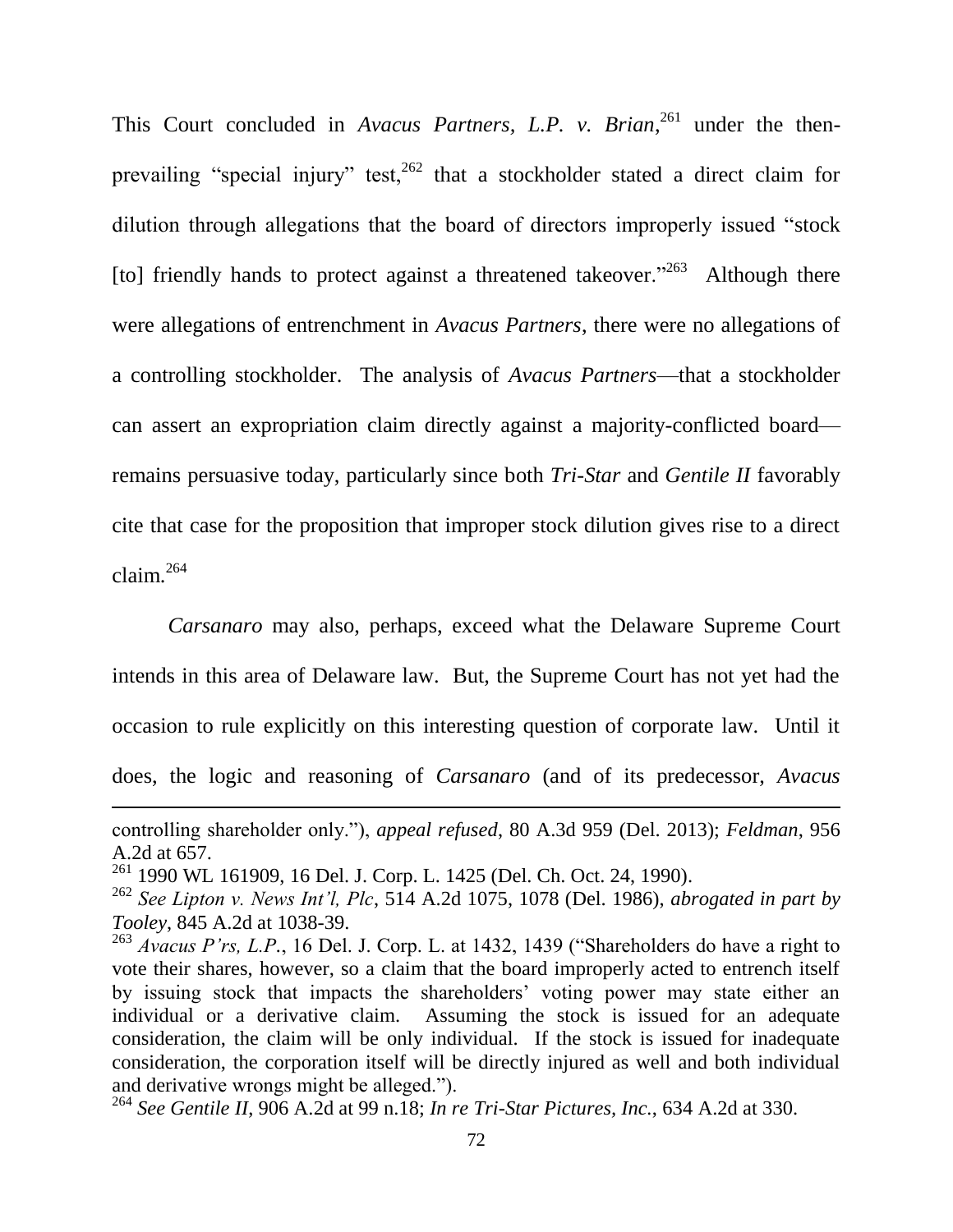*Partners*) are compelling. Although reasonable minds may disagree, the Court agrees with those conclusions of Delaware law. Importantly, *Carsanaro* is consistent with, and does not swallow the whole of, the settled *Tooley* test because the circumstances that would support a dual expropriation claim, as recognized in *Gentile II*, remain narrow: "[t]he expropriation principle operates only when defendant fiduciaries (i) had the ability to use the levers of corporate control to benefit themselves and (ii) took advantage of the opportunity."<sup>265</sup>

Thus, as an alternative ground, the Plaintiffs may also establish standing by proving that a majority of the Board was conflicted—here, meaning interested or not independent<sup>266</sup>—when it approved and implemented the Recapitalization.

It is by no means *per se* improper for a director of a Delaware corporation to also be a fiduciary for another beneficiary. Directors frequently serve on the board of more than one company;  $2^{67}$  some, especially with start-up companies, may have been appointed by a venture capital firm with whom they are in a fiduciary

<sup>265</sup> *Carsanaro*, 65 A.3d at 658-59.

<sup>&</sup>lt;sup>266</sup> Because it was not raised by the parties, the Court does not decide whether a showing that a majority of the Board was not acting in good faith or was not adequately informed—the other ways in which a plaintiff may rebut the business judgment standard of review, *see Aronson*, 473 A.2d at 812—would be sufficient for standing to bring a direct expropriation claim under *Gentile II*.

<sup>267</sup> *See, e.g.*, *Krasner v. Moffett*, 826 A.2d 277, 283 (Del. 2003) (concluding, at the pleadings stage, that three directors were not independent when considering a transaction because they also served as directors of the counterparty in the transaction at issue); *Weinberger*, 457 A.2d at 710 (concluding in a post-trial appeal that the directors who served on the boards of a corporation and its controlling stockholder were not independent when considering the merits of a transaction between the two).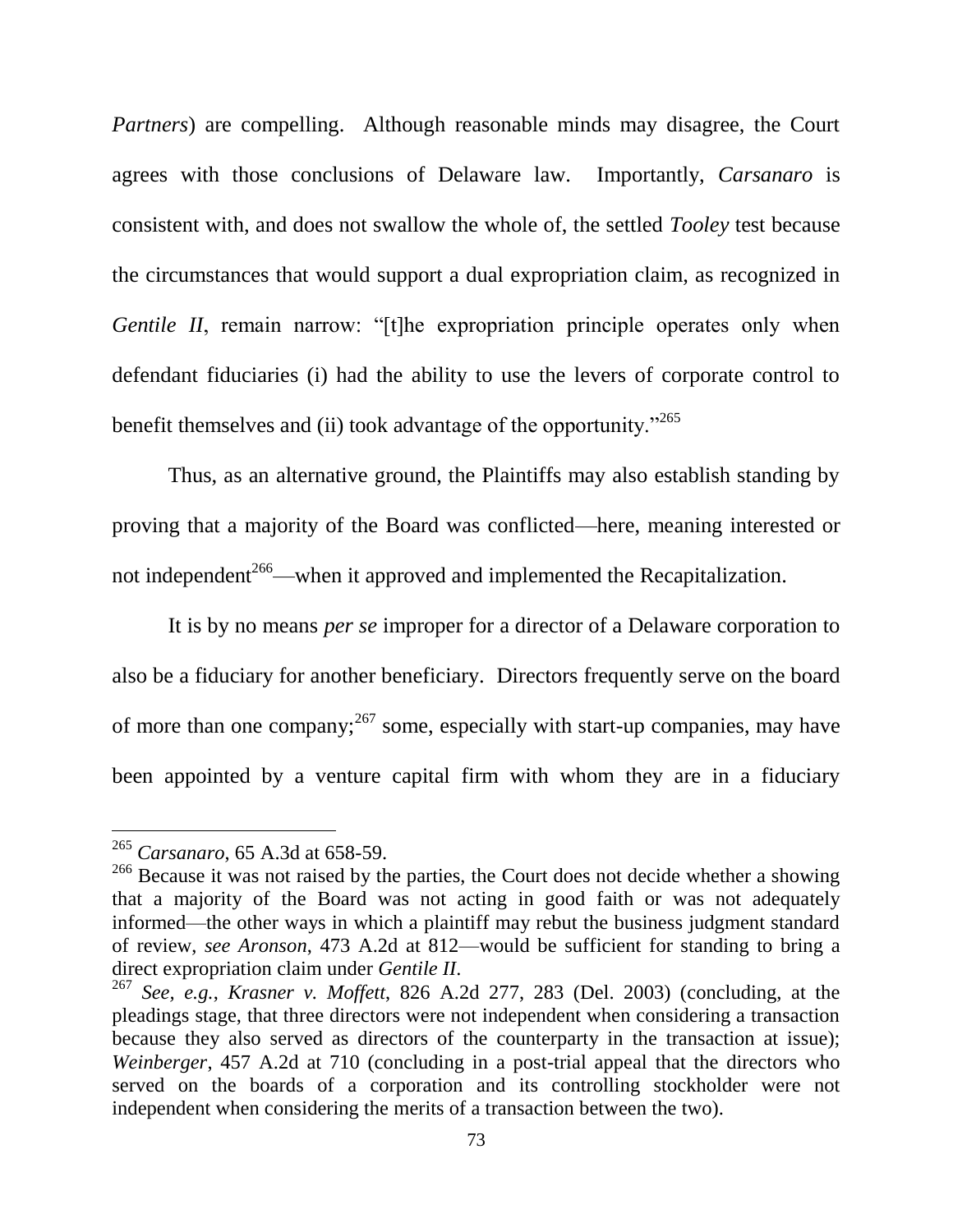relationship.<sup>268</sup> A director with a competing fiduciary relationship may face "an inherent conflict of interest" if, when considering the merits of a particular business decision, "the interests of the beneficiaries diverge."<sup>269</sup> Drawing on the teachings of the Delaware Supreme Court's decision in *Weinberger v. UOP, Inc.*, this Court has described this issue as the "dual-fiduciary problem."<sup>270</sup>

Directors of Delaware corporations owe fiduciary duties of care and loyalty to the corporation and its stockholders.<sup>271</sup> "Essentially, the duty of loyalty mandates that the best interest of the corporation and its shareholders takes precedence over any interest possessed by a director, officer or controlling shareholder and not shared by the stockholders generally."<sup>272</sup> Thus, to discharge his or her fiduciary duties—especially the duty of loyalty—a director must put the interests of the stockholders above self-interest and, by extension, the interests of

<sup>268</sup> *See, e.g.*, *In re Trados Inc. S'holder Litig.*, 73 A.3d 17, 51-54 (Del. Ch. 2013) (concluding after trial that three directors appointed by venture capital funds to the board were in a fiduciary relationship with their respective funds); *Carsanaro*, 65 A.3d at 638 (inferring at the motion to dismiss stage that three directors were in a fiduciary relationship with the affiliated funds that appointed them to the board).

<sup>269</sup> *In re Trados Inc.*, 73 A.2d at 47.

<sup>270</sup> *Id* at 46-47; *Carsanaro*, 65 A.3d at 638.

<sup>271</sup> *See Mills Acq. Co. v. Macmillan, Inc.*, 559 A.2d 1261, 1280 (Del. 1989).

<sup>272</sup> *Cede & Co. v. Technicolor, Inc.*, 634 A.2d 345, 361 (Del. 1993); *see also Guth v. Loft, Inc.*, 5 A.2d 503, 510 (Del. 1939) ("Corporate officers and directors are not permitted to use their position of trust and confidence to further their private interests. . . . The rule that requires an undivided and unselfish loyalty to the corporation demands that there be no conflict between duty and self-interest.").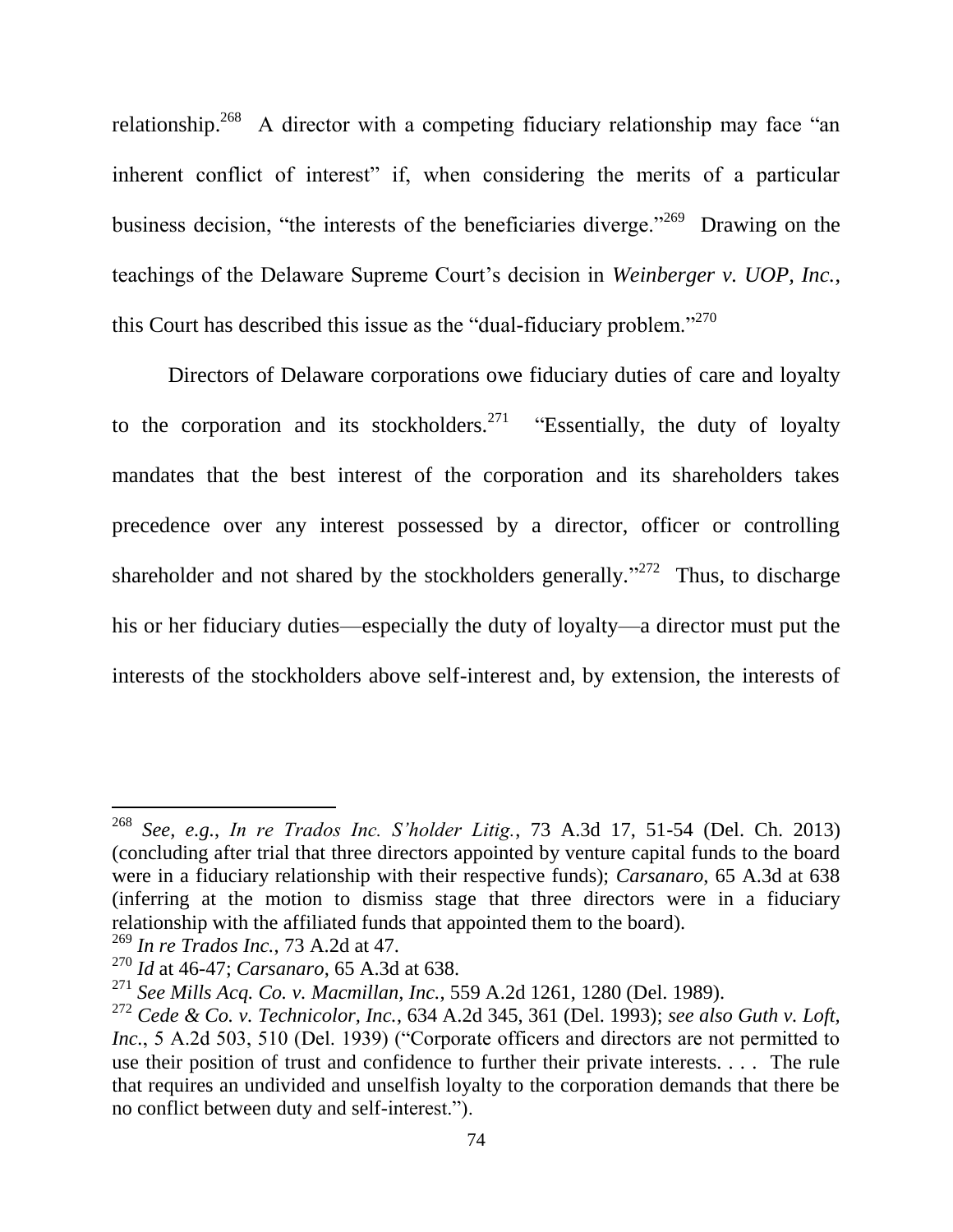the other beneficiaries to whom the director may also owe fiduciary duties. Put simply, "[t]here is no 'safe harbor' for such divided loyalties in Delaware."<sup>273</sup>

To prove that a director confronted the dual fiduciary problem, a plaintiff must establish: (i) that the interests of the second beneficiary diverged from those of the common stockholders; and (ii) that the director "faced a conflict of interest because of [his or her] competing duties."<sup>274</sup> A director who approves a stock issuance not offered to all stockholders may, if he or she is in a fiduciary relationship with a recipient of the new stock, faces an inherent conflict of interest. 275

The Plaintiffs insist that, as fiduciaries of stockholders who benefited from the Recapitalization to the detriment of the Company's other stockholders—Wren and Javva's receiving the Preferred B-1 stock and Catalyst's receiving the 90-day

<sup>273</sup> *Weinberger*, 457 A.2d at 710; *see also McMullin v. Beran*, 765 A.2d 910, 923 (Del. 2000) ("There is no dilution of that [duty of loyalty] in a parent subsidiary context for the individuals who acted in a dual capacity as officers or designees of [the controlling stockholder] and as directors of [the corporation].").

<sup>274</sup> *In re Trados Inc.*, 73 A.3d at 52-54 (concluding that three directors faced actual conflicts of interest because the beneficiaries of their fiduciary duties had conflicting interests: the corporation's stockholders were owed duties to maximize the value of the corporation for their benefit, while the venture capital firms wanted to exit the investment by selling the company in the near-term without regard to long-term value maximization).

<sup>275</sup> *See Carsanaro*, 65 A.3d at 638 ("Because of their dual status as fiduciaries for the Company and for the entities purchasing the Series D Preferred, [three directors] were not independent with respect to the Series D Financing.").

Because no member of the Board received stock individually, the Court does not address whether a majority of directors who approve stock issuances to themselves may also face a fundamental conflict that, absent relevant procedural protections, may give rise to a direct expropriation claim under *Gentile II*.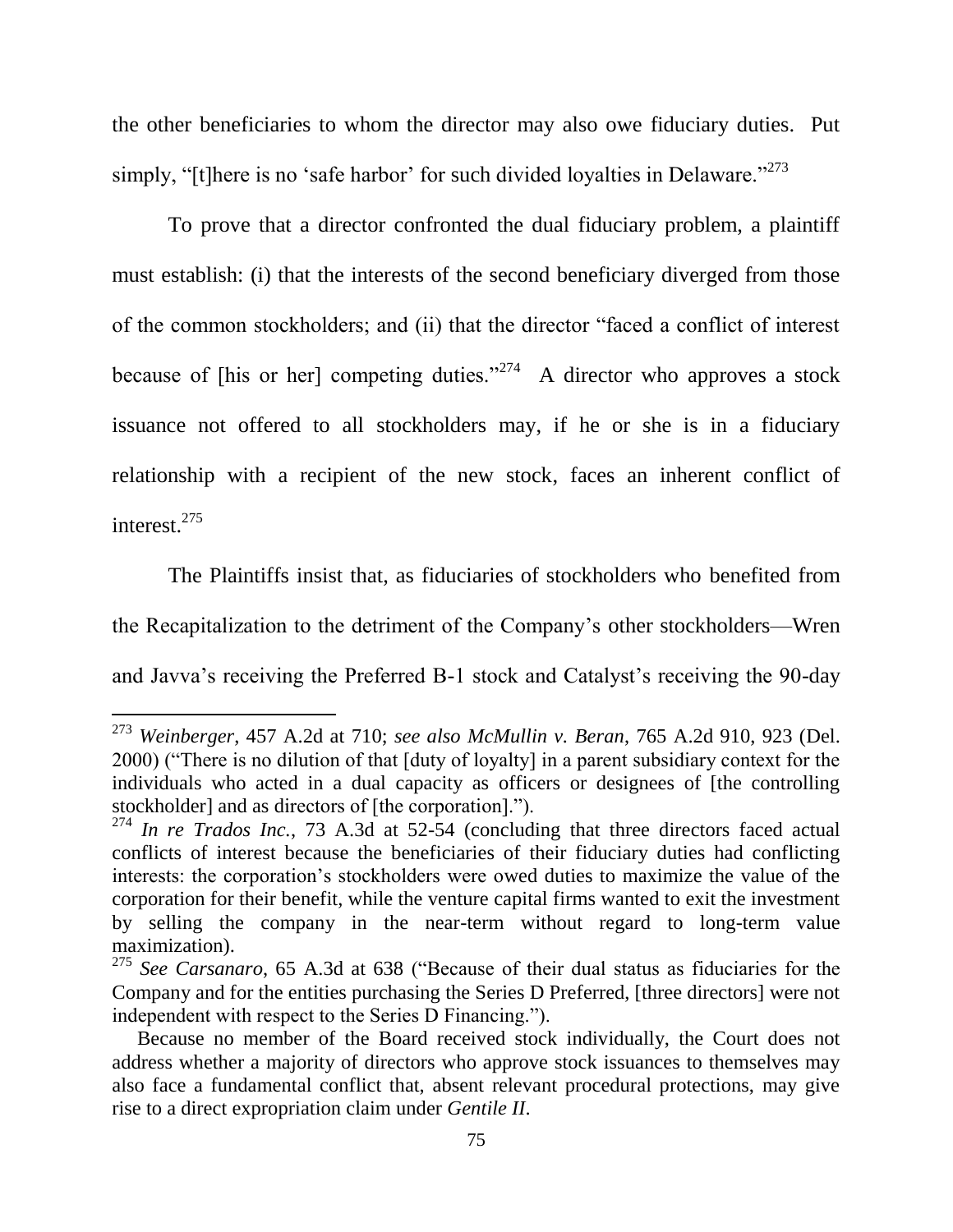right to invest—Dort Cameron, Katz, and Shipman were conflicted when deciding whether to approve the Recapitalization.<sup>276</sup> They further argue that Williams (and then Snyder) was interested because he intended to invest in the Recapitalization (and because Snyder received stock options after its completion), or at least because both Williams and Snyder were, each as the Company's CEO, beholden to the interested Board majority.<sup>277</sup> The Defendants again contend that Catalyst did not receive any 90-day option and thus Shipman was not conflicted because he declined to participate. As to Williams and Snyder, the Defendants maintain that the weight of the evidence belies the Plaintiffs' assertion that those two directors were interested in the Recapitalization.<sup>278</sup>

The Court analyzes potential conflicts of interests on a director-by-director basis.<sup>279</sup> By a clear preponderance of the evidence, the Plaintiffs established that Dort Cameron, Katz, and Shipman were in a fiduciary relationship with their respective entities. Dort Cameron was Wren's managing member; Katz was Javva's managing member and principal; and Shipman was one of Catalyst's partners. Each of these three members of the Board would have faced a potential conflict of interest in any transaction between the Company and the entity to which he owed fiduciary duties.

<sup>276</sup> Pls.' Opening Br. 44-47.

 $277$  Pls.' Reply Br. 18-22.

 $278$  Defs.' Answering Br. 54-56.

<sup>279</sup> *See McMullin*, 765 A.2d at 923.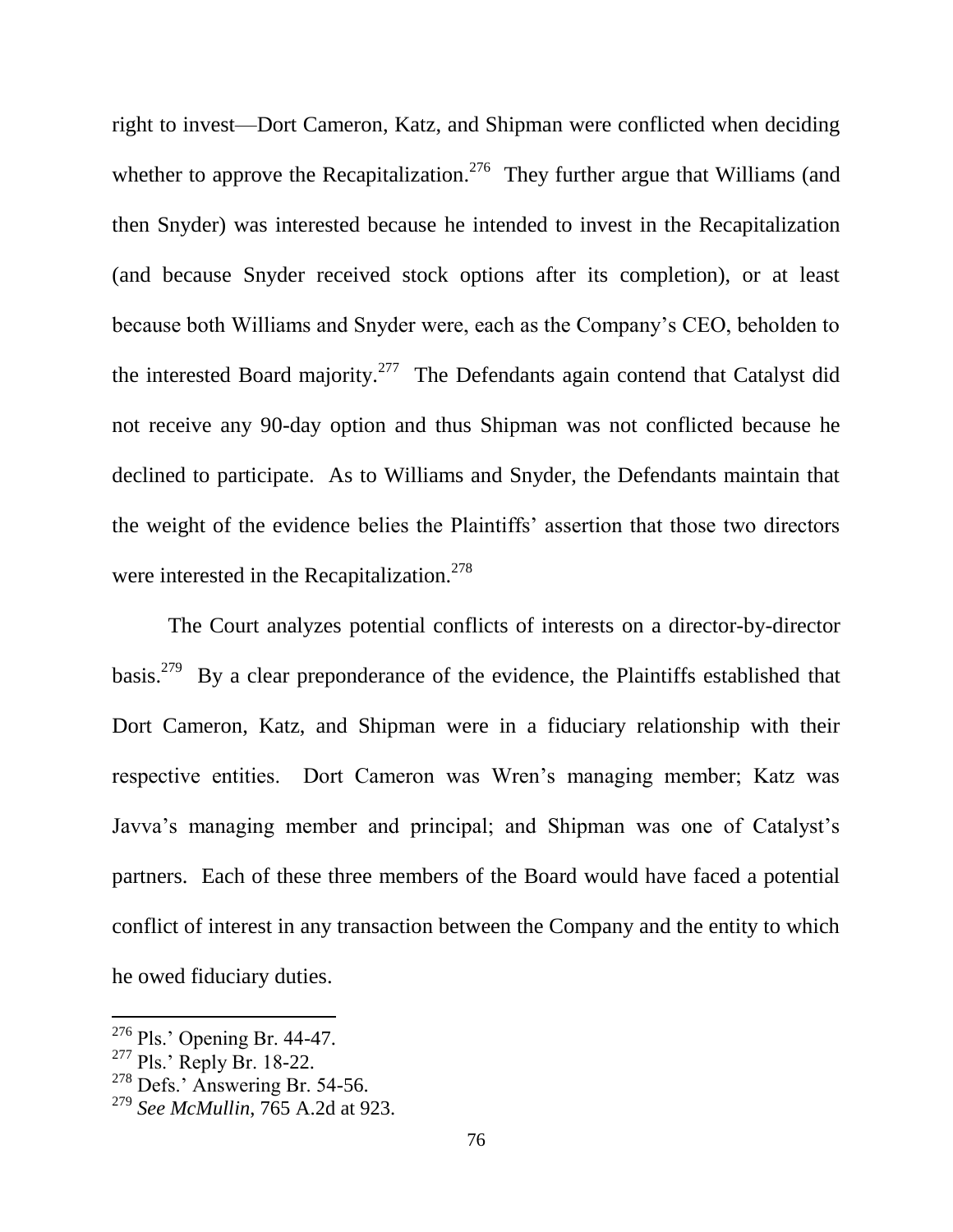It is undisputed that Dort Cameron and Katz faced an actual conflict of interest when they approved the Recapitalization because Wren and Javva invested and ultimately received Preferred B-1 stock in return. The interests of Wren and Javva diverged from the interests of the Company's other stockholders: Wren and Javva sought to maximize the value of their investment, while the stockholders who did not participate in the Recapitalization—including the Plaintiffs—would seek to act in the best interests of the Company.

Conversely, there is no dispute that Biderman was not in a fiduciary relationship, separate from his position as a director, with any investor who participated in the Recapitalization. The Plaintiffs thus must establish that one of the remaining directors—Williams (and then Snyder) or Shipman—also faced an actual conflict.

Neither Williams nor Snyder stood on both sides of the Recapitalization because neither invested in January 2002 or any time thereafter. Williams appears to have, at first, committed to invest \$200,000 in the Company in exchange for Preferred B-1 stock, but he never did so. He may have been asked to resign before he could invest, or perhaps he did not find the investment that attractive. The parties dispute the possible reasons in their briefs, but neither cites any evidence in support of their position.<sup>280</sup> The Plaintiffs did not put on evidence of this issue at

 $280$  Pls.' Reply Br. 20; Defs.' Answering Br. 27.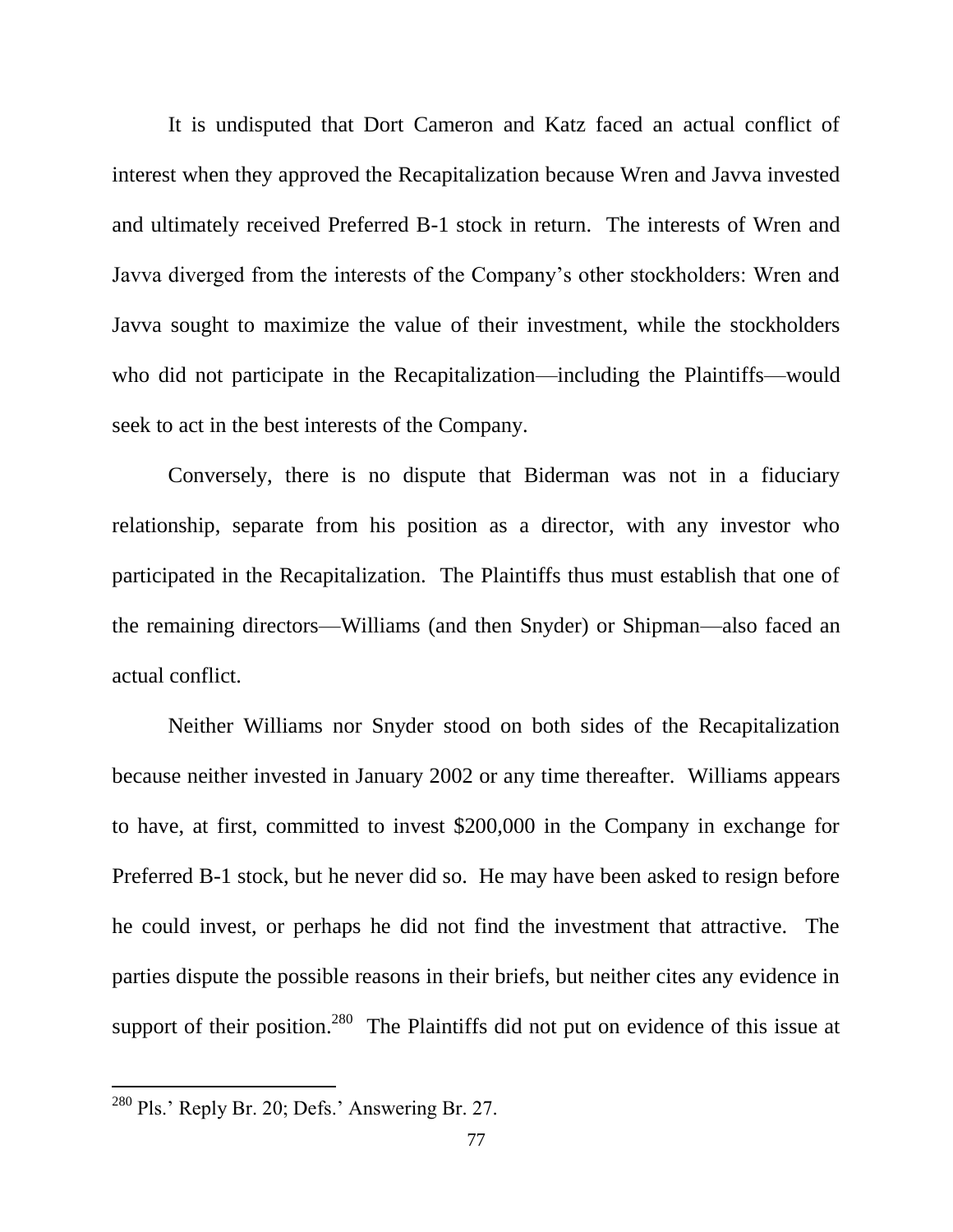trial, and thus they have failed to prove that this initial commitment, assuming there was one, rendered Williams conflicted. Williams had resigned by April, and Snyder was not a member of the Board until May. The stock options that Snyder received were approved by the Board separate from the Recapitalization; there is no evidence of a quid pro quo with Snyder and any of the Defendants.

Additionally, without deciding whether being "beholden"<sup>281</sup> to those who are issued stock is sufficient to render a director conflicted for purposes of asserting a direct expropriation claim, the Plaintiffs failed to demonstrate that either Williams or Snyder was beholden to Wren or Javva (or to Catalyst, for that matter). The Plaintiffs have not shown, for example, that either was appointed as a director with the understanding that he would approve the Recapitalization. Moreover, that the Board requested Williams' resignation as CEO and as a director in April 2002—in the midst of implementing and setting the final terms of the Recapitalization undermines, rather than supports, any finding that Williams' business discretion was "sterilized."<sup>282</sup> Finally, the Board's appointing Snyder as CEO and electing him as a director, without further evidence, is insufficient to demonstrate that Snyder lacked independence during the Recapitalization process.<sup>283</sup>

<sup>281</sup> *Aronson*, 473 A.2d at 815.

<sup>282</sup> *Rales v. Blasband*, 634 A.2d 927, 936 (Del. 1993).

<sup>283</sup> *See, e.g.*, *In re Tyson Foods, Inc. Consol. S'holder Litig.*, 919 A.2d 563, 588 (Del. Ch. 2007) ("[I]t is well-settled that a director's appointment at the behest of a controlling shareholder does not suffice to establish a lack of independence.").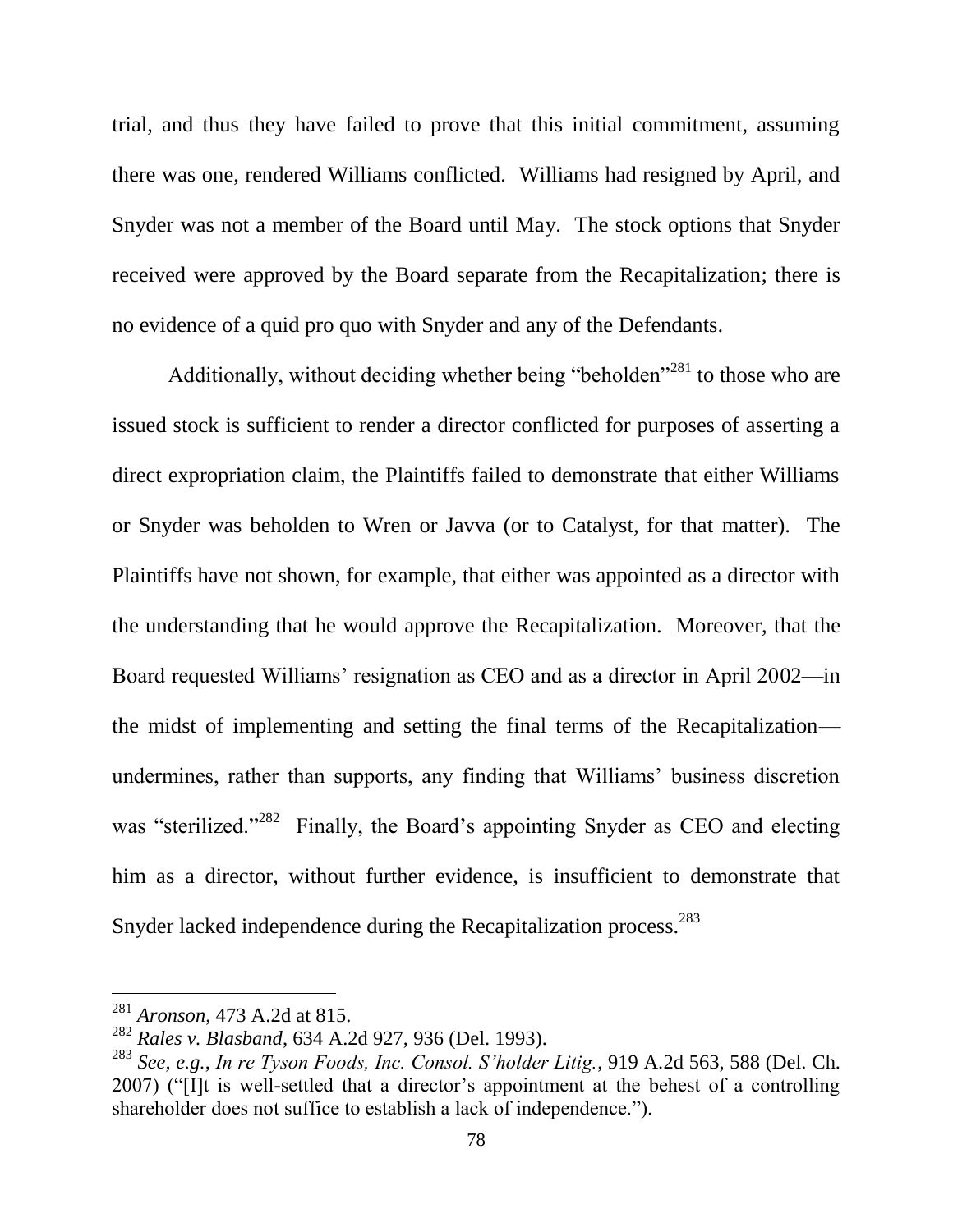This leaves Catalyst's Shipman. Given the two references to the "right to invest" in Catalyst's internal documents and Shipman's testimony that he would not have written anything in those documents that was not accurate, the Court found that, before the Board approved of the Recapitalization, Catalyst (and only Catalyst) was provided with an informal right to invest in what would become the Preferred B-1 stock. This right to invest, even if it was not legally enforceable (as the Defendants contend), was a tangible benefit that Catalyst would receive so long as Shipman voted in favor of the Recapitalization. In a way, the opportunity to see how the Company performed before investing additional money may have been a more valuable benefit than the convertible notes that the actual investors received—for while Wren and Javva had money on the table, Catalyst was able to wait and see if it was a good bet. Although not as readily apparent as with Dort Cameron and Katz, Shipman also faced the dual fiduciary problem. He faced an actual conflict of interest between his duties to the Company's stockholders and his duties to Catalyst, which was on the other side of the Recapitalization because it received something—the "right to invest" in the Preferred B-1 stock issuance that was not shared with the Company's other stockholders.<sup>284</sup>

<sup>&</sup>lt;sup>284</sup> Based on this conclusion, the Court need not address the Plaintiffs' alternate theory that Shipman was conflicted because Catalyst would receive Preferred A stock in the Recapitalization. Tr. of Post-Trial Oral Arg. 21.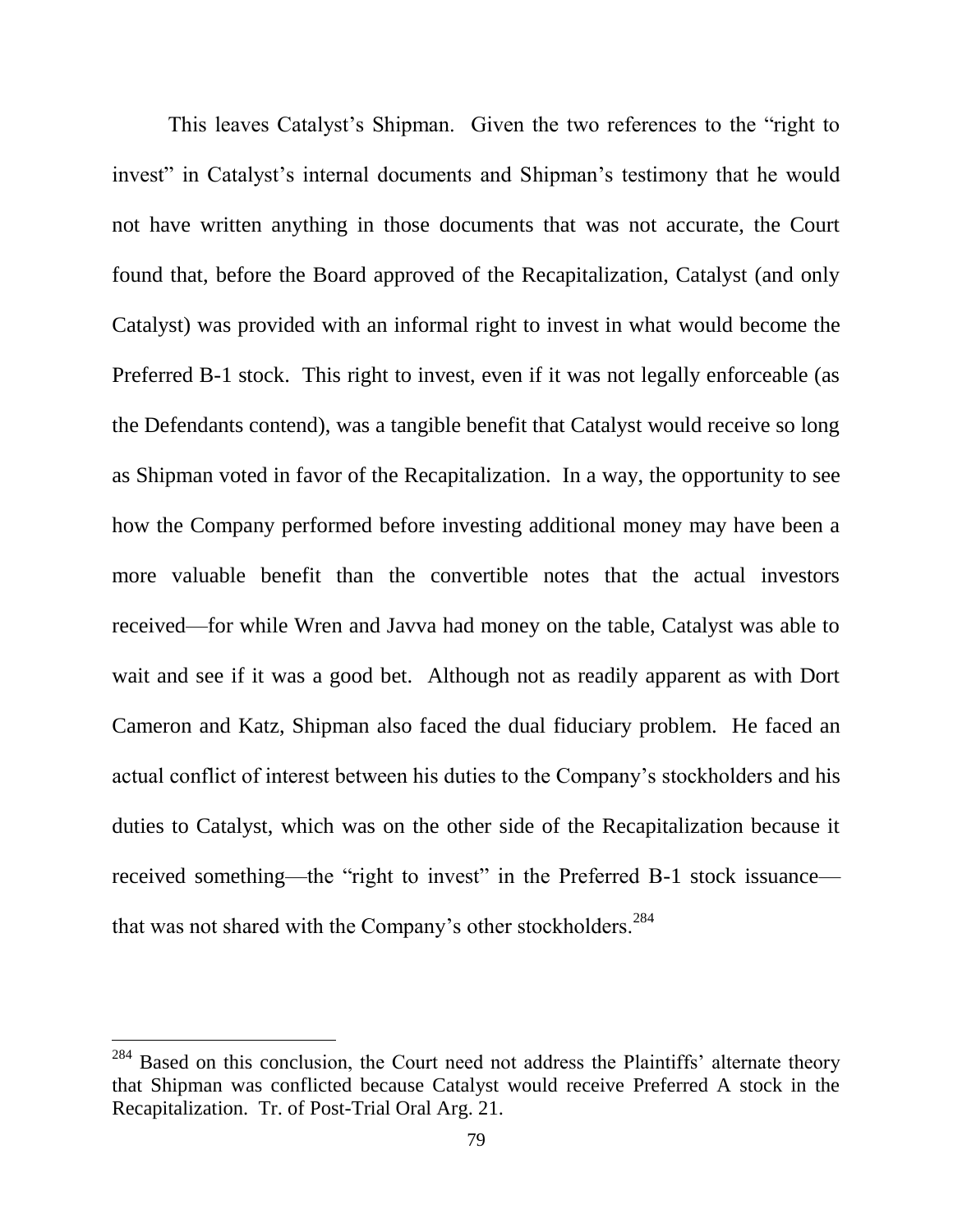As an alternative holding, the Plaintiffs have demonstrated that, of the members of the Board who approved the Recapitalization, a majority owed fiduciary duties to entities that received benefits from the Recapitalization (preferred stock or the right to invest in preferred stock) that were not shared with the Company's other stockholders. Thus, the Plaintiffs have direct standing to challenge the Board's conduct in the Recapitalization.

#### 2. The Standing of the SMIG Plaintiffs

"As a general matter, when the terms of a transaction are established—not when the transaction is carried out—is the proper time for assessing whether a breach of fiduciary duty occurred."<sup>285</sup> The SMIG Plaintiffs were owed fiduciary duties by the Board by at least May 30, 2002, the date when they individually received stock in the Company. What remains in dispute is whether the SMIG Plaintiffs have standing to challenge the Recapitalization as approved by the Board in January 2002.

The SMIG Plaintiffs claim that they have standing on two, independent grounds: (i) because the Defendants changed material terms of the Recapitalization after May 2002; and (ii) because they received their stock by "operation of law" through the dissolution of SMIG. $^{286}$  The Defendants, consistent with their position

<sup>285</sup> *Nine Sys. Corp. I*, 2013 WL 771897, at \*7 (citing *7547 P'rs v. Beck*, 682 A.2d 160, 162-63 (Del. 1996)).

<sup>286</sup> Pls.' Reply. Br. 51-53; Pls.' Opening Br. 105-07.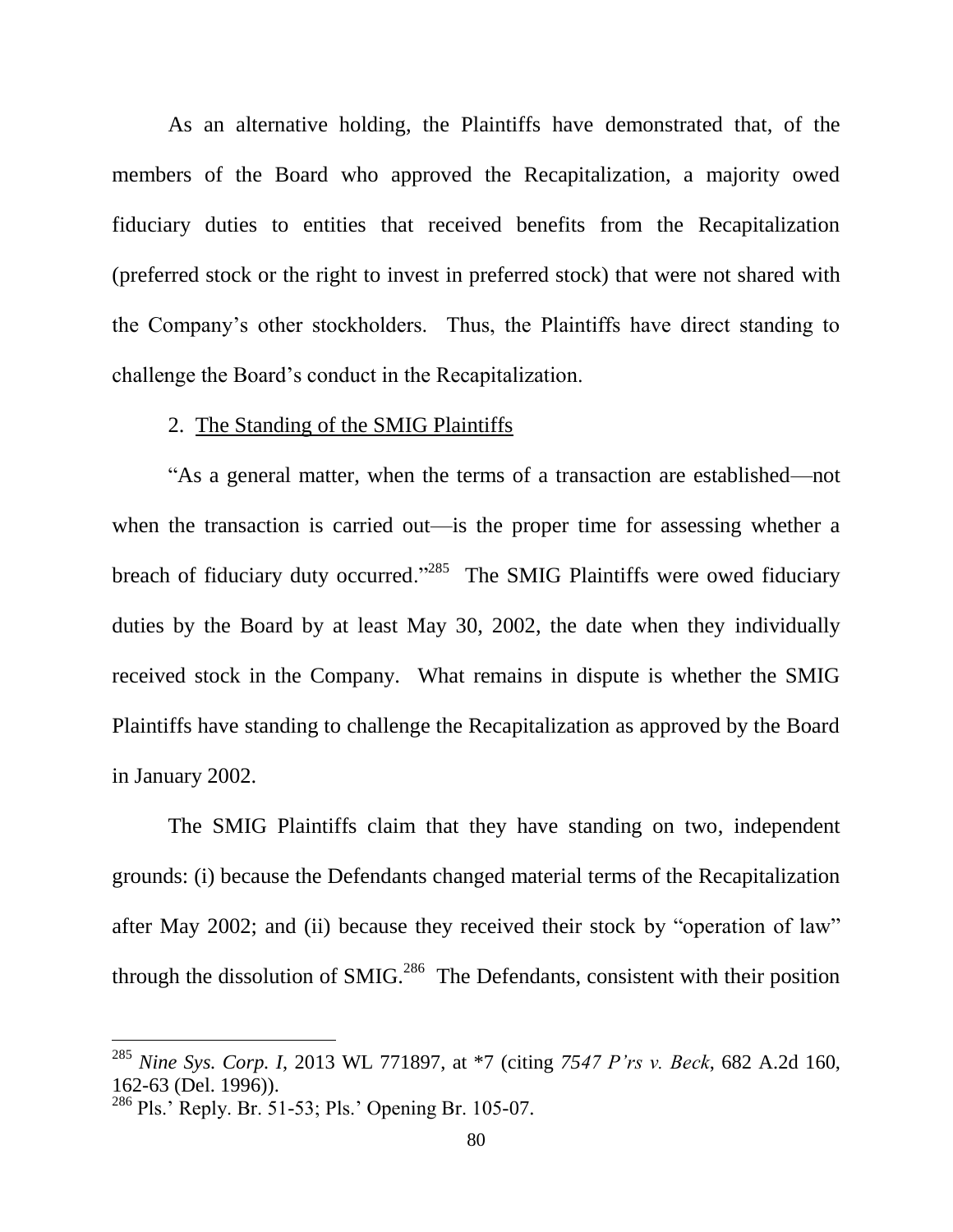that there was no breach of fiduciary duty, contend that the SMIG Plaintiffs were not harmed by any actions after May 2002. They also insist that the "operation of law" doctrine invoked by the SMIG Plaintiffs applies in derivative litigation, not for a purportedly direct claim asserted here.<sup>287</sup>

"[I]n order to bring any type of derivative action to correct alleged acts of corporate mismanagement it is necessary that the plaintiff either be a stockholder at the time of the transaction complained of, or that his stock thereafter devolve upon him by operation of law."<sup>288</sup> Because, when SMIG dissolved, the SMIG Plaintiffs received stock in the Company without any action on their part,  $^{289}$  they received their stock in the Company by operation of law.<sup>290</sup>

Under the facts of this case, the Court concludes that the "operation of law" exception to the continuous ownership rule applies with equal force to the SMIG Plaintiffs' ability to assert their expropriation claims directly. Because they received their stock in the Company from SMIG by operation of law, the SMIG

<sup>287</sup> Defs.' Answering Br. 95-96.

<sup>288</sup> *Brown v. Automated Marketing Sys., Inc.*, 1982 WL 8782, at \*1, 7 Del. J. Corp. L. 466, 468 (Del Ch. Mar. 22, 1982) (citing 8 *Del. C.* § 327).

<sup>289</sup> *See, e.g.*, JX 209, 210, 211, 212, 213.

<sup>290</sup> *Parfi Hldg. AB v. Mirror Image Internet, Inc.*, 954 A.2d 911, 937 (Del. Ch. 2008) (quoting WILLIAM MEADE FLETCHER, CYCLOPEDIA OF THE LAW OF CORPORATIONS § 5981 (2013)) ("A transfer of shares by operation of law means that the shareholder acquires the shares without any act or cooperation on his or her part.").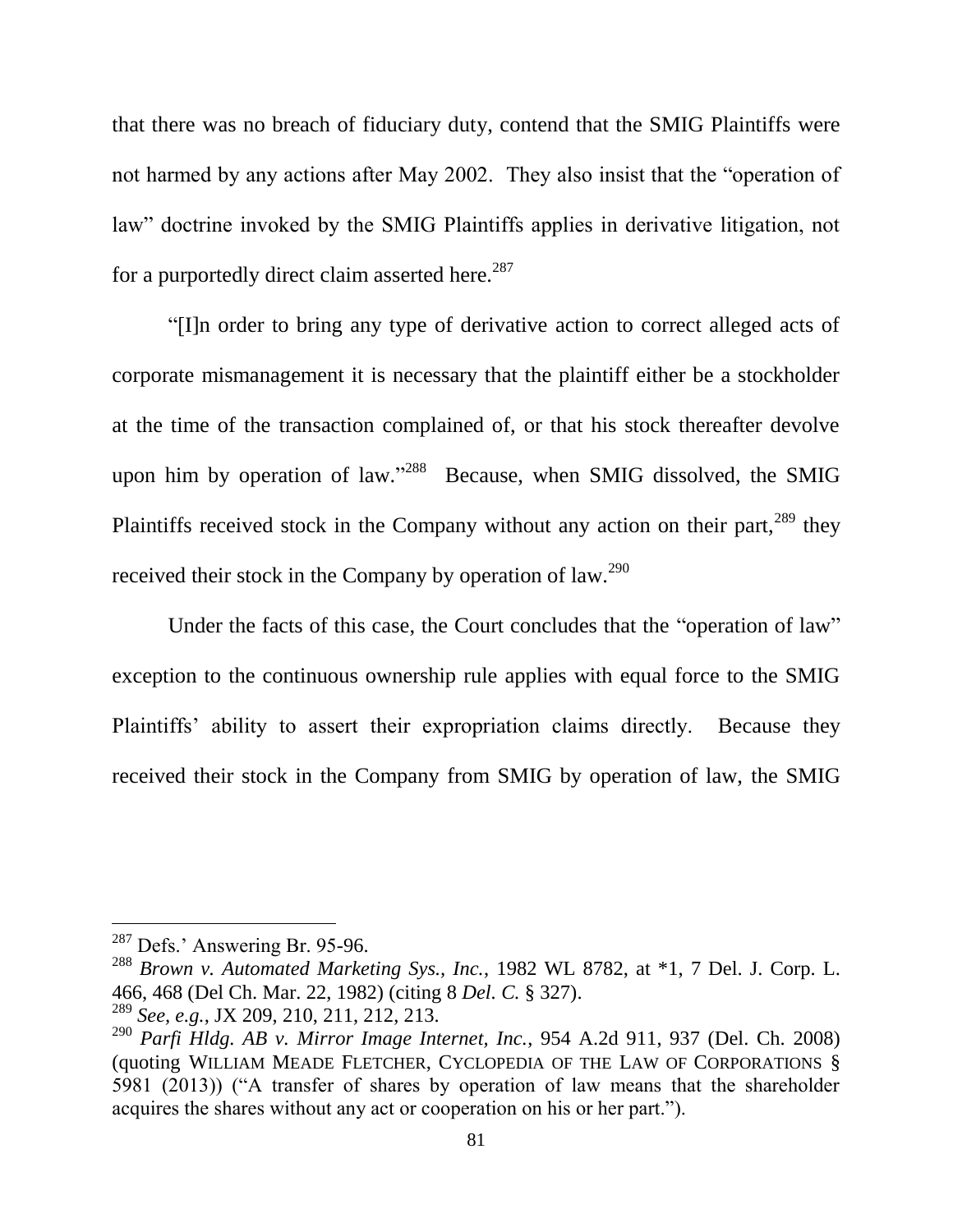Plaintiffs have direct standing to challenge the Recapitalization as approved by the Board in January 2002.<sup>291</sup>

# 3. The Standing of Morris and Bernard Fuchs

The Defendants assert that Morris and Bernard Fuchs (the "Fuchs Brothers") do not have standing to challenge the Recapitalization because they were not diluted. Rather, each was "mistakenly" issued additional shares in 2001 "well in excess of the amount by which they claim to have been diluted," rendering their expropriation claims moot. The Company's mistake in 2001, according to the Defendants, was issuing stock that was thought to have been required by the Fuchs Brothers' contractual anti-dilution rights, which the Defendants now assert that the Fuchs Brothers never had.<sup>292</sup> The factual dispute is whether the Fuchs Brothers acquired their stock in the Company through stock purchase agreements with most favored nation ("MFN") rights. If they had MFN rights, the Fuchs Brothers would have received anti-dilution protection when Catalyst,<sup>293</sup> Wren, and Javva subsequently received anti-dilution rights.<sup>294</sup> The Fuchs Brothers insist that they

 $291$  Alternatively, the Court concludes that the SMIG Plaintiffs have standing to challenge the Recapitalization because, after they became direct stockholders in the Company, material terms in the Recapitalization changed before it was finally implemented in August 2002.

 $292$  Defs.' Answering Br. 97-99.

 $^{293}$  JX 78.

 $294$  JX 81; Tr. 304 (R. Murphy).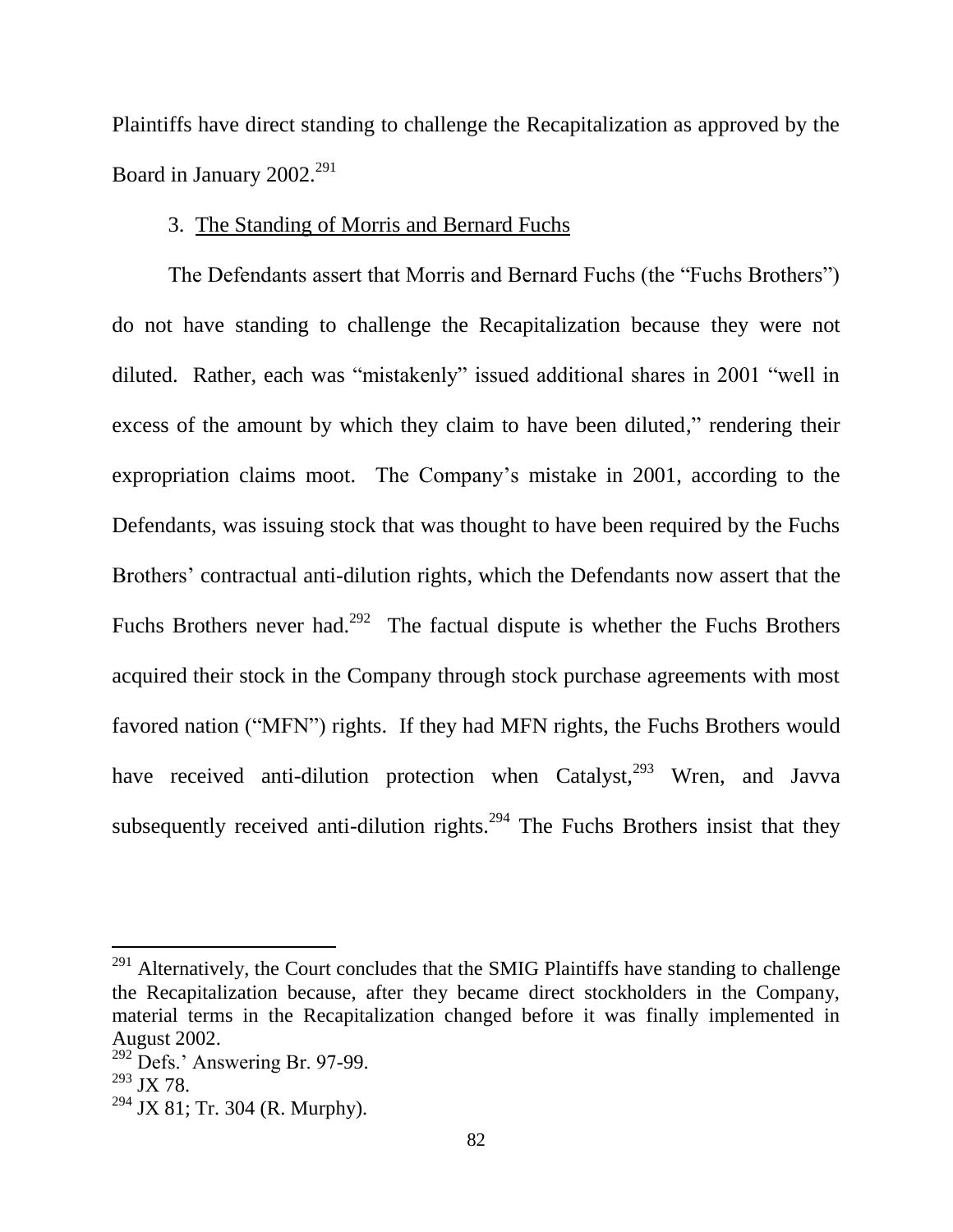signed stock purchase agreements with MFN rights, even if they have not produced those documents such that their claims are not moot.<sup>295</sup>

The Court concludes, based on the weight of the evidence at trial, that it is more likely than not that the Fuchs Brothers signed stock purchase agreements that provided for MFN rights by which they received anti-dilution protection. The Fuchs Brothers testified to that effect.<sup>296</sup> More than one witness who had no interest in this issue testified that the Fuchs Brothers could not have acquired stock without signing a stock purchase agreement,<sup>297</sup> and the other stockholders who invested contemporaneously with the Fuchs Brothers all signed stock purchase agreements with MFN rights.<sup>298</sup> This evidence is credible.<sup>299</sup> The Defendants also treated the Fuchs Brothers as if they had anti-dilution protection, which they only could have acquired through MFN rights. It is difficult to reconcile the Defendants' litigation-minded characterization of this being a "mistake" given the magnitude of the Company's error—the Defendants contend that Morris and Bernard Fuchs were "overcompensated in the Akamai Merger by a factor of eight

 $295$  Pls.' Opening Br. 107-09.

<sup>&</sup>lt;sup>296</sup> Tr. 455-58 (M. Fuchs), 504-05 (B. Fuchs).

<sup>297</sup> *See, e.g.*, *id.* 288 (R. Murphy), 786-87, 809-10 (Koo), 1542-43 (Schaum).

 $^{298}$  JX 45, 50, 57.

<sup>299</sup> *Cf. Krenowsky v. Haining*, 1988 WL 90825, at \*4 (Del. Ch. Aug. 30, 1988) ("I find no credible evidence of an agreement calling for Haining to transfer her assets to Hull in exchange for a deed to the Harmony Road property. No corroborating documentary evidence of such an agreement, or testimony of any disinterested witness, was presented."), *aff'd sub nom.*, *Hull v. Krenowsky*, 567 A.2d 421 (Del. 1989).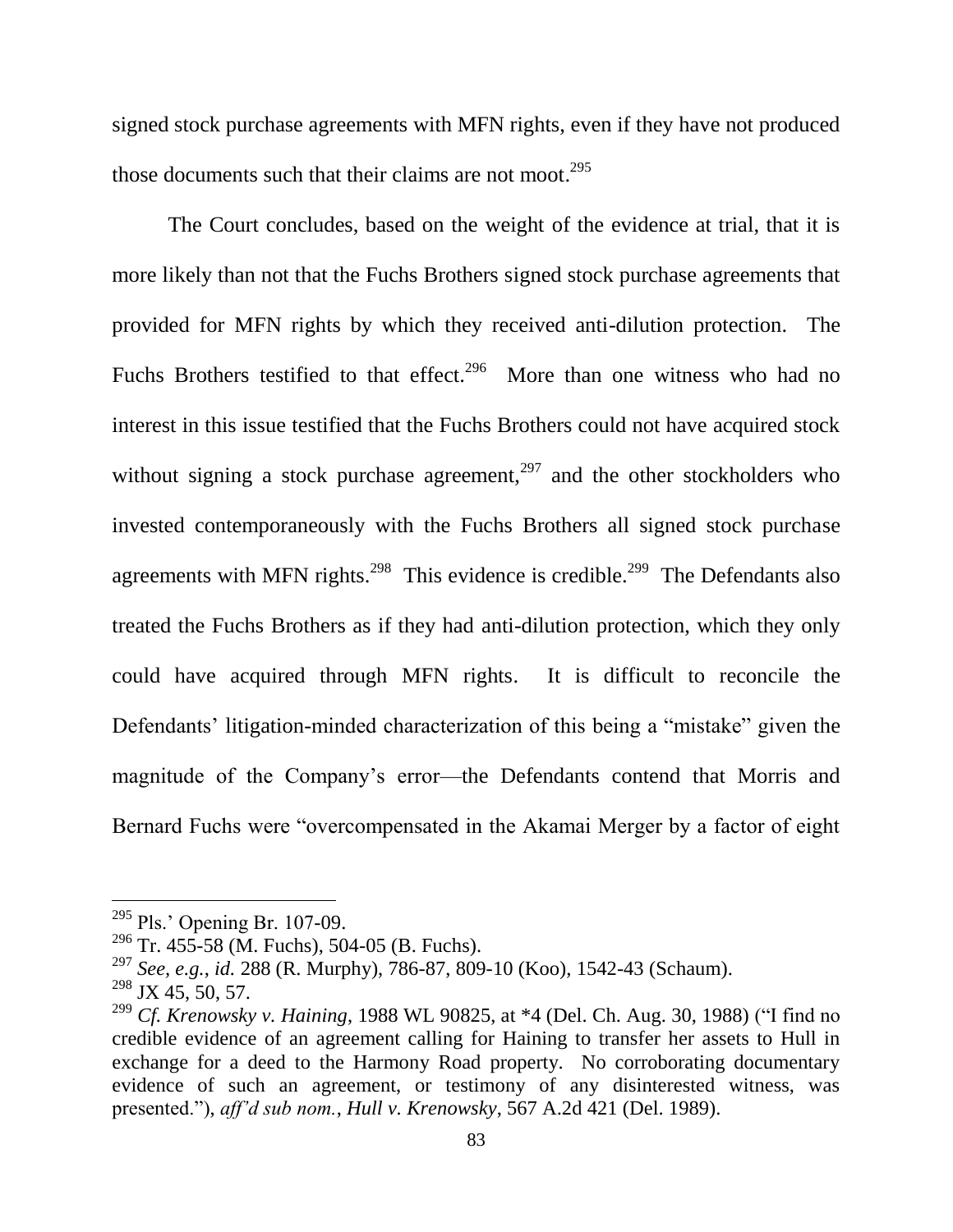and eighteen, respectively."<sup>300</sup> The Court thus concludes that the additional shares that the Fuchs Brothers received in 2001 pursuant to their anti-dilution rights (acquired by operation of their MFN rights) do not compromise their standing to challenge the distinct, dilutive harm they purportedly suffered in the Recapitalization.<sup>301</sup>

#### B. *The Standard of Review*

The Plaintiffs have standing to challenge the Recapitalization directly because Wren, Javva, and Catalyst constituted a control group that owned more than 50% of the Company. Alternatively, they have direct standing because a majority of the Board—Dort Cameron, Katz, and Shipman—was conflicted when approving and implementing the Recapitalization.

Absent certain procedural protections not implicated here,  $302$  a minority stockholder's challenge to a transaction in which a controlling stockholder stands on both sides implicates the entire fairness standard of review.<sup>303</sup> Most relevant here, Delaware courts have employed the entire fairness standard of review where a corporation with a controlling stockholder implements a recapitalization that

<sup>300</sup> Defs.' Answering Br. 97.

<sup>301</sup> *See Kalisman v. Friedman*, 2013 WL 1668205, at \*7 (Del. Ch. Apr. 17, 2013) (citing *In re Celera Corp. S'holder Litig.,* 59 A.3d 418, 429 (Del. 2012)) ("To establish standing, a plaintiff must demonstrate that (i) he suffered an injury in fact, (ii) there is a causal connection between the injury and the conduct complained of, and (iii) the injury will likely be redressed by a favorable decision.").

<sup>302</sup> *See generally M & F Worldwide Corp.*, 88 A.3d at 645.

<sup>303</sup> *See, e.g.*, *Tremont Corp.* 694 A.2d at 428.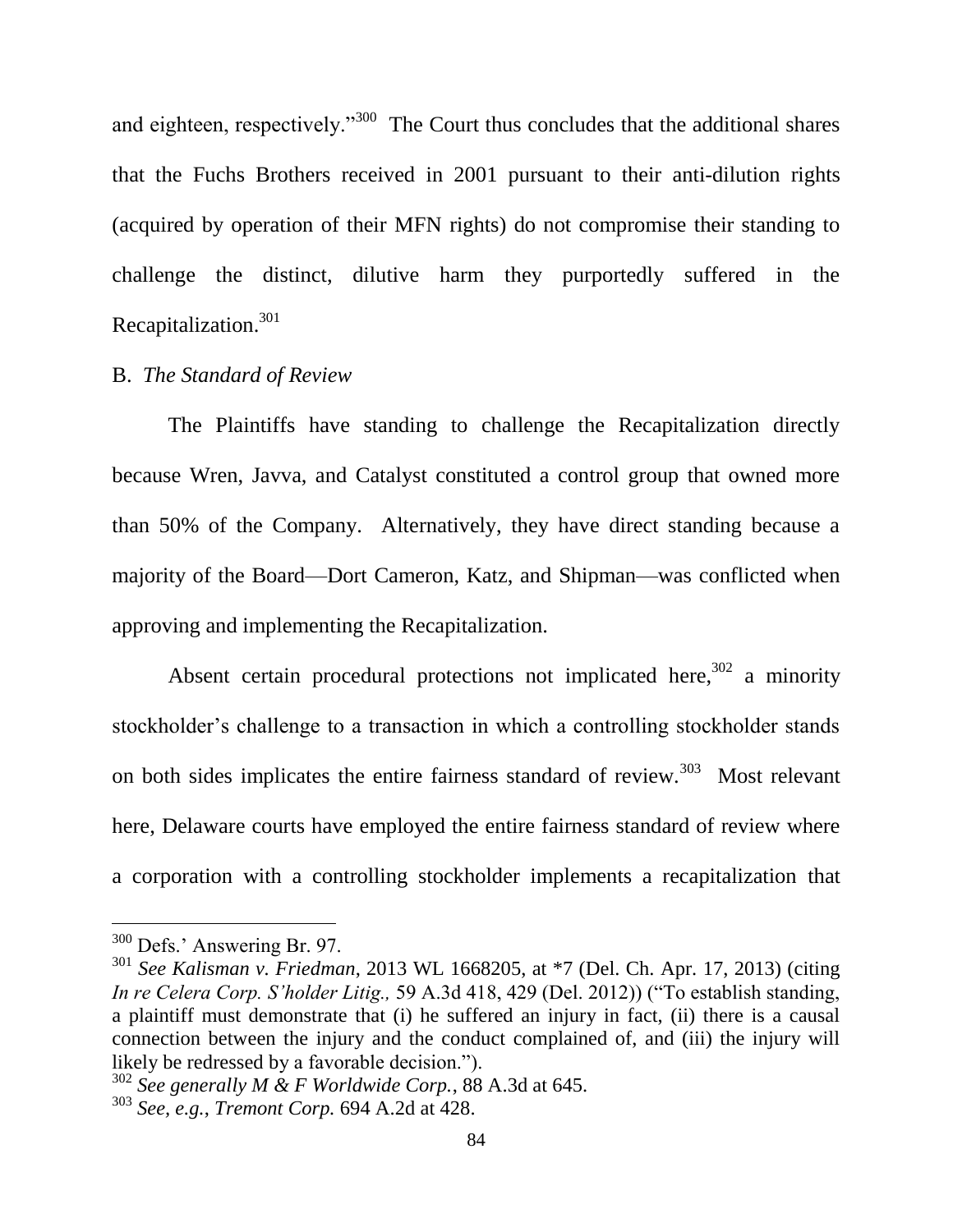benefits the controller to the detriment of other stockholders.<sup>304</sup> "A controlling or dominating shareholder standing on both sides of a transaction, as in a parentsubsidiary context, bears the burden of proving its entire fairness."<sup>305</sup> The members of the control group stood on both sides of the Recapitalization because each received a benefit not shared with the Company's other stockholders.<sup>306</sup> Accordingly, Wren, Javva, and Catalyst must demonstrate the entire fairness of the Recapitalization.

The Court's default standard of review for the decisions of directors is that of business judgment. A plaintiff may rebut the deferential business judgment standard by, in addition to other ways not relevant here, demonstrating that at least half the board faced an inappropriate conflict of interest.<sup>307</sup> To do so, a plaintiff need not name every directive as a defendant.<sup>308</sup>

By proving that a majority of the directors who approved a stock issuance faced an inherent conflict as dual fiduciaries with conflicting beneficiaries, a

l <sup>304</sup> *See, e.g.*, *Levco Alternative Fund Ltd. v. Reader's Digest Ass'n, Inc.*, 803 A.2d 428 (Del. 2002) (TABLE) (applying, at the preliminary injunction stage, the entire fairness standard of review to a recapitalization where the corporation's voting stock (of which two funds controlled 50%) was to be treated differently than the nonvoting stock).

<sup>305</sup> *Kahn v. Lynch Commc'n Sys., Inc.*, 638 A.2d 1110, 1115 (Del. 1994).

<sup>306</sup> *OTK Assocs., LLC v. Friedman*, 85 A.3d 696, 724 (Del. Ch. 2014) ("If a challenged transaction would confer a unique benefit on a party exercising *de facto* control, then entire fairness is the standard of review.").

<sup>307</sup> *See generally Orman v. Cullman*, 794 A.2d 5, 22 (Del. Ch. 2002).

<sup>308</sup> *See Hamilton P'rs, L.P. v. Highland Capital Mgmt., L.P.*, 2014 WL 1813340, at \*15 (Del. Ch. May 7, 2014) ("[I]t is not impermissible for a stockholder to assert a breach of fiduciary duty claim against less than half of the directors who approved a particular decision[.]").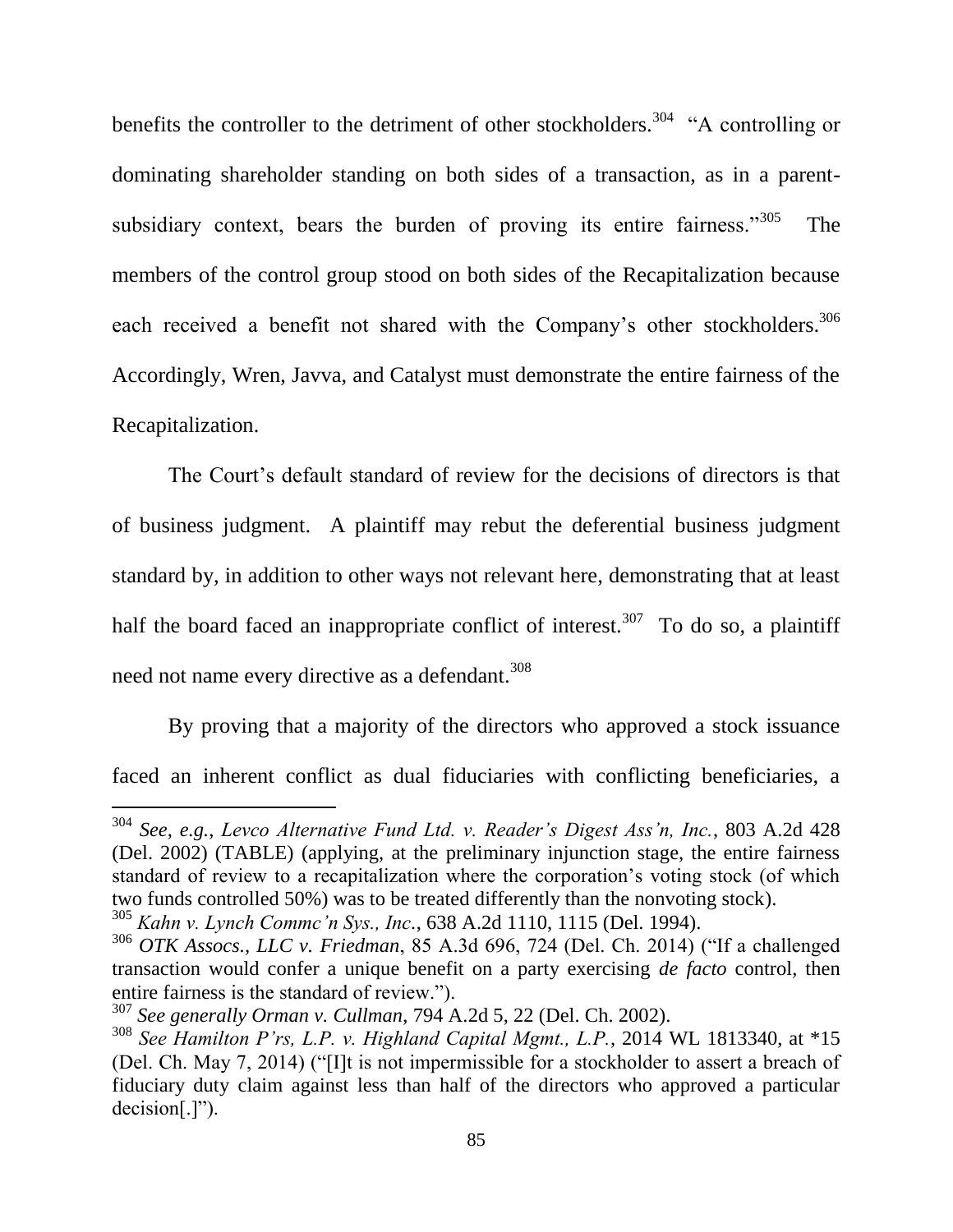stockholder plaintiff would implicate the entire fairness standard of review.<sup>309</sup> Each of Dort Cameron, Katz, and Shipman was inherently conflicted due to the competing fiduciary duties he owed to the Company and his respective firm. The Defendants who were members of the Board during the Recapitalization—Dort Cameron, Katz, Shipman, and Snyder<sup>310</sup>—thus must establish its entire fairness.

# C. *The Entire Fairness of the Recapitalization*

Entire fairness is the "most onerous" standard of review in Delaware corporate jurisprudence.<sup>311</sup> This standard has two well-known components—"fair dealing and fair price,"<sup>312</sup> which at times are referred to as "procedural fairness and substantive fairness<sup>313</sup>—from which the Court must reach a unitary conclusion on the entire fairness of the business decision or transaction at issue.<sup>314</sup> The burden to establish the entire fairness of the Recapitalization is on the Defendants (other than Dwyer and CFP). Based on the close relationships of these Defendants (and their

<sup>309</sup> *See, e.g.*, *Paramount Commc'ns Inc. v. QVC Network Inc.*, 637 A.2d 34, 42 n.9 (Del. 1994) ("Where actual self-interest is present and affects a majority of the directors approving a transaction, a court will apply even more exacting scrutiny to determine whether the transaction is entirely fair to the stockholders.").

<sup>&</sup>lt;sup>310</sup> Although Snyder was not a director when the Board initially approved the Recapitalization in January 2002, he was a director when the Board finally implemented the Recapitalization in August 2002. Not only did material terms change while Snyder was a director, but he also was directly involved in the process by which the Board sought to disclose the Recapitalization to the Company's stockholders. Thus, Snyder is a proper defendant as to this breach of fiduciary duty claim.

<sup>311</sup> *See Reis*, 28 A.3d at 459.

<sup>312</sup> *Weinberger*, 457 A.2d at 711.

<sup>313</sup> *ONTI, Inc. v. Integra Bank*, 751 A.2d 904, 930 (Del. Ch. 1999).

<sup>314</sup> *See Tremont Corp.*, 694 A.2d at 432.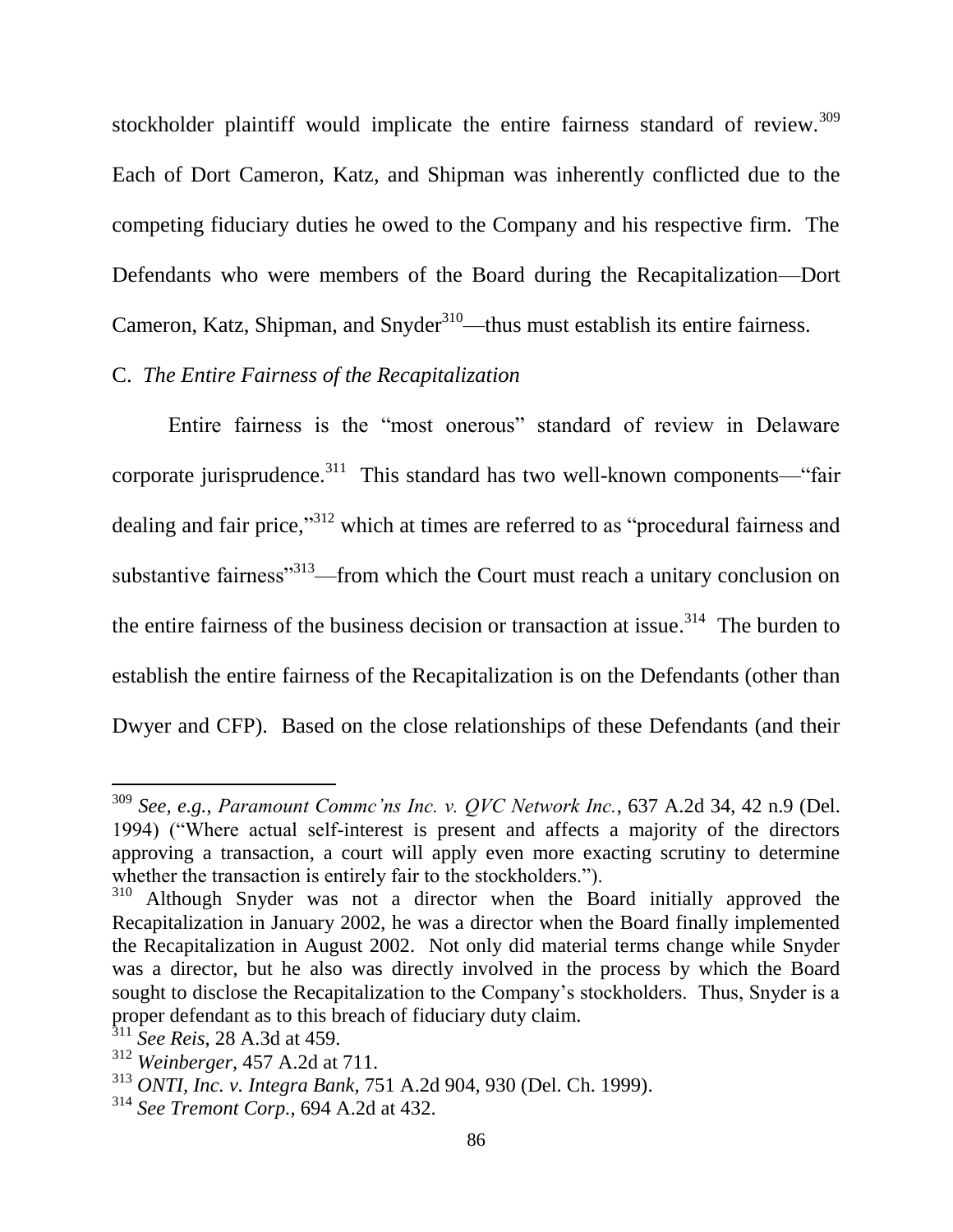joint presentation at trial), the Court evaluates the breach of fiduciary duty claims against the control group (Wren, Javva, and Catalyst) and the Board (Dort Cameron, Katz, Shipman, and Snyder) together.

### 1. Fair Dealing

Fair dealing "embraces questions of when the transaction was timed, how it was initiated, structured, negotiated, disclosed to the directors, and how the approvals of the directors and the stockholders were obtained."<sup>315</sup> The Defendants conceded that "[their] process was not perfect," but they submit that, given the "exigent circumstances" of the Company's immediate need for cash, the process was fair. Their position on fair dealing centers primarily on Biderman's role in the Recapitalization: the negotiation, structure, and Board approval of the Recapitalization was a fair process because Biderman approved it without complaining to any stockholder that he was being marginalized.<sup>316</sup> The Plaintiffs, meanwhile, argue that little in the Defendants' process was fair. Specifically, they contend that the exclusion of Biderman, the Board's reliance on Dwyer's unsubstantiated \$4 million valuation, the 90-day option granted exclusively to Catalyst, and the Board's concealment of the Recapitalization's material terms from the Company's other stockholders all evidence grossly unfair dealing.<sup>317</sup>

<sup>315</sup> *Weinberger*, 457 A.2d at 711.

<sup>316</sup> Defs.' Answering Br. 85-88.

<sup>317</sup> Pls.' Reply Br. 6-13, 23-25; Pls.' Opening Br. 60-65.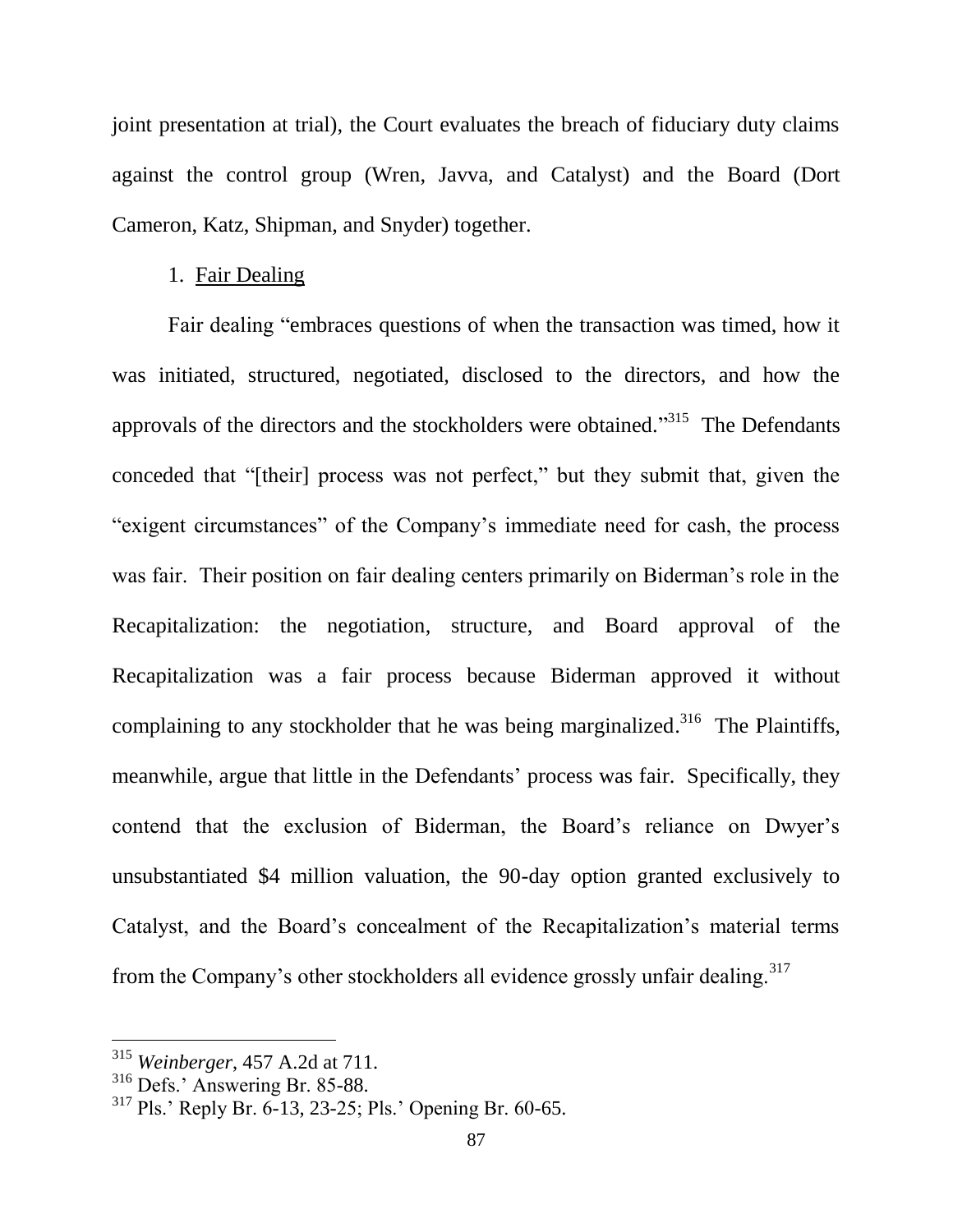The Court considers these and other relevant factors of fair dealing together in the context of five issues: (i) Biderman's role in the Recapitalization; (ii) the process by which the Board valued the Company at \$4 million; (iii) Catalyst's right to invest; (iv) the terms of the Preferred B-1 stock; and (v) the Board's disclosure of the Recapitalization to stockholders.

# (a) *Biderman's Role in the Board's Evaluation, Negotiation, and Approval of the Recapitalization*

The general initiation of the Recapitalization was fair. The Company was running out of money, its business plan had proven unsuccessful, and management concluded that the Company either needed to grow quickly and become cash flow positive or liquidate. But, the specific sequence of events undertaken by the Defendants to implement the Recapitalization was not fair.

There was a sense of urgency in late December 2001 that, from the very beginning, compromised the Board's ability to evaluate fully and fairly the terms of the Recapitalization. In particular, that urgency—which, after the repeated delays in closing the NaviSite SMG acquisition, would prove unwarranted—led to the exclusion of Biderman from the first important Board meeting outlining what would become the Recapitalization. He was knowingly excluded from at least one Board meeting, unaware of informal calls among directors and Dwyer between subsequent meetings, and not provided with important materials on the same timeline as the other directors. In this context, the Defendants cannot rely on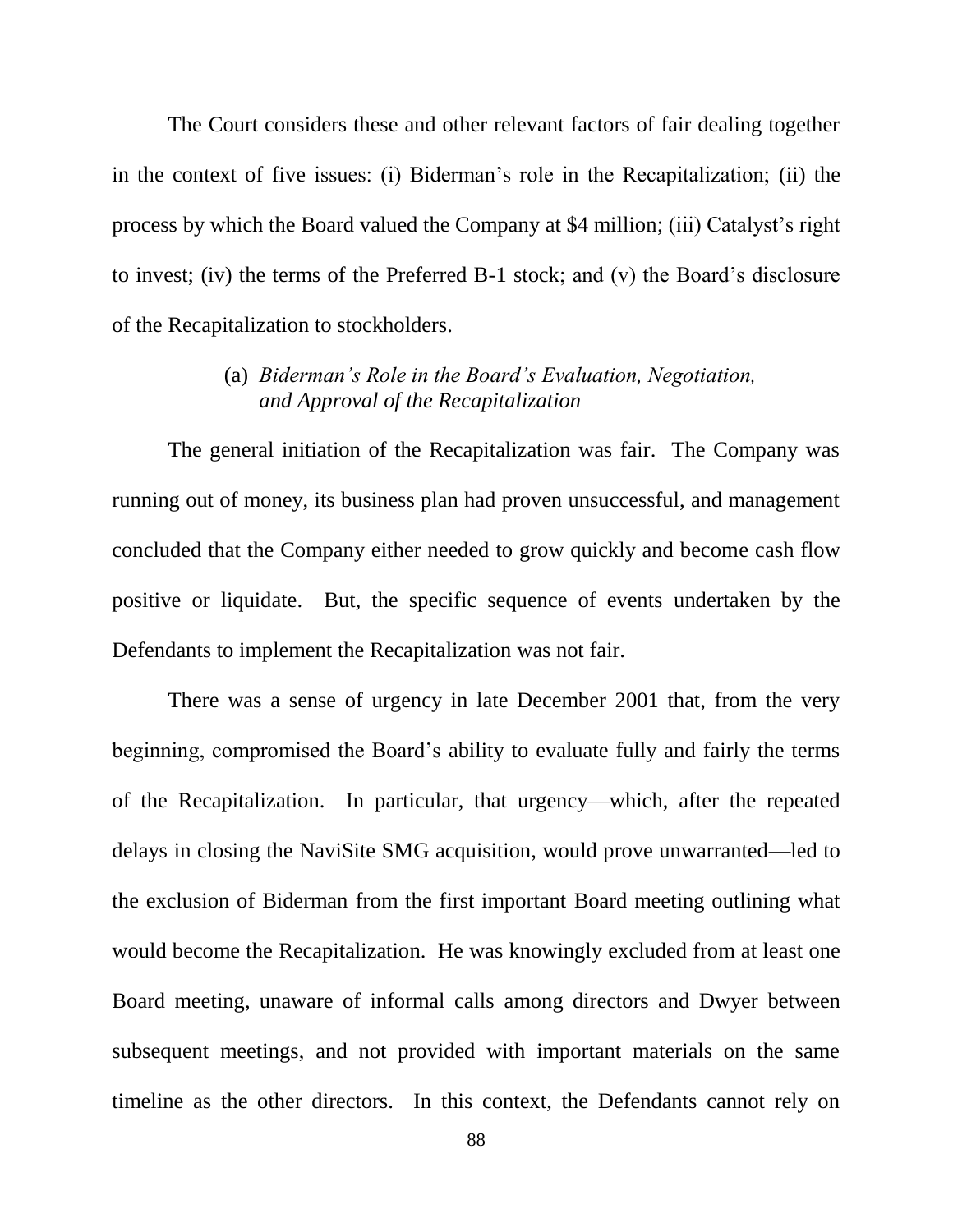Biderman's eventual approval of the Recapitalization as evidence of fair dealing because his contribution was marginalized from the start. $318$ 

Biderman was independent, but there was no effort to condition the Recapitalization on his approval or that of disinterested stockholders. Instead, the directors who owed fiduciary duties to the entities which would benefit from the Recapitalization controlled the process. Biderman's December 2001 Letter was a strong rebuke to the Board, but it prompted largely cosmetic changes, not substantive ones.

Biderman attended the key Board meetings in January, but his objections were generally trivialized. At one point, likely in light of Biderman's objections, Dwyer did revise the Recapitalization to reduce the dilution to the Plaintiffs and the Company's other stockholders, but the reduction was insignificant—and it did not cure the other procedural defects of the process by which the Board would evaluate, negotiate, and approve the Recapitalization. Moreover, one of the conditions to which the Board agreed for Biderman to approve the Recapitalization—the 1.5x liquidation preference for the Preferred A stock—was never implemented by the Board. On the key terms that mattered, including the valuation of the Company and the percentage of equity in the post-acquisitions

<sup>318</sup> *See, e.g.*, *In re S. Peru Copper Corp. S'holder Deriv. Litig.*, 52 A.3d 761, 798 (Del. Ch. 2011) ("[F]rom inception, the Special Committee fell victim to a controlled mindset and allowed [the controlling stockholder] to dictate the terms and structure of the Merger."), *aff'd sub. nom.*, *Ams. Mining Corp. v. Theriault*, 51 A.3d 1213 (Del. 2012).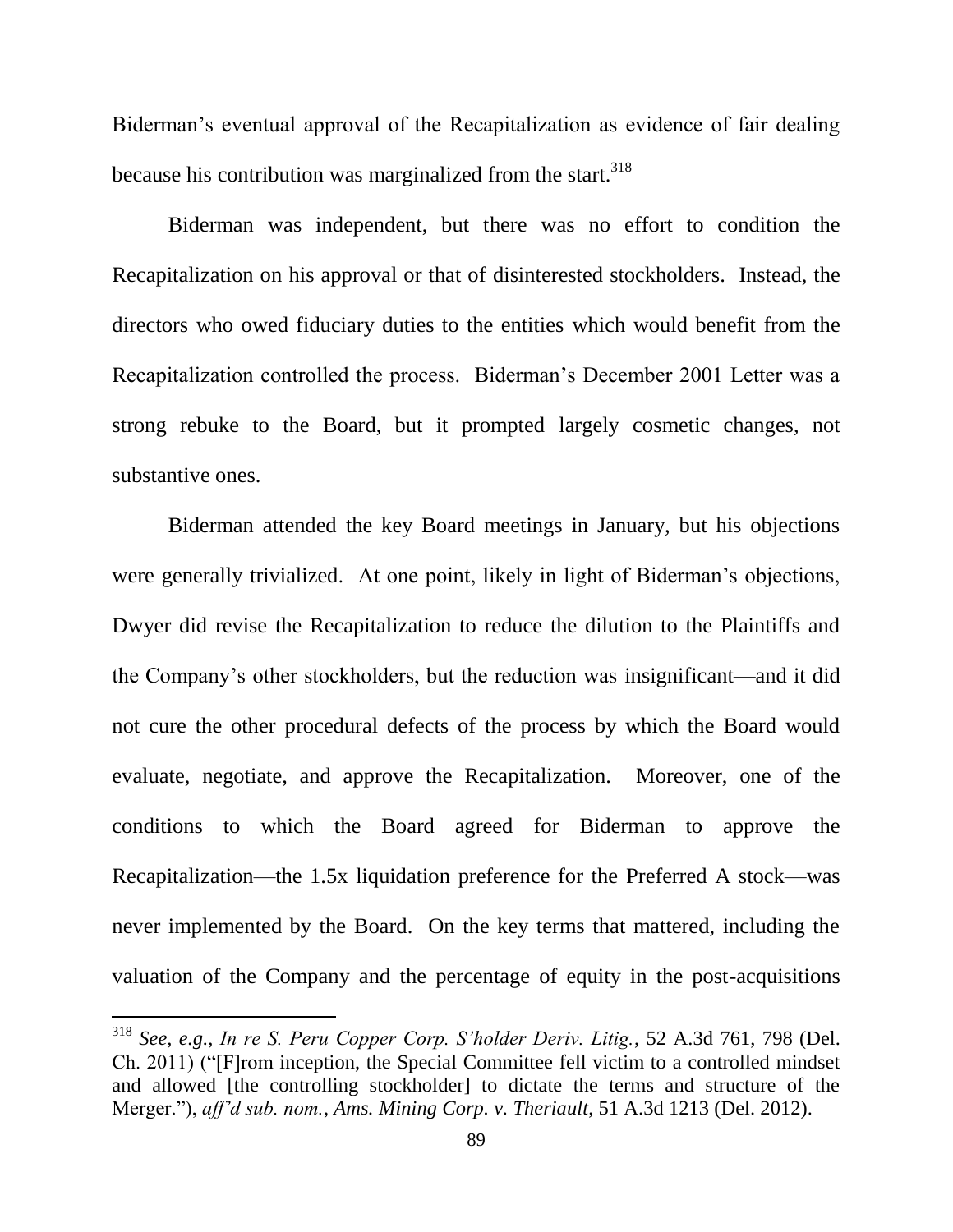Company to be given to the new money, Biderman had no effective bargaining power to challenge Dwyer or the other members of the Board.<sup>319</sup>

The Defendants argue that because an independent Biderman approved the Recapitalization, and because he did not inform any of the Plaintiffs that he was being marginalized in an unfair process, the interests of the Plaintiffs were fairly considered in the Recapitalization. This argument, however, is unpersuasive because it is premised on a seriously flawed understanding of the nature of fiduciary duties under Delaware law. Directors owe fiduciary duties to *all* stockholders, not just a particular subset of stockholders.<sup>320</sup> Biderman was not the only director who owed fiduciary duties to the Plaintiffs; rather, Dort Cameron, Katz, and Shipman owed the same fiduciary duties to the Plaintiffs as they owed (as directors) to Wren, Javva, and Catalyst. Thus, responsibility for acting in the best interest of the Plaintiffs as stockholders fell to the entire Board, not Biderman alone. "A director's failure to understand the nature of his duties can be evidence

<sup>319</sup> *Gentile v. Rossette*, 2010 WL 2171613, at \*8 (Del. Ch. May 28, 2010) ("*Gentile III*") ("Rossette set the conversion rate with limited or no pushback from Bachelor, who was in no position to bargain effectively on behalf of the minority stockholders.").

The Court focuses on Biderman here because three of the other directors (Dort Cameron, Katz, and Shipman) would all get something out of the Recapitalization for their respective entities, and the fourth director (Williams and then Snyder) was more concerned about completing the Recapitalization to fund his business plan (and thereby maintain his position as CEO) than he was about the merits of what was being proposed.

<sup>320</sup> *See, e.g.*, *In re Trados Inc.*, 73 A.3d at 38 ("The duty to act for the ultimate benefit of stockholders does not require that directors fulfill the wishes of a particular subset of the stockholder base."); *In re MONY Gp., Inc. S'holder Litig.*, 853 A.2d 661, 676 (Del. Ch. 2004) ("The board owes its fiduciary duties to the corporation and its stockholders, not merely to a set of stockholders as of a certain record date.").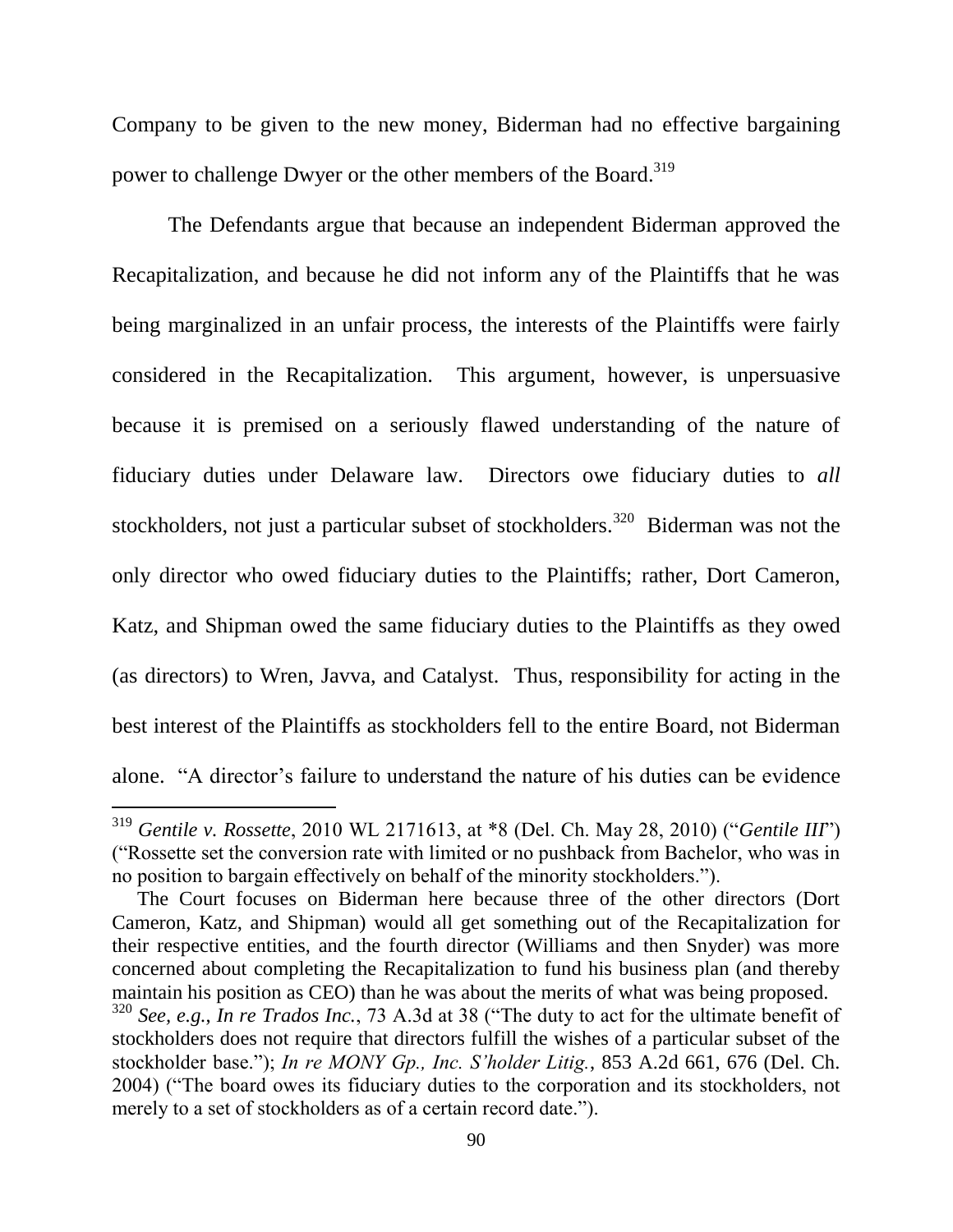of unfairness."<sup>321</sup> The Board's utter failure to understand this fiduciary relationship is further evidence of an unfair process.

### (b) *The Board's Valuation Process*

Dwyer alone calculated the \$4 million valuation. No director appears to have had any material input into that valuation, and Dwyer did not share his valuation methodology with the Board. No independent valuation was solicited.

The Defendants come close to arguing that because \$4 million was (they thought) more than the Company was actually worth, the valuation process was fair. This argument is unavailing because the Defendants did not establish that the directors adequately understood how Dwyer—who was conflicted because of his material relationship with Wren—came to the \$4 million valuation.

There are many steps the Board could have taken that would demonstrate that the process by which it came to the \$4 million valuation was fair. Although hiring an independent financial advisor is not prescribed by Delaware law,  $322$  the presence of an advisor could demonstrate that the Board was reasonably informed

<sup>321</sup> *In re Trados Inc.*, 73 A.3d at 62 (citing *In re Trans World Airlines, Inc. S'holders Litig.*, 1988 WL 111271, 14 Del. J. Corp. L. 870, 881 (Del. Ch. Oct. 21, 1988)).

<sup>322</sup> *See, e.g.*, *Chesapeake Corp. v. Shore*, 771 A.2d 293, 331 (Del. Ch. 2000) ("There is no legal requirement that a board consult outside advisors, so long as the board has adequate information to make an informed judgment."); *cf. Houseman v. Sagerman*, 2014 WL 1600724, at \*7 (Del. Ch. Apr. 16, 2014) (concluding, in the *Revlon* context, that a board's alleged failure to obtain a fairness opinion before agreeing to a merger was not an allegation that supported an inference of a lack of good faith (under the knowing and conscious dereliction of duty theory) because the plaintiffs also alleged that the board actively evaluated whether to obtain a fairness opinion before concluding it would have been prohibitively expensive).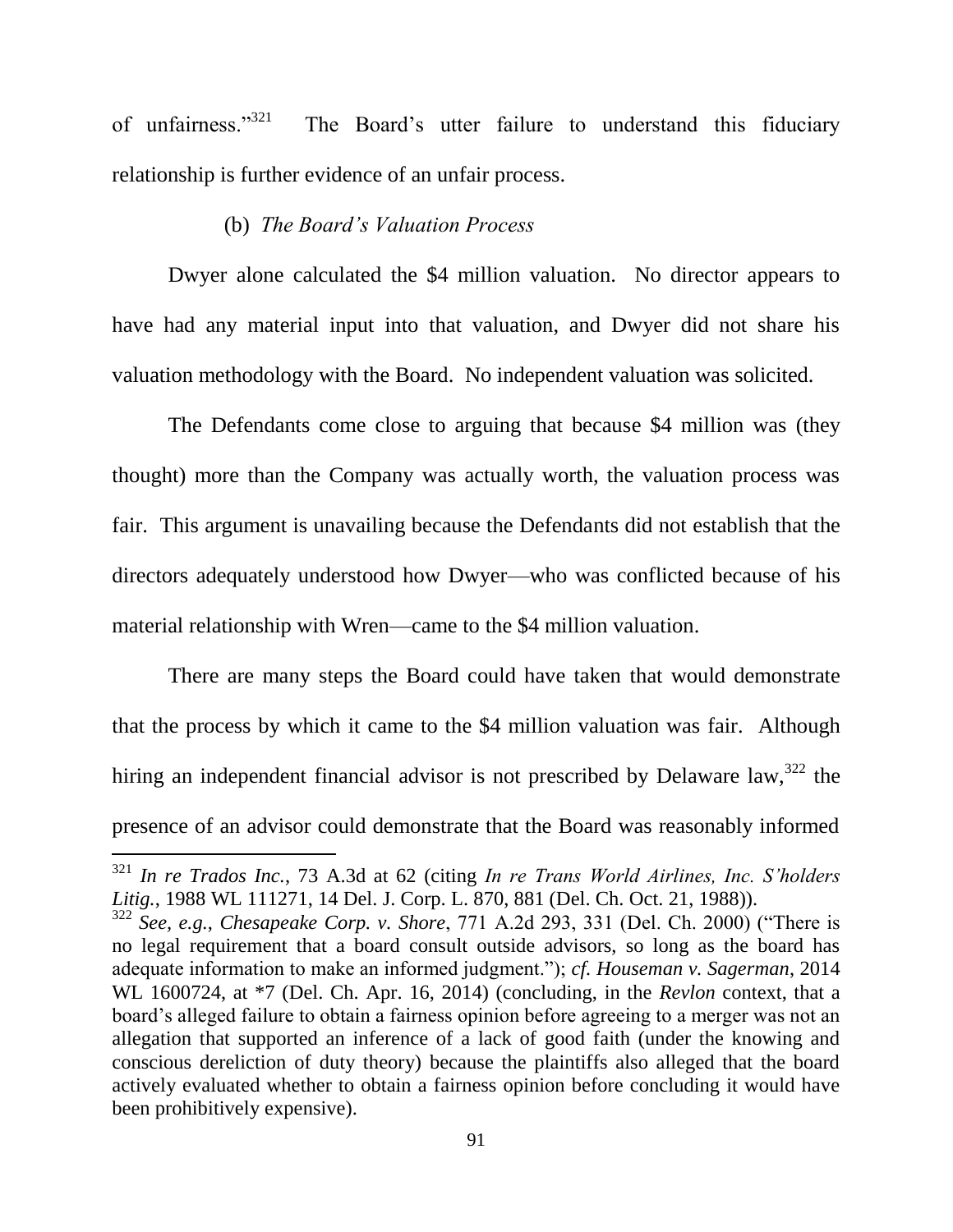about the Company's value. It is possible to conclude that the Board did not think it had the time or money to hire a financial advisor,  $323$  but that conclusion is undermined by the Company's roughly contemporaneous decision during summer 2002—while the terms of the Recapitalization continued to change—to hire three agencies to work for "months" on a possible name change.<sup>324</sup> Unable to rely on an independent financial advisor, the directors themselves needed to be adequately informed about what substantiated the \$4 million valuation. Based on the weight of the evidence, they were not adequately informed.

# (c) *Only Catalyst Receives a Right to Invest*

Only Catalyst received a 90-day option to invest in the Recapitalization. This right to invest was not disclosed to the full Board (namely, Biderman), nor was it disclosed at any time to the Company's other stockholders. The option was key to Shipman and Catalyst's decision to approve the Recapitalization. Their approval meant that a majority of the Company's stockholders would be in favor of the Recapitalization, and the Defendants thereby did not need to hold a stockholder vote on the necessary charter amendments. Thus, by favoring their own interests

<sup>323</sup> *See Zimmerman v. Crothall*, 2012 WL 707238, at \*9 (Del. Ch. Mar. 5, 2012, revised, Mar. 27, 2012) ("The Board was under no obligation to hire financial advisors, and the Company's limited cash position likely would have made it reluctant to incur such an expense.").

 $324$ <sup>2</sup>Tr. 720-21 (Snyder); JX 259.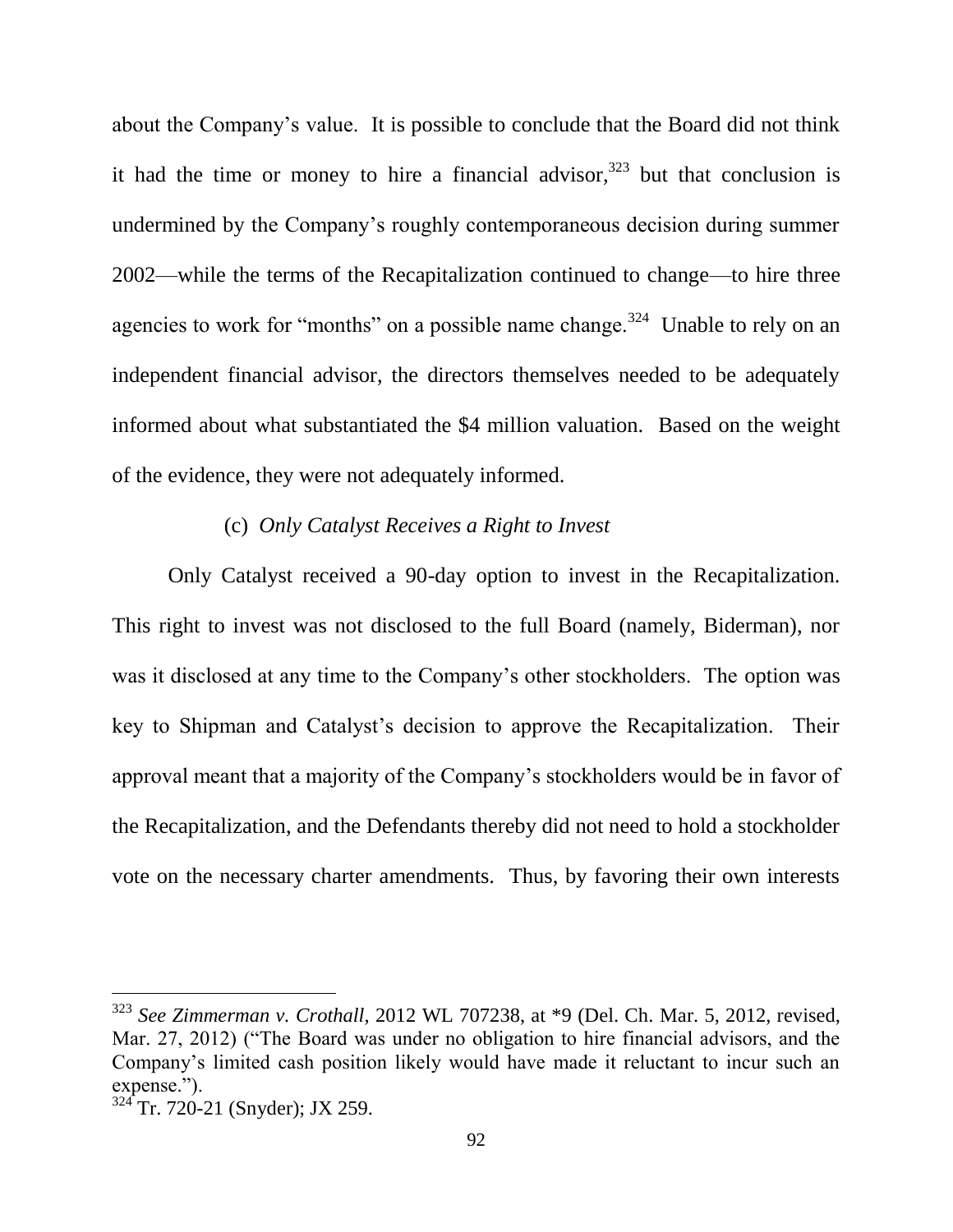over those of the Company's other stockholders, the Defendants unfairly prescribed a process that rendered the Recapitalization a *fait accompli*.

# (d) *The Board's Communications with Stockholders about the Recapitalization*<sup>325</sup>

The Board's justifications for not inviting the Plaintiffs to participate in the Recapitalization—the urgent need to complete the acquisitions—ring hollow in light of the informal "right to invest" provided to Catalyst. But, the failure to allow the Plaintiffs to participate is not necessarily evidence of unfair dealing. Neither is the failure to disclose the terms of the Recapitalization in real-time evidence of unfair dealing because Delaware law did not require disclosure of the Board's approval of the Recapitalization in January 2002. Each of these decisions "simply deprives the defendants of otherwise helpful affirmative evidence of fairness."<sup>326</sup>

That said, when Wren, Javva, and Catalyst submitted stockholder consents to approve the necessary amendments to the Company's charter in August 2002, the Company's other stockholders were entitled, by statute, to "[p]rompt notice of the taking of the corporate action."<sup>327</sup> The Board sought to provide that notice in the Fall 2002 Update, but that document was materially misleading. "[W]hen directors communicate publicly or directly with shareholders about corporate

 $325$  Because the Plaintiffs have not demonstrated that the Fall 2002 Update harmed them separate from the overall Recapitalization, the Court considers their contentions about the Board's inadequate disclosures in the context of the entire fairness analysis.

<sup>326</sup> *In re Trados Inc.*, 73 A.3d at 65.

<sup>327</sup> 8 *Del. C.* § 228(e).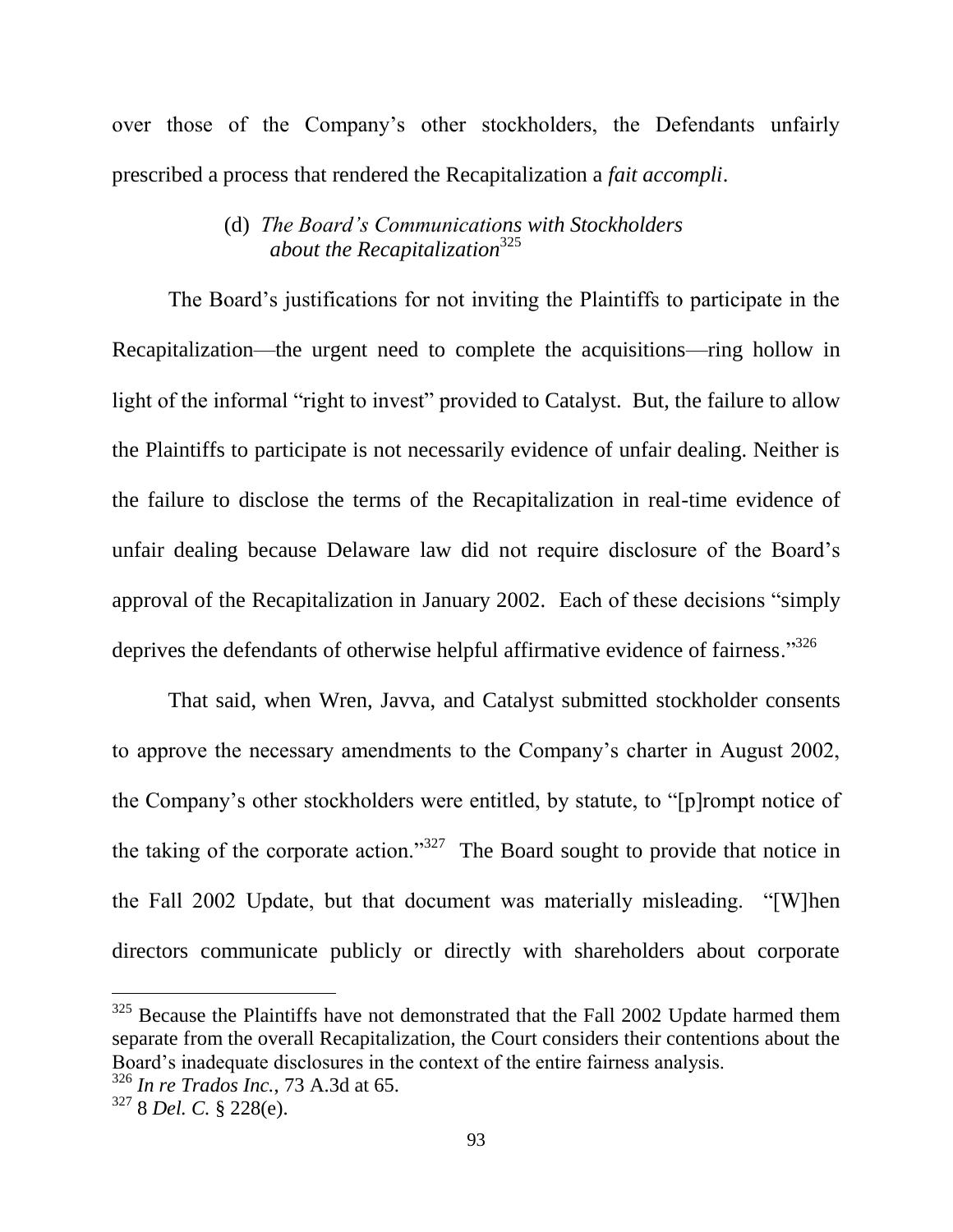matters the *sine qua non* of directors' fiduciary duty to shareholders is honesty."<sup>328</sup> Without rigidly defining the scope of information that must be disclosed under 8 *Del.* C. § 228(e),<sup>329</sup> the Court concludes that a general principle of disclosure under Delaware law applies: "once [the directors] traveled down the road of partial disclosure ..., they had an obligation to provide the stockholders with an accurate, full, and fair characterization of those historic events."<sup>330</sup>

Under the circumstances here, in which Wren, Javva, and Catalyst gave their written consent to approve the charter amendments necessary for the Recapitalization that had been approved by their fiduciaries on the Board and after which the Plaintiffs and other stockholders would be substantially diluted, the Court concludes that the failure also to disclose in the Fall 2002 Update who participated in the Recapitalization and on what terms was materially misleading and inconsistent with the Board's fiduciary duties. The failure to disclose this material information is powerful evidence of unfair dealing.

<sup>328</sup> *Malone v. Brincat*, 722 A.2d 5, 10 (Del. 1998).

 $329$  "[T]he precise parameters of the disclosure required by § 228(e) have not yet been delineated[.]" *Dubroff III*, 2011 WL 5137175, at \*9; *cf. Di Loreto v. Tiber Hldg. Corp.*, 1999 WL 1261450 (Del. Ch. June 29, 1999) (considering the consequences of the failure to provide "prompt notice" of the action taken by stockholder written consent); *cf. also Unanue v. Unanue*, 2004 WL 2521292, at \*8 (Del. Ch. Nov. 3, 2004, revised, Nov. 9, 2004) (contemplating the standard of disclosure when directors solicit stockholder written consents under 8 *Del. C.* § 228).

<sup>330</sup> *Arnold v. Soc'y for Sav. Bancorp, Inc.*, 650 A.2d 1270, 1280 (Del. 1994); *see also Zirn v. VLI Corp.*, 681 A.2d 1050, 1056 (Del. 1996) ("In addition to the traditional duty to disclose all facts material to the proffered transaction, directors are under a fiduciary obligation to avoid misleading partial disclosures.").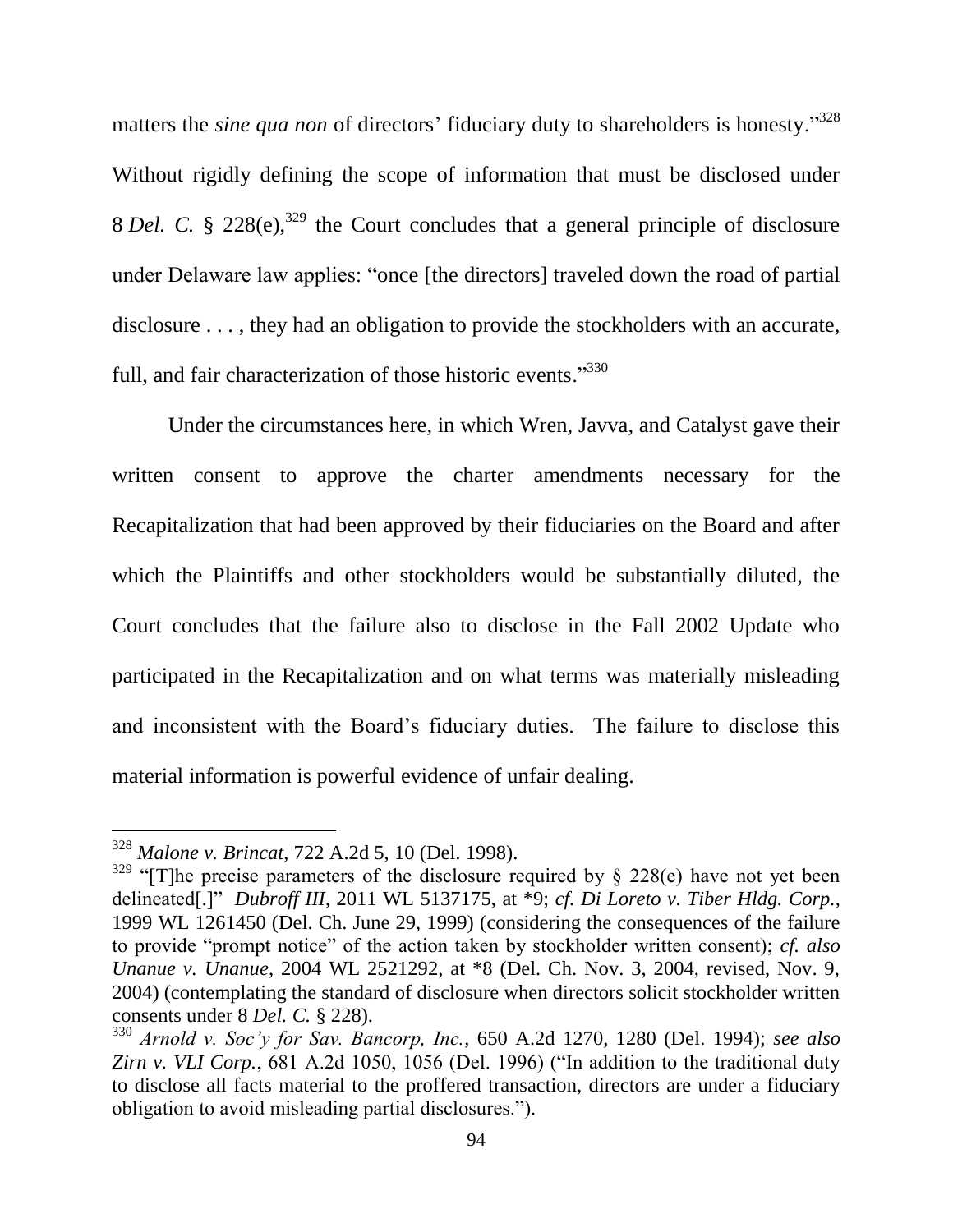#### (e) *The Changing Terms of the Preferred B-1 Stock*

Finally, two additional terms of the Recapitalization inexplicably changed between the Board's approval in January 2002 and the issuance of Preferred B-1 stock in August 2002. First, the interest rates on the promissory notes increased from 10% to 12%. Second, the accrued interest became convertible. As a result of these changes—neither of which was approved by the Board—Wren received Preferred B-1 stock representing 39.9% of the Company's fully diluted equity (despite its promissory note providing for no more than 34.65%) and Javva received Preferred B-1 stock representing 11.2% (despite its promissory note limit of 9.10%). The disregard of the Board's resolutions approving the terms of the Recapitalization in January 2002 and the specific terms of the promissory notes which further benefited Wren and Javva to the detriment of the Company's other stockholders—compounds the evidence leading to a conclusion of unfair dealing.

### 2. Fair Price

Fair price "relates to the economic and financial considerations of the proposed merger, including all relevant factors: assets, market value, earnings, future prospects, and any other elements that affect the intrinsic or inherent value of a company's stock."<sup>331</sup> The directors must establish that the valuation of the Company for purposes of the Recapitalization fell within the proverbial "range of

<sup>331</sup> *Weinberger*, 457 A.2d at 711.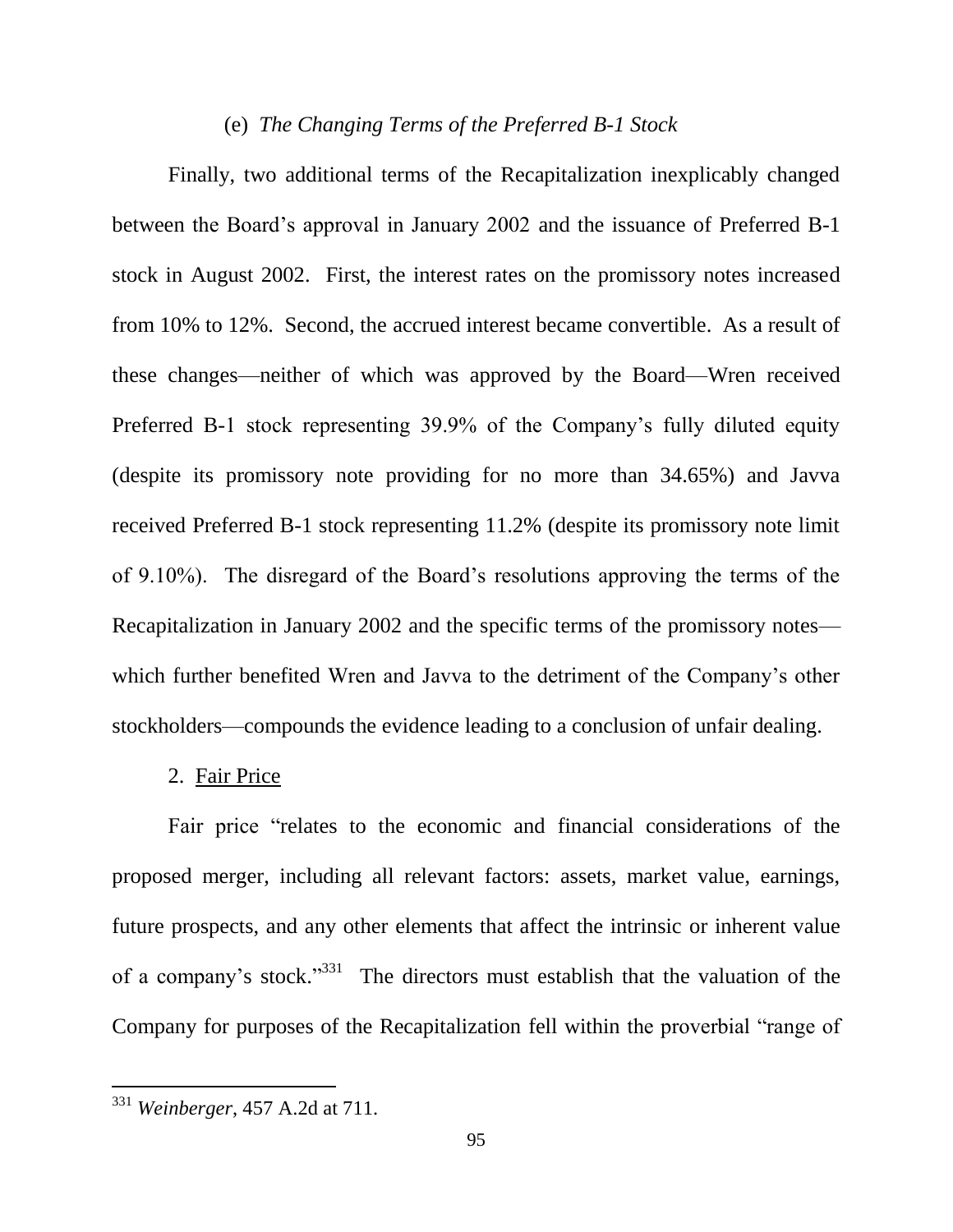fairness":<sup>332</sup> one "that a reasonable seller, under all of the circumstances, would regard as within a range of fair value; one that such a seller could reasonably accept."333

The Defendants assert that Dwyer's \$4 million valuation was a fair price because the Company's equity had no value at the time of the Recapitalization. The Plaintiffs contend that the Company's \$30.89 million value at that time rendered the \$4 million valuation fundamentally unfair. Unsurprisingly, to support their widely divergent valuations, the parties make several opposing assumptions, including whether the entity to value is the Company or the Company plus the e-Media and NaviSite SMG acquisitions; whether management's one year of projections presented when the Board approved the Recapitalization at the January 17, 2002, meeting are sufficiently reliable to support a credible discounted cash flow analysis; and the resulting assumptions in their expert valuation methodologies.

The parties each submitted expert reports and elicited a full day of expert testimony on valuation issues concerning the Recapitalization. The Plaintiffs presented James Reilly ("Reilly"), an investment banker with more than thirty years of experience. The Defendants proffered Jerry Hausman ("Hausman"), a

<sup>332</sup> *Reis*, 28 A.3d at 466-67.

<sup>333</sup> *Cinerama, Inc. v. Technicolor, Inc.*, 663 A.2d 1134, 1143 (Del. Ch. 1994) ("*Cinerama I*"), *aff'd*, 663 A.2d 1156 (Del. 1995) ("*Cinerama II*").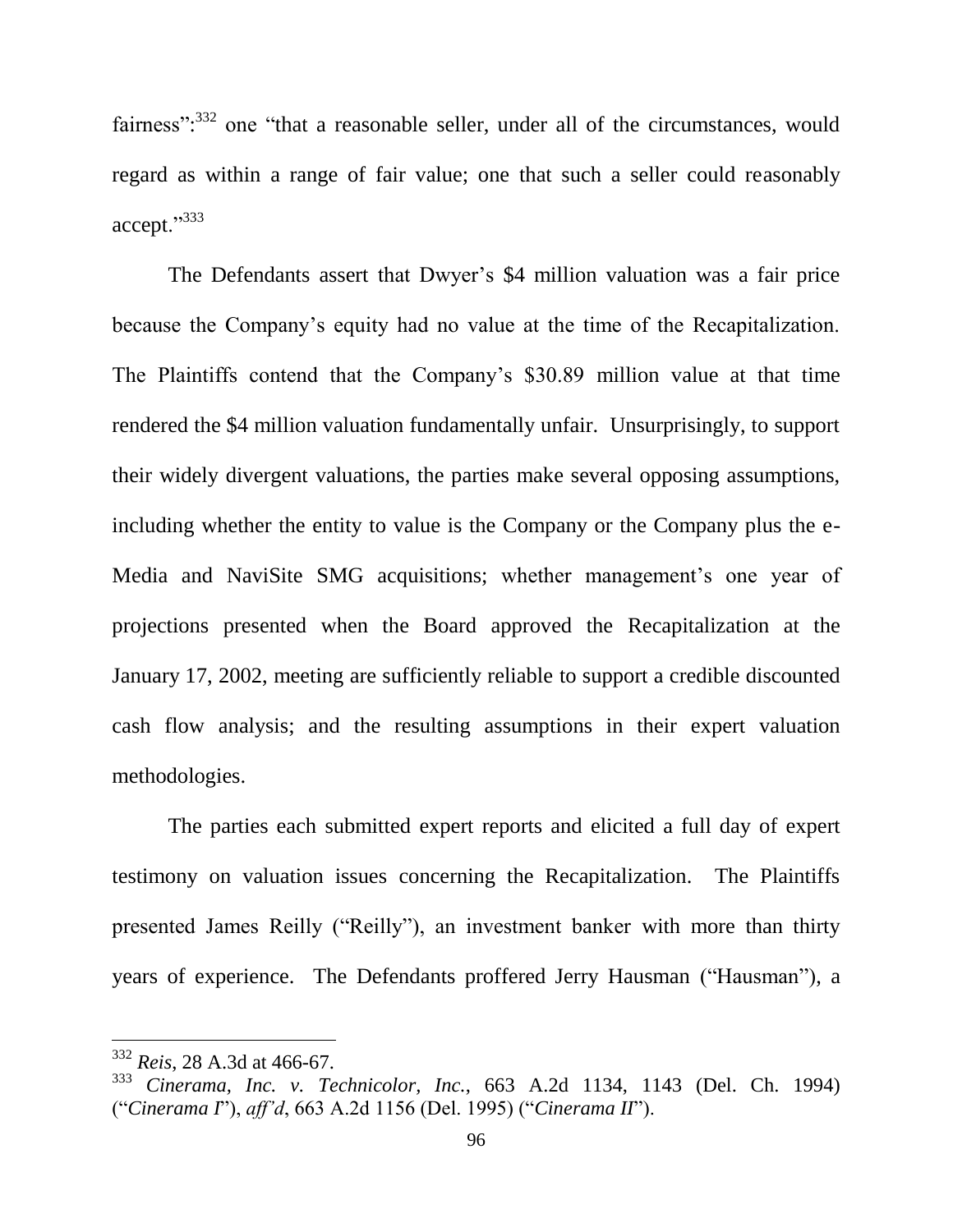chaired professor of economics at the Massachusetts Institute of Technology, where he has taught for approximately thirty-five years.

The Court considers three components of the fair price analysis—(i) the credibility of contemporaneous statements in the record about the Company's value in January 2002; (ii) the proper entity to be valued; and (iii) the reliability of management's January 2002 pro forma projections—before turning to the expert testimony and reaching a conclusion on fair price.

# (a) *The Contemporaneous Statements about Value are Not Credible*

The Plaintiffs contend that Reilly's opinions on the Company's value after the acquisitions are consistent with, and thus supported by, evidence of the Company's value from the time when the Board approved the Recapitalization.<sup>334</sup> This evidence includes:

- The Company raised capital in November 2001 based on an \$18.1 million valuation using bullish projections;<sup>335</sup>
- Williams, in an email, estimated that the Company's assets were "conservatively worth \$10 million";<sup>336</sup>
- Board minutes for the January 10, 2002, meeting note management's "proforma valuation of [the Company] post-closing of the proposed acquisitions of \$23.0 million (assumed free-cash of \$2.3 million; multiple of  $10x$ )";  $337$

<sup>334</sup> Pls.' Opening Br. 66-69.

 $335$  JX 1020.

 $336$  JX 160.

<sup>337</sup> JX 170-0002.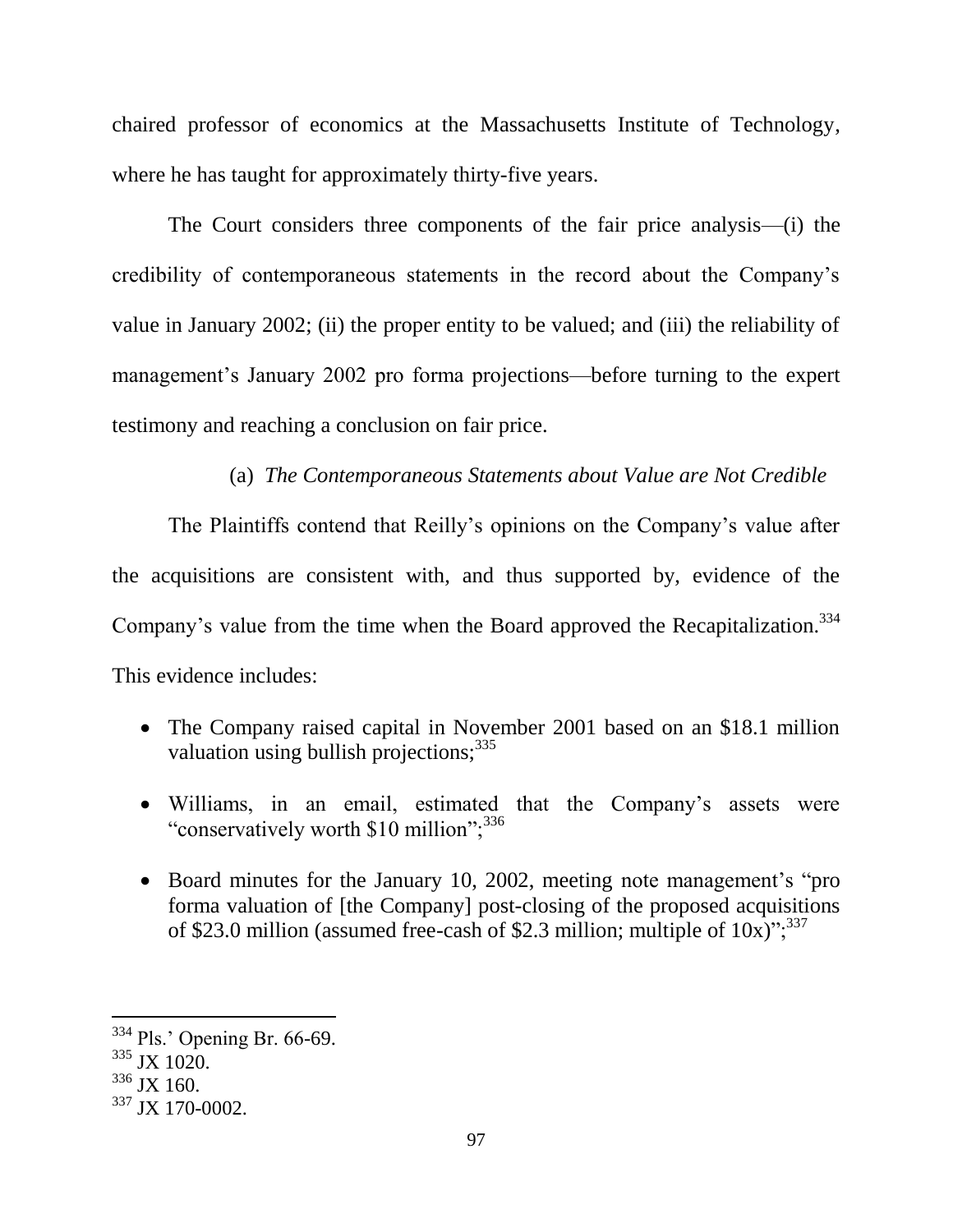- The conversion ratio for the \$3.6 million note that the Company paid to acquire e-Media implied that the Company's post-acquisitions value was approximately  $$22.8$  million:<sup>338</sup> and
- The conversion ratio discussed at the January 17, 2002, Board meeting for the senior secured debt implied that the Company's post-acquisitions value was approximately \$25.2 million.<sup>339</sup>

The Defendants reject that any of this evidence offers a reliable, contemporaneous value of the Company that might undermine Hausman's contrary opinions on the Company's value before the Recapitalization.<sup>340</sup>

The Court agrees with the Defendants. First, for reasons that the Court discusses when evaluating Reilly's expert testimony, the November 2001 value is not credible because it is based on unreliable projections. Second, no valuation methodology underlies Williams's statement about the Company's assets; it was an unsubstantiated opinion in a brief email. Third, the pro forma valuation is also based on unreliable projections. Finally, the fourth and fifth valuations based on the conversion ratios in the e-Media note and for the senior secured debt reflect relative, not nominal, values. The Court credits Hausman's testimony that, without knowing the actual value of those notes (rather than their face value), a reliable value for the Company cannot be calculated.<sup>341</sup> Thus, because none of these statements is credible, it does not bolster Reilly's consistent valuations. Similarly,

 $338$  JX 667 ("Reilly Report") ¶ 93.

<sup>339</sup> *Id.*

<sup>340</sup> Defs.' Answering Br. 67-71.

<sup>341</sup> Tr. 2875-79 (Hausman).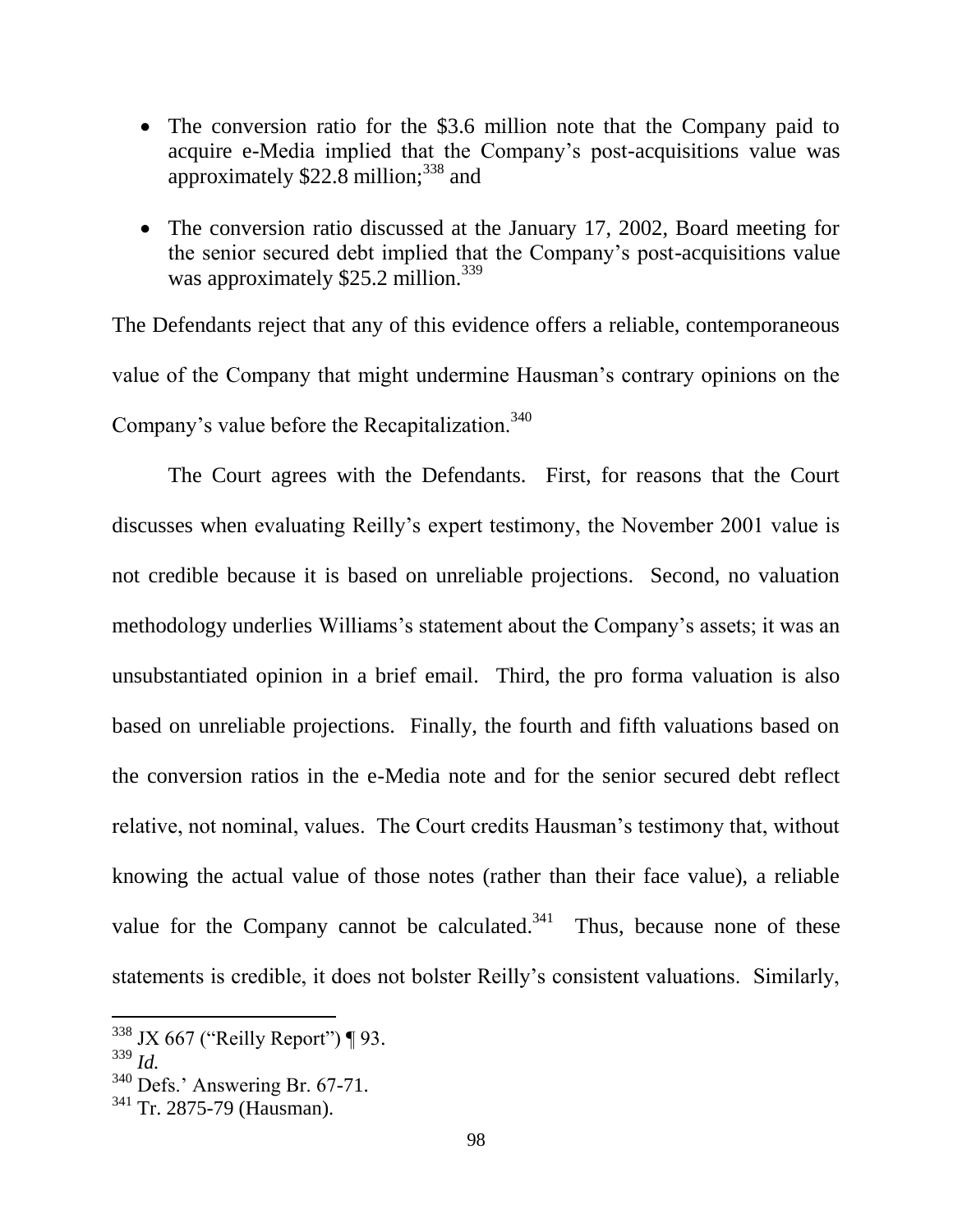that Hausman largely ignored this contemporaneous evidence does not undercut his contrary expert testimony.

### (b) *The Entity to be Valued is the Standalone Company*

Before the Recapitalization, the Plaintiffs were stockholders of the Company. The Plaintiffs nonetheless contend that the entity to be valued in the fair price inquiry here is the Company plus the acquisitions because those transactions were not speculative but rather contemplated by the Recapitalization.<sup>342</sup> The Defendants, on the other hand, contend that the Company's value before the Recapitalization should not be artificially inflated by the acquisitions that could only be completed after the Recapitalization was approved.<sup>343</sup>

In two, combined entire fairness-appraisal proceedings, this Court described some of the contexts in which it may be appropriate to include, in a fair price analysis, the expected value from a company's "specific expansion plans or changes in strategy<sup> $344$ </sup> that are "not the product of speculation."<sup>345</sup> In *ONTI, Inc. v. Integra Bank*, the Court determined that, where the trial record did not support the finding that a non-speculative transaction would not occur but for a cash-out

<sup>342</sup> Pls.' Reply Br. 25-27; Pls.' Opening Br. 75-80.

<sup>&</sup>lt;sup>343</sup> Defs.' Answering Br. 75-77.

<sup>344</sup> *Del. Open MRI Radiology Assocs., P.A. v. Kessler*, 2006 WL 4764042, at \*14 n.51 (Del. Ch. Apr. 26, 2006) (citing *Cede & Co. v. Technicolor, Inc.*, 684 A.2d 289, 298-300 (Del. 1996)).

<sup>345</sup> *ONTI, Inc. v. Integra Bank*, 751 A.2d 904, 910 (Del. Ch. 1999) (same).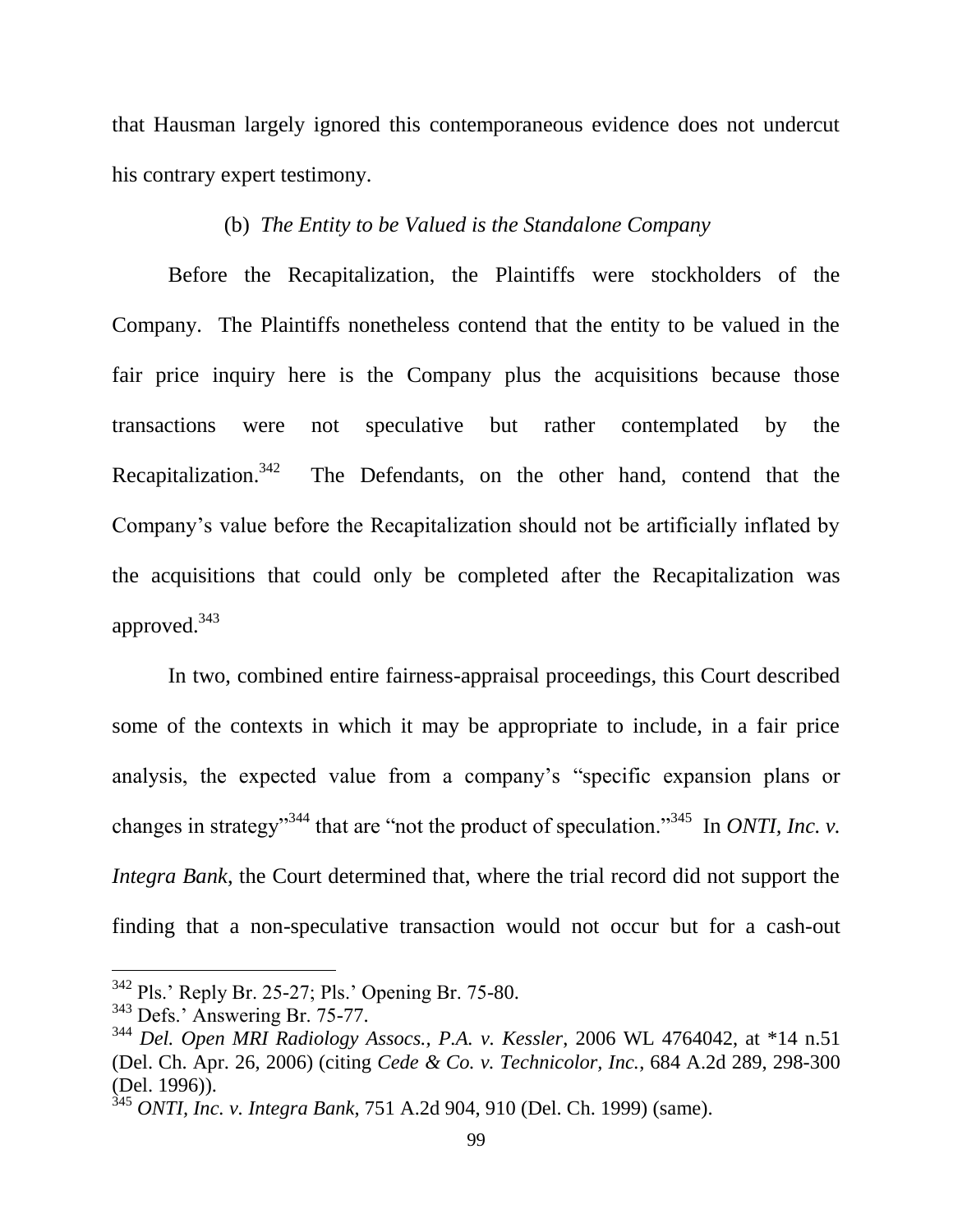merger of minority stockholders, it was appropriate to include the value of the later transaction when determining the fair value of the stock in the cash-out merger.<sup>346</sup> Similarly, in *Delaware Open MRI Radiology Associates, P.A. v. Kessler*, the Court concluded that the company's non-speculative expansion plans for three additional facilities, even though one would not be established until sometime after a squeeze-out merger, should be included in assessing fair value as of the time of the merger. The *Kessler* Court analogized the additional facilities as corporate opportunities, concluding that each was "(1) in the line of the corporation's business and . . . of practical advantage to it; (2) within the corporation's financial<sup>[]</sup> ability to capture; and (3) one in which the corporation has an interest or a reasonable expectancy."<sup>347</sup>

Here, although it was not speculative that the Company would acquire e-Media and NaviSite SMG (it may, however, have been speculative as to what value those acquisitions would yield), they do not fall within the bounds of either *ONTI* or *Kessler*. The trial record supports the Court's conclusion here, unlike in *ONTI*, that the Company, on its own, did not have the capital needed to fund either of the e-Media or NaviSite SMG acquisitions, let alone both of them. Reilly conceded that they could not have occurred without additional capital.<sup>348</sup> In other

<sup>346</sup> *Id.* at 909-11.

<sup>347</sup> *Kessler*, 2006 WL 4764042, at \*16 (citing *Guth*, 5 A.2d at 511).

<sup>348</sup> Tr. 3173 (Reilly).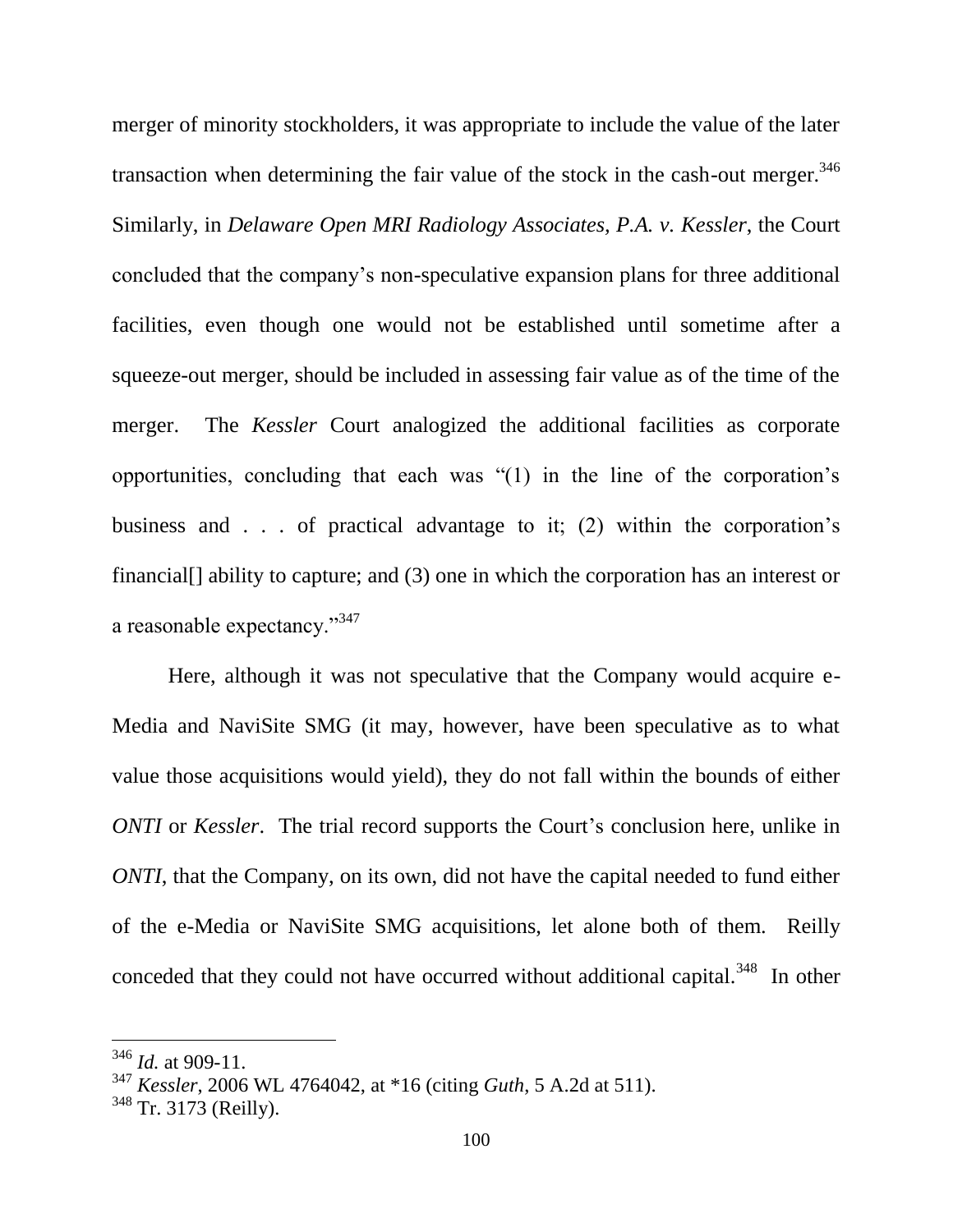words, unlike in *Kessler*, neither proposed acquisition was within the Company's financial ability to capture. The Recapitalization was what would provide the necessary cash; the "new money," not the "old money," financed those acquisitions.

Even if the Recapitalization was to be accretive to the Plaintiffs by improving the Company's capital structure through converting the senior secured debt into convertible preferred stock, that higher value (and those capital structure changes) only occurred *after* the additional investments by Wren and Javva. Under these circumstances, the fair price of the Company before the Recapitalization would have been precisely that—the fair price of the Company. Accordingly, the Court concludes that the Defendants must prove that the \$4 million price attributed to the Company by Dwyer for purposes of the Recapitalization was a fair price.

#### (c) *The January 2002 Pro Forma Projections are Not Reliable*

The parties and their respective experts dispute the reliability of the January 2002 pro forma projections presented at the January 17 Board meeting when the Board approved the Recapitalization. Much of the Court's eventual conclusion on fair price turns on this issue. Based on their review of the relevant case law, the Defendants offer a six-factor list that the Court should consider in determining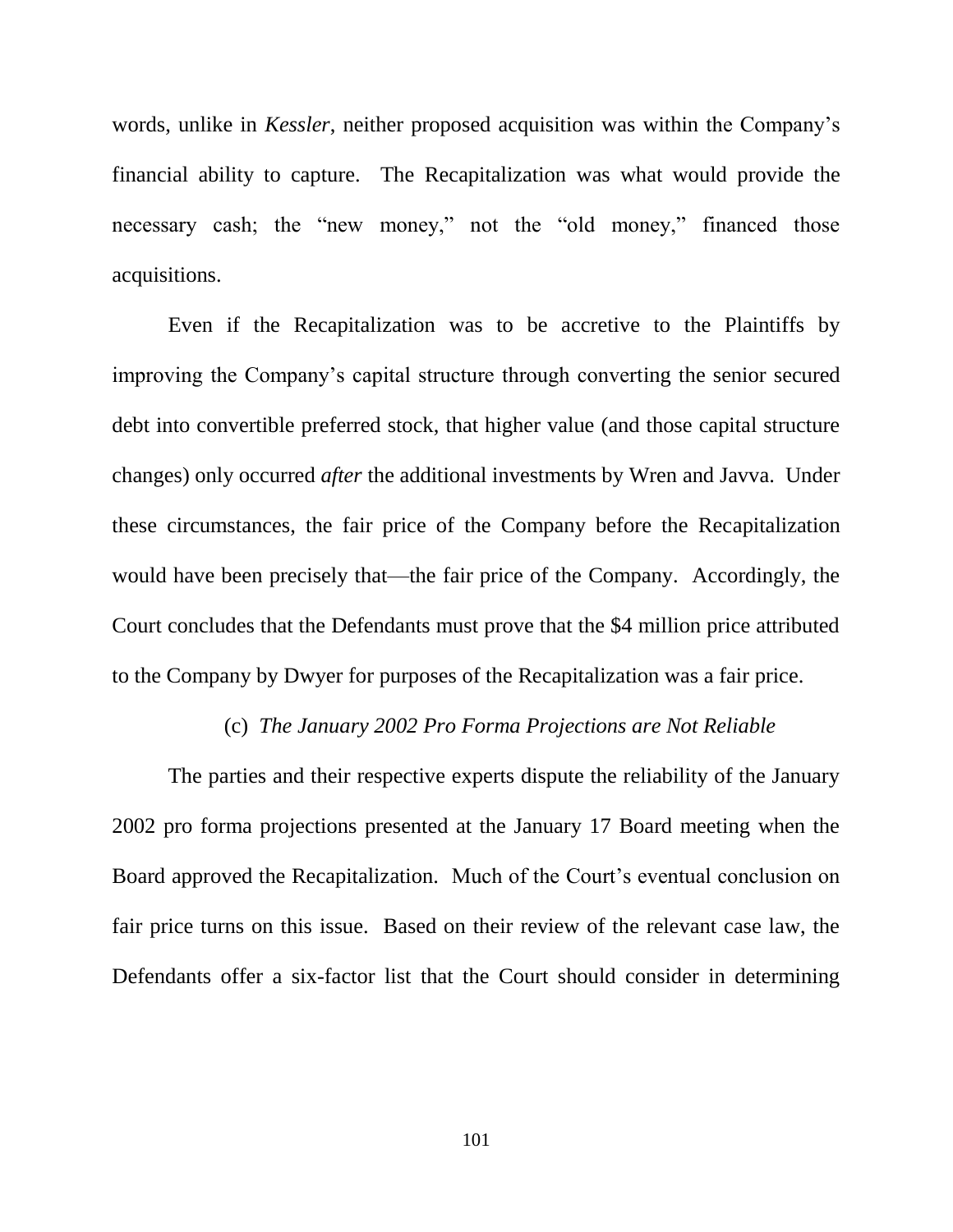whether the Company's projections are reliable.<sup>349</sup> In their opinion, the projections are not reliable because, among other reasons, they were overly optimistic, contrary to the Company's two-year operating history, and not adopted by the Board when it approved the Recapitalization.<sup>350</sup> The Plaintiffs reject this attempt to synthesize the relevant case law. Instead, the Plaintiffs insist the projections are reliable because, also among other reasons, they were based on reasonable assumptions at the Company, conservative in comparison to the recent performance of the streaming media industry, and presented to the Board at its January 17 meeting and thereby partially formed the basis for the Board's approval of the Recapitalization.<sup>351</sup>

The most persuasive expert valuations tend to be those derived from contemporaneous management valuations—typically, revenue or cash flow projections—because management usually has the strongest incentives to predict the company's financial future accurately and reliably.<sup>352</sup> A CEO who

<sup>&</sup>lt;sup>349</sup> Those factors are "(i) whether the projection was created outside the ordinary course of business; (ii) whether the projection was relied upon by management in operating the company; (iii) whether the projection is overly optimistic; (iv) the persons who formulated the projection; (v) the length of the company's operating history; and (vi) whether the projection was formally approved by the board." Defs.' Answering Br. 78-79.

 $\frac{350}{350}$ *Id.* at 77-84.

<sup>351</sup> Pls.' Reply Br. 27-34; Pls.' Opening Br. 69-75.

<sup>352</sup> *See, e.g.*, *Gentile III*, 2010 WL 2171613, at \*11 ("[C]ourts frequently pay particular attention to management's assessment of an enterprise's value, especially shortly before the start of the chain of events leading to the transaction at issue."); *Doft & Co. v. Travelocity.com Inc.*, 2004 WL 1152338, at \*5 (Del. Ch. May 20, 2004) ("Delaware law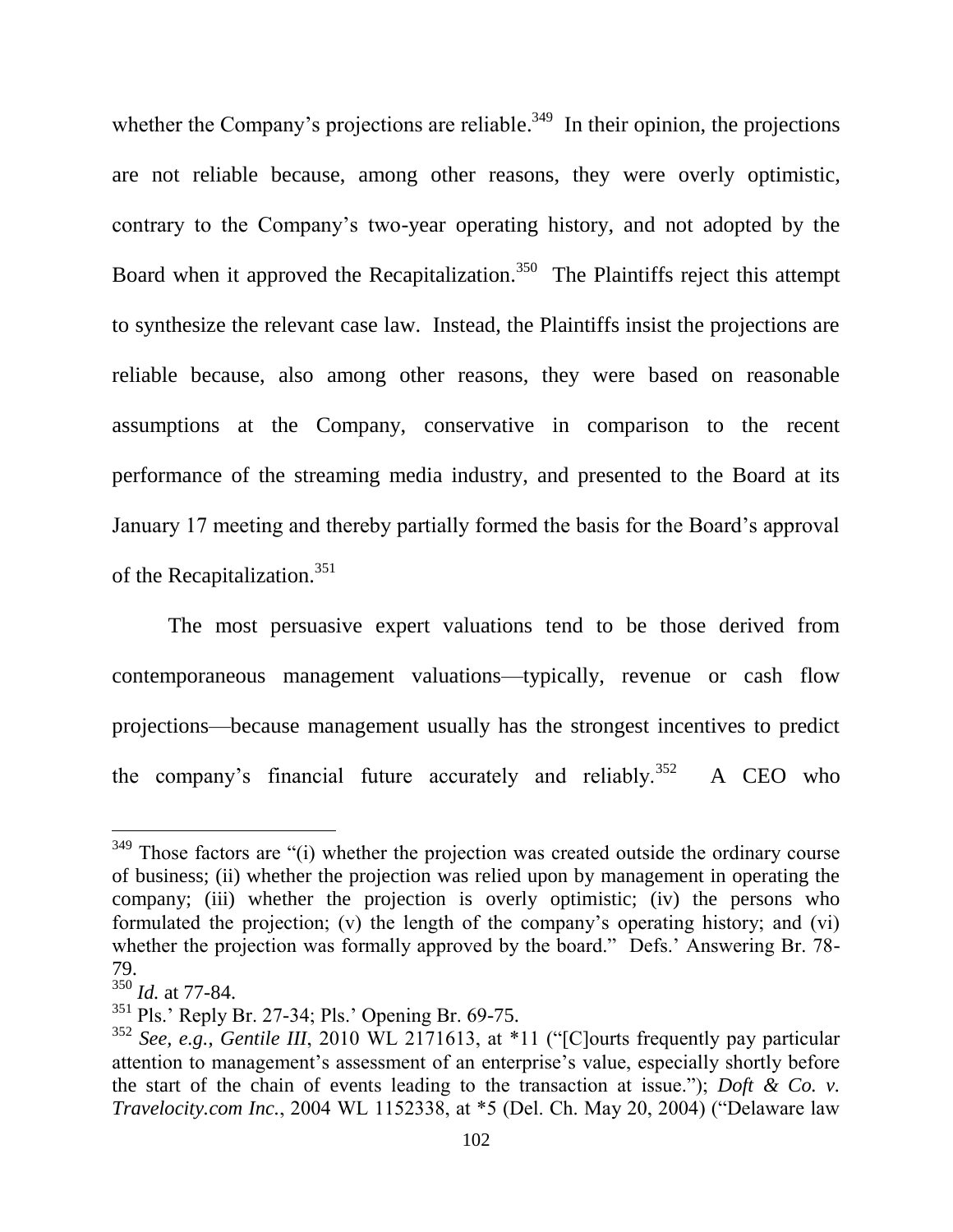continuously misses projections may miss his or her job well before retirement. But, Delaware law has long recognized that "methods of valuation, including a discounted cash flow analysis, are only as good as the inputs to the model."<sup>353</sup>

In a recent appraisal action, *Huff Fund Investment Partnership v. CKx, Inc.*<sup>354</sup>, this Court noted that management projections created in the "ordinary" course of business" are generally deemed reliable for valuation purposes. The Court also identified several circumstances that may warrant disregarding management projections, such as "where the company's use of such projections was unprecedented, where the projections were created in anticipation of litigation, or where the projections were created for the purpose of obtaining benefits outside the company's ordinary course of business."<sup>355</sup> Contrary to the Plaintiffs' contention, *Huff Fund* did not seek to present an exhaustive list of those occasions. Indeed, even in appraisals, Delaware courts have found projections to be too unreliable to support a credible discounted cash flow analysis where they are

clearly prefers valuations based on contemporaneously prepared management projections because management ordinarily has the best first-hand knowledge of a company's operations."); *Gilbert v. MPM Enters., Inc.*, 709 A.2d 663, 669 (Del. Ch. 1997) ("[M]anagement was in the best position to forecast MPM's future before the merger[.]"), *aff'd*, 731 A.2d 790 (Del. 1999).

<sup>353</sup> *Neal v. Ala. By-Products Corp.*, 1990 WL 109243, at \*9 (Del. Ch. Aug. 1, 1990), *aff'd*, 588 A.2d 255 (Del. 1991).

<sup>354</sup> 2013 WL 5878807 (Del. Ch. Nov. 1, 2013).

<sup>355</sup> *Id.* at \*9.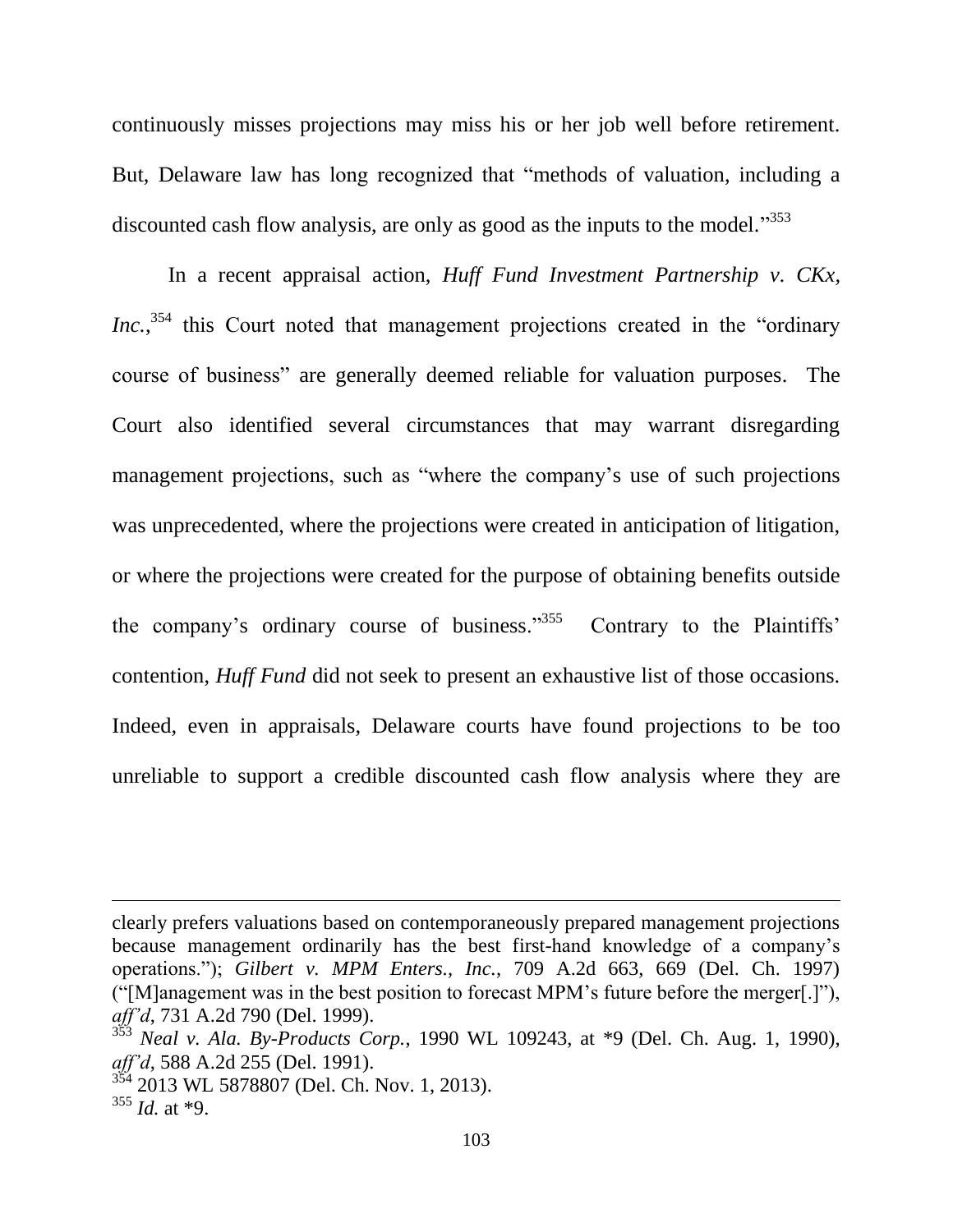grossly inconsistent with the corporation's recent performance.<sup>356</sup> And, of course, projections tend to be speculative, and thus unreliable, if those who prepare them do so with the perspective that "because the industry was so new and volatile $[$ , $]$ ... reliable projections were impossible."<sup>357</sup>

For the Court to credit the Defendants' expert valuations, which ignore the January 2002 projections as unreliable, the Defendants bear the burden of establishing that the Company's projections are sufficiently unreliable to warrant no weight in a fair price analysis. Through Hausman's persuasive testimony, the Defendants successfully demonstrated that management's projections were wholly unreliable and thus insufficient to support the discounted cash flow analysis performed by Reilly.

The Company's management presented only one set of projections to the Board at the January 17 meeting—the January 2002 pro forma projections. Neither Granberg's contemporaneous minutes nor the revised minutes reflect that the Board adopted those projections. Because the Daniels Memo projections were

<sup>356</sup> *See, e.g.*, *Kahn v. Household Acq. Corp.*, 591 A.2d 166, 175 (Del. 1991) (recognizing, in an appraisal proceeding, that a discounted cash flow analysis that was based on management projections where the airline company had recently experienced an "erratic pattern of past operating revenues and earnings attributable to [a] prolonged pilot strike" was "not particularly meaningful"); *accord Cooper v. Pabst Brewing Co.*, 1993 WL 208763, at \*4 (Del. Ch. June 8, 1993) (concluding, in an appraisal proceeding, that an expert's discounted cash flow analysis was not reliable because it "assumed that the volume of sales would increase by 1.5% per year when, despite [the company's recent] acquisitions, its volume of sales had declined every year between 1977 and 1981 and had declined further during the first nine months of 1982").

<sup>357</sup> *Doft & Co.*, 2004 WL 1152338, at \*5.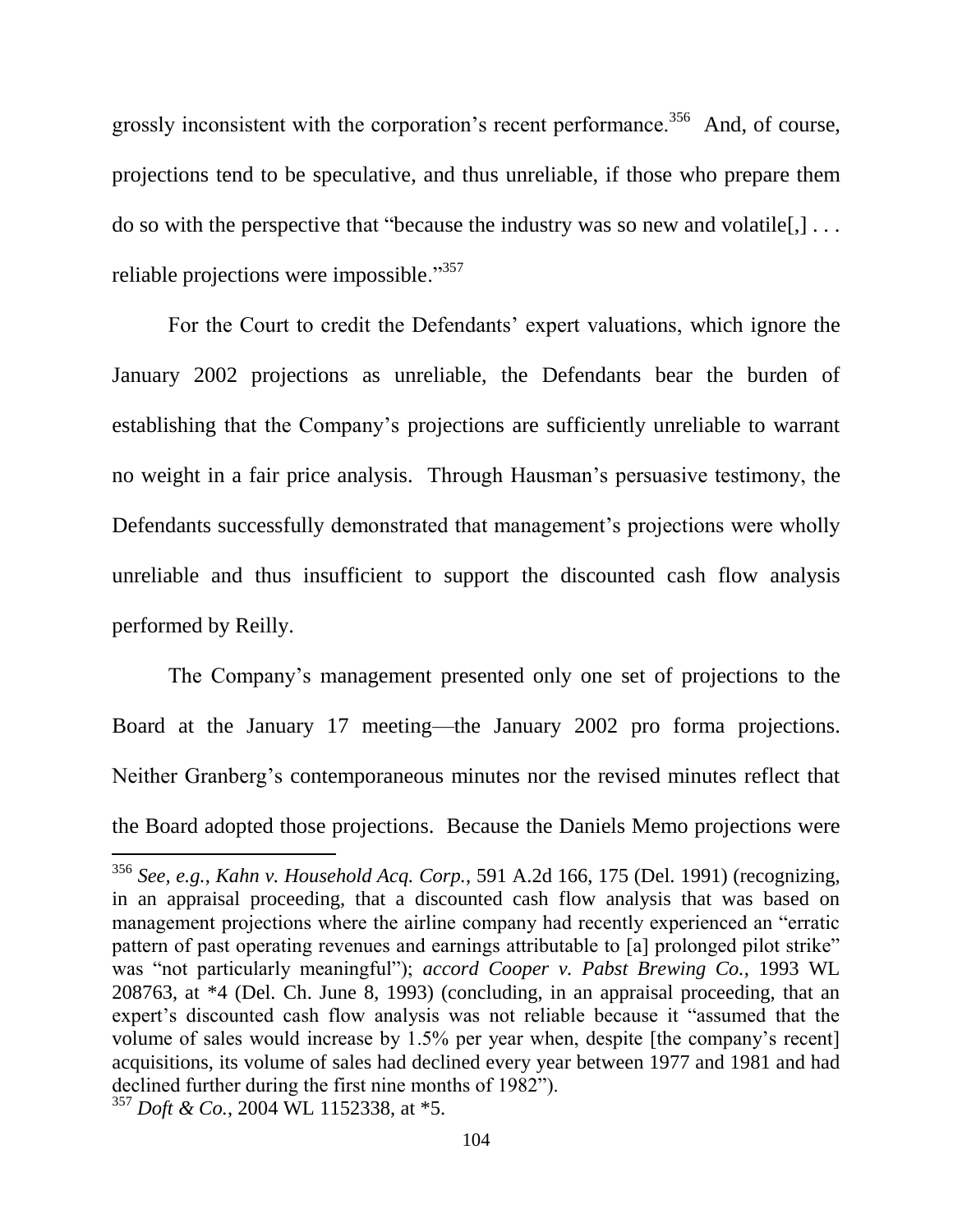not presented to the Board at this meeting and, moreover, because they were significantly revised in the 2002 pro forma projections, the Daniels Memo projections did not reflect management's best estimate of the Company's future growth.<sup>358</sup> There is also no evidence that management used the Daniels Memo projections to run the Company.<sup>359</sup> For these reasons, the Daniels Memo projections are given no weight in the Court's fair price analysis.<sup>360</sup> Nonetheless, several sets of the Company's projections from 2001, including those from the Daniels Memo, are the framework through which the Court evaluates the Defendants' position on the reliability of the 2002 pro forma projections.

One particular exhibit in Hausman's opening report conclusively demonstrates that the Company's management was unable to produce reliable projections. The following table<sup>361</sup> compares various management projections for 2001 revenue with the Company's actual revenue:

<sup>358</sup> *See In re Emerging Commc'ns, Inc. S'holders Litig.*, 2004 WL 1305745, at \*14 (Del. Ch. May 3, 2004) ("This Court has consistently expressed a preference for the most recently prepared management projections available as of the merger date.").

<sup>359</sup> *See Henke v. Trilithic Inc.*, 2005 WL 2899677, at \*5 (Del. Ch. Oct. 28, 2005) ("There is neither evidence that management used these projections to run the Company nor evidence concerning their creation.").

<sup>&</sup>lt;sup>360</sup> Reilly's reliance on the earlier Daniels Memo projections to derive projections for 2003 (by discounting the 2003 projections in the Daniels Memo by a similar percentage that management had revised the 2002 projections in the Daniels Memo into the January 2002 pro forma projections) is, assuming Delaware law recognizes this methodology, also given no weight. *See Cede & Co. v. JRC Acq. Corp.,* 2004 WL 286963, at \*2 (Del. Ch. Feb. 10, 2004) ("[T]his Court . . . holds a healthy skepticism for post-merger adjustments to management projections or the creation of new projections entirely.").  $361$  JX 668 ("Hausman Report") Ex. 5.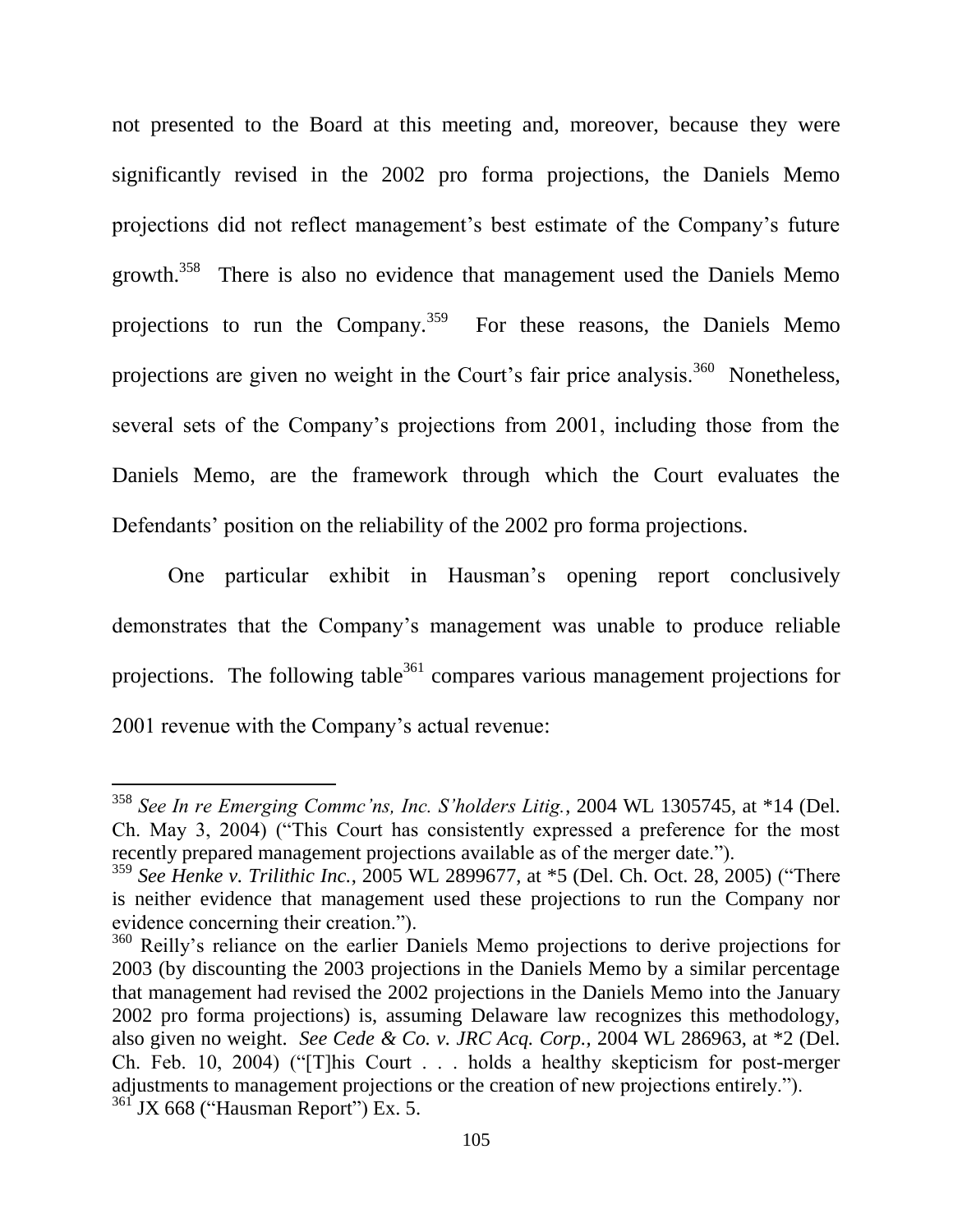| 2001 Revenue: Projections v. Actual |                          |                          |                                 |                 |        |
|-------------------------------------|--------------------------|--------------------------|---------------------------------|-----------------|--------|
| Month                               | Jan. 2001<br>Projections | Mar. 2001<br>Projections | <b>June 2001</b><br>Projections | Daniels<br>Memo | Actual |
| January                             | 180,001                  |                          |                                 |                 | 42,797 |
| February                            | 250,000                  |                          |                                 |                 | 66,534 |
| March                               | 386,437                  | 62,211                   |                                 | --              | 68,079 |
| April                               | 544,936                  | 79,703                   |                                 |                 | 83,955 |
| May                                 | 732,313                  | 98,020                   |                                 | --              | 95,867 |
| June                                | 808,655                  | 128,986                  | 128,105                         |                 | 78,235 |
| July                                | 912,103                  | 167,536                  | 153,885                         | --              | 78,351 |
| August                              | 1,063,032                | 209,432                  | 204,885                         |                 | 70,130 |
| September                           | 1,274,326                | 270,088                  | 297,135                         | 98,575          | 74,218 |
| October                             | 1,547,858                | 354,244                  | 358,510                         | 130,300         | 77,166 |
| November                            | 1,896,714                | 450,618                  | 414,010                         | 176,838         | 69,750 |
| December                            | 2,328,526                | 549,330                  | 469,510                         | 241,500         | 71,673 |

As the table demonstrates, the Company's management—even after Williams took over as CEO for Rick Murphy in mid-2001—grossly overestimated the Company's revenues, even two to three months away. The further out the projected revenue, the greater the overestimation; management was often not even in the same ballpark. For example, in September 2001, management projected that December 2001 revenue would be \$241,500. Actual revenue was \$71,673, meaning that management was off by more than a factor of three.

It is in this context that the Plaintiffs, through Reilly, defend against Hausman's and the Defendants' charge that the January 2002 projections are unreliable. That the January 2002 projections were arguably consistent with the recent performance of comparable companies  $362$  does not change the Court's conclusion. The Court cannot accept that the same people who missed projections

 $362$  Pls.' Opening Br. 73.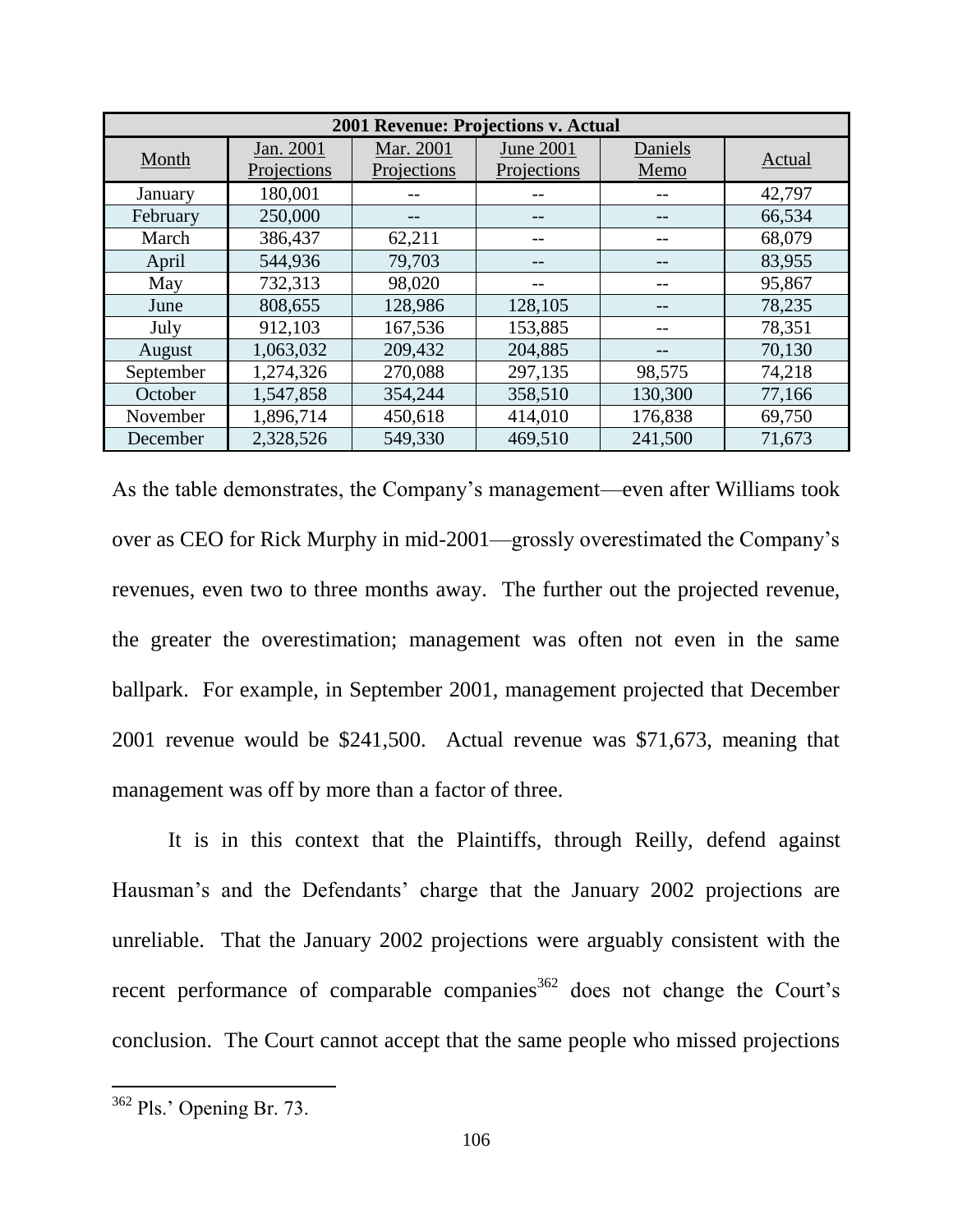three-months out in September 2001 by a factor of three (where there was no intervening change to the Company's business) would have been able to produce reliable projections in January 2002 for an entire year.<sup>363</sup> Thus, the Defendants have established that the January 2002 pro forma projections are unreliable and not credible, and the Court does not rely on any expert valuation methodology based on them.<sup>364</sup>

### (d) *The Expert Valuations*

The expert opinions differed on two foundational issues: (i) the proper entity to value in January 2002 when the Board approved the Recapitalization; and (ii) the reliability of the management projections presented at the January 17 Board meeting. Reilly argued that the appropriate entity to value was the Company plus the e-Media and NaviSite SMG acquisitions; he did not value the Company on a standalone basis.<sup>365</sup> He employed four different valuation methodologies—three of which were based on the management projections—and arrived at ten different

<sup>&</sup>lt;sup>363</sup> The Court's conclusion is not necessarily a reflection on the competence of management who created the January 2002 pro forma projections, because it is just (if not more) likely that the cause of the unreliability is the inherent difficulty in valuing a start-up company in a nascent industry. That said, the Court also notes that the management responsible for these projections was replaced within six months.

<sup>&</sup>lt;sup>364</sup> To avoid any potential confusion, the Court's conclusion here is not a departure from the general preference of Delaware courts for fair price analyses to feature multiple (and preferably consistent) valuation methodologies that are derived from contemporaneous management projections. This case just happens to be the exception to that general rule on both accounts.

<sup>365</sup> Tr. 3173, 3183 (Reilly).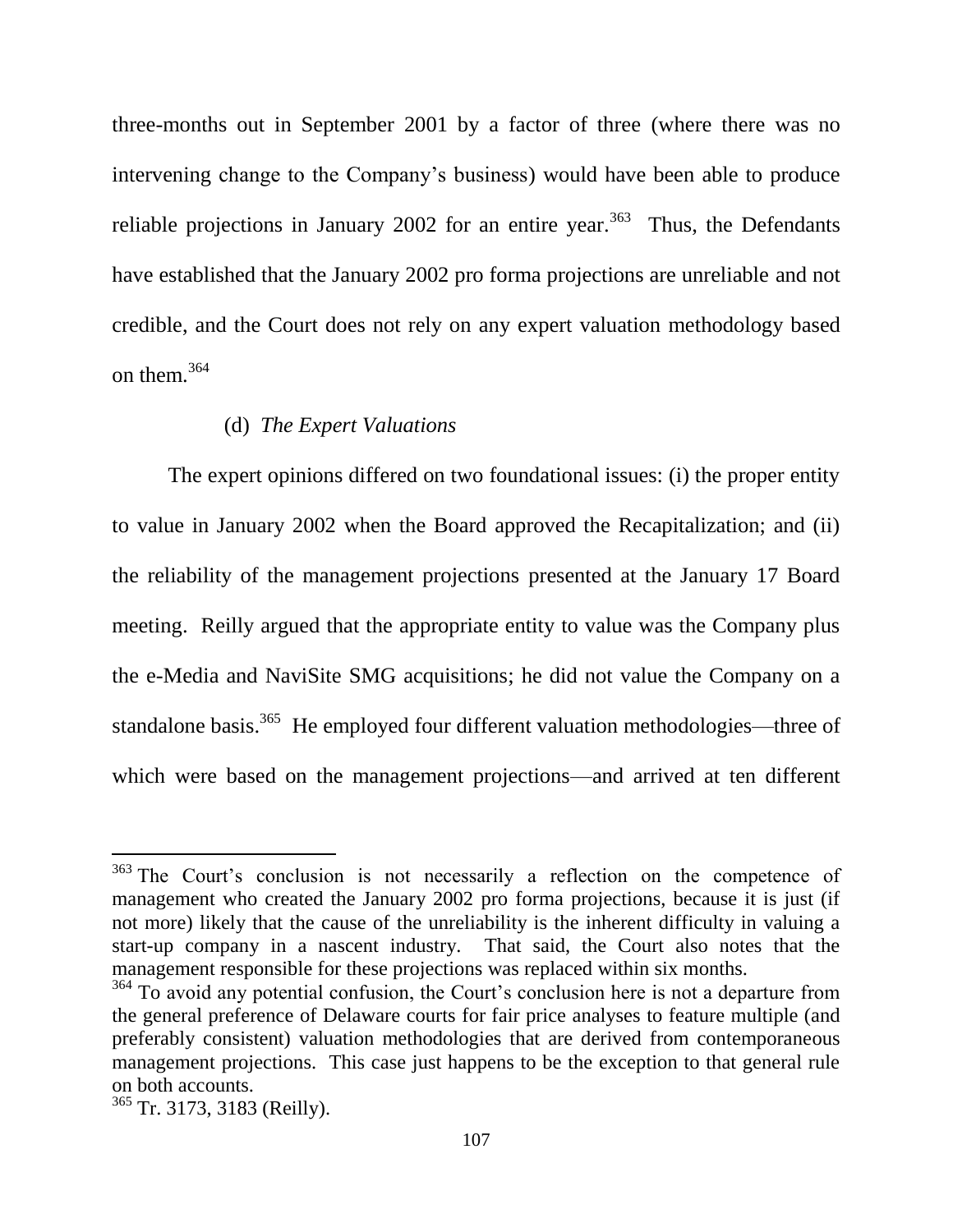valuations, ranging from \$13.96 million to \$61.99 million.<sup>366</sup> Based on a weighted average, Reilly concluded that the equity value of the combined entity was \$30.89 million. Hausman, in contrast, maintained that the proper entity to value in January 2002 was the Company on its own, without the to-be-acquired e-Media or NaviSite SMG. Based on his opinion that the single year of unreliable projections was inadequate to support a discounted cash flow analysis, Hausman presented a comparable companies analysis that yielded a range of implied equity values for the Company of negative \$5.3 million to negative \$4 million.

For the reasons discussed earlier, the Court agrees with Hausman that the proper entity to value is the Company and the management projections are unreliable. With these initial conditions, the Court now considers whether Hausman has demonstrated, in light of Reilly's objections, that the \$4 million valuation of the Company for the Recapitalization was a fair price.

Expert testimony on valuations can be supported "by any techniques or methods which are generally considered acceptable in the financial community."<sup>367</sup> Valuations based on the trading multiples or transaction multiples of comparable companies are generally recognized as valid methodologies under Delaware law.<sup>368</sup> An expert valuation tends to be more credible when it is based on a "blend of

<sup>366</sup> Tr. 3171-72 (Reilly).

<sup>367</sup> *Weinberger*, 457 A.2d at 713.

<sup>368</sup> *See, e.g.*, *Global GT LP v. Golden Telecom, Inc.*, 993 A.2d 497, 509 (Del. Ch. 2010), *aff'd*, 11 A.3d 214 (Del. 2010).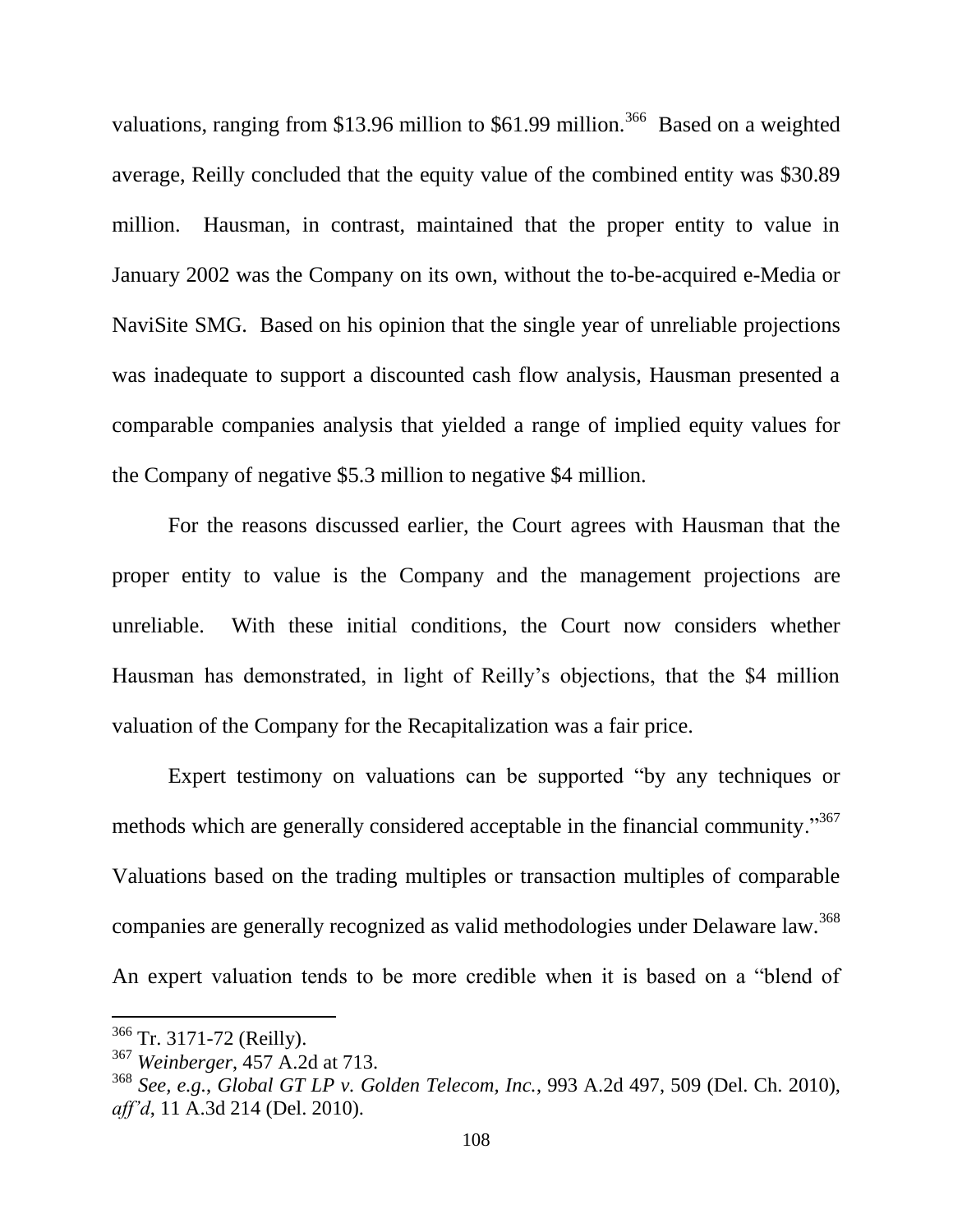techniques<sup> $369$ </sup> that "serve to cross-check one another's results."<sup>370</sup> No expert's valuation methodology is perfect or, perhaps more accurately, beyond criticism from another expert. Some defects may be more damaging than others, however. "Expert valuations that disregard contemporaneous management projections are sometimes completely discounted."<sup>371</sup> But, here, for the reasons set forth earlier, it is the projections—not the expert valuations that disregard them—that must be completely discounted.

Without reliable projections, there can be no reliable discounted cash flow analysis or the derivative "venture approach" analysis offered by Reilly.<sup>372</sup>

<sup>369</sup> *In re Hanover Direct, Inc. S'holders Litig.*, 2010 WL 3959399, at \*2 (Del. Ch. Sept. 24, 2010).

 $370^{\circ}$  *S. Muoio & Co. LLC v. Hallmark Entm't Invs. Co.*, 2011 WL 863007, at \*20 (Del. Ch.) Mar. 9, 2011), *aff'd*, 35 A.3d 419 (Del. 2011) (TABLE).

<sup>371</sup> *JRC Acq. Corp.*, 2004 WL 286963, at \*2.

<sup>&</sup>lt;sup>372</sup> With the venture approach, Reilly valued the Company based on a combination of discounted cash flow analysis and his trading and transaction multiples. Reilly Report ¶ 47. In effect, he calculated the 2003 revenue projections for the Company (by discounting the 2003 projections in the Daniels Memo by 30%) plus e-Media and NaviSite SMG (both by assuming, conservatively, 0% growth from the pro forma 2002 revenue projections presented to the Board on January 17, 2002), slipped the resulting \$30.7 million revenue projection one year to 2004, multiplied that 2004 revenue projection by his comparable trading and public transaction multiples (2.2x as the median, 3.2x as the mean, and 3.7x as Akamai's trading multiple) to calculate an expected exit value, and then discounted that range by a 50-70% rate, as suggested by academic research based on a venture capitalist's expected return on investing in a startup company. *Id.* ¶¶ 55-66. "This provides a value range of \$13.96mm at a 70% discount and \$33.67mm at a 50% discount, with a mid-point average of \$23.82mm." *Id.* ¶ 64. In his weighted average valuation of \$30.89 million, Reilly placed the most weight (50%) on his venture approach.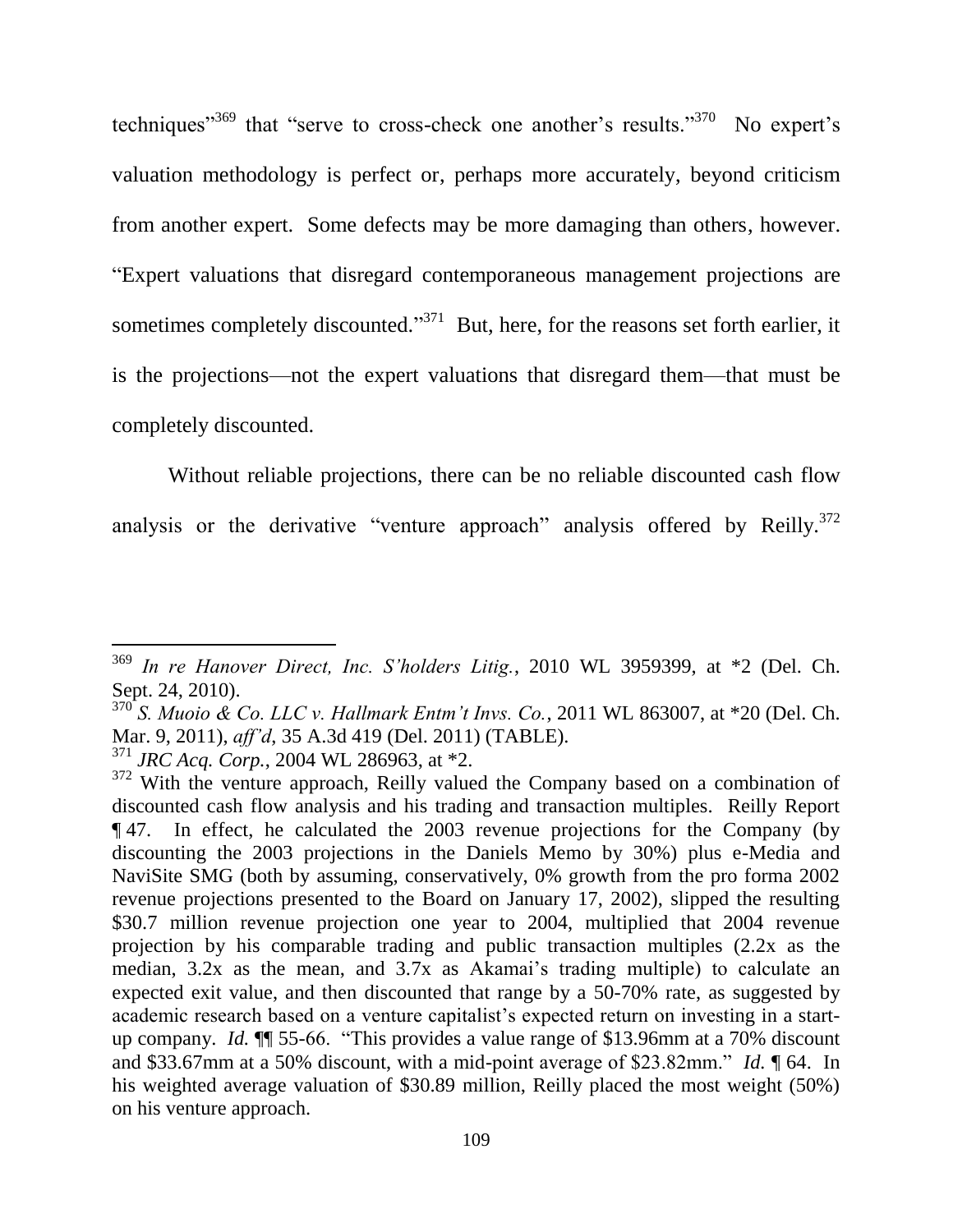Additionally, Reilly did not value the Company in January 2002 separate from the e-Media and NaviSite SMG acquisitions. Nonetheless, to test the merits of Hausman's analysis, the Court considers the multiples offered by Reilly as appropriate.

The Court agrees with Hausman's conclusion that, because the Company did not have any earnings or positive cash flow in January 2002, the best method to value the Company without using projections is based on last twelve months ("LTM") revenue multiples for comparable companies.<sup>373</sup> Hausman presented two multiples-based approaches to determine the Company's implied enterprise value from which the Company's debt could be subtracted to determine its implied equity value. First, he used the e-Media and NaviSite SMG acquisitions to generate an average private transaction multiple of  $0.7625x$  LTM revenue.<sup>374</sup> Second, he used data on five comparable public companies to derive an average trading multiple of 2.80x (from a range of  $-1.01x$  to 4.85x) for LTM revenues.<sup>375</sup>

The Court agrees with Hausman that, because Reilly's venture approach "is based on *ad hoc* adjustments to the DCF methodology, . . . [it] is no more reliable than his DCF methodology." JX 683 (Hausman Rebuttal Report) ¶ 18. <sup>373</sup> Hausman Report ¶ 22.

<sup>&</sup>lt;sup>374</sup> e-Media's 2001 revenues were \$4.6 million. In January 2002, the Company paid, based on Hausman's conservative estimate, \$4.6 million for e-Media (\$1 million in cash plus a \$3.6 million note, assumed to trade at face value). Thus, the e-Media transaction multiple was 1.0x. *Id.*  $\sim$  25. NaviSite SMG's 2001 revenues were approximately \$4 million, and the Company ultimately paid \$2.1 million in cash for it in March 2002. Thus, the NaviSite SMG transaction multiple in Hausman's estimate was 0.525x. The average of these two private transaction multiples is 0.7625x. *Id.* ¶ 27. <sup>375</sup> *Id.* ¶ 28.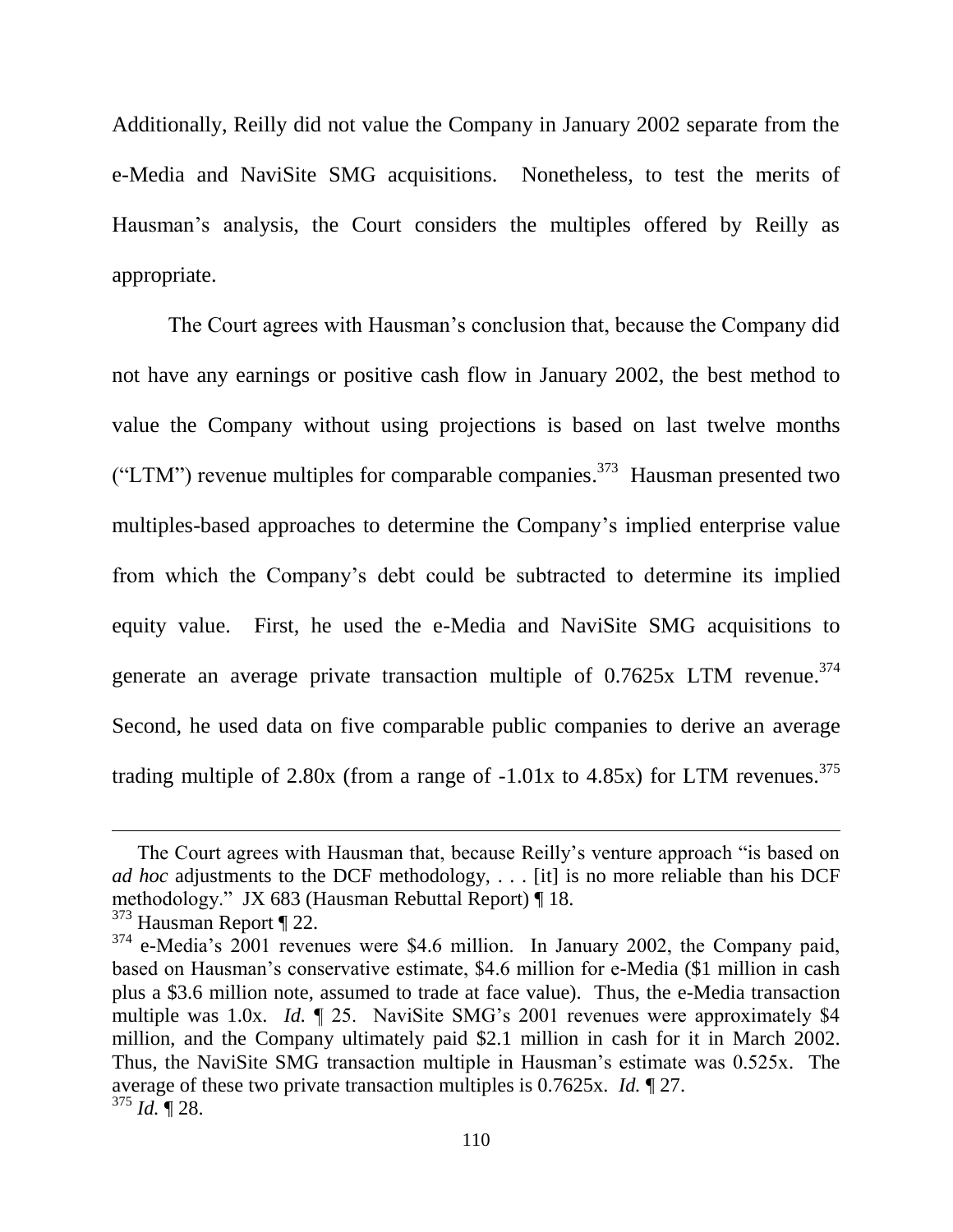Hausman persuasively argued that his 2.80x trading multiple should be discounted at least 20% to 2.24x based on the discount commonly applied to private company valuations. In support of his position, he presented academic research reflecting that a 20-40% discount is typically applied in situations like this because, in his opinion, "private firms typically have less sophisticated accounting systems and weaker internal controls (and thus lower quality earnings), and . . . private firms typically are smaller and less diversified, leading to greater variability in sales and cash flows."<sup>376</sup>

In Reilly's opinion, neither e-Media nor NaviSite SMG was an appropriate comparable transaction, and he did not use them in any way in his valuation. Instead, he used a data set of five public companies (two of which, Akamai and RealNetworks Inc., were also in Hausman's set) to derive an average LTM revenue trading multiple of 3.7x (from a range of 1.3x to 7.2x).<sup>377</sup> He also produced a public transactions multiple of 2.05x, but, in his overall weighted average, he did not assign any weight to that valuation because of what he considered weaknesses in the data.<sup>378</sup> Reilly did not include a private company discount for his trading multiple. He did acknowledge that the private company discount is well known to investors, but he suggested that it should not apply here primarily because the

<sup>376</sup> *Id.* ¶¶ 28-29; *see also* Stanley Block, *The Liquidity Discount in Valuing Privately Owned Companies*, 17 J. Applied Fin. 33, 33-40 (2007).  $377$  Reilly Report ¶ 67.

<sup>378</sup> *Id.*¶ 78.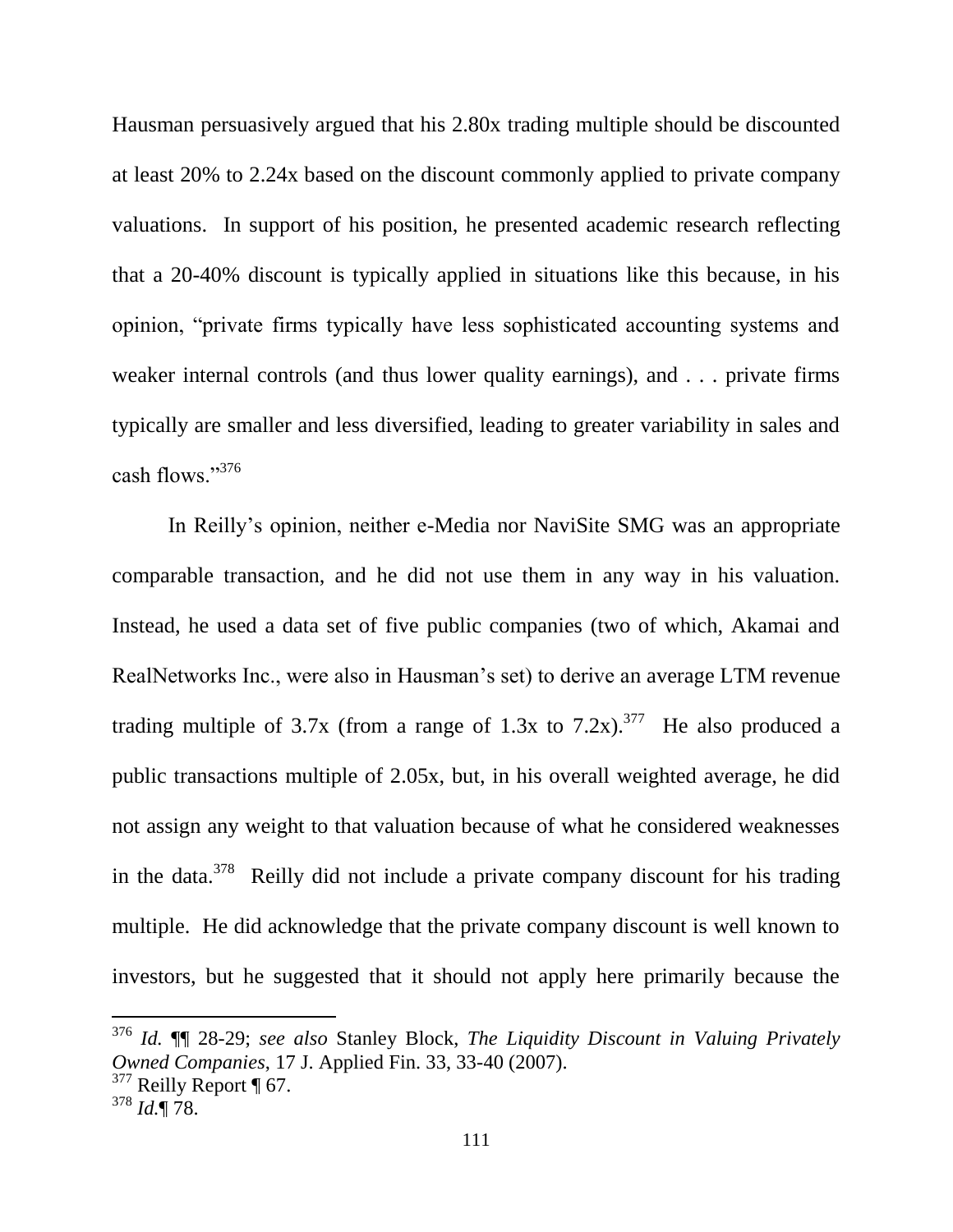Defendants were familiar with the Company and would have significant control over it.<sup>379</sup>

Although they are not perfect, Hausman's comparable companies are appropriate for his valuations. "The burden of proof on the question whether the comparables are truly comparable lies with the party making that assertion[.] $^{380}$ "Where the valuation exercise rests upon data derived from companies comparable to the company being valued, it stands to reason that the more 'comparable' the company, the more reliable will be the resulting valuation information.<sup> $381$ </sup> The Court concludes that the companies in the streaming media and related industries employed by Hausman to derive his private transactions and trading multiples are sufficiently comparable to generate a reasonable range of fair values for the Company. In particular, several of the public companies were the same as those used by Reilly. Nonetheless, even if certain of the companies used by Hausman were not as comparable as others, the Court will also consider the multiples (and the underlying comparable companies) offered by Reilly in his valuation.

The Court also accepts the private company discount submitted by Hausman. In the appraisal context, it is thought to be impermissible under Delaware law to discount the value of a private company solely because its stock is

 $379$  JX 682 (Reilly Rebuttal Report) ¶ 34-35.

<sup>380</sup> *ONTI, Inc.*, 751 A.2d at 916.

<sup>381</sup> *Le Beau v. M. G. Bancorporation, Inc.*, 1998 WL 44993, at \*8 (Del. Ch. Jan. 29, 1998), *aff'd in part and remanded*, 737 A.2d 513 (Del. 1999).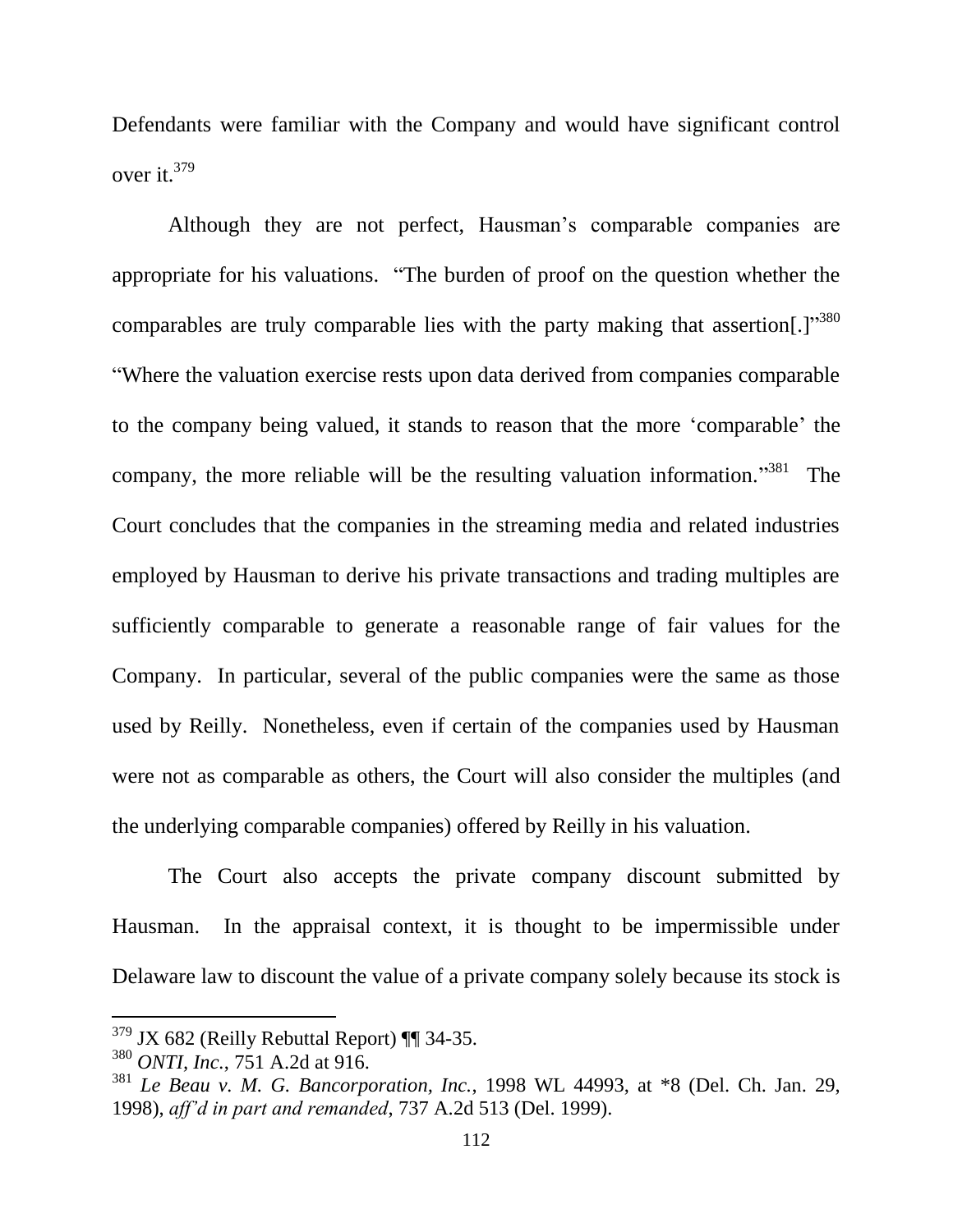not publicly traded.<sup>382</sup> Here, however, the Court finds that the theoretical justifications for a private company discount cited by Hausman—chief among them being lower quality and more variable earnings—should apply to the Company. The Court thus concludes that a conservative 20% discount, at the low end of the range, is appropriate to apply to Hausman's trading multiple. Nonetheless, to represent a conservative benchmark that is most friendly to the Plaintiffs, the Court also considers Reilly's unadjusted LTM trading multiple.

In January 2002, the Company's LTM revenue was approximately \$876,755.<sup>383</sup> The face value (exclusive of the 4x liquidation preference) of the principal and interest on its outstanding debt totaled  $$4,997,600$ .<sup>384</sup> Because he valued the Company plus the acquisitions, Reilly also assumed that the combined entity had no debt—that is, that the senior secured debt should be treated as Preferred A stock. But, just as the proper entity to value before the Recapitalization is the standalone Company, so too is the proper capital structure to use that of the Company before the Recapitalization. Although this debt was to be

<sup>382</sup> *See Borruso v. Commc'ns Telesystems Int'l*, 753 A.2d 451, 460 (Del. Ch. 1999) (citing *Cavalier Oil Corp. v. Harnett*, 564 A.2d 1137, 1145 (Del. 1989) ("The application of a discount to a minority shareholder is contrary to the requirement that the company be viewed as a 'going concern.'")).

<sup>&</sup>lt;sup>383</sup> Hausman Report, Ex. 5. Hausman derived this figure from various trial exhibits. Reilly used a slightly higher \$889,528 figure for 2001 revenue based on the numbers in the Daniels Memo. Reilly Rebuttal Report ¶ 10, n.2. Because the approximately \$13,000 difference is not material to either expert's testimony, the Court need not resolve this issue.

<sup>384</sup> Hausman Report, Ex. 9.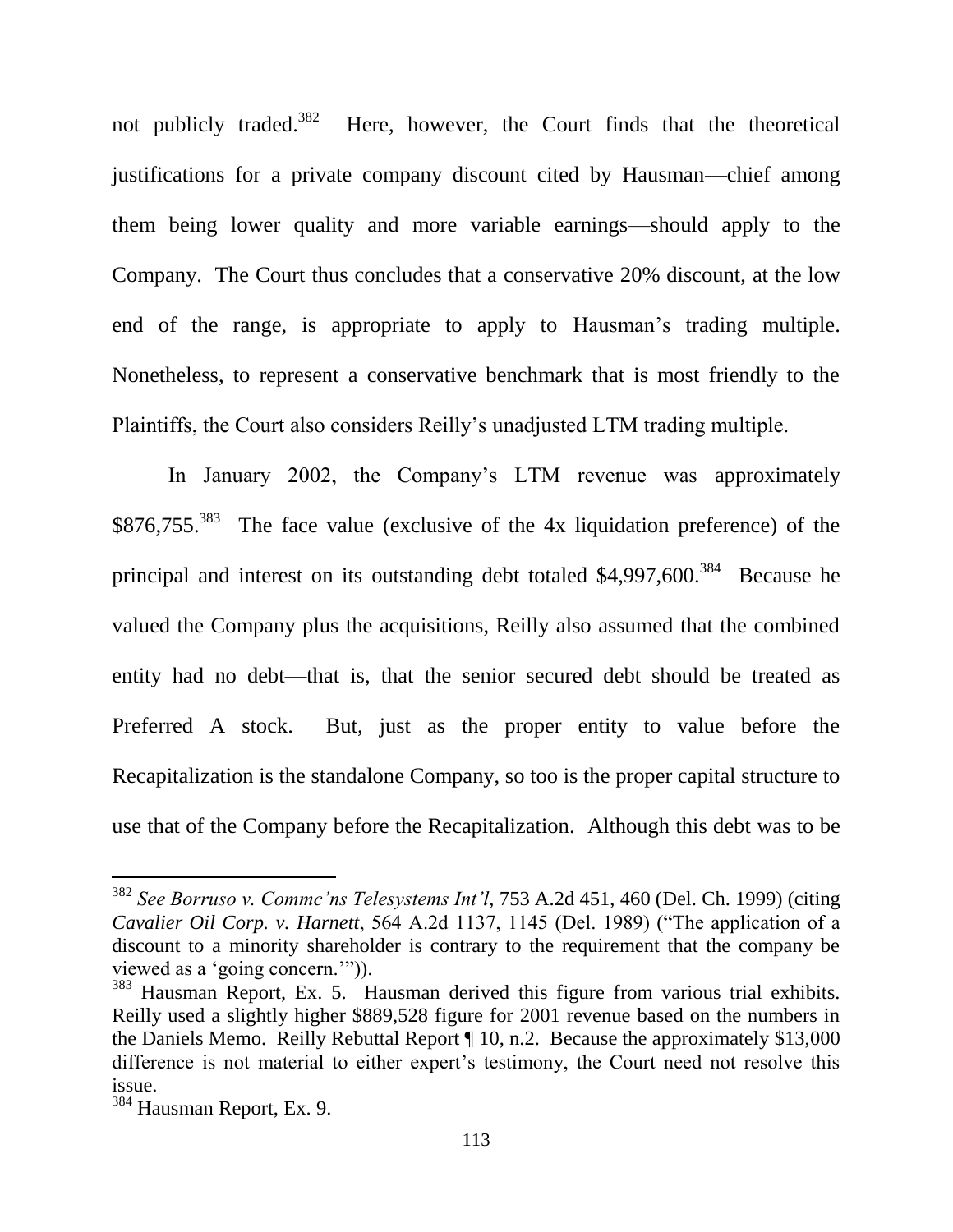converted into Preferred A, it was still the Company's debt before the Recapitalization. Accordingly, this debt should be subtracted from the range of enterprise values to yield a range of equity values.<sup>385</sup>

Applying the experts' multiples yields a range of implied enterprise values for the Company. Subtracting the Company's debt from the range of implied enterprise values yields a range of implied equity values. The following table reflects these valuations:

| Implied Valuations with LTM Revenue of \$876,775 and Debt of \$4,997,600 |                                     |                                 |                                  |                                 |
|--------------------------------------------------------------------------|-------------------------------------|---------------------------------|----------------------------------|---------------------------------|
|                                                                          | Hausman                             |                                 | Reilly                           |                                 |
| Multiple                                                                 | Private<br>Transactions:<br>0.7625x | Discounted<br>Trading:<br>2.24x | Public<br>Transactions:<br>2.05x | No Discount<br>Trading:<br>3.7x |
| Implied<br><b>Enterprise Value</b>                                       | \$668,526                           | \$1,963,931                     | \$1,797,348                      | \$3,243,994                     |
| Minus Debt                                                               | $(\$4,997,600)$                     | $(\$4,997,600)$                 | $(\$4,997,600)$                  | $(\$4,997,600)$                 |
| <b>Implied Equity</b><br>Value                                           | $(\$4,329,074)$                     | $(\$3,033,669)$                 | $(\$3,200,252)$                  | (\$1,753,606)                   |

The range of implied equity values of the Company is negative \$4.33 million to negative \$1.75 million. Not only are these numbers less than the \$4 million valuation attributed to the Company by Dwyer, but they reflect that the Company's equity had no value. Because the Defendants established that the Reilly's other valuation methodologies are based on the unreliable projections, the only credible

 $385$  The experts disagreed whether the Company's approximately \$1-1.5 million in leases were operating leases (which are not subtracted from enterprise value) or capitalized leases (which are subtracted from enterprise value). Hausman Report ¶ 31; Reilly Rebuttal Report ¶¶ 12-16. The evidence is inconclusive. For present purposes, and to adopt a conservative approach friendly to the Plaintiffs, the Court revises Hausman's valuations as if the leases were operating leases.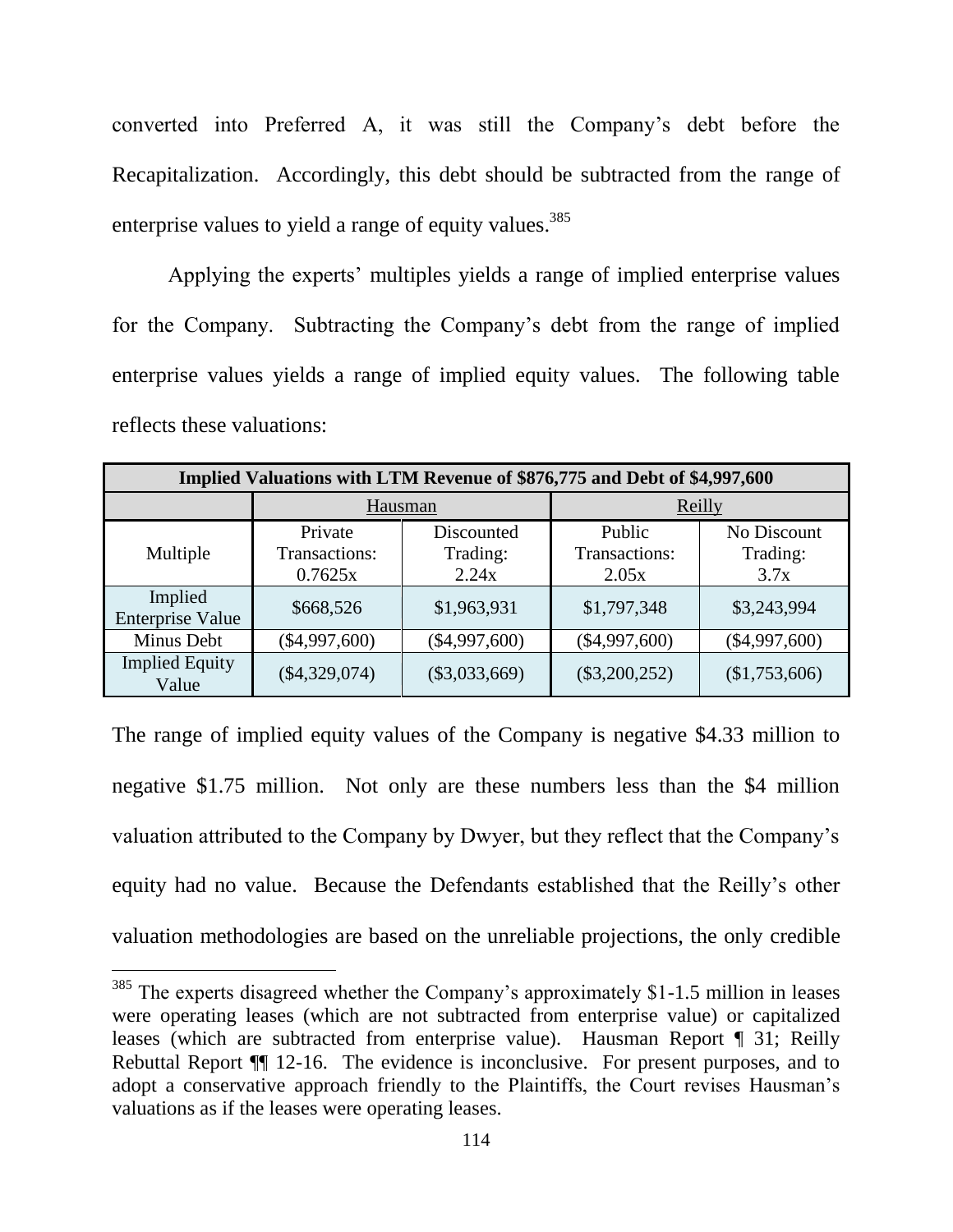valuations available are reflected in the table.<sup>386</sup> No reliable valuation offered by Reilly, based on these assumptions about the Company's revenue and debt, implied an equity value above \$0. The Court need not consider the proper weighted average for this range of values because any average would still be negative. The Court thus credits Hausman's expert testimony and concludes that the equity value of the Company in January 2002 before the Recapitalization was \$0.

Concluding that the Company's equity had no value before the Recapitalization compels the Court also to conclude, as this Court recently did in *In re Trados Inc. Shareholder Litigation*, that the Recapitalization was approved by the majority-conflicted Board at a fair price. Regardless of how much the Plaintiffs may have been diluted in the Recapitalization, because their common stock had no value that could have been diluted, the Plaintiffs necessarily "received

<sup>&</sup>lt;sup>386</sup> Briefly, the Court revisits its earlier conclusion on the proper entity to value. What Reilly's inclusion of e-Media and NaviSite SMG does is grossly inflate the value of the Company post-acquisitions. To illustrate, as of January 2002, e-Media's LTM revenue was \$4.6 million and NaviSite SMG's was \$4 million. Applying Reilly's 3.7x trading multiple would yield values of \$17 million for e-Media and \$14.8 million for NaviSite SMG. These implied values cannot be squared with the arm's-length purchase prices paid by the Company. It is possible to infer from the trial record that e-Media and NaviSite SMG may have been sold at a discount because the sellers wanted to get out of those lines of business quickly, but it is unreasonable to conclude that there was a discount of approximately 70%. It is inapposite for the Plaintiffs to assert that their common stock in the Company as of the Recapitalization included not only the value of the purchase prices of e-Media and NaviSite SMG, but also the multiples-based valuation.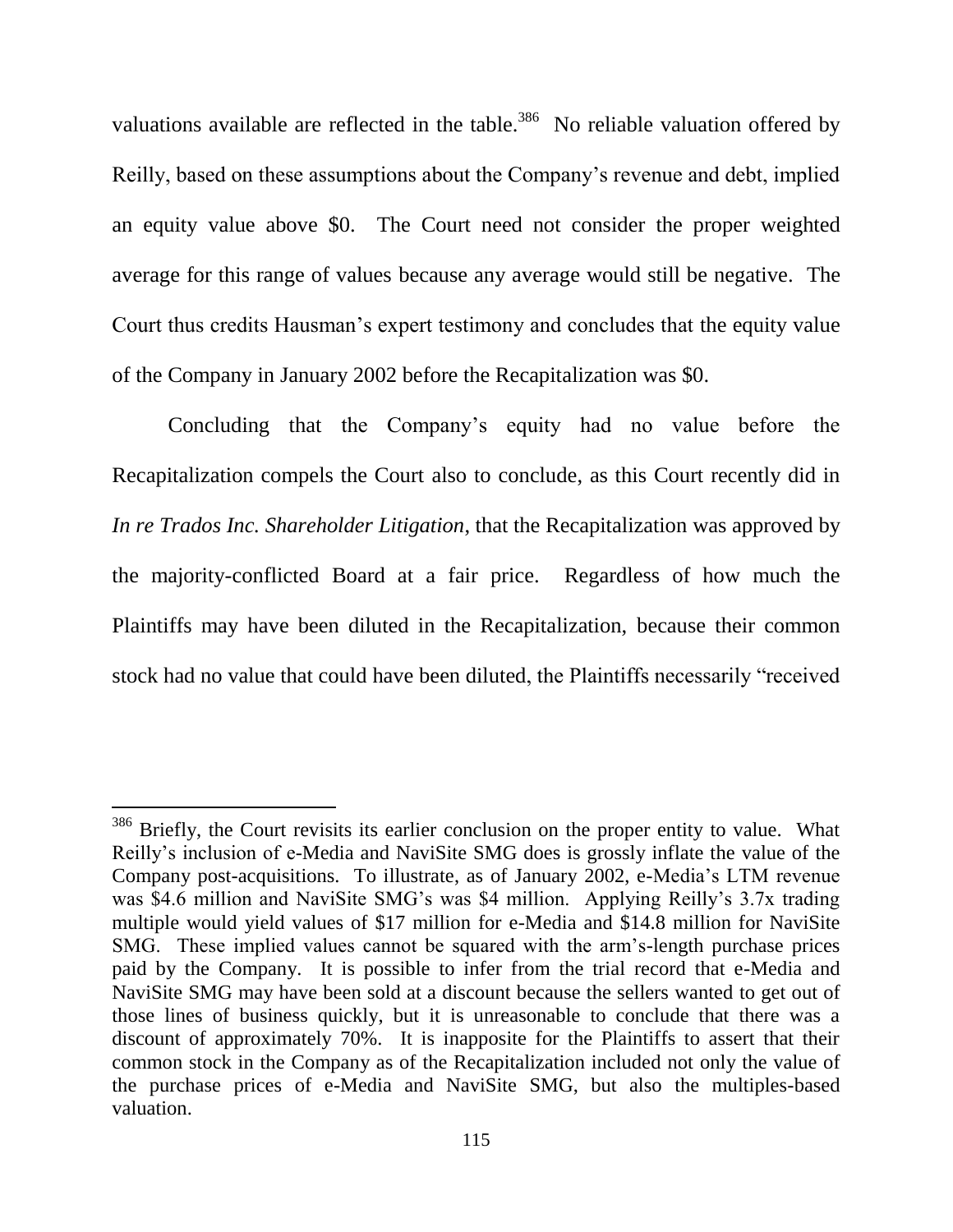the substantial equivalent in value of what they had before."<sup>387</sup> Although certain terms of the Recapitalization changed between January 2002 and August 2002, Reilly did not value the Company (or the Company plus the acquisitions) after January. The Plaintiffs also did not contest the post-January value of Company for purposes of the Recapitalization in their post-trial briefing, which means that the Plaintiffs waived this issue.<sup>388</sup> Nonetheless, if the Court did consider the relevant evidence, the Court would credit Hausman's testimony that, despite the changes to the terms of the Recapitalization, the Company's equity still had no value in May and August 2002.<sup>389</sup>

<sup>387</sup> *In re Trados Inc.*, 73 A.3d at 76; *see also Sterling v. Mayflower Hotel Corp.*, 93 A.2d 107, 114 (Del. 1952) ("[T]he test of fairness which we think the correct one [is] . . . that upon a merger the minority stockholder shall receive the substantial equivalent in value of what he had before."); *In re Hanover Direct, Inc.*, 2010 WL 3959399, at \*3 (Del. Ch. Sept. 24, 2010) ("[O]n the basis of evidence presented at trial and in respondent's expert report, I conclude that the company was in fact 'under water' at the time of the merger. Accordingly, a merger price above \$0.00 (in this case, \$0.25 per share) was entirely fair.").

<sup>388</sup> *See generally Emerald P'rs v. Berlin*, 726 A.2d 1215, 1224 (Del. 1999) ("Issues not briefed are deemed waived."); *see also In re IBP, Inc. S'holders Litig.*, 789 A.2d 14, 62 (Del. Ch. 2001) (concluding that a party waived an argument by failing to include that argument in its otherwise "voluminous" post-trial opening brief).

<sup>&</sup>lt;sup>389</sup> Hausman testified there were no market synergies from the e-Media or NaviSite SMG acquisitions in either May or August 2002. Thus, the value that those acquisitions added to the Company was no greater than the purchase price: \$1.6 million each. Hausman Report ¶ 8. After combining the \$3.2 million paid to acquire e-Media and NaviSite SMG to the Company's January 2002 enterprise value to derive a range of implied enterprise values for May and August, Hausman subtracted the additional debt obligations incurred by the Company to fund those acquisitions—including the \$3.3 million in convertible promissory notes held by Wren and Javva and a \$600,000 note held by e-Media's parent—to yield a range of implied enterprise values. That range, just as it had been in January 2002, was negative. Tr. 2792-95 (Hausman).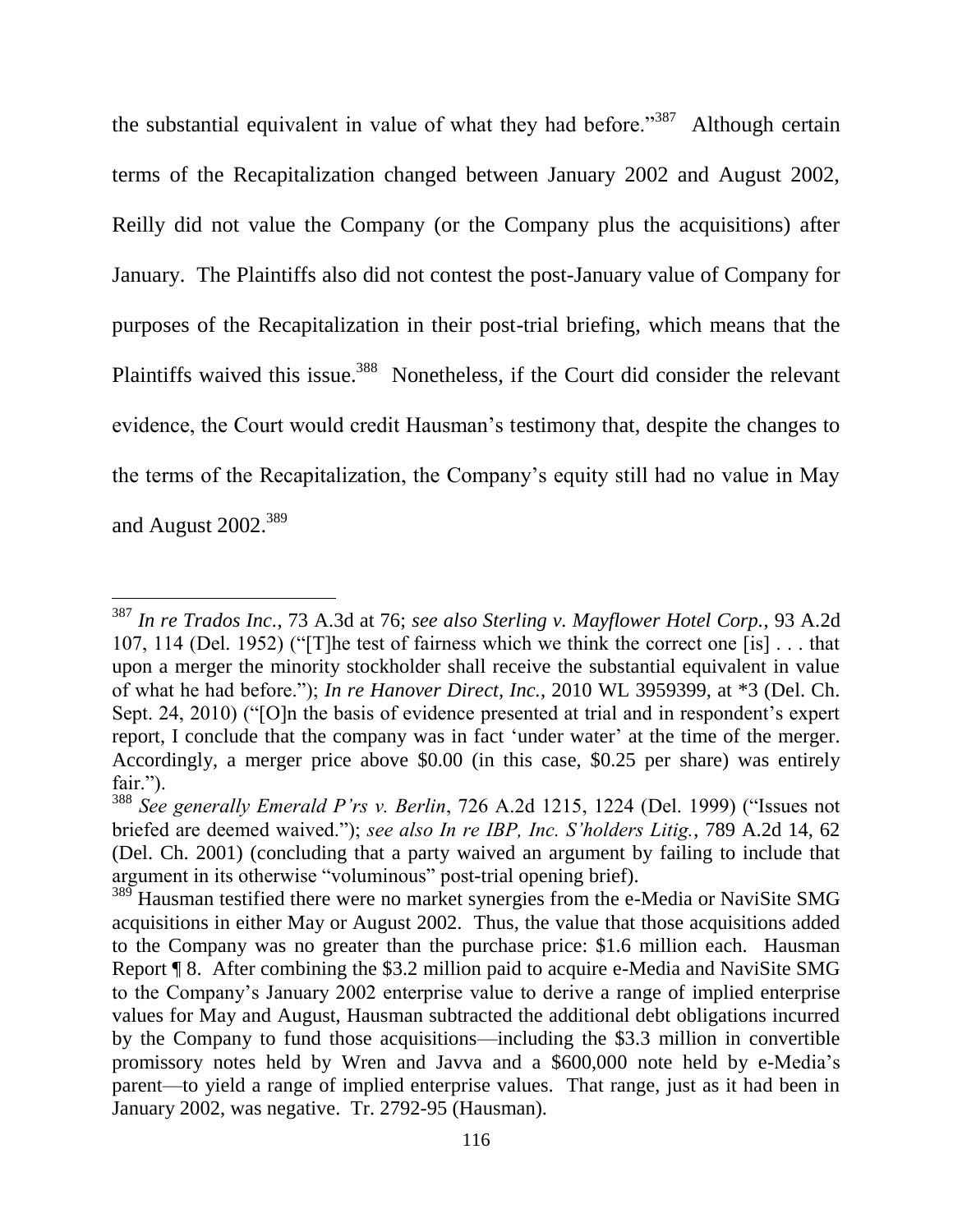## 3. The Court's Unitary Conclusion on Entire Fairness

The Defendants (other than Dwyer and CFP) must establish "to the court's satisfaction" that the Recapitalization was entirely fair.<sup>390</sup> "A strong record of fair dealing can influence the fair price inquiry, reinforcing the unitary nature of the entire fairness test. The converse is equally true: process can infect price."<sup>391</sup> "Merely showing that the . . . price was in the range of fairness, however, does not necessarily satisfy the entire fairness burden when fiduciaries stand on both sides of a transaction and manipulate the ... process."<sup>392</sup>

The parties devote considerable attention in their post-trial briefs<sup>393</sup> to the import of this Court's recent post-trial, entire fairness decision in *Trados*. After concluding that a third-party merger in which the common stockholders received no consideration was nonetheless approved at a fair price because the corporation's common stock had no value before the merger, the *Trados* court concluded that the majority-conflicted board's approval of the merger was entirely fair primarily because "the common stockholders received in the Merger the substantial

<sup>390</sup> *See Cinerama II*, 663 A.2d at 1163.

<sup>391</sup> *Reis*, 28 A.3d at 467 (citing *Tremont Corp.*, 694 A.2d at 432); *see also Tremont Corp.*, 694 A.2d at 432 ("[H]ere, the process is so intertwined with price that under *Weinberger*'s unitary standard a finding that the price negotiated by the Special Committee might have been fair does not save the result."); *Gentile III*, 2010 WL 2171613, at \*9 ("From a tainted process, one should not be surprised if a tainted price emerges.").

<sup>392</sup> *William Penn P'ship v. Saliba*, 13 A.3d 749, 758 (Del. 2011).

<sup>393</sup> Pls.' Reply Br. 34-37; Defs.' Answering Br. 64-67.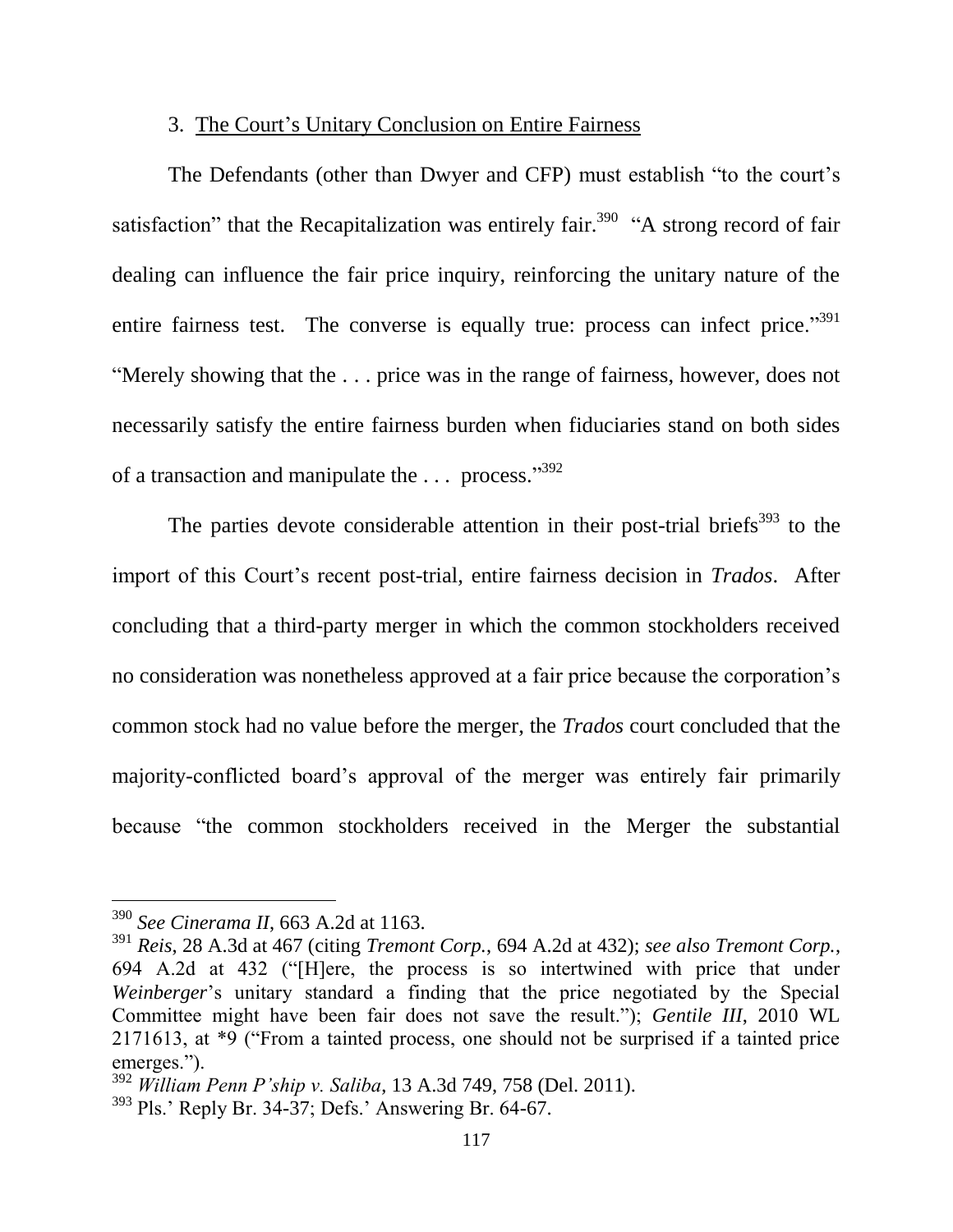equivalent in value of what they had before."<sup>394</sup> Contrary to the Defendants' contentions, the Court does not interpret *Trados* for the broad proposition that a finding of fair price, where a company's common stock had no value, forecloses a conclusion that the transaction was not entirely fair. $395$  Rather, the *Trados* conclusion reinforces the defining principle of entire fairness—that a court's conclusion is *contextual*.

Approximately twenty years ago, in *Cinerama, Inc. v. Technicolor, Inc.*, this Court recognized that normative and policy-based considerations are, consciously or not, inherent in a unitary conclusion on entire fairness:

This judgment concerning "fairness" will inevitably constitute a judicial judgment that in some respects is reflective of subjective reactions to the facts of a case. "Fairness" simply is not a term with an objective referent or clear single meaning. This does not mean its meaning is endlessly elastic and that it therefore constitutes no standard, but that it is a standard which in one set of circumstances or another reasonable minds might apply differently.<sup>396</sup>

Here, the Court is reluctant to conclude that the Recapitalization, even if it was conducted at a fair price, was an entirely fair transaction because of the grossly inadequate process employed by the Defendants. What particularly drives the Court's conclusion is that the fair price inquiry presented at trial was severely

<sup>394</sup> *In re Trados Inc.*, 73 A.3d at 78.

<sup>&</sup>lt;sup>395</sup> Even if *Trados* may be said to support a framework in which a finding of fair price strongly supports a finding of entire fairness, the facts here—where the Company's stockholders would, after the Recapitalization—remain stockholders in the Company as a going concern—are sufficiently distinguishable from the third-party merger in *Trados*. <sup>396</sup> *Cinerama I*, 663 A.2d at 1140.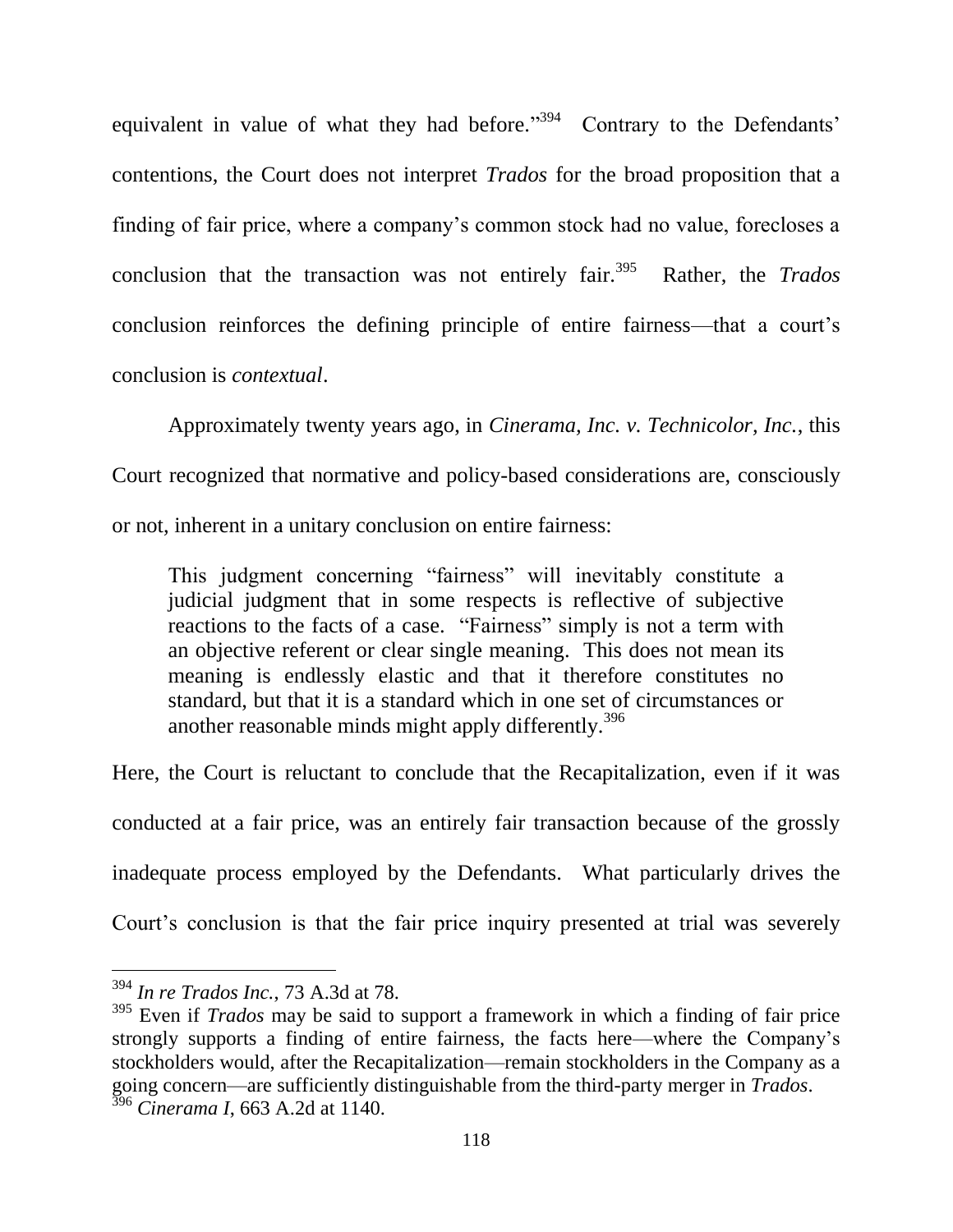hampered by the unfairness of the process by which the Board came to the \$4 million valuation, including, but not limited to, the combination of the lack of reliable projections, the Board's ignorance of Dwyer's valuation methodology, and the decision not to have any input from Biderman as an independent director or an independent financial advisor.

If the oft-repeated holding of the Delaware Supreme Court's decision in *Weinberger* regarding the entire fairness standard—that the analysis is *not bifurcated* but is to be a *unitary conclusion*<sup>397</sup>—has any purchase, then, even if the fair price component "may be the preponderant consideration" for most nonfraudulent decisions or transactions,<sup>398</sup> it must hold true that a grossly unfair process can render an otherwise fair price, even when a company's common stock has no value, not entirely fair. It is not unprecedented for this Court to conclude that a price near the low end of a range of fairness, coupled with an unfair process, was not entirely fair.<sup>399</sup>

<sup>397</sup> *See, e.g.*, *William Penn P'ship*, 13 A.3d at 756-57; *Tremont Corp.*, 694 A.2d at 432; *Cinerama II*, 663 A.2d at 1163; *Lynch*, 638 A.2d at 1115; *Rosenblatt v. Getty Oil Co.*, 493 A.2d 929, 937 (Del. 1985); *Weinberger*, 457 A.2d at 711. <sup>398</sup> *See Weinberger*, 457 A.2d at 711.

<sup>&</sup>lt;sup>399</sup> See HMG/Courtland Props., 749 A.2d 94 at 118 ("Taken together, these factors lead me to conclude that the defendants have not demonstrated that they paid a fair price in the sense inherent in the entire fairness standard. Therefore, Gray and Fieber have failed to establish to my satisfaction that the Transactions were the product of both fair dealing and fair price.") (internal citations and quotations omitted).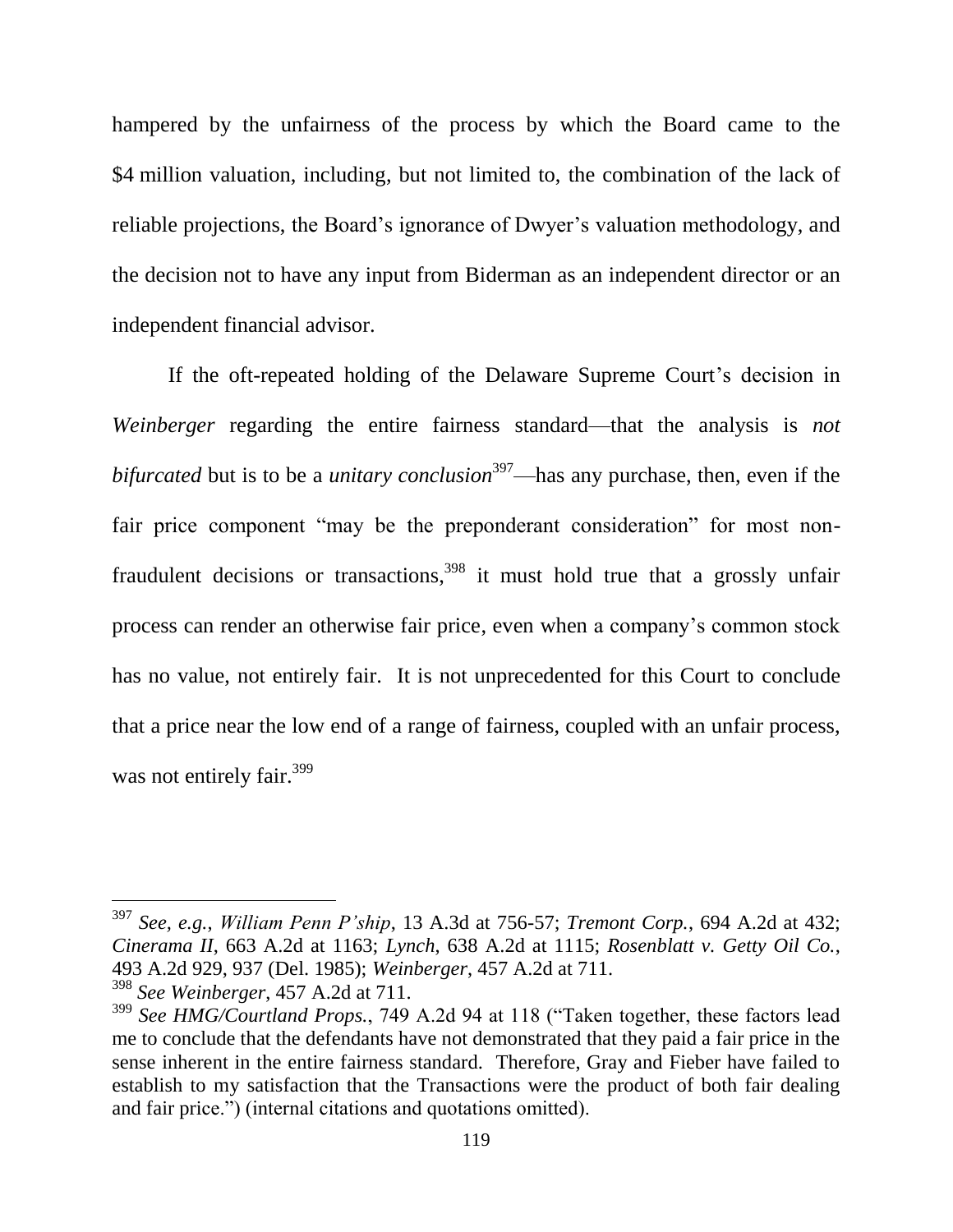After a careful and reflective weighing of the procedural and substantive fairness of the Recapitalization, the Court concludes that the Defendants (other than Dwyer and CFP) have not carried their burden of proof. Those Defendants breached their fiduciary duties because the Recapitalization was not entirely fair.

D. *The Plaintiffs' Aiding and Abetting Claim against the Other Defendants*

Alongside their breach of fiduciary duty claim against Dort Cameron, Katz, Shipman, and Snyder, the Plaintiffs claim that Dwyer, Wren, Javva, and Catalyst aided and abetted these breaches of fiduciary duty. They focus their attention in particular on Dwyer's conduct during the Recapitalization, especially his contributions to the misleading Fall 2002 Update. $400$  In opposition, the Defendants argue that, because there was no breach of fiduciary duty (since, they contend, the Recapitalization was entirely fair and the Fall 2002 Update was not materially misleading), there is no aiding and abetting liability.<sup>401</sup>

Under Delaware law, to recover on a claim for aiding and abetting another's breach of fiduciary duty, a plaintiff must prove four elements: "(i) the existence of a fiduciary relationship, (ii) a breach of the fiduciary's duty, (iii) knowing participation in the breach by the non-fiduciary defendants, and (iv) damages

<sup>400</sup> Pls.' Opening Br. 80, 82; Opening Pretrial Br. for the Fuchs and Kim Pls. ("Pls.' Pretrial Opening Br.") 40-41.

<sup>401</sup> Defs.' Answering Br. 63 n.56; Defs.' Opening Pretrial Br. 40-41, 47 n.125.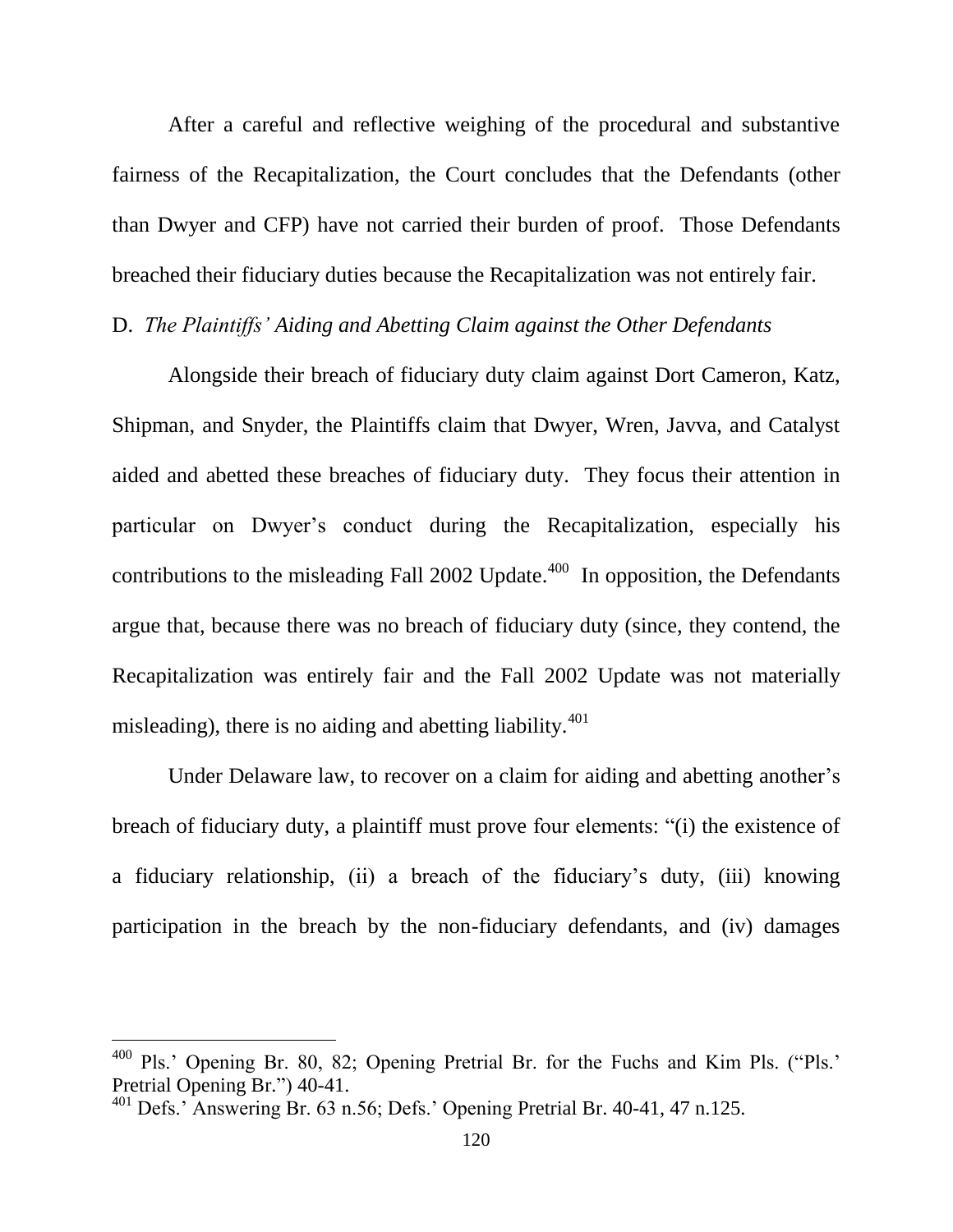proximately caused by the breach." For reasons similar to the Court's alternative conclusion that the Plaintiffs have standing under *Gentile II* to sue Dort Cameron, Katz, Shipman, and Snyder directly, the Court also concludes that the Plaintiffs have standing to bring this aiding and abetting claim directly against Dwyer, Wren, Javva, and Catalyst. But, because the Court previously concluded that Wren, Javva, and Catalyst breached their fiduciary duties as a control group, their liability for aiding and abetting is limited to the extent that they did not constitute a control group. In other words, the Plaintiffs are limited to one recovery—breach of fiduciary duty or aiding and abetting—as against Wren, Javva, and Catalyst.

The Plaintiffs easily satisfy the first two elements of an aiding and abetting claim. It cannot be disputed that the members of the Board owed fiduciary duties to the Company's stockholders, including all of the Plaintiffs.<sup>403</sup> Additionally, as the Court explained earlier, the director Defendants breached their fiduciary duties by approving the Recapitalization, which was not entirely fair.

The Plaintiffs have also proven that Dwyer, Wren, Javva, and Catalyst knowingly participated in that breach. First, Dwyer was instrumental, more so than any of the Company's directors, in defining the terms of the Recapitalization

<sup>402</sup> *In re Rural Metro Corp. S'holders Litig.*, 88 A.3d 54, 80 (Del. Ch. 2014) (citing *Malpiede v. Townson*, 780 A.2d 1075, 1096 (Del. 2001)). <sup>403</sup> *See Mills Acq. Co.*, 559 A.2d at 1280.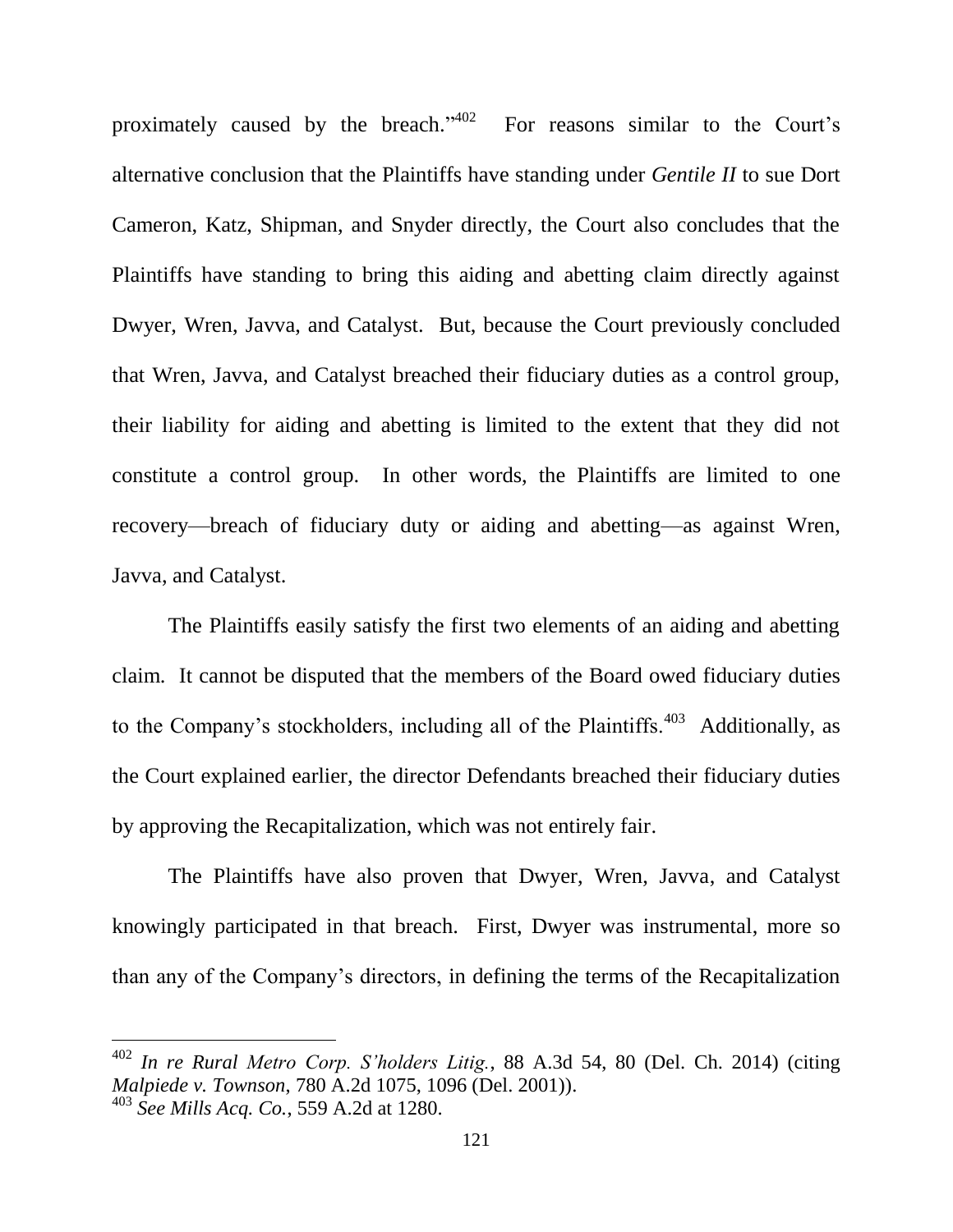and valuing the Company. He was in charge of the valuation despite his conflict of interest stemming from his material relationship with Wren—a similar conflict faced by Dort Cameron. Despite attending all of the relevant meetings, Dwyer did not adequately explain the \$4 million valuation when the Board approved the Recapitalization or before Wren invested. Due to this and similar conduct, Dwyer knowingly "participate[d] in the breach by misleading the board [and] creating the informational vacuum."<sup>404</sup>

The weight of the trial evidence supports the additional conclusion that Dwyer knowingly and actively participated in the conversations in the Board meeting during which management suggested that the Company should inform other stockholders about the changes to its capital structure. Dwyer was complicit in the Board's decision to ignore that suggestion. And, furthermore, Dwyer was involved in drafting the Fall 2002 Update, which he intended only to provide a "businessman's overview" of the Recapitalization.<sup>405</sup> It was in Dwyer's interest, as a member of Wren, to not disclose that Wren was a substantial participant in the Recapitalization.<sup>406</sup> In sum, Dwyer's conduct during and outside the Board meetings was his knowing participation in the unfair Recapitalization.

<sup>404</sup> *In re Rural Metro Corp.*, 88 A.3d at 97.

<sup>405</sup> Tr. 2560 (Dwyer).

<sup>406</sup> *See Houseman*, 2014 WL 1478511, at \*9 (concluding that the plaintiffs' allegations did not support a reasonable inference of knowing participation by the corporation's financial advisor because, among other deficiencies, there was no allegation that the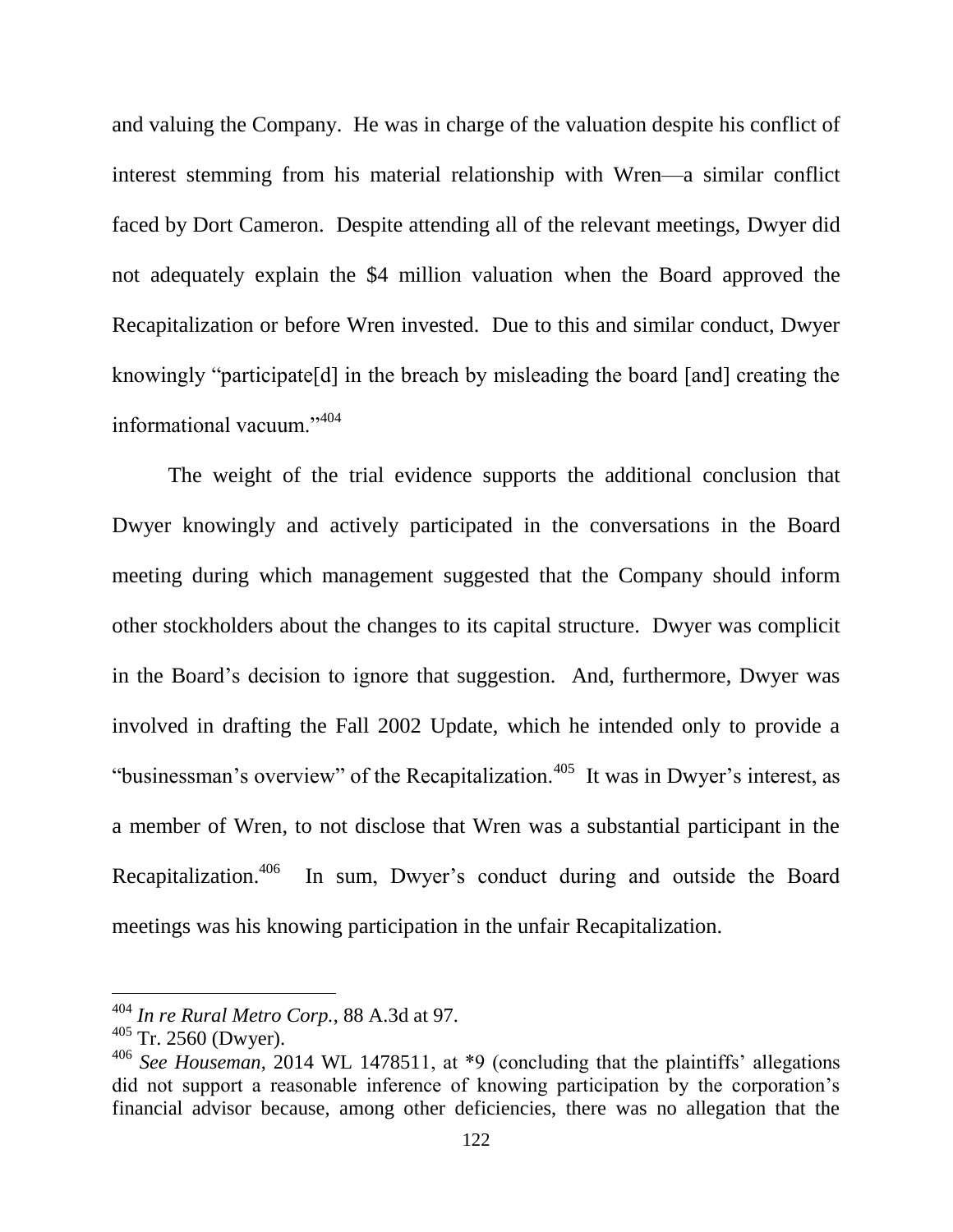Second, Wren, Javva, and Catalyst all knowingly facilitated the Recapitalization by providing their consents to convert the senior secured debt into Preferred A stock and adopt the reverse stock split. Additionally, Wren and Javva invested money in exchange for Preferred B-1 stock. All three stockholders received something of value in the Recapitalization: Wren and Javva received the convertible promissory notes (and ultimately the Preferred B-1 stock), and Catalyst received the right to invest on similar terms for a designated period. Furthermore, under a general principle of Delaware agency law, their participation was knowing because they, as principals, are imputed with the knowledge of their agents (and fiduciaries) on the Board: Dort Cameron (for Wren), Katz (for Javva), and Shipman (for Catalyst).<sup>407</sup>

Finally, the Plaintiffs demonstrated causal damages by the knowing participation of Dwyer, Wren, Javva, and Catalyst. There would have been no Recapitalization without a plan and valuation (by Dwyer); Board approval by their fiduciaries and stockholder consents to the charter amendments and to exchange the secured debt into Preferred A (by Wren, Javva, and Catalyst); and money to

advisor "actively concealed information to which it knew the Board lacked access, or promoted the failure of a required disclosure by the Board").

<sup>407</sup> *See In re Am. Int'l Gp., Inc., Consol. Deriv. Litig.*, 965 A.2d 763, 806 (Del. Ch. 2009) ("[T]he knowledge of an agent is normally imputed to the agent's principal."), *aff'd sub nom.*, *Teachers' Ret. Sys. of La. v. PricewaterhouseCoopers LLP*, 11 A.3d 228 (Del. 2011) (TABLE).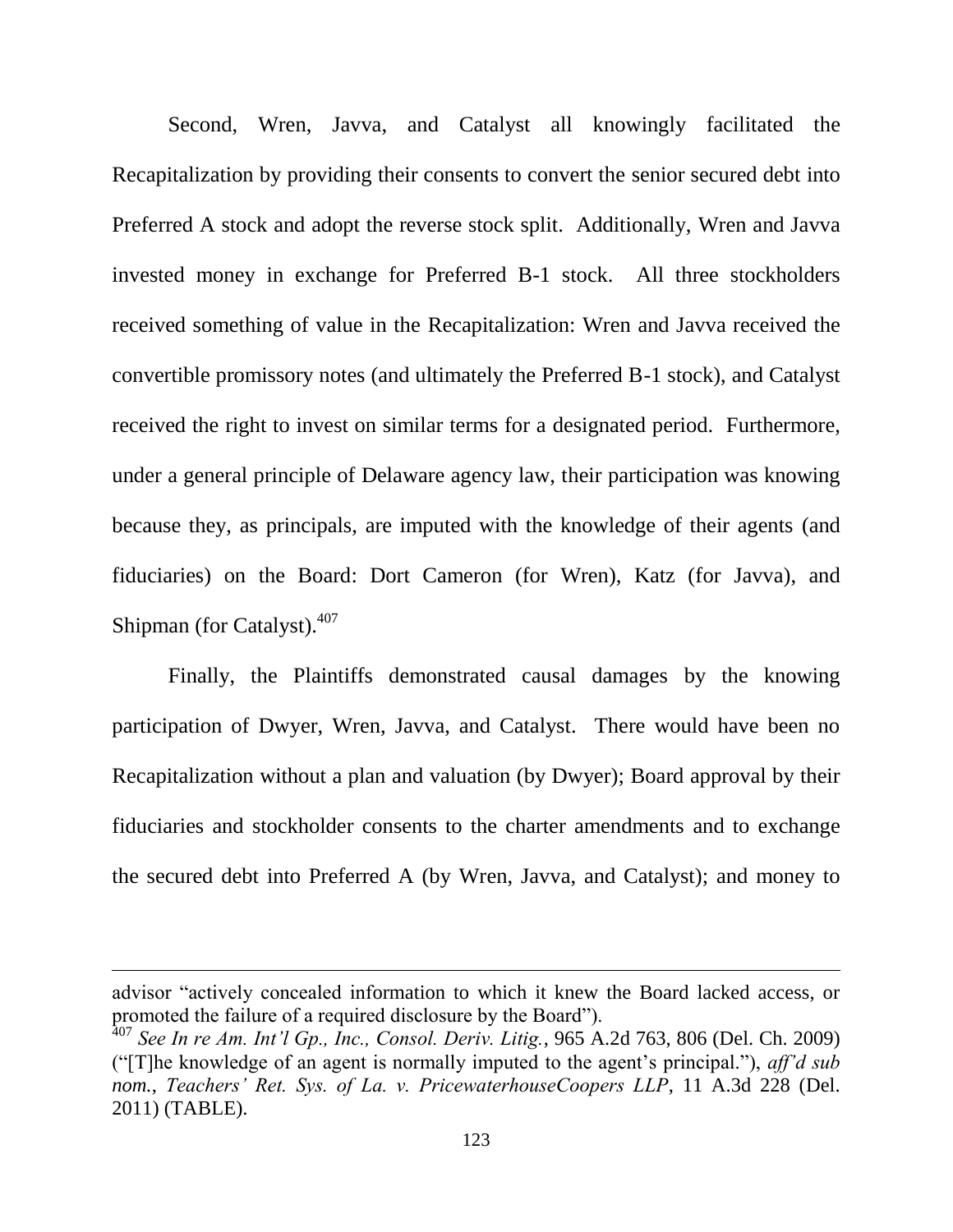invest (by Wren and Javva). Each of these Defendants was a proximate cause of the Plaintiffs' damages. $408$ 

Therefore, the Plaintiffs have demonstrated, by a preponderance of the evidence, that Dwyer and (were they not liable for their own breaches of fiduciary duty) Wren, Javva, and Catalyst are liable for aiding and abetting Dort Cameron, Katz, Shipman, and Snyder's breaches of fiduciary duty.

## E. *The Plaintiffs' Unjust Enrichment Claim*

The Plaintiffs allege that Wren, Javva, Catalyst, and CFP were unjustly enriched in the Recapitalization. The Plaintiffs assume these Defendants may be held liable for unjustly enriching themselves in the Recapitalization even if the Court concludes that the Plaintiffs lack standing to sue Wren, Javva, and Catalyst directly.<sup>409</sup> These Defendants, for their part, marshaled many of the same defenses they advanced in opposition to the underlying fiduciary duty claim. They submit, for example, that a finding that Wren, Javva, and Catalyst did not breach their fiduciary duties should foreclose recovery on the Plaintiffs' duplicative unjust enrichment claim. $410$  For purposes of this analysis, the Court assumes, without

<sup>408</sup> *See In re Rural Metro Corp.*, 88 A.3d at 107 ("RBC's actions resulted in stockholders voting on the merger based on a proxy statement that contained materially false disclosures and omissions about RBC's valuation analyses and conflicts. Stockholders were denied the information necessary to make an informed decision whether to seek appraisal. Causation is satisfied.").

 $^{9}$  Pls.' Reply Br. 39-41; Pls.' Opening Br. 58-59.

<sup>410</sup> Defs.' Answering Br. 88-90.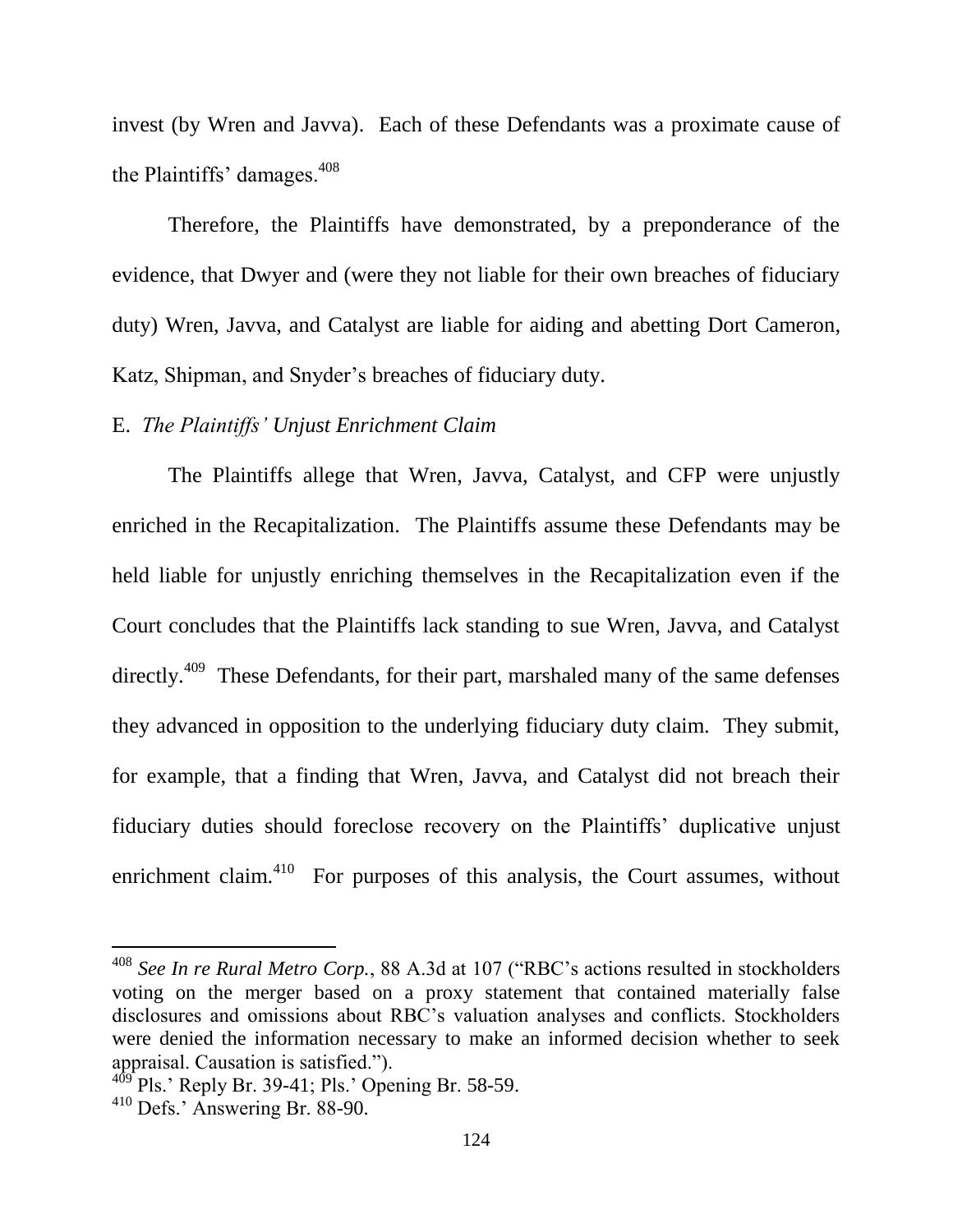deciding, that the Plaintiffs have standing to assert this claim directly against the relevant Defendants.

The Delaware Supreme Court has defined unjust enrichment as "the unjust retention of a benefit to the loss of another, or the retention of money or property of another against the fundamental principles of justice or equity and good conscience."<sup>411</sup> Under Delaware law, recovery on a claim for unjust enrichment requires proof of five elements: "(1) an enrichment, (2) an impoverishment, (3) a relation between the enrichment and impoverishment, (4) the absence of justification, and  $(5)$  the absence of a remedy provided by law."<sup>412</sup>

### 1. The Claim against Wren, Javva, and Catalyst

The Plaintiffs' claim for unjust enrichment against Wren, Javva, and Catalyst mirrors their claims for breach of fiduciary duty and aiding and abetting. The theories of liability are the same. Thus, "[t]he elements of proof are the same, and so are the possible recoveries."<sup> $413$ </sup> As the Court noted previously in this litigation, the Plaintiffs are entitled to receive only "one recovery" as between these duplicative claims. $414$  The Plaintiffs conceded this point in their pre-trial

<sup>411</sup> *Fleer Corp. v. Topps Chewing Gum, Inc.*, 539 A.2d 1060, 1062 (Del. 1988) (citation omitted).

<sup>412</sup> *Addy v. Piedmonte*, 2009 WL 707641, at \*22 (Del. Ch. Mar. 18, 2009).

<sup>413</sup> *See Frank*, 2014 WL 957550, at \*32.

<sup>414</sup> *See Dubroff III*, 2011 WL 5137175, at \*11; *see also Frank v. Elgamal*, 2012 WL 1096090, at \*11 (Del. Ch. Mar. 30, 2012) (noting that as between a breach of fiduciary duty claim and a duplicative unjust enrichment claim, "[a] plaintiff will only receive, at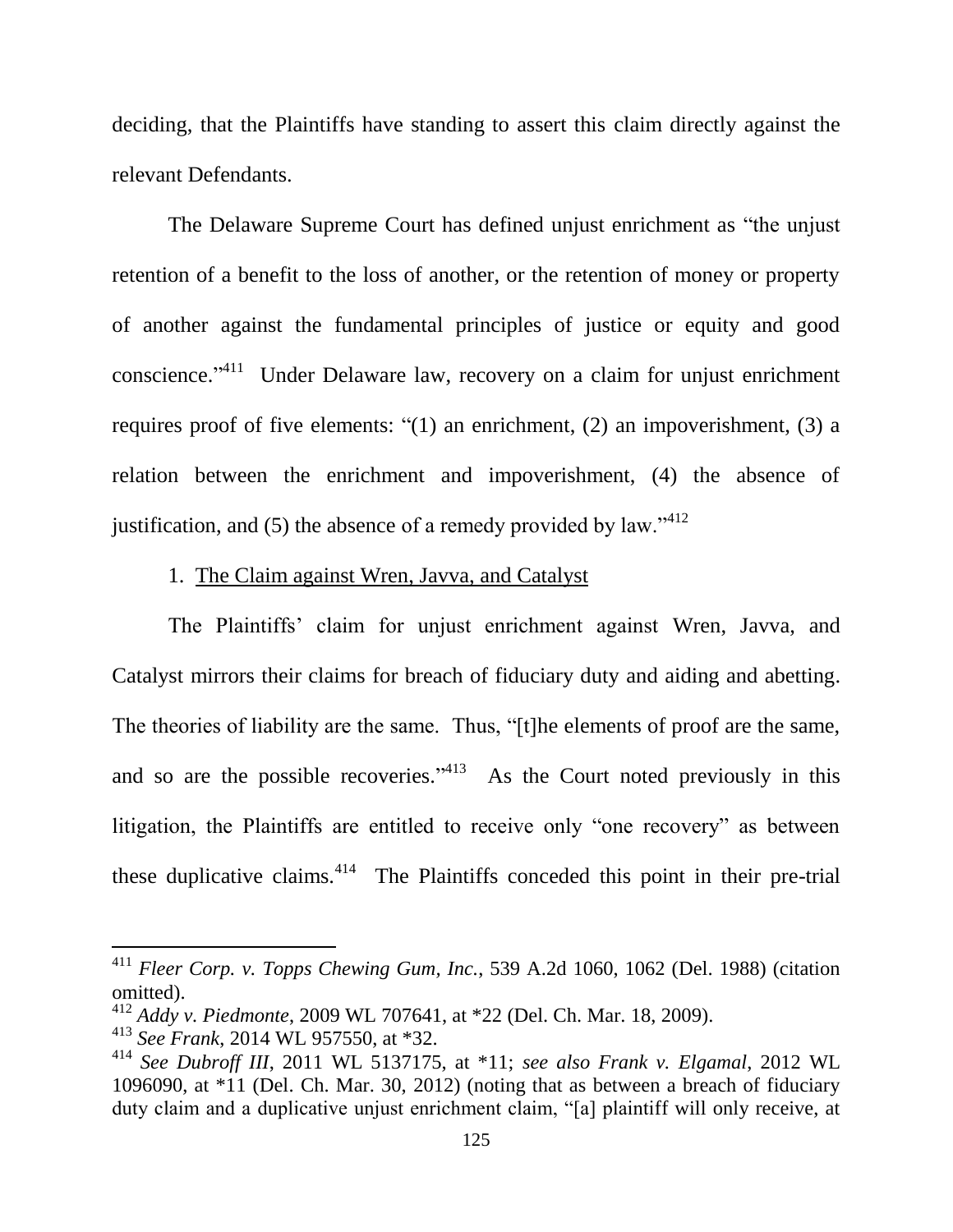briefing.<sup>415</sup> Because the Court concluded that Wren, Javva, and Catalyst are liable for breach of fiduciary duty (and, alternatively, for aiding and abetting), the Court need not address this unjust enrichment claim against them "which would, if resolved in the [Plaintiffs'] favor, lead to the same recovery."<sup>416</sup>

# 2. The Claim against CFP (Cameron Family Partnership)

The only claim asserted against CFP is one for unjust enrichment for which the Plaintiffs failed to carry their burden of proof. Because CFP did not receive any Preferred B-1 stock in the Recapitalization, $417$  it was not unjustly enriched. Rather, CFP only acquired Preferred B-1 stock from Wren in a separate, unrelated transfer in October 2006. The Plaintiffs have not demonstrated, through a veilpiercing theory or otherwise, that CFP should be held to account for Wren's receipt of the Preferred B-1 stock in the Recapitalization.

CFP is therefore entitled to judgment in its favor on this claim.

<sup>417</sup> JX 729-0013.

most, one recovery"); *McPadden v. Sidhu*, 964 A.2d 1262, 1276 (Del. Ch. 2008) ("If plaintiff has pleaded and then prevails in demonstrating that the same conduct results in both liability for breach of Dubreville's fiduciary duties and disgorgement via unjust enrichment, plaintiff then will have to elect his remedies.").

<sup>&</sup>lt;sup>415</sup> Pls.' Pretrial Opening Br. 44 n.16 ("Plaintiffs concede that, insofar as they prevail on both claims [*i.e.*, (i) breach of fiduciary duty or aiding and abetting, and (ii) unjust enrichment], they are entitled to only one recovery.")

<sup>416</sup> *QC Commc'ns v. Quartarone*, 2014 WL 3974525, at \*13 (Del. Ch. Aug. 15, 2014) (declining to address the merits of alleged unjust enrichment after concluding, on crossmotions for summary judgment on a stipulated record, that the defendant breached his fiduciary duties where the theories of liability for the two claims were the same).

In any event, it would appear difficult for the Plaintiffs to establish an impoverishment where the Board approved the Recapitalization at a fair price because the Plaintiffs' stock had no value.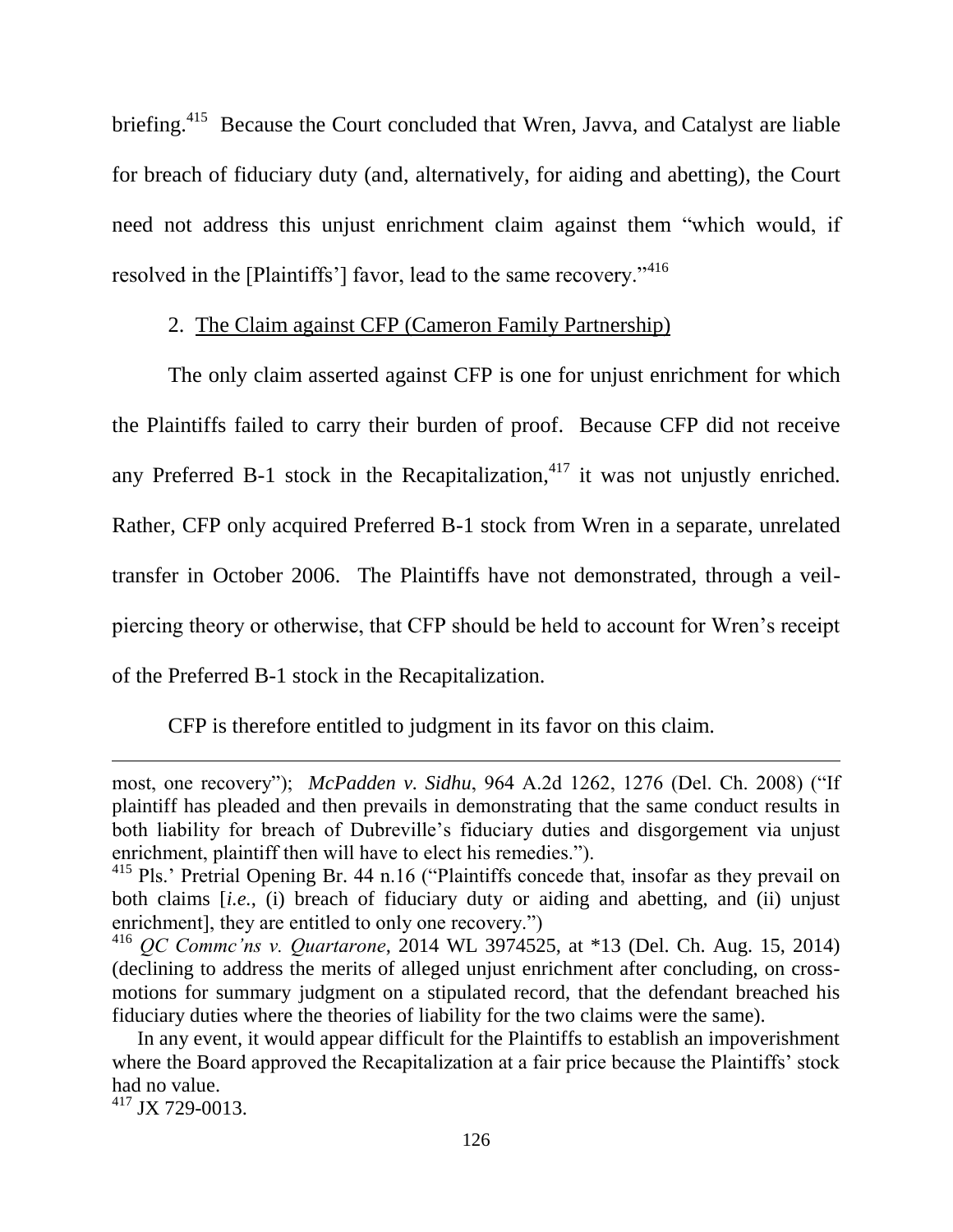## F. *Damages for the Breach of Fiduciary Duty and Aiding and Abetting Claims*

The Defendants (other than CFP) are liable for breach of fiduciary duty or aiding and abetting. Where a board decision is found not entirely fair, the Court engages in a director-by-director analysis to determine the nature of the breach of fiduciary duty: loyalty or care.<sup>418</sup> Directors whose unfair conduct implicates solely the duty of care may be exculpated from liability for monetary damages if the corporation's certificate of incorporation includes an exculpatory provision pursuant to 8 *Del.* C.  $\frac{102(b)}{7}$ .<sup>419</sup> That statute does not exculpate those who aided and abetted a breach of fiduciary duty, even if the underlying breach is of solely the duty of care.<sup>420</sup> Nor would it apply to Wren, Javva, or Catalyst as a control group. The Company's charter included a Section  $102(b)(7)$  provision.<sup>421</sup>

<sup>418</sup> *See In re Emerging Commc'ns, Inc.*, 2004 WL 1305745, at \*38 (Del. Ch. May 3, 2004).

<sup>419</sup> *See Emerald P'rs v. Berlin*, 787 A.2d 85, 98 (Del. 2001) ("The director defendants can avoid personal liability for paying monetary damages only if they have established that their failure to withstand an entire fairness analysis is exclusively attributable to a violation of the duty of care.").

<sup>420</sup> *See In re Rural Metro Corp.*, 88 A.3d at 85-89.

 $421$  JX 2000. That provision provides:

A director of this corporation shall have no personal liability to the corporation or its stockholders for monetary damages for breach of fiduciary duty as a director, provided that this provision shall not eliminate the liability of a director (i) for any breach of the director's duty of loyalty to the corporation or its stockholders, (ii) for acts or omissions not in good faith or which involve intentional misconduct or a knowing violation of law, (iii) under Section 174 of the Delaware General Corporation Law, or (iv) for any transaction from which the director derived an improper personal benefit.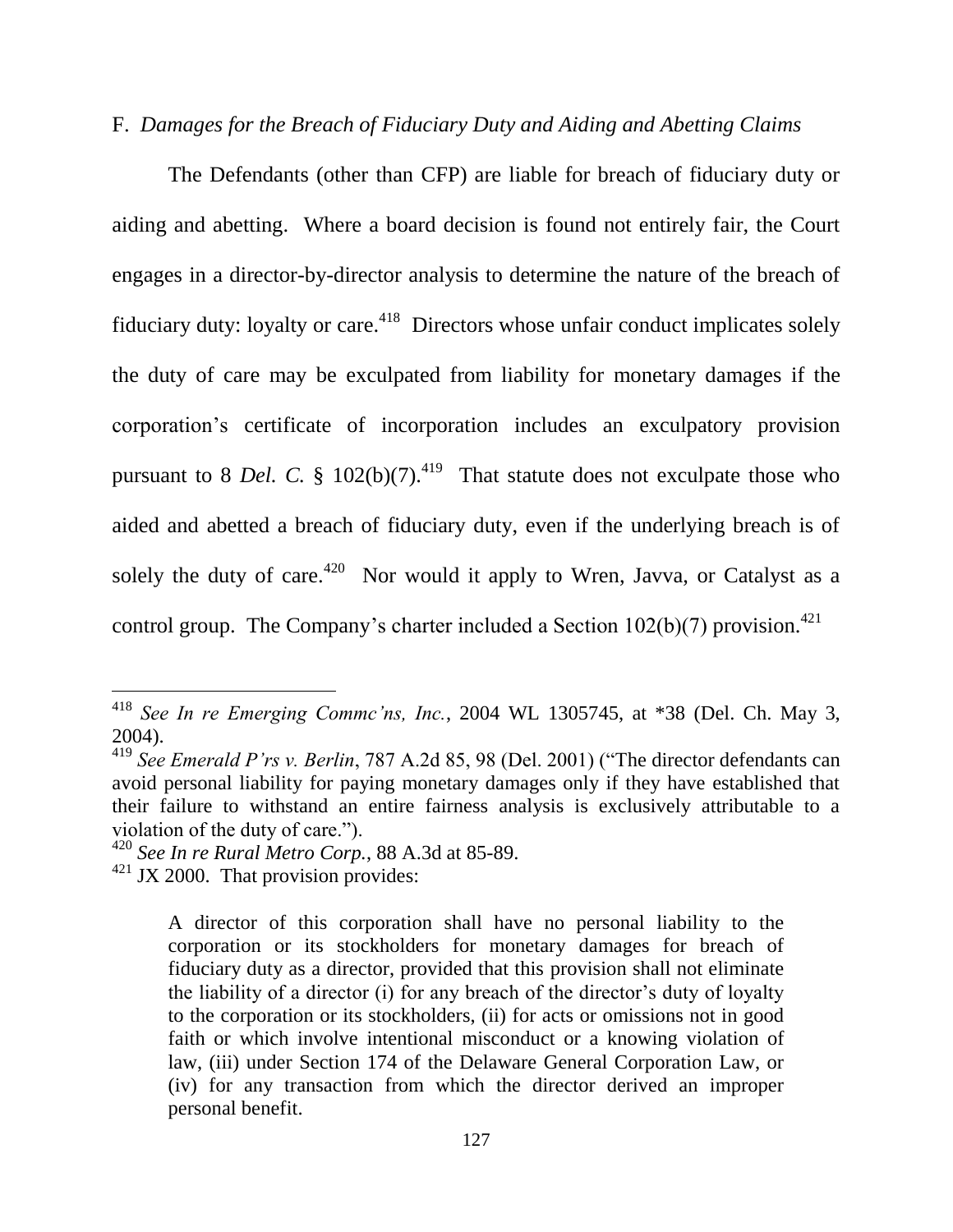"Self-dealing fiduciaries are liable because they breached their duty of loyalty if the transaction was unfair, regardless of whether they acted in subjective good faith."<sup>422</sup> Dort Cameron, Katz, and Shipman were interested in the unfair Recapitalization that provided unique benefits to the entities to which they owed conflicting fiduciary duties (Preferred B-1 stock for Wren and Javva and the right to invest for Catalyst); each of these three directors engaged in self-dealing and thus breached his duty of loyalty. Snyder, in contrast, did not receive any benefit in the Recapitalization. His conduct in the unfair Recapitalization was generally limited to drafting the materially misleading Fall 2002 Update and permitting certain terms of the convertible promissory notes to change without Board approval. There is no evidence that Snyder "knowingly disseminate[d]" the misleading information<sup>423</sup> or that he failed to act in good faith.<sup>424</sup> Thus, by operation of the Company's Section 102(b)(7) provision, Snyder is exculpated from monetary liability. The other liable Defendants, however, are not.

<sup>422</sup> *In re Primedia, Inc. S'holders Litig.*, 67 A.3d 455, 489 (Del. Ch. 2013).

<sup>423</sup> *See Malone*, 722 A.2d at 9 ("[D]irectors who knowingly disseminate false information that results in corporate injury or damage to an individual stockholder violate their fiduciary duty, and may be held accountable in a manner appropriate to the circumstances.").

<sup>424</sup> *See In re Walt Disney Co. Deriv. Litig.*, 706 A.2d 27, 67 (Del. 2006).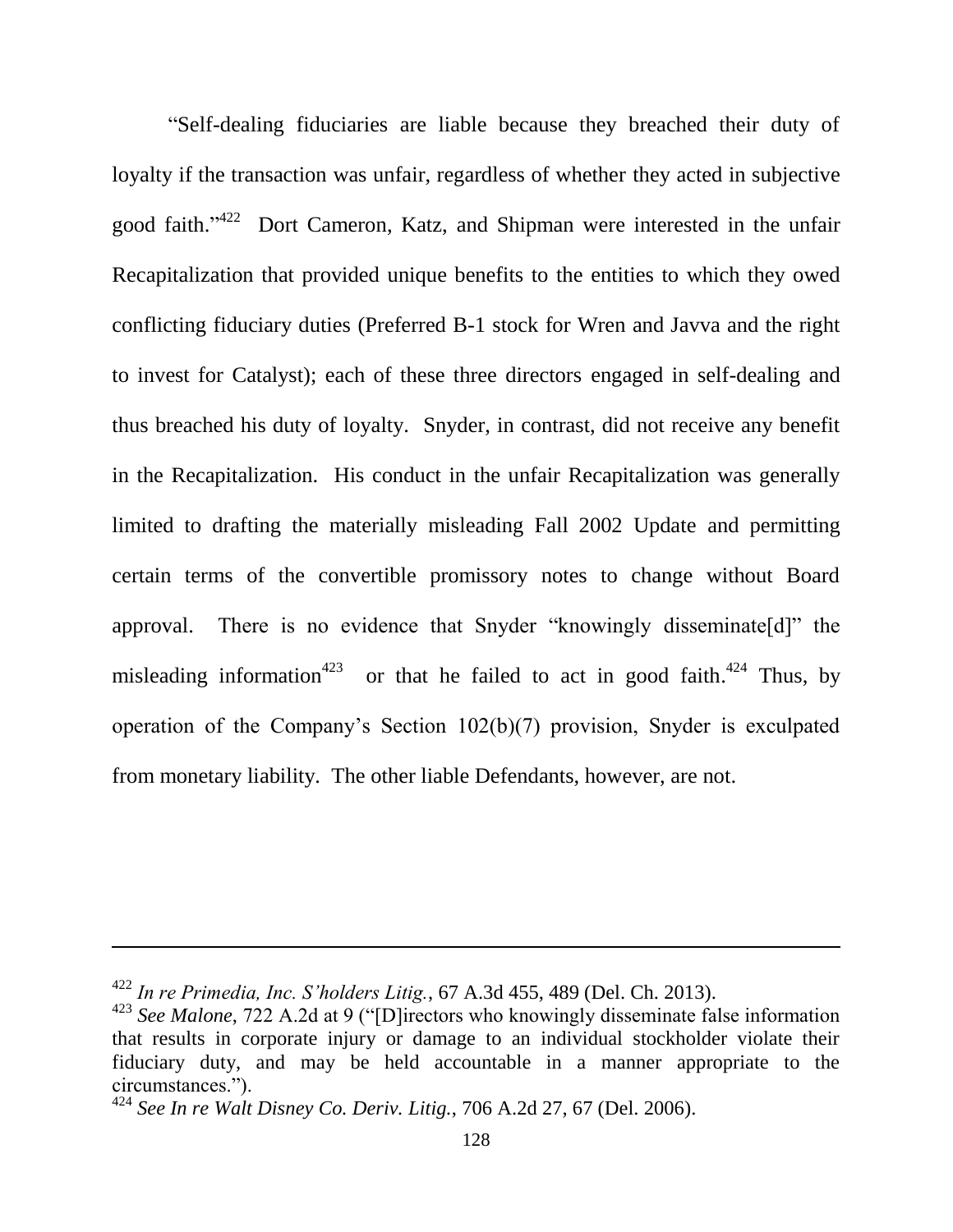"Delaware law dictates that the scope of recovery for a breach of the duty of loyalty is not to be determined narrowly."<sup>425</sup> This Court has "very broad" power to "fashion[] equitable and monetary relief under the entire fairness standard as may be appropriate."<sup>426</sup> Indeed, this discretion is greater "when fashioning an award of damages in an action for a breach of the duty of loyalty than it would [be] when assessing fair value in an appraisal action."<sup>427</sup>

The Plaintiffs proffered several damages theories, including disgorgement in the amount of \$118.6 million to \$133.2 million and rescissory damages in the amount of \$48.9 million to \$58.9 million. Delaware courts have found those damage theories to be appropriate in certain situations,  $428$  but those precedents do not necessarily guide the Court's discretion here. The most compelling theory offered is that the Plaintiffs should be awarded damages in the amount of consideration they would have received in the Akamai Merger had they participated in the Recapitalization pro rata; those damages, by the Plaintiffs' calculations, would be approximately \$17.8 million, plus interest. Yet, what strongly undermines this theory, among other issues, is that the Defendants were

<sup>425</sup> *Thorpe v. CERBCO, Inc.*, 676 A.2d 436, 445 (Del. 1996).

<sup>426</sup> *Int'l Telecharge, Inc. v. Bomarko, Inc.*, 766 A.2d 437, 440 (Del. 2000).

<sup>427</sup> *Id.* at 441.

<sup>428</sup> *See id.* at 440 (citing *Weinberger*, 457 A.2d at 714); *Gesoff v. IIC Indus., Inc.*, 902 A.2d 1130, 1154 (Del. Ch. 2006) ("[T]he court can, and has in the past, awarded damages designed to eliminate the possibility of profit flowing to defendants from the breach of the fiduciary relationship.").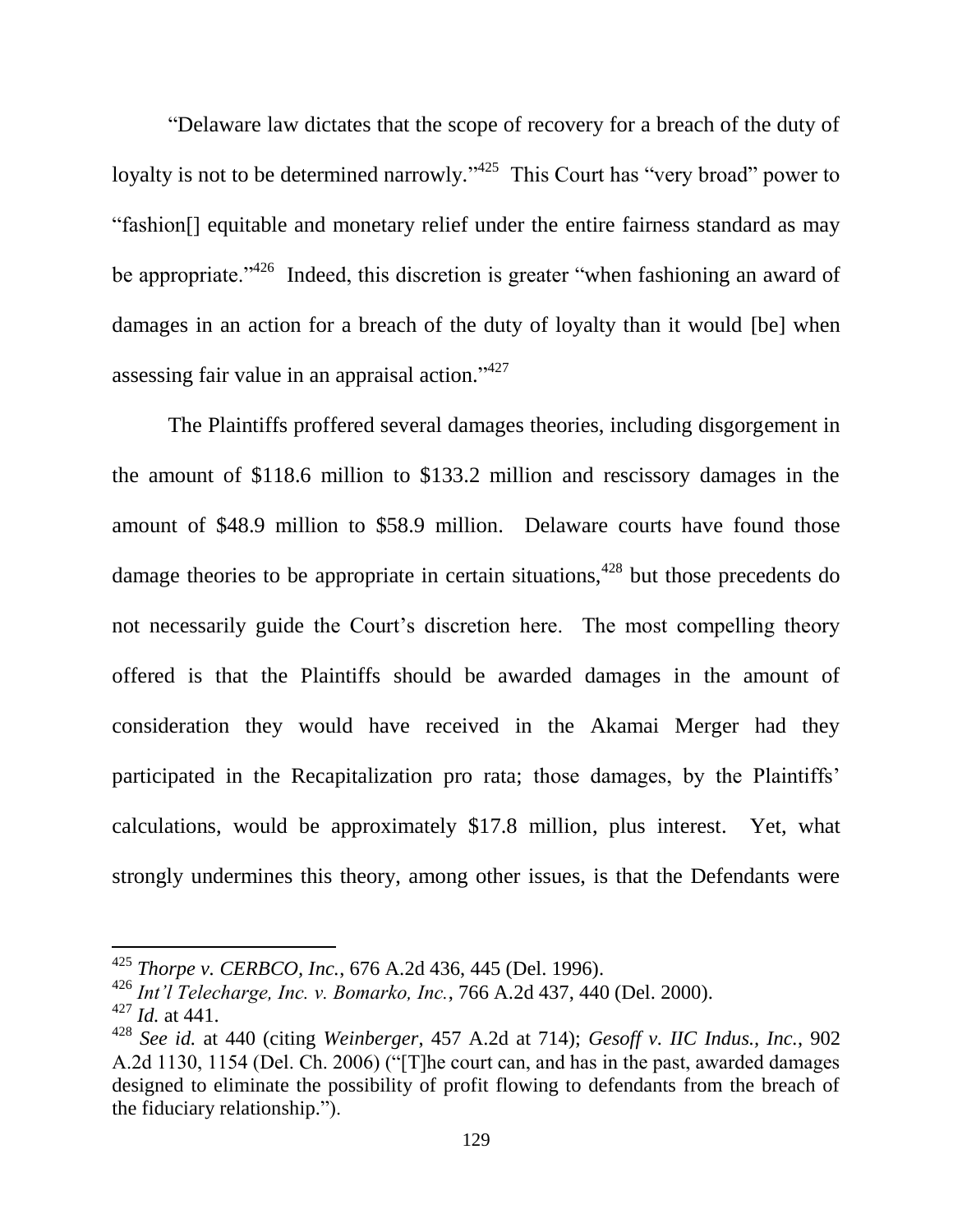under no duty to allow the Plaintiffs to participate. Moreover, the \$4 million value attributed to the Company in the Recapitalization was a fair price. And, furthermore, calculating damages for a lost opportunity to invest is too speculative based on the facts and circumstances here.

As the Plaintiffs' theories demonstrate, it is difficult to assess damages for the unfair Recapitalization in January 2002, when the fair price of the Company's equity was zero, without reference to (and a fair bit of bias from) the \$175 million Akamai Merger in November 2006. It is likewise difficult to conclude that disloyal conduct when the Company's equity was worth nothing should now be remedied by an award of damages in the tens (or hundreds) of millions of dollars, especially where the trial record strongly suggests that it was Snyder's management of NaviSite SMG's Stream OS business—not the Company's legacy business—that drove the Company's growth after the Recapitalization. In other words, but for the Recapitalization, there is little evidence to suggest that the Company would have been worth any amount approaching what the Plaintiffs seek in damages. For these and related reasons, because the unfair Recapitalization was nonetheless effected at a fair price in which the Plaintiffs' stock had no value, the Court concludes, in its discretion, that it would be inappropriate to award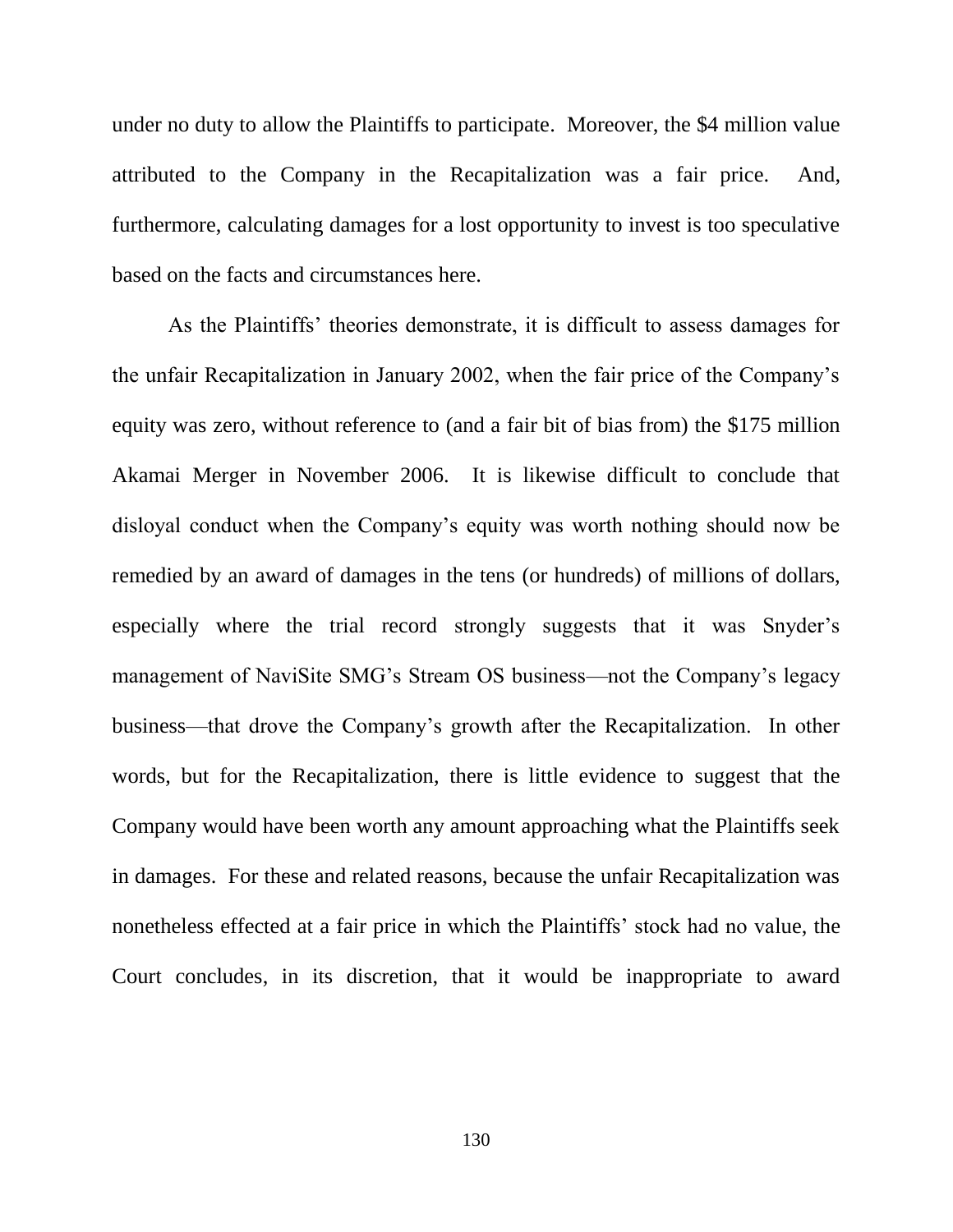disgorgement, rescissionary, or other monetary damages to the Plaintiffs "because of the speculative nature of the offered proof."<sup>429</sup>

That is not to say, however, that the Plaintiffs are wholly without a remedy. Based in part on its inherent equitable power to shift attorneys' fees<sup> $430$ </sup> and its statutory authority to shift costs,  $431$  this Court has exercised its discretion and concluded that, even where a transaction was conducted at a fair price, a finding that the transaction was not entirely fair may justify shifting certain of the plaintiffs' attorneys' fees and costs to the defendants who breached their fiduciary duties.<sup>432</sup> This case may also qualify for similar treatment, but the parties did not

<sup>429</sup> *Weinberger v. UOP, Inc.*, 1985 WL 11546, 10 Del. J. Corp. L. 945, 955 (Del. Ch. Jan. 30, 1985), *aff'd*, 497 A.2d 792 (Del. 1985) (TABLE); *see also Oliver v. Boston Univ.*, 2006 WL 1064169, at \*25 (Del. Ch. Apr. 14, 2006) ("[A]lthough the BU Defendants did breach their duty of loyalty and were unable to demonstrate the entire fairness of the Series B and C transactions, for purposes of assessing the fiduciaries' treatment of these claims in the context of negotiating the Accord Agreement, the Court does not find it appropriate to assign anything but nominal damages to these breaches.").

<sup>430</sup> *See Gatz Props., LLC v. Auriga Capital Corp.*, 59 A.3d 1206, 1222 (Del. 2012) ("The Court of Chancery, under its equitable powers, has latitude to shift attorneys' fees[.]").

<sup>431</sup> *See* 10 *Del. C.* § 5106 ("The Court of Chancery shall make such order concerning costs in every case as is agreeable to equity.").

<sup>432</sup> *See Saliba v. William Penn P'ship*, 2010 WL 1641139, at \*1 (Del. Ch. Apr. 12, 2010) ("Because defendants conducted the sale in a clearly conflicted manner that resulted in a breach of fiduciary duty, I find and conclude that it would be unfair and inequitable to require plaintiffs to shoulder the costs incurred in demonstrating the unfairness of this sales process. For that reason, I award plaintiffs all of their attorneys' fees and the portion of costs that they have paid in connection with the court-appointed expert witnesses. Those who violated their fiduciary obligations and were the cause of this litigation are the parties who properly should bear the fees and costs made necessary solely by reason of their faithless conduct."), *aff'd*, 13 A.3d 749 (Del. 2011).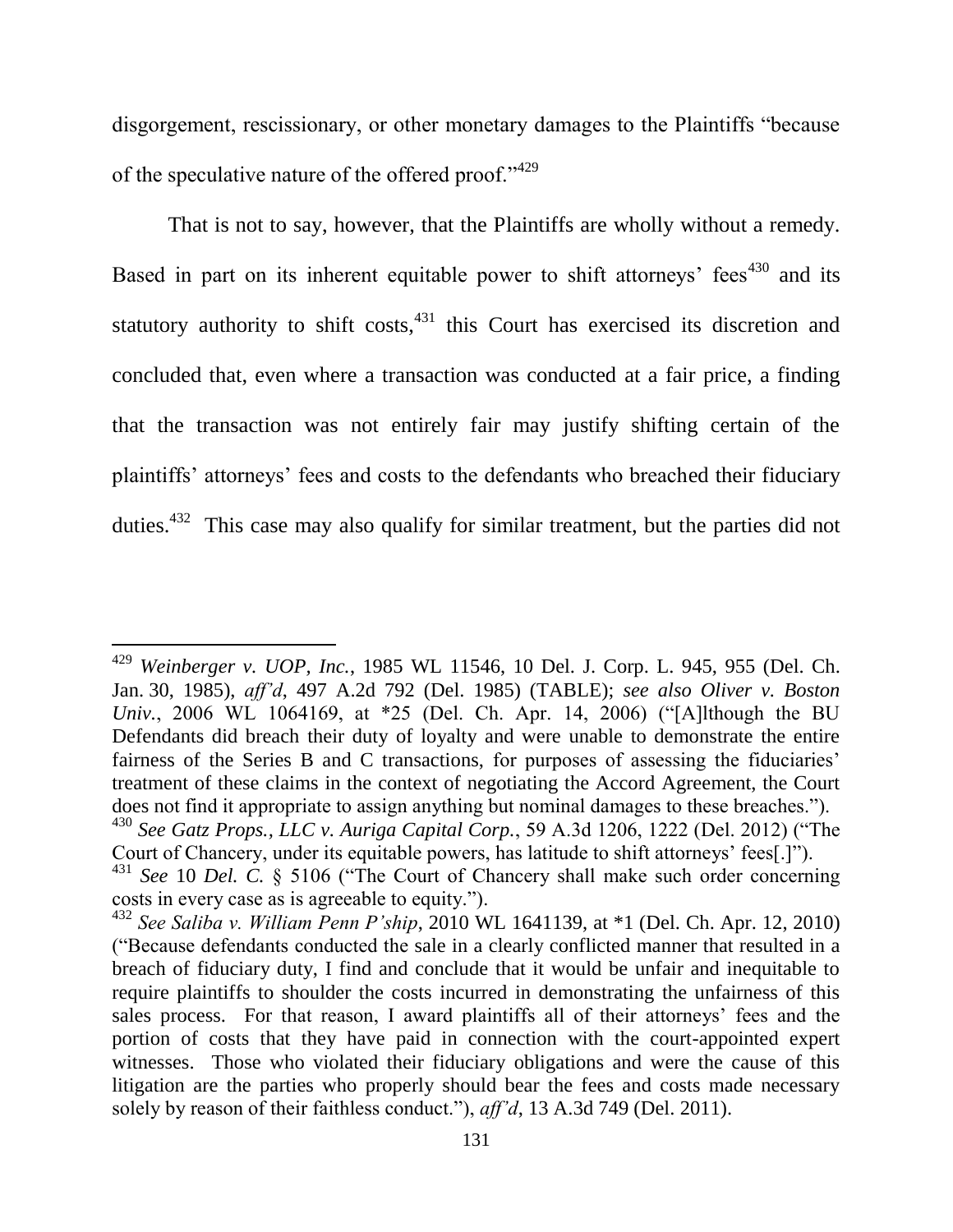fairly present this issue in post-trial briefing. The Plaintiffs may petition the Court for an award of attorneys' fees and costs if they so choose.

G. *Laches*

l

In their post-trial briefing, the Defendants assert laches as an affirmative defense to the remaining Kim Plaintiffs' challenge to the Recapitalization.<sup>433</sup> For the Court to bar recovery on a claim as untimely under laches, a defendant must establish three elements: "first, knowledge by the claimant; second, unreasonable delay in bringing the claim; and third, prejudice to the defendant."<sup>434</sup>

Although both laches and statutes of limitation operate to time-bar suits, the limitations of actions applicable in a court of law are not controlling in equity. A court of equity moves upon considerations of conscience, good faith, and reasonable diligence. Thus, although a statute of limitations defense is premised solely on the passage of time, the lapse of time between the challenged conduct and the filing of a suit to prevent or correct the wrong is not, in itself, determinative of laches. Instead, the laches inquiry is principally whether it is inequitable to permit a claim to be enforced, the touchstone of which is inexcusable delay leading to an adverse change in the condition or relations of the property or the parties. $435$ 

The Defendants contend that the Kim Plaintiffs unreasonably delayed in bringing their claims. They submit that this delay materially prejudiced their defense of this action by requiring additional briefing and depositions (and incurring additional legal costs) after completion of discovery on the claims asserted by the Fuchs

<sup>&</sup>lt;sup>433</sup> The Court separately considers the Defendants' laches defense to Thomas Murphy's fraud claim when analyzing the merits of that claim.

<sup>434</sup> *Homestore, Inc. v. Tafeen*, 888 A.2d 204, 210 (Del. 2005).

<sup>435</sup> *Reid v. Spazio*, 970 A.2d 176, 183 (Del. 2009).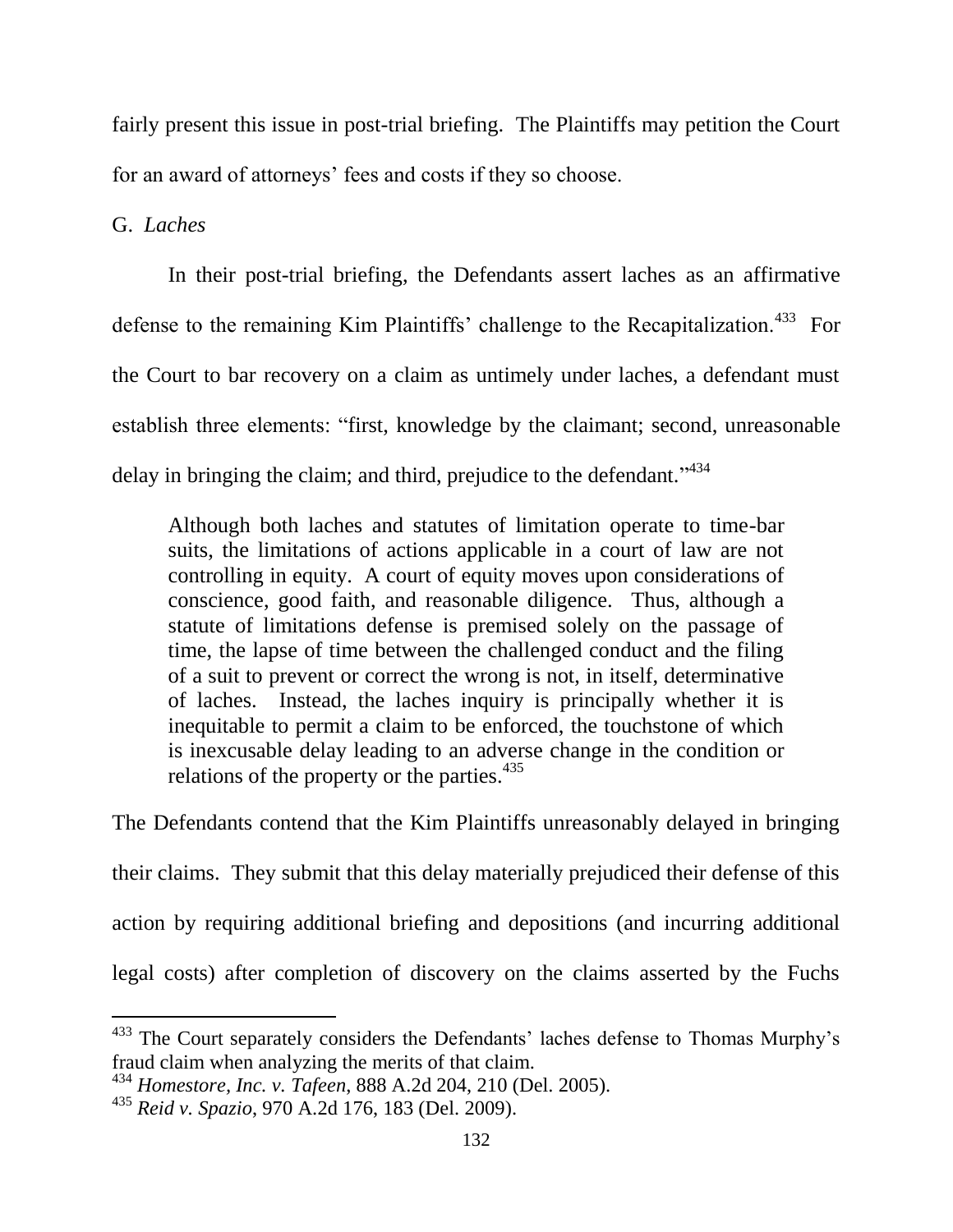Plaintiffs.<sup>436</sup> Conversely, the Kim Plaintiffs argue that their claims should not be barred by laches because, with the benefit of tolling during the pendency of several putative class actions in Delaware and elsewhere, they filed their complaint within the analogous limitations period. In any event, they suggest that the Defendants failed to demonstrate sufficient prejudice to warrant applying laches.<sup>437</sup>

The Delaware Supreme Court recently endorsed the use of intrajurisdictional tolling for class action lawsuits and adopted cross-jurisdictional class action tolling. "Until class action certification is denied, the individual claims remain tolled."<sup>438</sup> Class action tolling reflects public policy in favor of avoiding the "wasteful and duplicative litigation" of "placeholder" lawsuits that proposed class members may have to file without this doctrine.<sup>439</sup>

Assuming, without deciding, that the Defendants-friendly suspension tolling doctrine applies to class action tolling in this Court—which would require the Kim Plaintiffs to assert their claims "within the amount of time left in the limitation period on the day tolling took place"<sup>440</sup>—then the Kim Plaintiffs' claims are within the analogous limitations period. After the Kim Plaintiffs were on inquiry notice

<sup>436</sup> Defs.' Answering Br. 93-95.

<sup>437</sup> Pls.' Reply Br. 49-51; Pls.' Opening Br. 99-102.

<sup>438</sup> *See Dow Chem. Corp. v. Blanco*, 67 A.3d 392, 393, 395 (Del. 2013).

<sup>439</sup> *See id.* at 395.

<sup>440</sup> *See Nine Sys. Corp. II*, 2013 WL 4013306, at \*6 (quoting Kathleen L. Cerveny, Note, *Limitation Tolling When Class Status Denied: Chardon v. Fumero Soto and Alice in Wonderland*, 60 Notre Dame L. Rev. 686, 689 (1985)).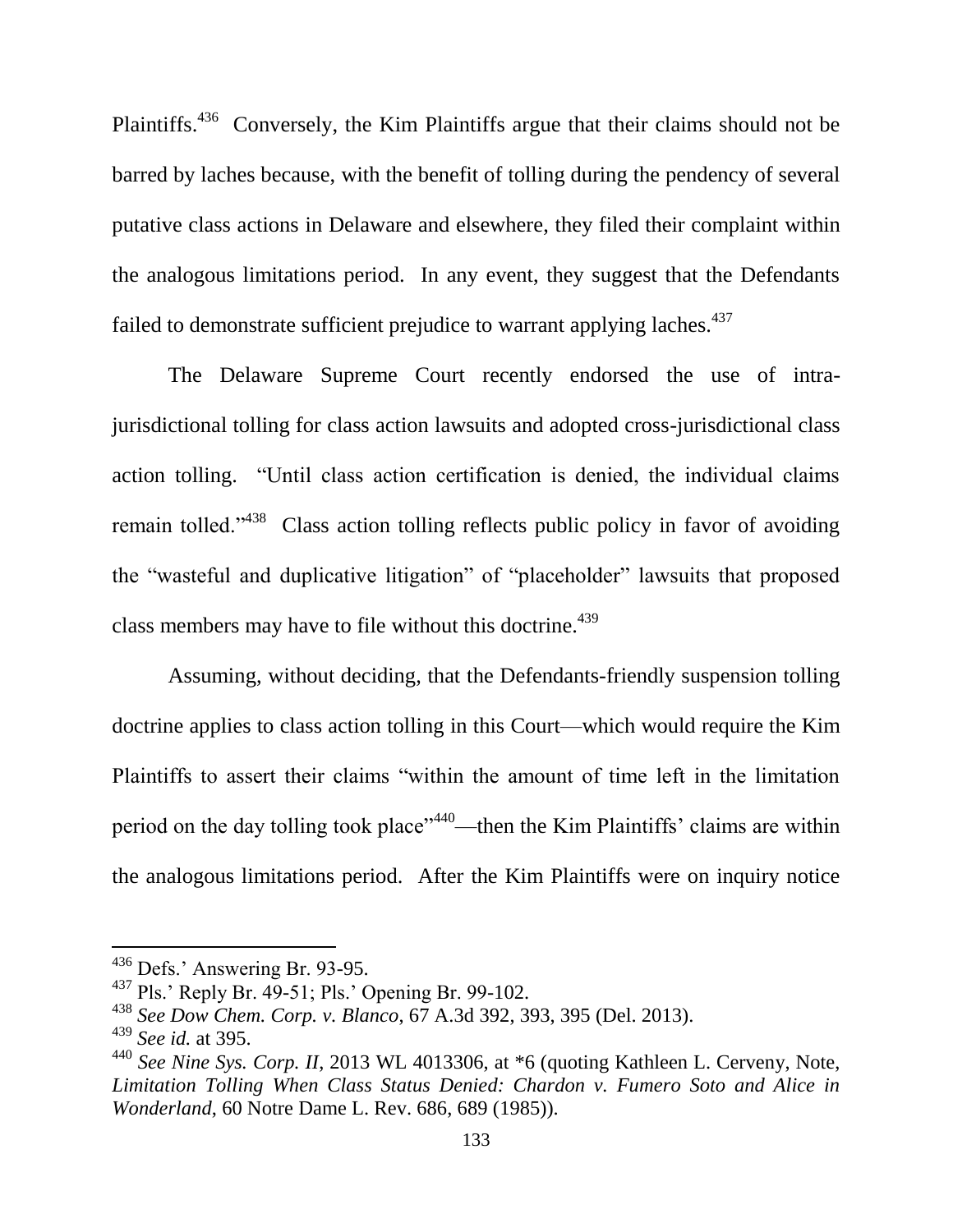of their claims when the Company mailed proxy materials for the Akamai Merger to them in November 2006, the analogous limitations period would have been tolled during the pendency of three putative class actions for which the Kim Plaintiffs were within the class definition: (i) from February 1, 2007, to September 21, 2007, for a class action in California dismissed on *forum non conveniens* grounds;<sup>441</sup> (ii) from October 19, 2007, to April 7, 2008, for a class action in New York that was discontinued in favor of litigation in this Court;<sup>442</sup> and (iii) from August 1, 2008, to August 20, 2010, when the Court denied class certification in *Dubroff II*. 443 The Kim Plaintiffs filed suit on October 22, 2012.

The sum of the periods of time when there was no class action tolling is 1,004 days, which is within the analogous limitations period of 1,095 days  $(3 \text{ years})$  for breach of fiduciary duty claims.<sup>444</sup> That is, the Kim Plaintiffs filed their claims with three months remaining in the analogous period. The potential prejudicial impacts identified by the Defendants—chief among them being increased litigation costs—do not warrant barring the Kim Plaintiffs' claims under laches when the Defendants were otherwise on full notice of practically identical

<sup>441</sup> JX 556 ¶¶ 43-44; JX 564.

 $442$  JX 565  $\P\P$  44-45; JX 567.

<sup>&</sup>lt;sup>443</sup> JX 571; *see Nine Sys. Corp. II*, 2013 WL 4013306, at \*5 ("Since the [Kim] Plaintiffs were not senior officers, directors or control persons of any Defendants at the time of the filing of the Class Action Complaint, they were part of the Proposed Class."). <sup>444</sup> 10 *Del. C.* § 8106.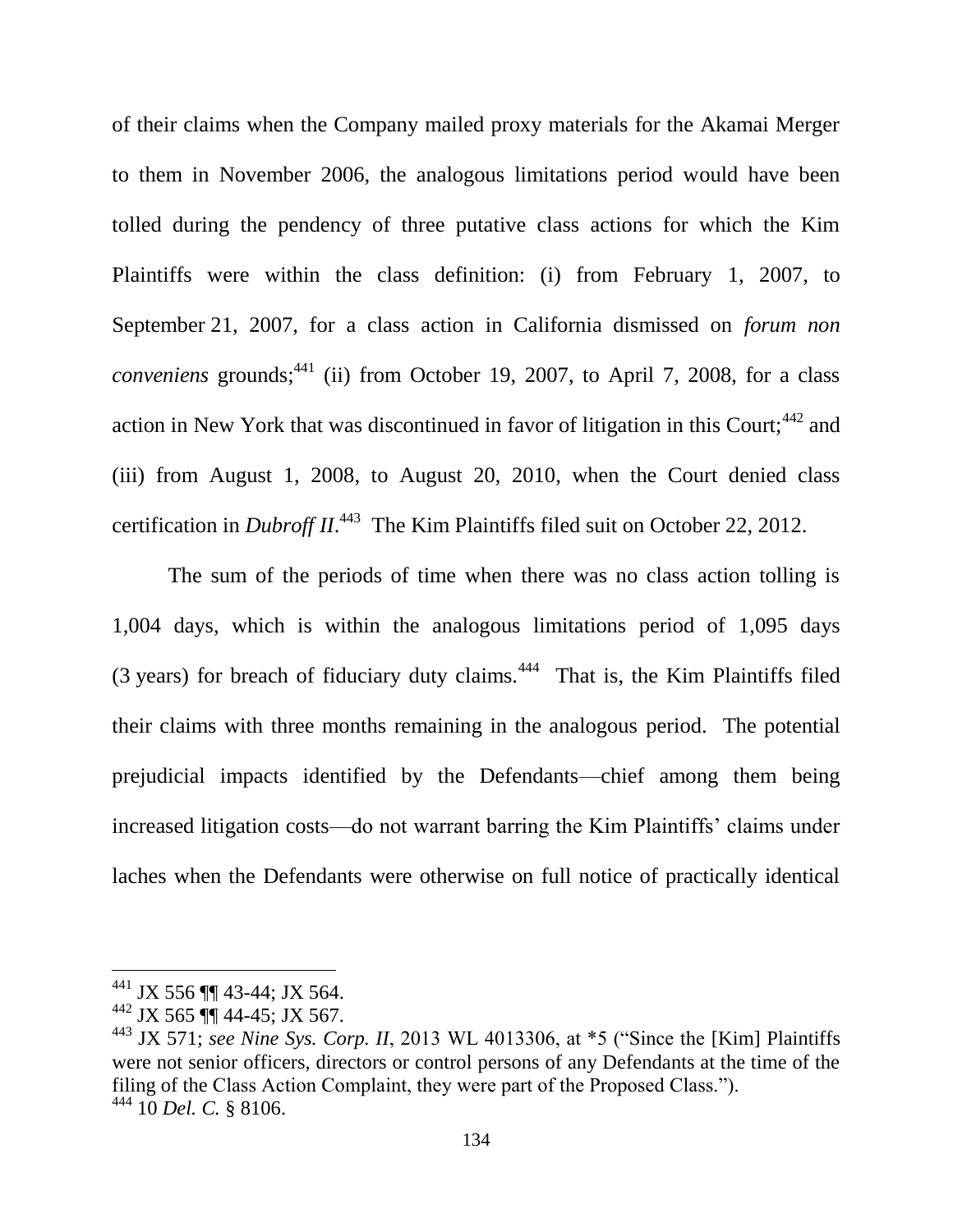claims asserted by the Fuchs Plaintiffs. The Kim Plaintiffs' challenge to the Defendants conduct in the Recapitalization is thus not barred by laches.

#### **VI. THOMAS MURPHY'S FRAUD CLAIM**

Thomas Murphy asserts that several Defendants—primarily Snyder, Dwyer, and Dort Cameron—defrauded him when the Company repurchased 44,000 shares of his stock in June 2006. Specifically, he claims that these individuals fraudulently induced him to sell back his stock at \$1.00 per share, which they stated was fair, without disclosing ongoing merger discussions between the Company and Akamai. He seeks the difference between the \$1.00 per share he received and the \$13.00 per share of consideration received by stockholders in the Akamai Merger, or approximately \$560,000.

#### A. *Relevant Background*

By early 2006, the Board had begun the process of getting ready "[t]o someday sell the business."<sup>445</sup> Competitors in the industry, including VitalStream, Limelight, and Akamai, were tacitly expressing their interest in the Company, and Snyder generally updated the Board about this activity.<sup>446</sup> For example, Snyder had received an email from the CEO of VitalStream in May. On May 27, Snyder changed the email's title from "VS/Nine" to "M&A FYI," forwarded it to Dwyer, and included his thoughts on preliminary conversations with other potential

<sup>445</sup> Tr. 773-76 (Snyder), 2422 (Dwyer).

<sup>446</sup> *Id.* 833-36 (Snyder).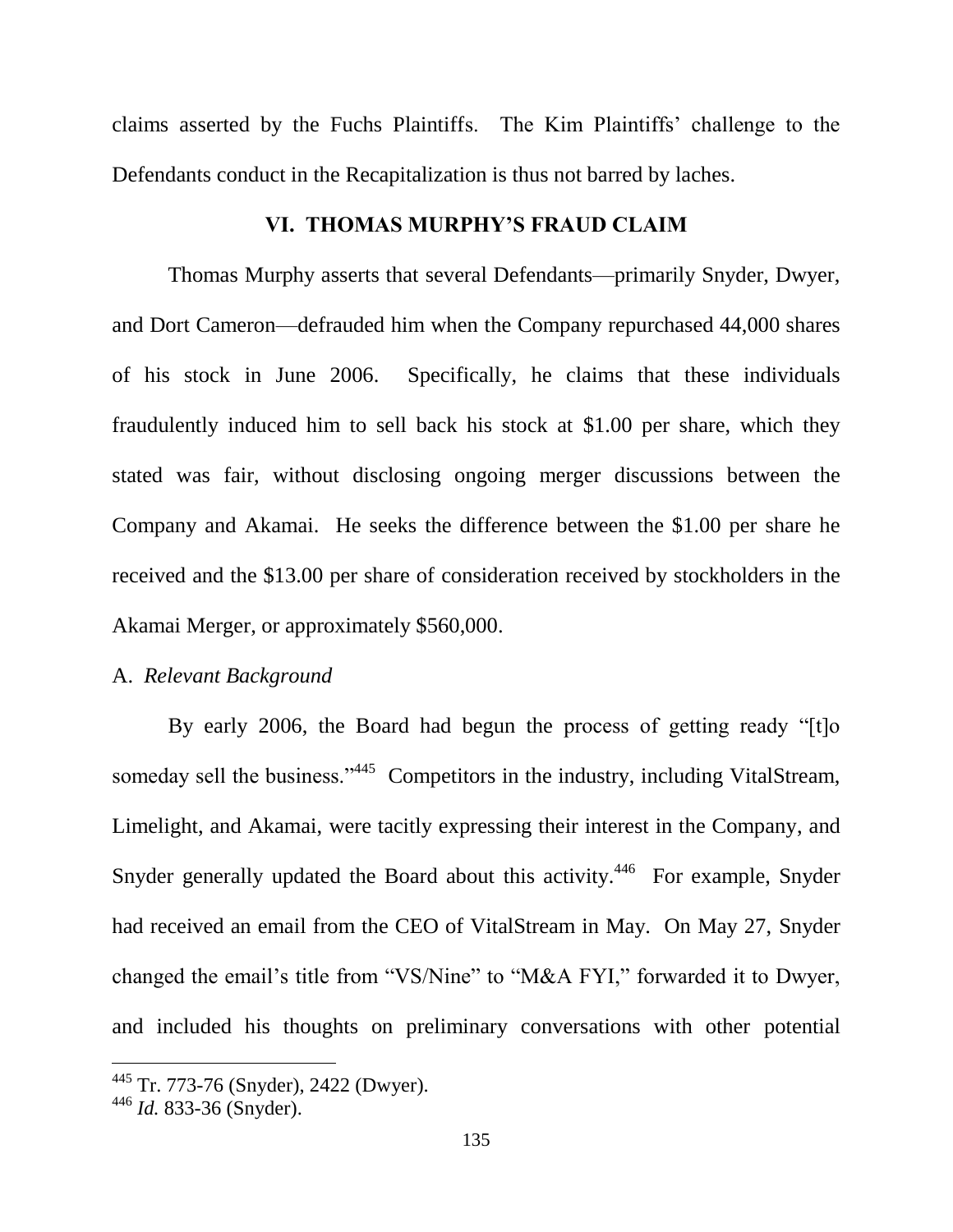acquirers. According to the email, someone at Limelight "wants to start a process with [the Company] in about 2 weeks," and Snyder planned to schedule an overdue meeting with Akamai at some point "over the next 30 days to keep them interested."<sup>447</sup>

Around this time, Dwyer, Newton (who would shortly replace Shipman on the Board), Snyder, and others expressed their opinions, with varying degrees of confidence, that Nine System's financial performance was exceeding their expectations.<sup>448</sup> Dwyer informally valued the Company's preferred stock at \$57.5 million,<sup>449</sup> and Newton thought the Company was worth \$60 to 90 million.<sup>450</sup> Snyder, in particular, expected the Company to have "a bang up quarter and year versus budget."<sup>451</sup> He made this specific comment, which the Plaintiffs emphasized heavily at trial, while trying to increase his compensation as CEO during negotiations with Dwyer.

Less than a week after the "M&A FYI" email, Thomas Murphy contacted the Company seeking to resell a substantial portion of his stock. He wanted the money because he was under financial pressure in light of his and his wife's health

<sup>&</sup>lt;sup>447</sup> JX 443; Tr. 837-44 (Snyder).

<sup>448</sup> JX. 433, 437, 440, 1006.

<sup>449</sup> Tr. 2426-27 (Dwyer).

<sup>450</sup> JX 440; Tr. 1984-85 (Newton).

 $451$  JX 445.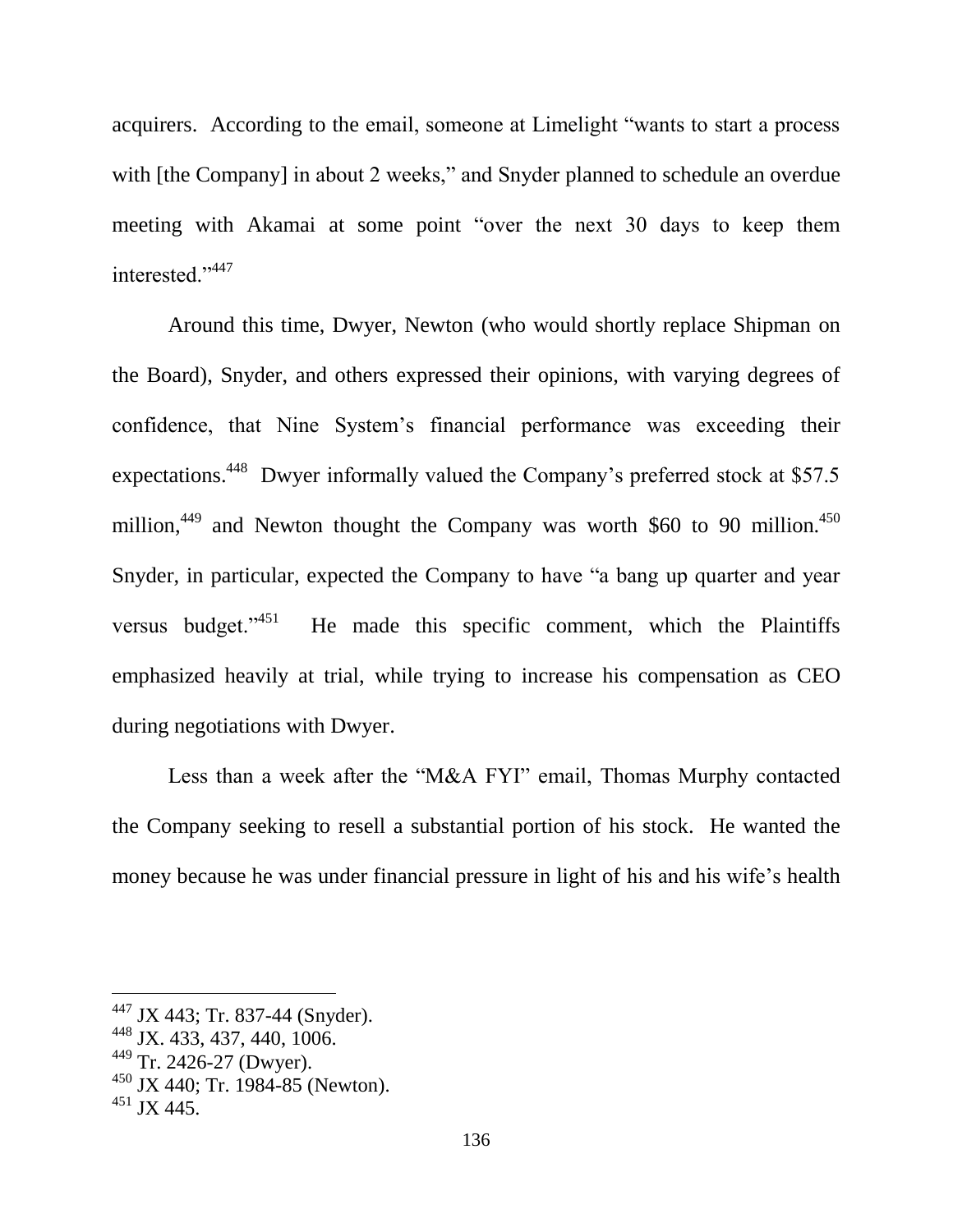problems.<sup>452</sup> It is likely that he spoke with Dort Cameron, Snyder, Dwyer, and the Company's CFO, John Walpuck ("Walpuck"), although some of those individuals could not recall whether they talked or what may have been said. $453$  Thomas Murphy asked about the Company's financial outlook, and someone in that group—most likely Snyder—said that things were "going okay."<sup>454</sup> At another point, Thomas Murphy also mentioned to Snyder that he saw that the Company had received some favorable publicity: a magazine or newspaper article had featured it alongside Akamai and well-known competitors in the streaming media industry.<sup>455</sup> This comment went largely ignored.<sup>456</sup>

One of the Defendants with whom Thomas Murphy spoke likely proposed a \$1.00 per share price, and someone at the Company drafted a stock repurchase agreement to reflect the transaction.<sup>457</sup> No one at the Company obtained an independent valuation of these shares.  $458$  Contrary to his pre- and post-trial contentions, Thomas Murphy did not prove by a preponderance of the evidence that any of the Defendants represented or otherwise assured him that \$1.00 per

 $452$  Tr. 536, 581-82 (T. Murphy).

<sup>453</sup> Tr. 537-41, 570-71 (T. Murphy), 2443-44 (Dwyer), 2728-29 (D. Cameron); JX 695 (Walpuck Dep.) at 385.

 $454$  Tr. 539-40, 549 (T. Murphy).

<sup>455</sup> *Id.* 541-44, 575-77 (T. Murphy). The Plaintiffs were unable to produce the exact article, but they did identify one that Thomas Murphy thought was similar. JX 444; Tr. 543-44 (T. Murphy).

 $456$  Tr. 541-42, 573-77 (T. Murphy).

<sup>457</sup> JX 447.

<sup>458</sup> Tr. 854 (Snyder), 2448 (Dwyer).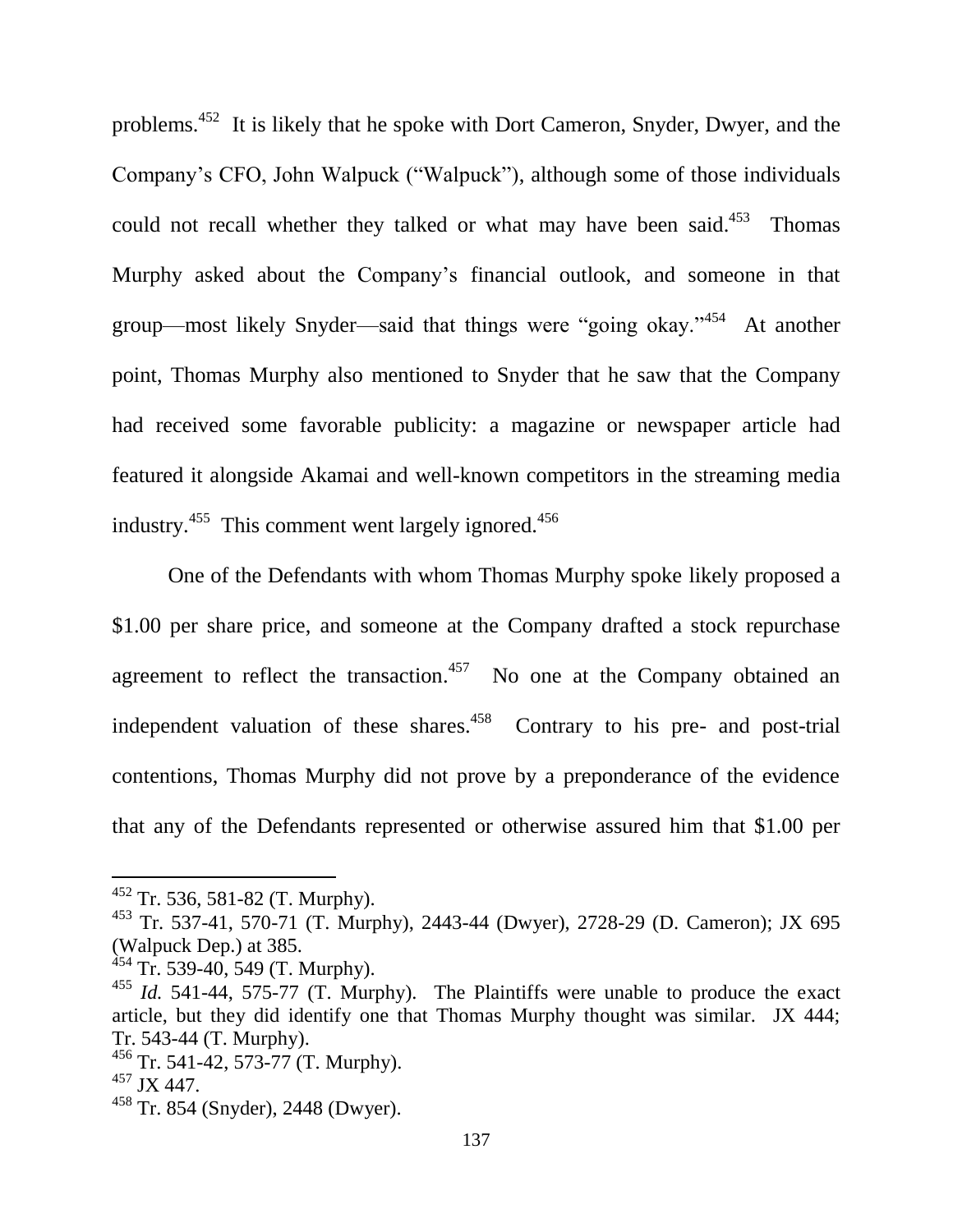share was a "fair" price. Rather, it is more likely than not that Thomas Murphy independently assumed, based on his expectation of how the Company should treat its first investor in a time of need, that the Defendants would only offer him a price that was fair. $459$ 

On June 2, 2006, Thomas Murphy and the Company executed a Stock Repurchase Agreement by which the Company repurchased 44,000 of his shares. $460$  Thomas Murphy did not negotiate any provision of the document. $461$ The Stock Repurchase Agreement included a purported anti-reliance provision, which provided:

Section 2.5 Representations. Shareholder acknowledges that no promises, representations or warranties whatsoever, express or implied, not contained herein concerning the Company and the subject matter hereof, have been made by the Company to induce Shareholder to execute this Agreement. Shareholder further acknowledges and warrants that he has not entered into this Agreement or the transactions contemplated thereby in reliance on any promise, representation or warranty not contained herein, or under duress or coercion, whether economic or otherwise. $462$ 

After the stock repurchase, Thomas Murphy held 1,000 shares of the Company.

<sup>&</sup>lt;sup>459</sup> Tr. 556, 581 (T. Murphy) ("I felt at that time that under my circumstances that I deserved a fair and honest square deal."); *see also* JX 696 (T. Murphy Dep.) at 167 ("Q. . . . In what way were you assured that the price was fair? A. I can't say that there was an assurance other than the fact that that was the price mentioned and it seemed like there was no means of negotiating that.").

 $460$  JX 450.

<sup>461</sup> Tr. 553 (T. Murphy).

<sup>462</sup> JX 450.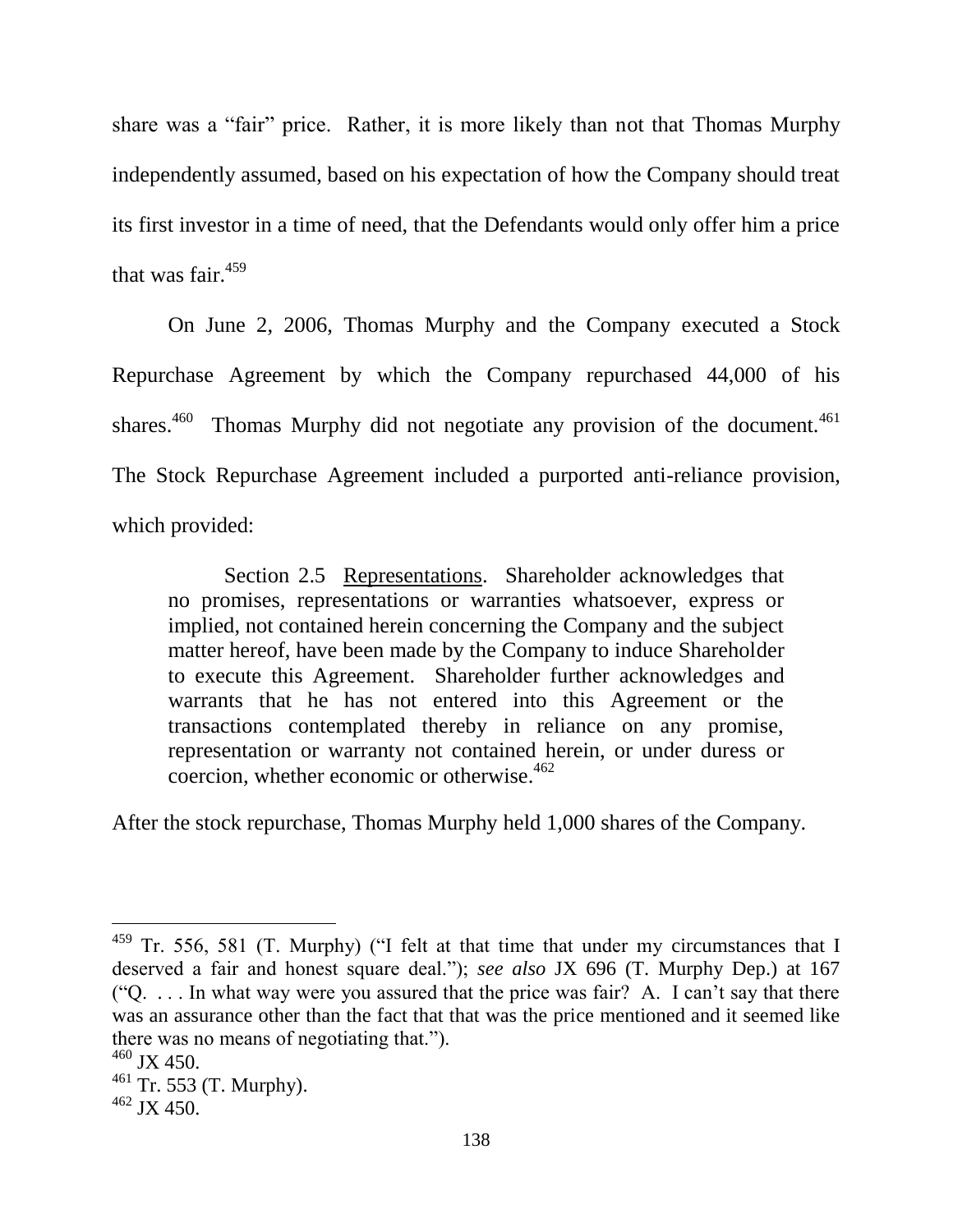When he received the proxy materials for the Akamai Merger in November 2006, Thomas Murphy was upset. He felt he had been had because the shares he sold for \$1.00 each in June were, less than six months later, now valued at \$13.00 per share. Despite thinking that he might have had grounds to bring a lawsuit, however, Thomas Murphy did not seek legal advice because he felt he could not afford an attorney at the time.<sup>463</sup>

He eventually filed his claim against the Defendants in this Court in 2012 as one of the Kim Plaintiffs.

### B. *The Parties' Contentions*

Thomas Murphy contends that he has established that the Defendants fraudulently induced him to sell back his stock, if not by representing that \$1.00 per share was a fair price, then by failing to disclose the contemporaneous merger discussions with Akamai and other parties. 464 The Defendants, for their part, assert that Thomas Murphy failed to carry his burden to establish fraud against any of them<sup>465</sup> under the standard articulated by this Court in *Latesco, L.P. v. Wayport,* 

 $463$  Tr. 601, 603, 612 (T. Murphy).

<sup>464</sup> Pls.' Reply Br. 45-46; Pls.' Opening Br. 90-94.

<sup>&</sup>lt;sup>465</sup> In the Pretrial Stipulation and Order, Thomas Murphy asserts this claim against Dort Cameron, Katz, Shipman, Snyder, and Dwyer. Pretrial Stip. ¶ 29(f). At trial, Thomas Murphy conceded that he never spoke with Shipman or Katz. Tr. 572 (T. Murphy). Neither Thomas Murphy nor Dwyer was sure if they spoke. *Id.* 570-72 (T. Murphy), 2443 (Dwyer). In post-trial briefing, Thomas Murphy primarily pursued this claim against Snyder, Dwyer, and (to a lesser extent) Dort Cameron. Pls.' Reply Br. 46 n.57. The Defendants, in their post-trial briefing, responded with language suggesting that all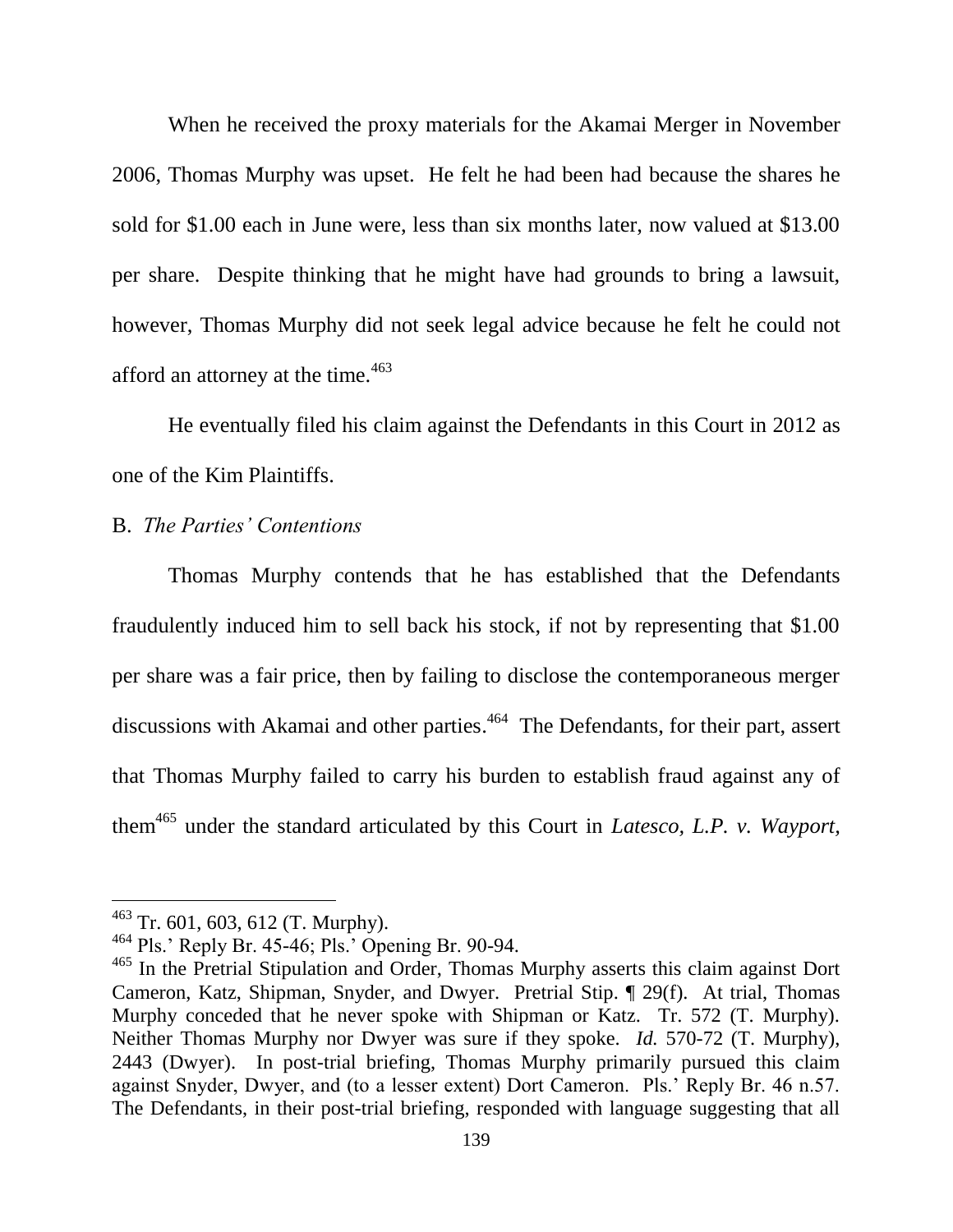*Inc. (Wayport I)*<sup>466</sup> and *In re Wayport, Inc. Litigation (Wayport II)*. 467 Alternatively, they contend that he failed to establish justifiable reliance or damages, and, moreover, that his claims should be barred under the anti-reliance provisions of the Stock Repurchase Agreement or under laches as untimely.<sup>468</sup> As to these alternative arguments, Thomas Murphy maintains that, given the lack of negotiation and unequal bargaining power, any anti-reliance provision should not be enforced—assuming it even applies to omissions, which he argues it does not.<sup>469</sup> Further, he asserts tolling to support his position that his claim is timely, and he posits that the additional consideration he would have received for his 44,000 shares in the Akamai Merger—the calculation of damages followed in *Wayport II*—is sufficient to establish damages here.<sup>470</sup>

C. *Analysis*

l

To recover on a claim of fraud under Delaware  $law<sub>1</sub><sup>471</sup>$  Thomas Murphy must prove:

of the Defendants were defending against this claim. The Court's conclusions on the liability for Dort Cameron, Snyder, and Dwyer apply equally to the other Defendants.

<sup>466</sup> 2009 WL 2246793 (Del. Ch. July 24, 2009).

<sup>467</sup> 76 A.3d 296 (Del. Ch. 2013).

<sup>468</sup> Defs.' Answering Br. 99-105.

<sup>469</sup> Pls.' Reply. Br. 46-47; Pls.' Opening Br. 94-98.

<sup>470</sup> Pls.' Reply Br. 47-49; Pls.' Opening Br. 102-05.

 $471$  The parties assumed, without briefing the choice-of-law issue, that Delaware law governs this fraud claim. No party suggested that Delaware's standard is different from those of other jurisdictions whose laws may apply. Largely for this reason, the Court assumes, without deciding, that Delaware law applies. *See Vichi v. Koninklijke Philips Elecs., N.V.*, 85 A.3d 725, 778 (Del. Ch. 2014) ("Because I have concluded that no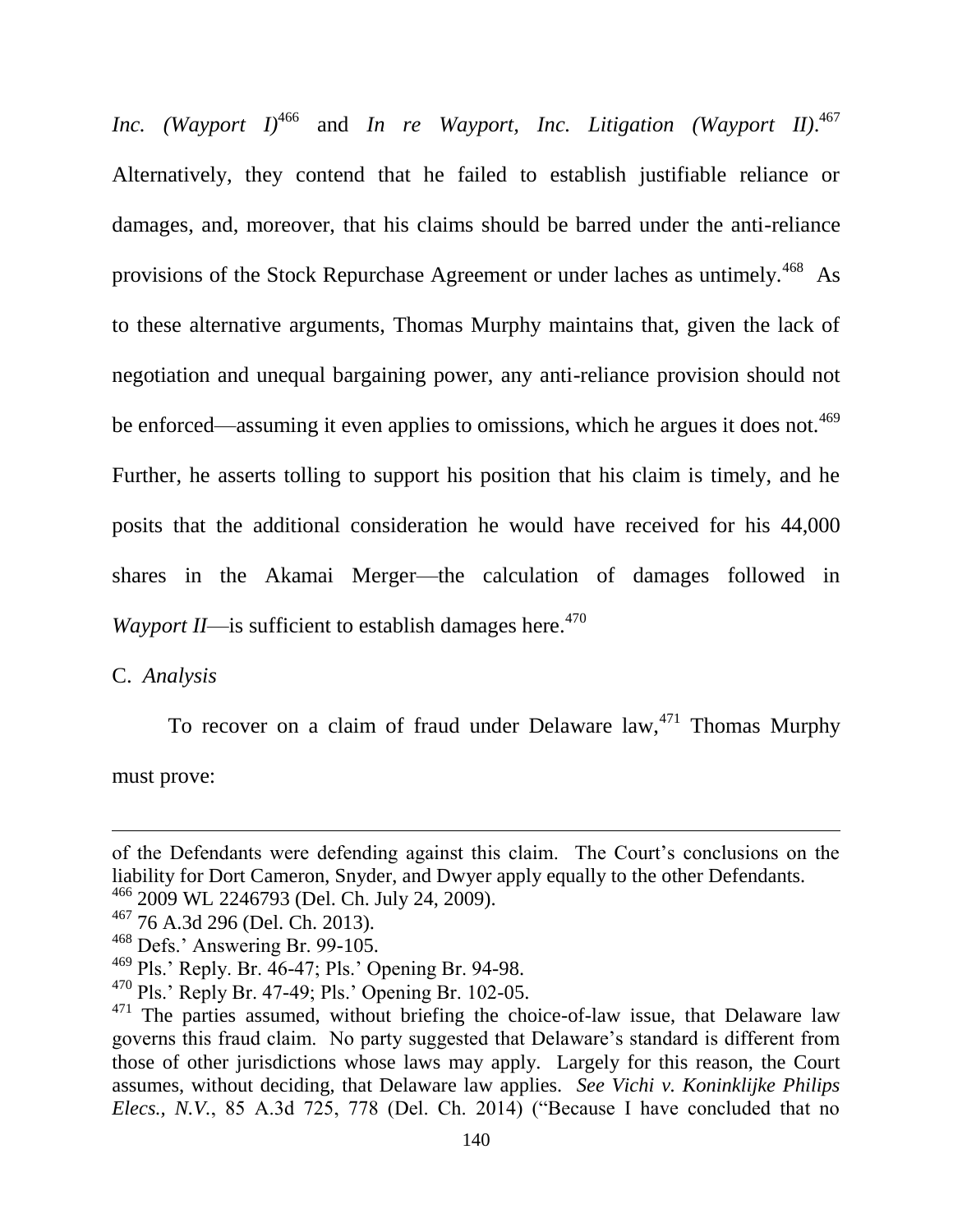(i) a misrepresentation, which can take the form of a statement, omission, or active concealment of the truth; (ii) the defendant's knowledge that the representation was false; (iii) intent to induce the plaintiff to act or refrain from acting; (iv) justified reliance on the misrepresentation; and (v) damage as a result of such reliance. $472$ 

Based on the evidence presented at trial, Thomas Murphy failed to establish a fraudulent statement or active concealment by any of the Defendants. No one represented to him that \$1.00 per share was a fair price. Consequently, he must establish a fraudulent omission.

For the Defendants to be held liable for fraud for failing to disclose the conversations between Snyder and the Company's competitors about a potential acquisition, they must have been subject to a duty to disclose that information. "[M]ere silence about facts material to another party is not fraud unless the party who remains silent has a duty to disclose those facts."<sup>473</sup> "Generally, a duty to disclose arises when there is a fiduciary or other similar relationship of trust between the parties or where the custom or course of dealing between the parties merits disclosure." 474 This Court's decisions in the *Wayport* case are instructive in analyzing whether Thomas Murphy has carried his burden to establish that the

material conflict exists between Delaware and Italian law as they relate to this case, I need not address the second prong of Delaware's choice of law analysis, and I apply Delaware law.").

<sup>472</sup> *Great-W. Investors LP v. Thomas H. Lee P'rs, L.P.*, 2011 WL 284992, at \*12 (Del. Ch. Jan. 14, 2011).

<sup>473</sup> *Corporate Prop. Assocs. 14 Inc. v. CHR Hldg. Corp.*, 2008 WL 963048, at \*6 (Del. Ch. Apr. 10, 2008).

<sup>474</sup> *MetCap Sec. LLC v. Pearl Senior Care, Inc.*, 2007 WL 1498989, at \*5 (Del. Ch. May 16, 2007)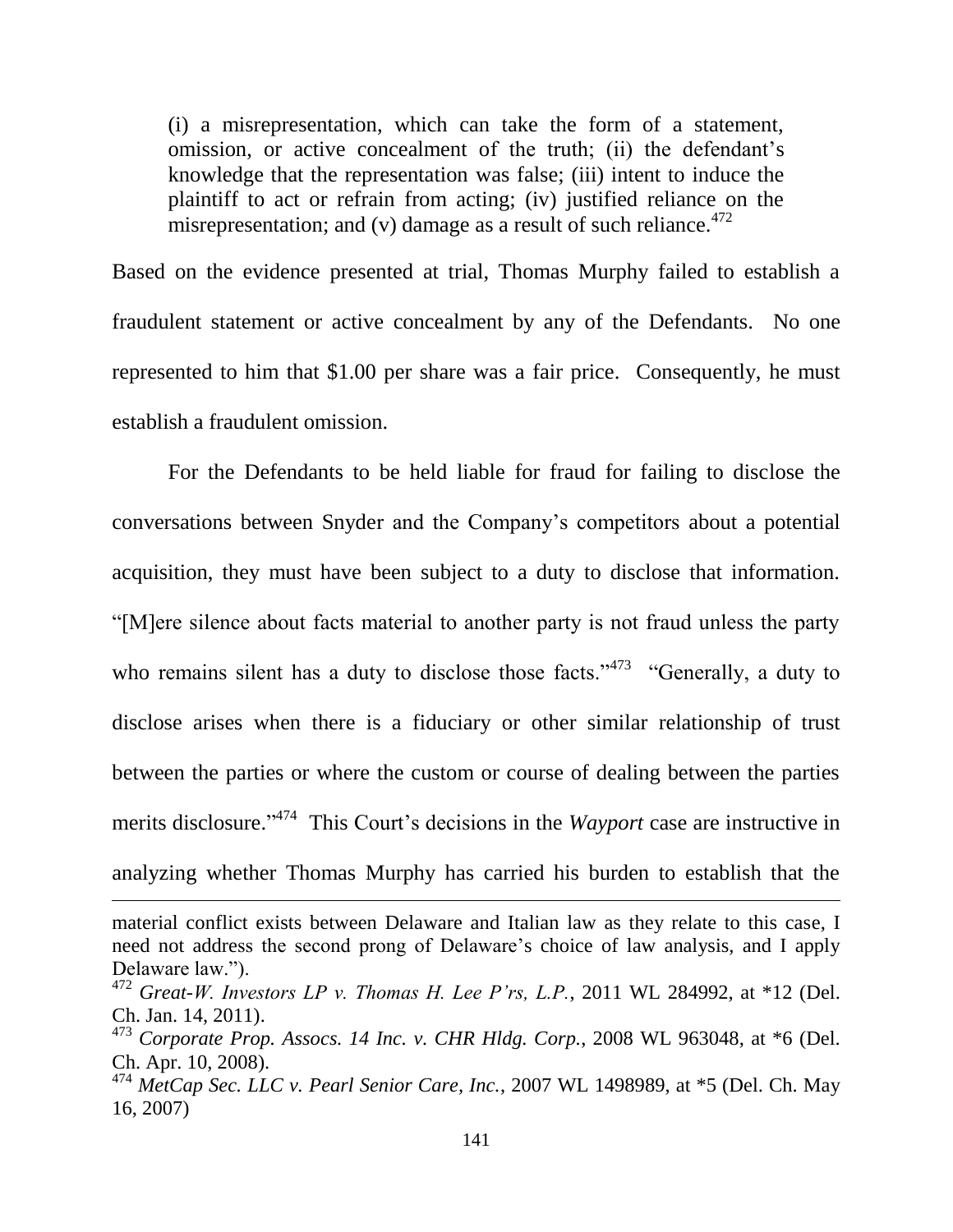Company's repurchasing of his stock required Snyder or any of the other Defendants to disclose additional information to him.

The *Wayport* case involved allegations by a stockholder that the corporation, the board of directors, an officer of the company, and two major stockholders were liable for breach of fiduciary duty, fraudulent misrepresentation, and other claims for their failure to disclose certain information to the plaintiff when he sold his stock in the corporation to the defendant stockholders. The defendants allegedly failed to disclose material information about the corporation's ongoing negotiations to sell various assets to a third party, which was information that purportedly would have increased the consideration that the plaintiff would have sought when selling his stock. In *Wayport I*, the Court dismissed the claims against the directors under Rule 12(b)(6) in part "[b]ecause there is no allegation of board action that implicates the duty of loyalty, and none of the directors ultimately purchased any stock in the second sales transactions, no claim for breach of the duty of loyalty can be maintained against them.<sup> $1475$ </sup> However, the Court sustained the claims against the other defendants, concluding that it was reasonably conceivable that they may "have been subject to a duty to speak which

<sup>475</sup> *Wayport I*, 2009 WL 2246793, at \*8.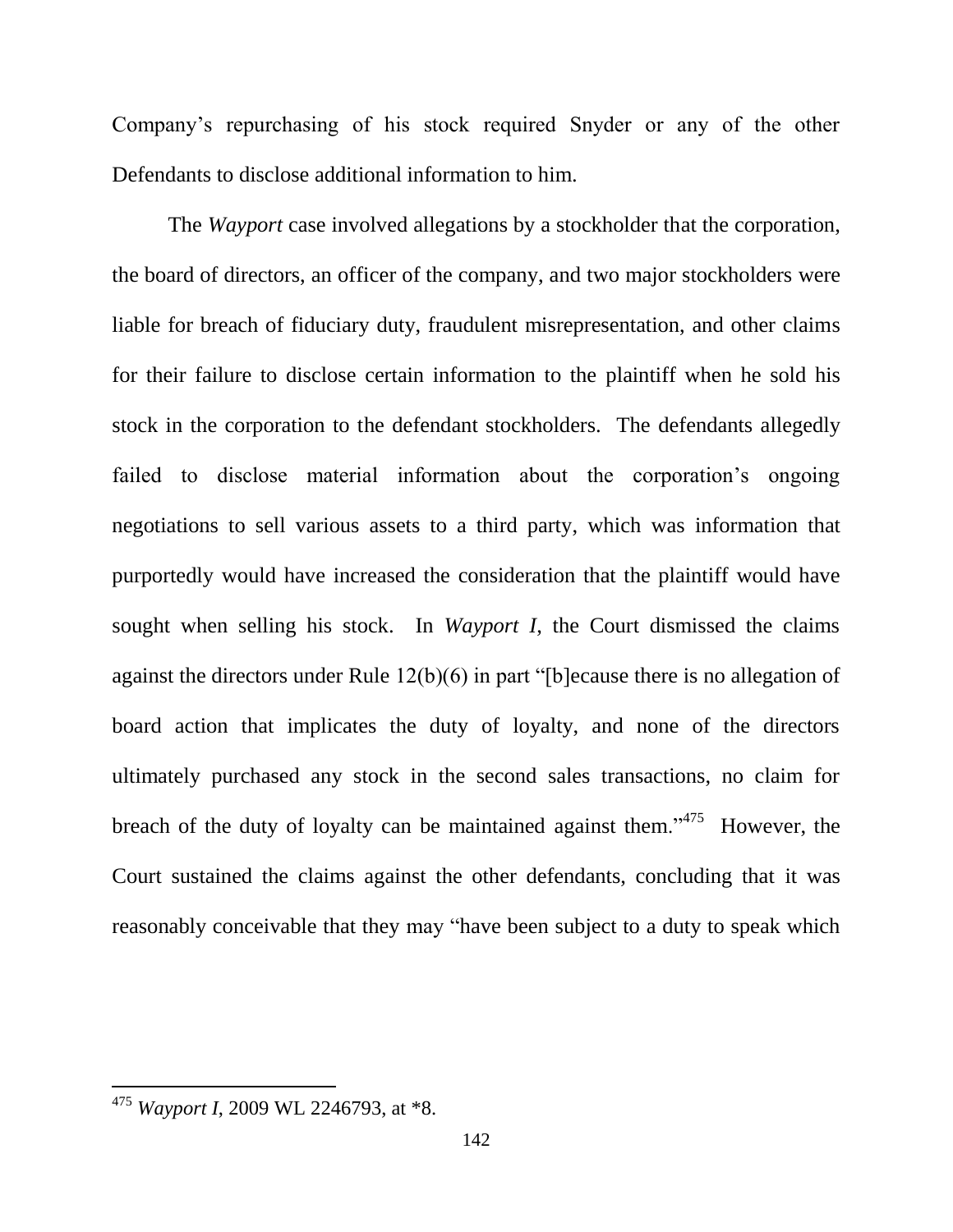made silence about the material inside information they possessed impermissible."<sup>476</sup>

In its post-trial decision in *Wayport II*, the Court found that none of the remaining defendants was liable for failing to disclose information to the plaintiff when buying his shares. $477$  In doing so, the Court concluded that Delaware law follows the "special facts" doctrine in determining what information a fiduciary must disclose before directly buying stock from, or selling stock to, a stockholder.<sup>478</sup> Most relevant here, a fiduciary generally assumes a duty to speak in those circumstances if the fiduciary has "knowledge of a substantial transaction, such as an offer for the whole company."<sup>479</sup> Under *Wayport II*, a fiduciary's failure to disclose a special fact can also establish the false misrepresentation element of a fraud claim.<sup>480</sup>

<sup>476</sup> *Id.* at \*9.

<sup>477</sup> *Wayport II*, 76 A.3d at 320. The Court did, however, find one of the defendants liable for fraud because, after making a particular representation, it "assumed a duty to update its statement to the extent that subsequent events rendered its representation materially misleading." *Id.* at 324.

<sup>&</sup>lt;sup>478</sup> *See id.* at 315, 320 (tracing the history of the "special facts" doctrine in Delaware law and noting that, "[a]bsent further guidance from the high court, the 'special facts' doctrine remains the standard in this context"); *see also Lank v. Steiner*, 224 A.2d 242, 244 (Del. 1966) (citing *Kors v. Carey*, 158 A.2d 136 (Del. Ch. 1960)) ("[T]he special circumstance rule applies only when a director is possessed of special knowledge of future plans or secret resources and deliberately misleads a stockholder who is ignorant of them.").

<sup>479</sup> *Wayport II*, 76 A.3d at 320 (citing persuasive case law from outside Delaware in support of this definition).

<sup>480</sup> *See id.* at 323.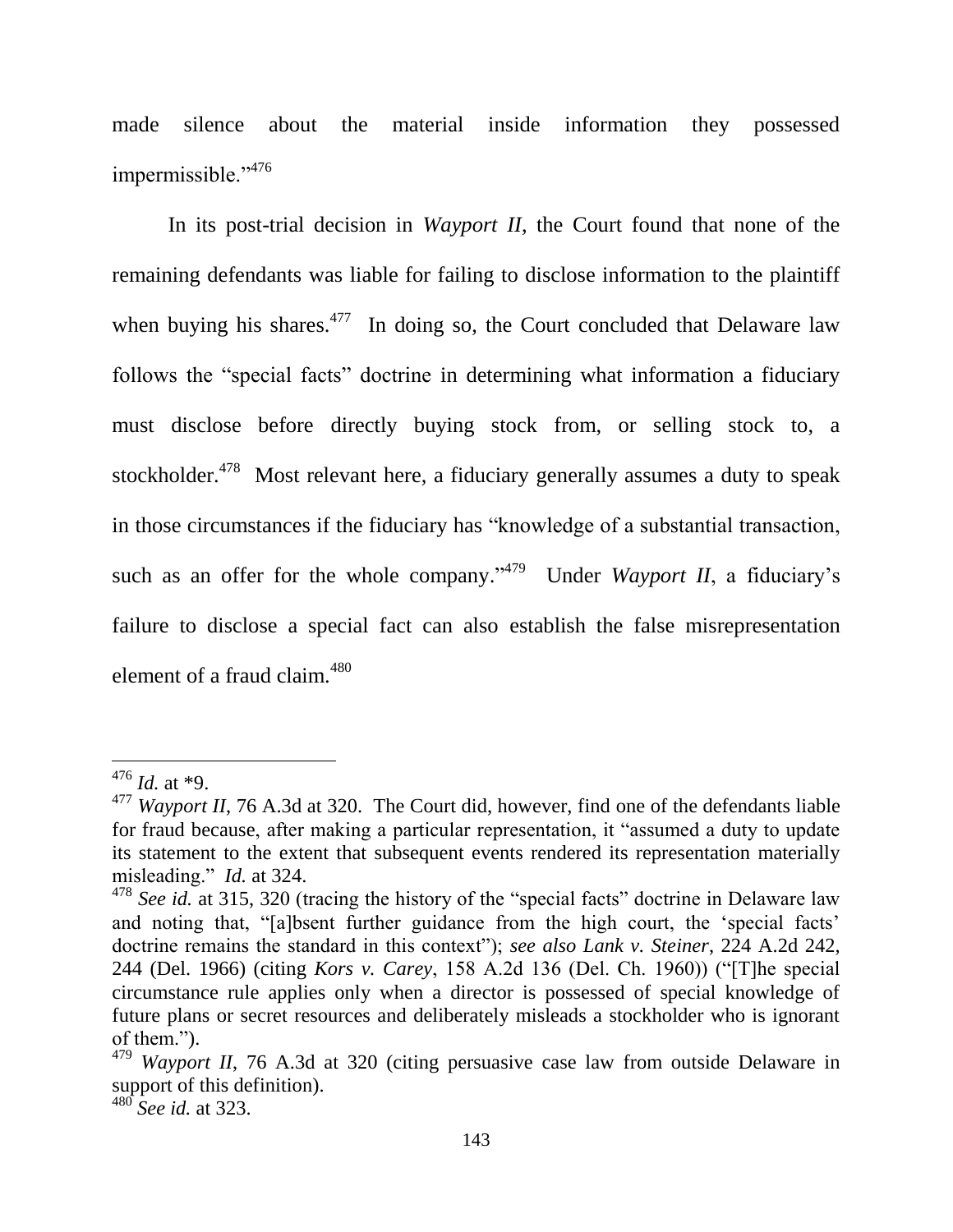The threshold for a "special fact" is higher than that for information to be deemed material.<sup>481</sup> Information about a possible merger or similar transaction generally becomes material when there is an "agree[ment] on the price and structure of the transaction."<sup>482</sup> The Court in *Wayport II* concluded that the only material omission did not rise to the level of a special fact.<sup>483</sup>

The facts here are a slight variation on those of *Wayport*. Here, the Company repurchased stock from a stockholder. Under Delaware law, a corporation does not owe fiduciary duties to its stockholders; the board of directors and the officers do. $484$  Thus, the Company cannot be liable to Thomas Murphy for breach of fiduciary duty (or for fraud) for want of a fiduciary relationship that could give rise to a duty to speak.

Nonetheless, as the *Wayport II* court suggested, the Defendants who acted as agents of the Company in facilitating the stock repurchase, even if they did not purchase the stock, could still have liability because they were responsible for the Company's statements and omissions to Thomas Murphy. That is, Snyder and the

l

<sup>481</sup> *See id.* at 321.

<sup>482</sup> *Bershad v. Curtiss-Wright Corp.*, 535 A.2d 840, 847 (Del. 1987); *cf. Rosenblatt v. Getty Oil Co.*, 493 A.2d 929, 944 (Del. 1985) ("An omitted fact is material if there is a substantial likelihood that a reasonable shareholder would consider it important in deciding how to vote. Put another way, there must be a substantial likelihood that the disclosure of the omitted fact would have been viewed by the reasonable investor as having significantly altered the 'total mix' of information made available."). <sup>483</sup> *Wayport II*, 76 A.3d at 321-22.

<sup>484</sup> *See, e.g.*, *In re Orchard Enters., Inc. S'holder Litig.*, 88 A.3d 1, 30 (Del. Ch. 2014) (citing *Wayport II*, 76 A.3d at 322-23); *Chen v. Howard-Anderson*, 87 A.3d 648, 693 (Del. Ch. 2014) (same).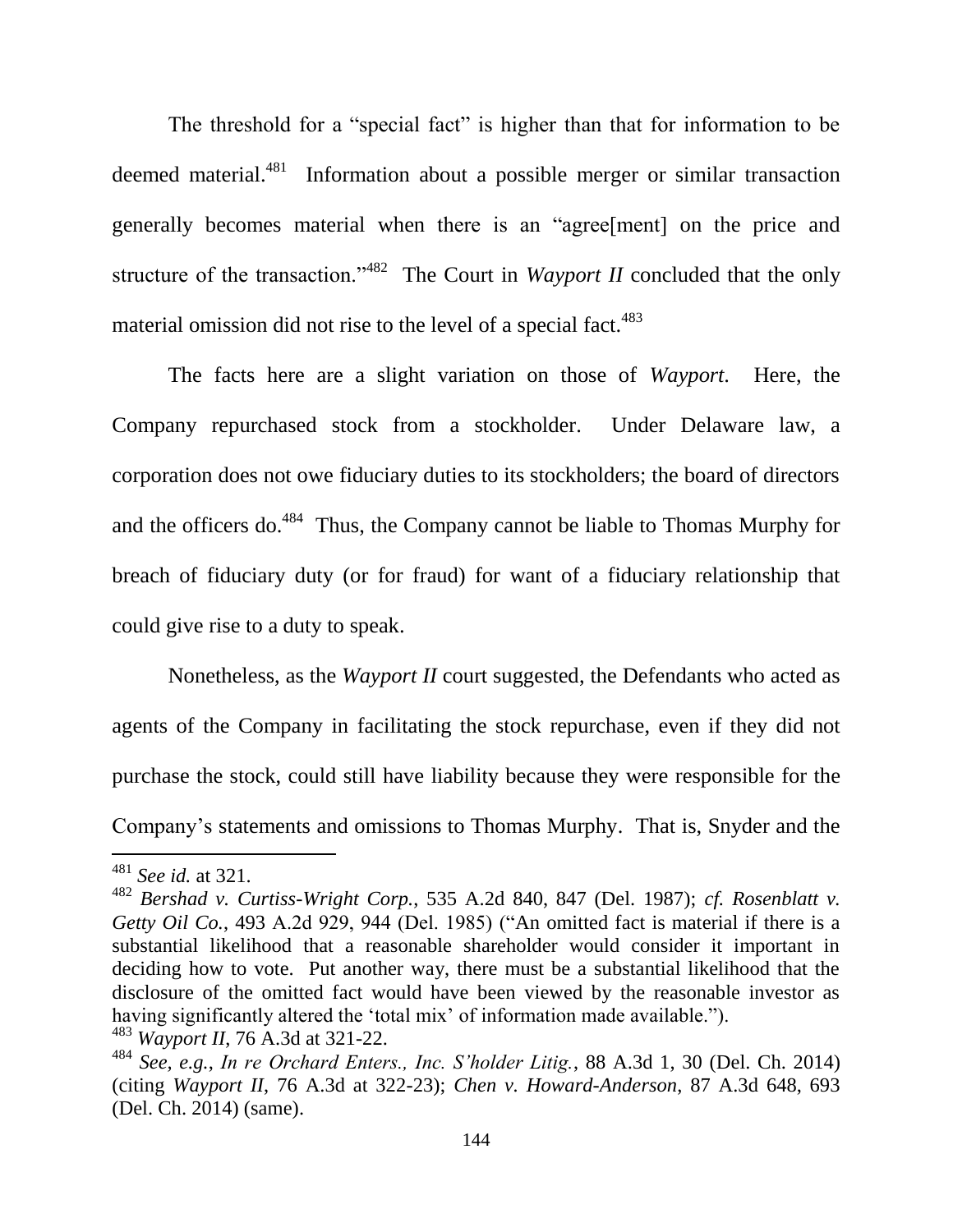other members of the Board, as fiduciaries to Thomas Murphy, could be liable for fraud if they failed to disclose a special fact to him. Dwyer, as a non-fiduciary, could also be liable for fraud under an aiding and abetting theory.

It is plain from the documentary evidence that, despite Snyder's attempts at trial to discount the import of his "M&A FYI" email, the Board was in the early stages of considering whether to sell the Company. But, Thomas Murphy did not establish that Snyder and Dwyer's conversations with competitors in May or June 2002 were anything more than preliminary. There are no contemporaneous term sheets, letters of intent, or draft agreements in the record. Any conversations with potential acquirers at that time could hardly be called negotiations. If anything, Snyder's email reveals that any serious meetings were still weeks or even months away—they did not occur in earnest until August. The Board's internal and generalized discussion of a potential transaction and their accompanying valuations of the Company would not qualify as material information. Accordingly, as the Court noted in *Wayport II*, neither does this information qualify as a special fact.<sup>485</sup>

Because there was no special fact, there was no duty to speak.<sup>486</sup> Thus, failing to disclose that information to Thomas Murphy was neither a breach of fiduciary duty nor a fraudulent omission by Snyder, Dort Cameron, or anyone else on the Board. Since no director is liable for failing to disclose that information,

 $\overline{a}$ 

<sup>485</sup> *See Wayport II*, 76 A.3d at 321.

<sup>486</sup> *See id.* at 323.